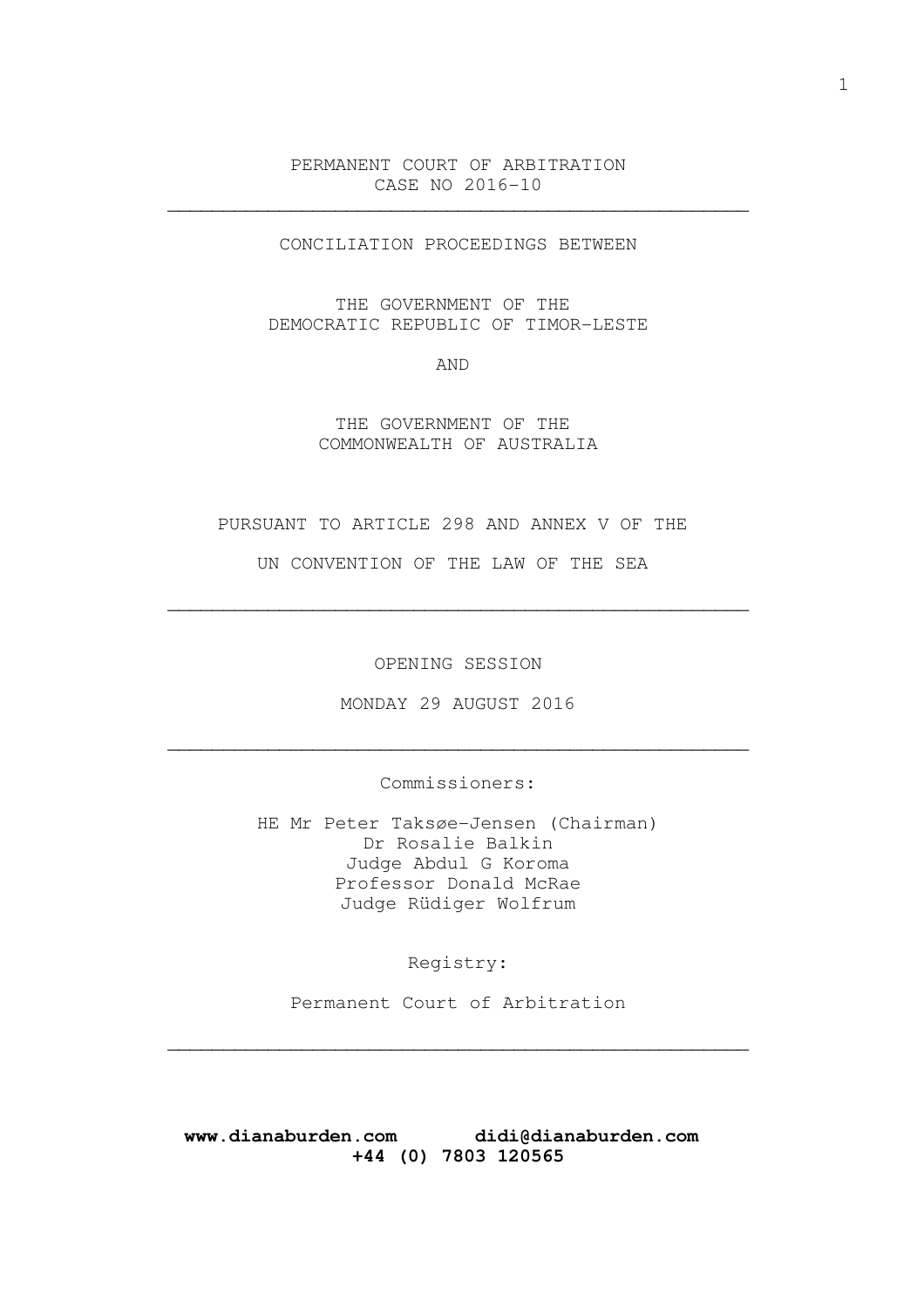# **A P P E A R A N C E S**

Commissioners:

HE MR PETER TAKSØE-JENSEN (Chairman) DR ROSALIE BALKIN JUDGE ABDUL G KOROMA PROFESSOR DONALD McRAE JUDGE RÜDIGER WOLFRUM

Registry:

MR GARTH SCHOFIELD MR MARTIN DOE MS PEM CHHODEN

Court Reporter:

MRS DIANA BURDEN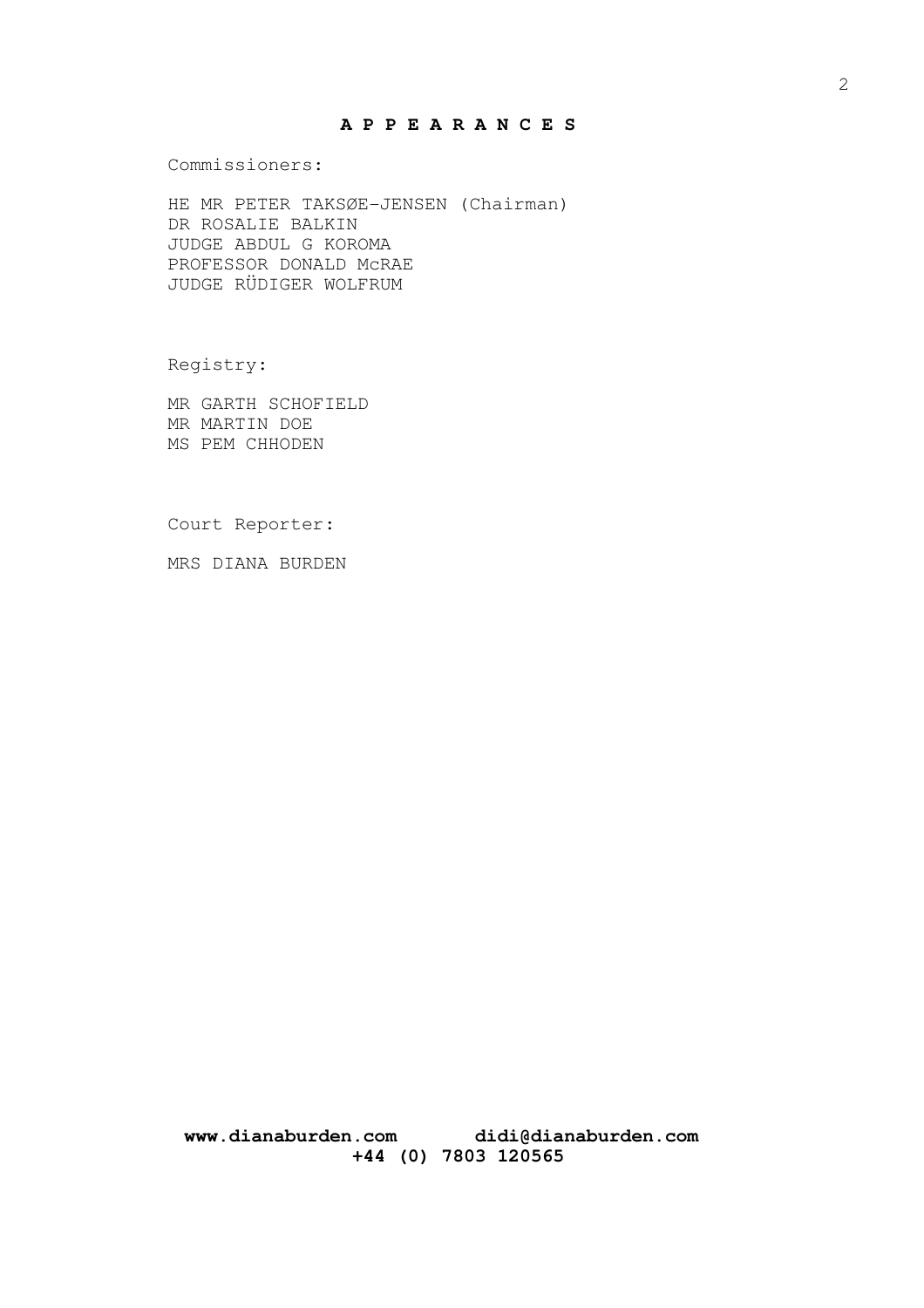# **A P P E A R A N C E S**

Counsel and Legal Representatives of Timor-Leste:

HE MINISTER KAY RALA XANANA GUSMÃO HE MINISTER HERMENEGILDO PEREIRA MS ELISABETH EXPOSTO HE AMBASSADOR JOAQUIM DA FONSECA HE AMBASSADOR ABEL GUTERRES HE AMBASSADOR MILENA PIRES MS ELIZABETH BAPTISTA MR SIMON FENBY MS SADHIE ABAYASEKARA MS HELENA ARAUJO MS ERMELINDA MARIA CALAPES DA COSTA PROFESSOR VAUGHAN LOWE QC SIR MICHAEL WOOD KCMG MR ERAN STHOEGER MR ROBIN CLEVERLY MS JANET LEGRAND MR STEPHEN WEBB MS GITANJALI BAJAJ MS HARRIET FOSTER MS AMBER DAY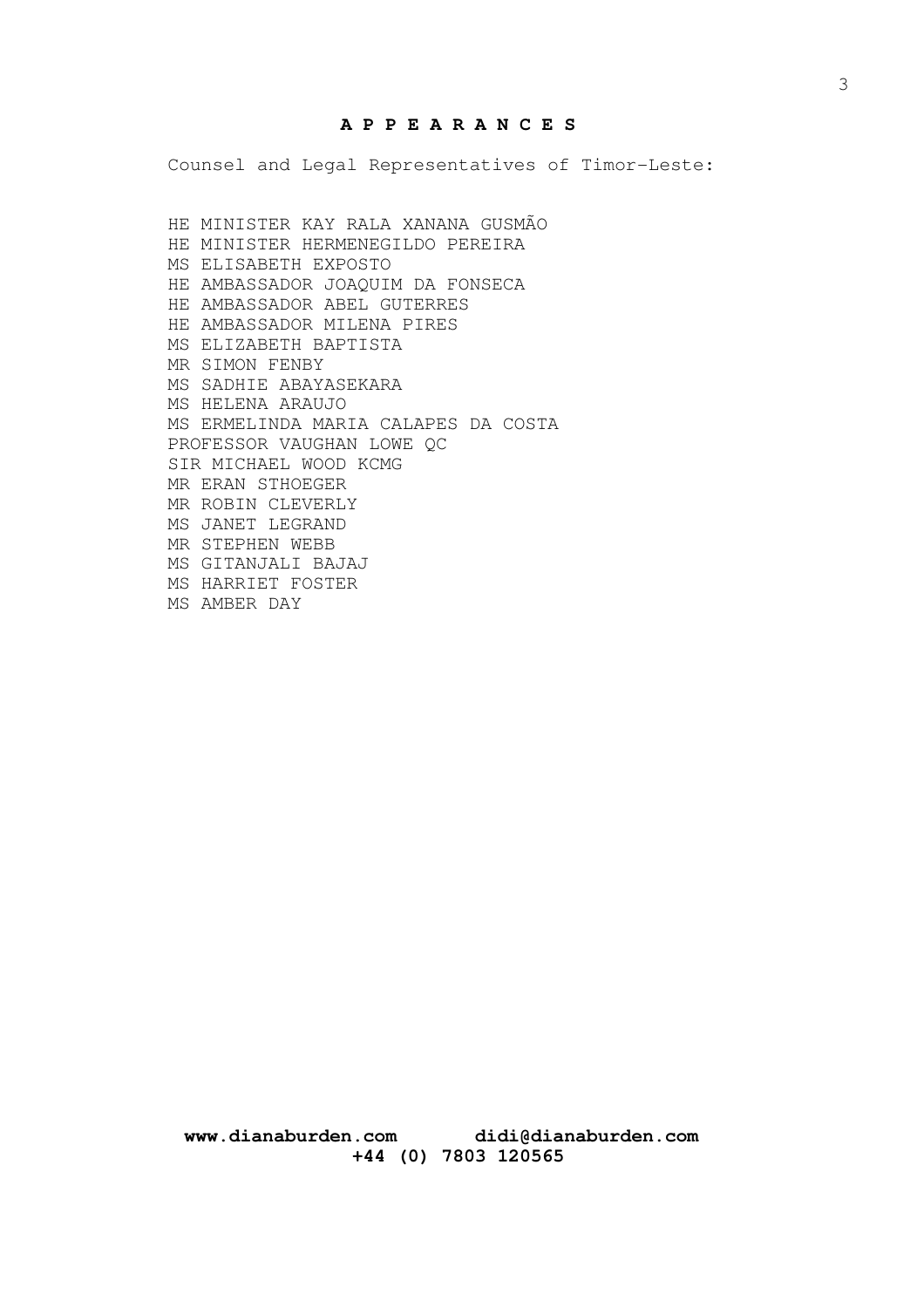# **A P P E A R A N C E S**

Counsel and legal representatives for Australia:

MR JOHN REID MS KATRINA COOPER SOLICITOR-GENERAL JUSTIN GLEESON SC SIR DANIEL BETHLEHEM KCMG QC MR BILL CAMPBELL QC PROFESSOR CHESTER BROWN MR GARY QUINLAN AO HE AMBASSADOR BRETT MASON MS AMELIA TELEC MR BENJAMIN HUNTLEY MS ANNA RANGOTT MR JUSTIN WHYATT MR TODD QUINN MR MARK ALCOCK MS ANGELA ROBINSON MS INDRA McCORMICK MS CHRISTINA HEY-NGUYEN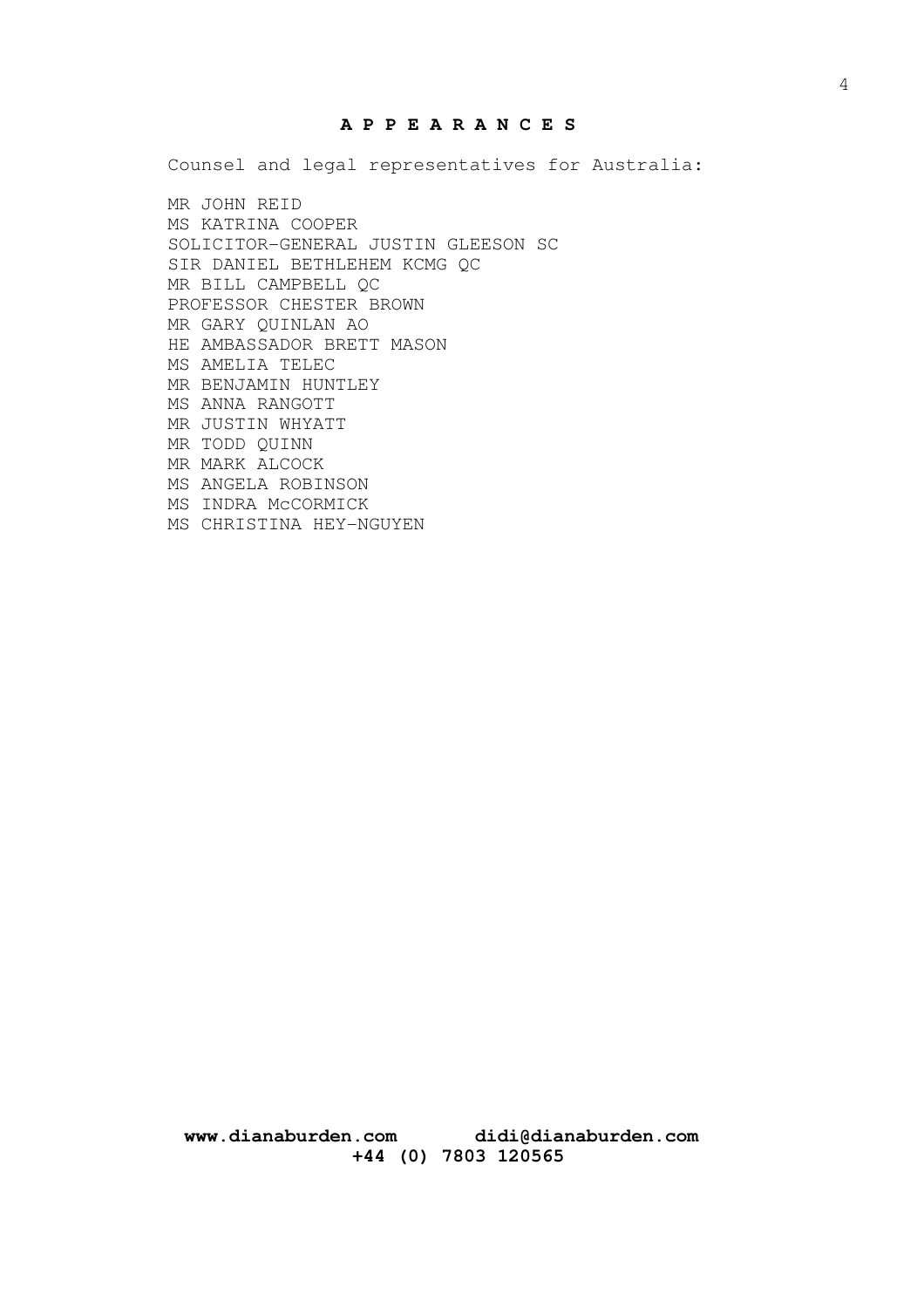(9.30 am Monday, 29 August 2016) OPENING SESSION THE CHAIRMAN: Good morning, everybody. I would like to extend a warm welcome to everybody here to the premises of the Permanent Court of Arbitration and the Peace Palace in the Hague for this hearing in the conciliation proceedings between the Government of the Democratic Republic of Timor-Leste and the Government of Commonwealth of Australia, pursuant to article 298 and Annex V of the United Nations Convention on the Law of the Sea conducted under the auspices of the PCA as PCA Case No 2016-10. As we agreed last time and decided by the Commission following the procedural meeting we had in July, this opening session of this hearing is being broadcast live on the internet as we speak. The transcript and the video will also be made available on the PCA's website following the conclusion of this session. I would offer a quick reminder, as I did last time, for everyone to be sure to use the 1 2 3 4 5 6 7 8 9 10 11 12 13 14 15 16 17 18 19 20 21 22

microphones when speaking to ensure that we get you on the webcast and we record all the remarks that you make. 23 24 25

### **www.dianaburden.com didi@dianaburden.com +44 (0) 7803 120565**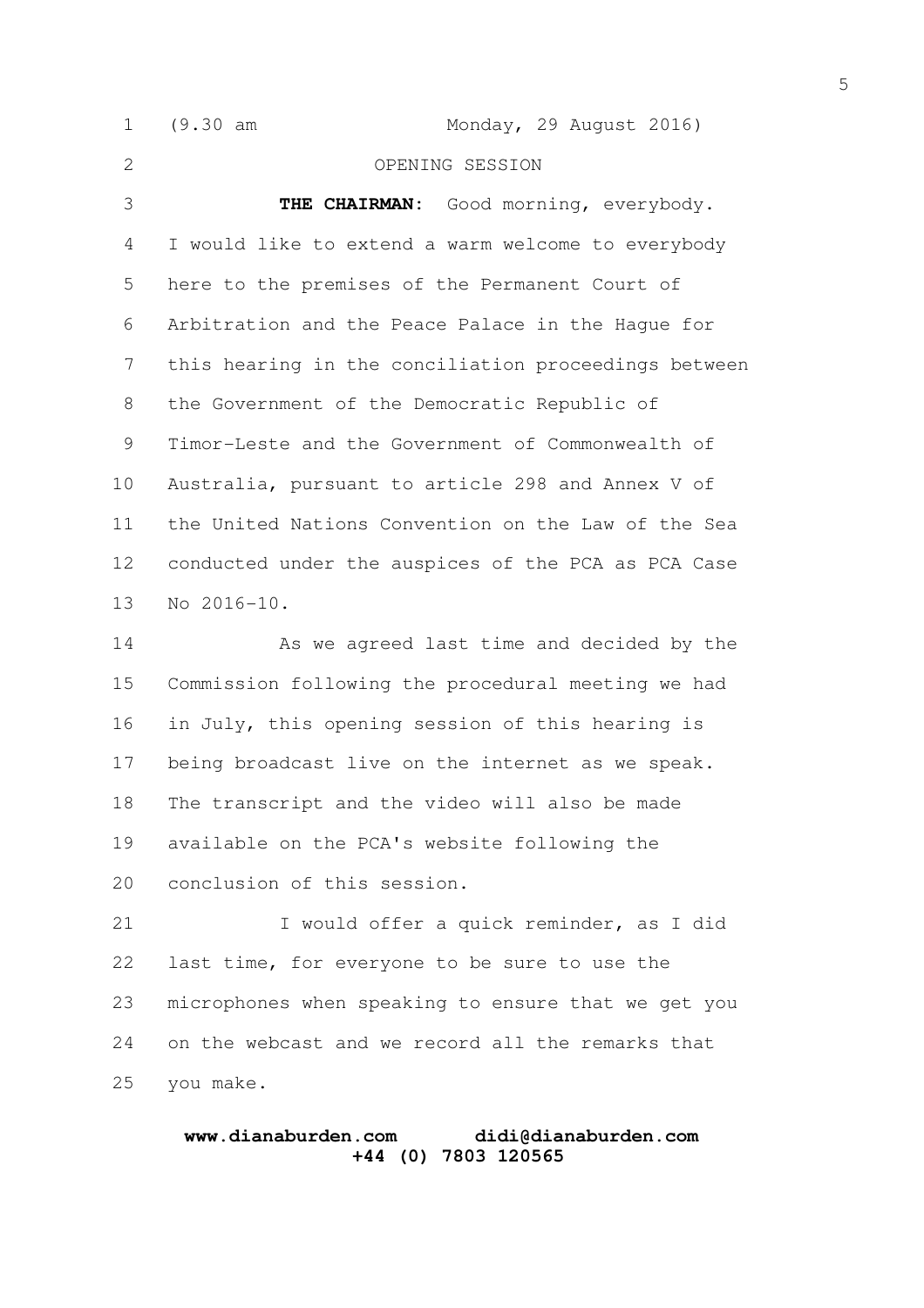1 1 See a lot of familiar faces but also new 09:33 faces from the procedural meeting of last month in this room. The delegation is a little bit larger this time around and I see some additional people, so therefore it would be useful to have a round of introductions before we go ahead. 2 3 4 5 6

For the Commission, on my right I have Professor Rüdiger Wolfrum and Judge Abdul Koroma. On my left we have Professor McRae and Dr Rosalie Balkin. At the end of the table we have able help. We have our registrar, Mr Garth Schofield to my right from the PCA, and Mr Martin Doe also from the PCA on my left. Finally, as you know, my name is Peter Taksøe-Jensen, and I have the honour to chair this Conciliation Commission. 7 8 9 10 11 12 13 14 15

May I now ask Timor-Leste to introduce the members of its delegation, please? 16 17

**MINISTER GUSMÃO:** I am Kay Rala Xanana Gusmão, Minister, member of my government and chief negotiator on behalf of Timor-Leste. 18 19 20

**PROFESSOR LOWE:** Vaughan Lowe, counsel Timor-Leste. 21 22

**SIR MICHAEL WOOD:** Michael Wood, counsel for Timor-Leste. 23 24

**MS EXPOSTO:** Elizabeth Exposto, CEO of the 25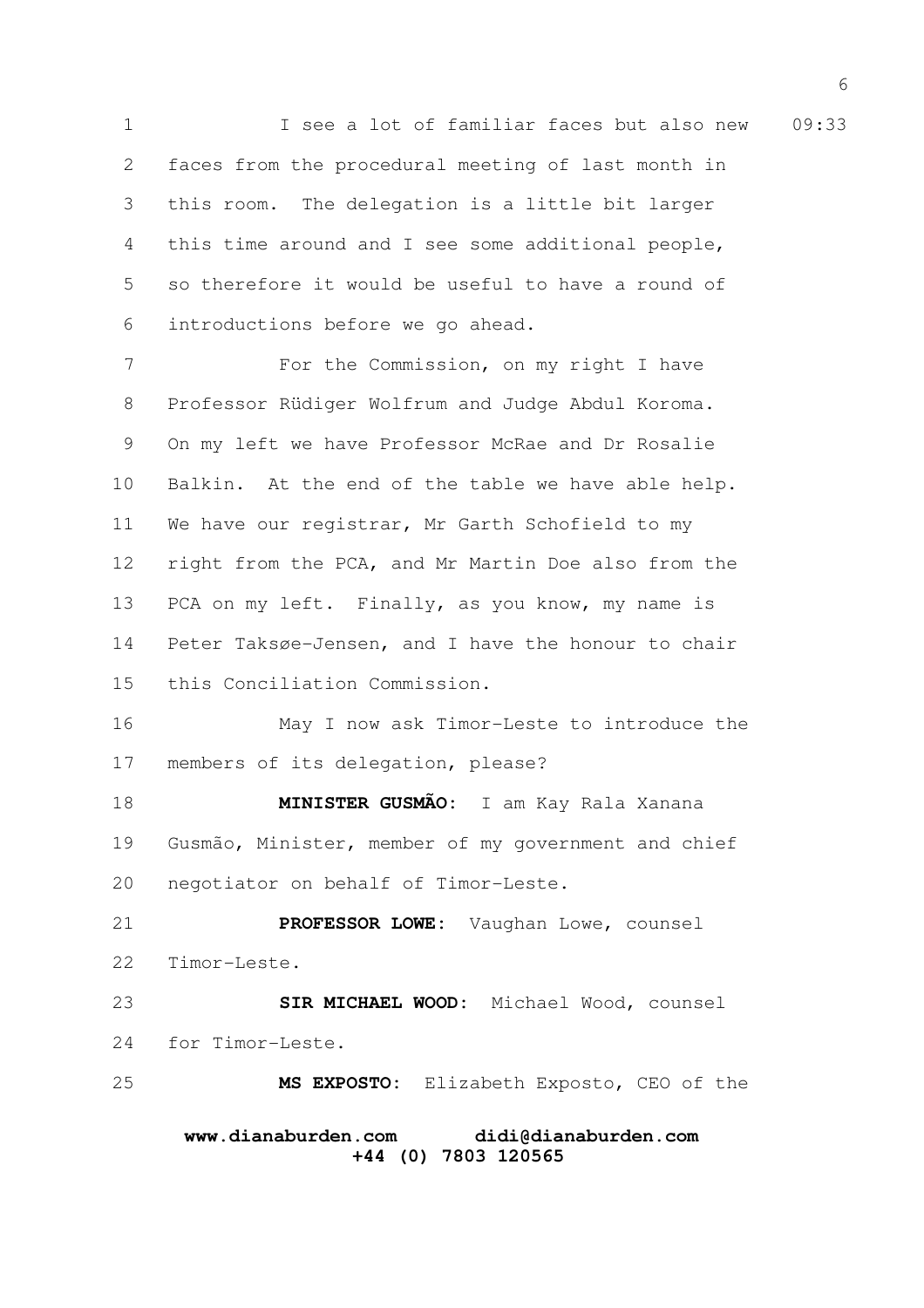1 Maritime Boundary Office and Deputy Agent. 09:35 **MINISTER PEREIRA:** Hermenegildo Pereira, agent for Timor-Leste and Minister of State and of the President's Counsel of Ministers of the Timor-Leste Government. **MR WEBB:** Stephen Webb, legal adviser, partner at DLA Piper. **MS LEGRAND:** Janet Legrand, partner, legal adviser, DLA Piper. **THE CHAIRMAN:** Thank you very much. Australia, can I ask you to introduce the members of your delegation, please? **MR REID:** Thank you, Chairman. My name is John Reid. I appear as agent for Australia in these proceedings again. Mr Chairman, Australia's opening statement this morning will be delivered by Mr Gary Quinlan, the deputy secretary for the Department of Foreign Affairs in Australia, and Mr Justin Gleeson SC, Solicitor-General of Australia. They are supported by counsel, Sir Daniel Bethlehem KCMG QC, Mr Bill Campbell QC, and Professor Chester Brown. Also appearing on the delegation is HE Brett Mason, Australia's Ambassador to the Netherlands, and Ms Katrina Cooper, my co-agent from the Department of Foreign Affairs and Trade. We are supported from 2 3 4 5 6 7 8 9 10 11 12 13 14 15 16 17 18 19 20 21 22 23 24 25

#### **www.dianaburden.com didi@dianaburden.com +44 (0) 7803 120565**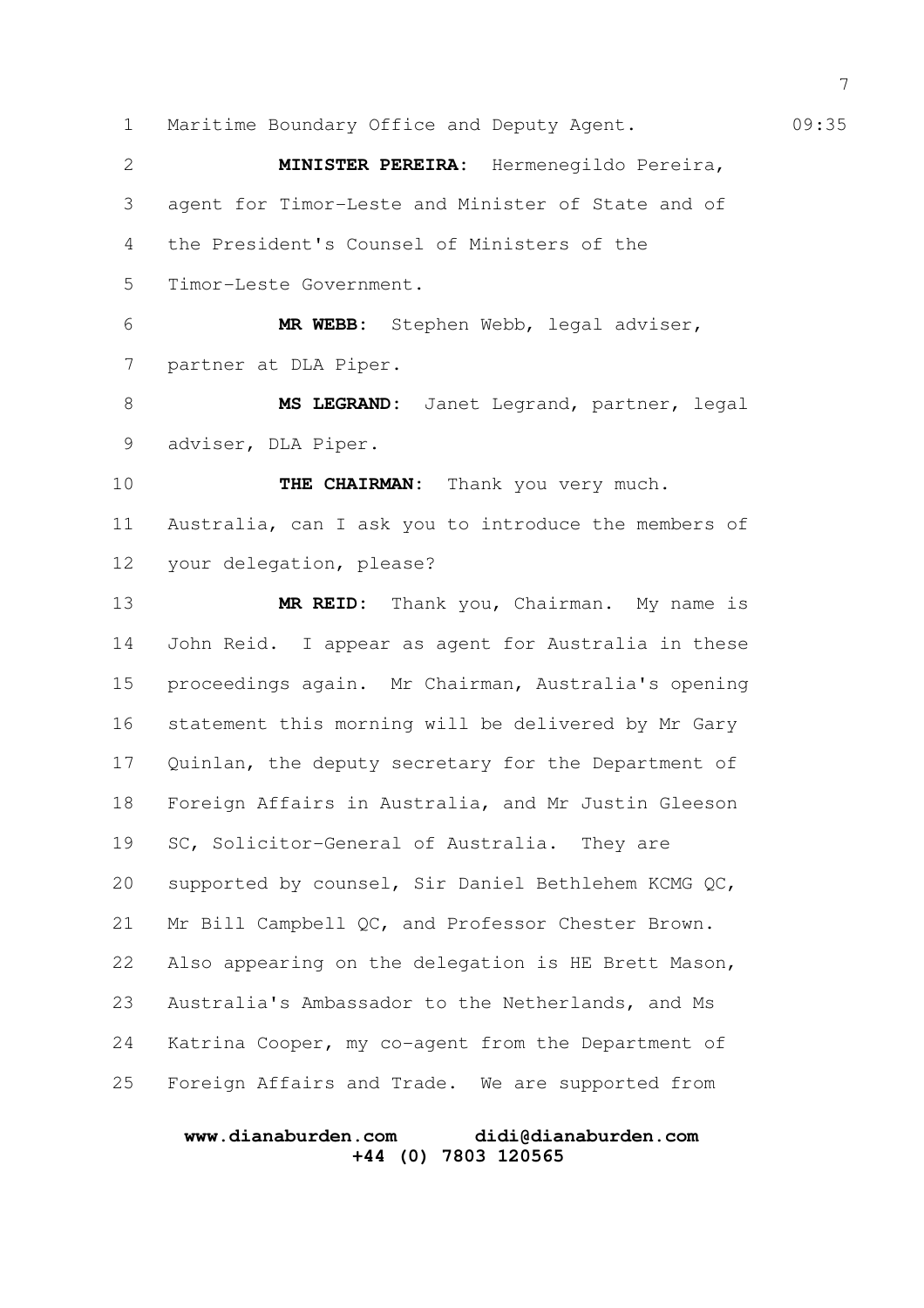1 the Attorney General's department by Ms Amelia 69:36 Telec, Mr Benjamin Huntley, Ms Anna Rangott, and from the Department of Foreign Affairs and Trade, Mr Justin Whyatt, Mr Todd Quinn, Ms Angela Robinson, Ms Indra McCormick and Ms Christina Hey-Nguyen, and from Geoscience Australia by Mr Mark Alcock. **THE CHAIRMAN:** Thank you very much for that. I welcome all of you again. I wish to recall, as I did at the opening of the procedural meeting, that this is a conciliation rather than an adversarial process, and therefore we have arranged the room in a slightly more informal manner and we hope that we can continue the very collegial atmosphere that prevailed at our procedural meeting. I note that the purpose of this public opening session is to give each side an opportunity to put forward the background of the dispute between the parties and their opening positions, so to say, from which we would hope to move forward towards a compromise and agree certain matters over the course of the conciliation. If they so wish, the parties may also address the question of the Commission's competence during the opening session. That question will also 2 3 4 5 6 7 8 9 10 11 12 13 14 15 16 17 18 19 20 21 22 23 24 25

# **www.dianaburden.com didi@dianaburden.com +44 (0) 7803 120565**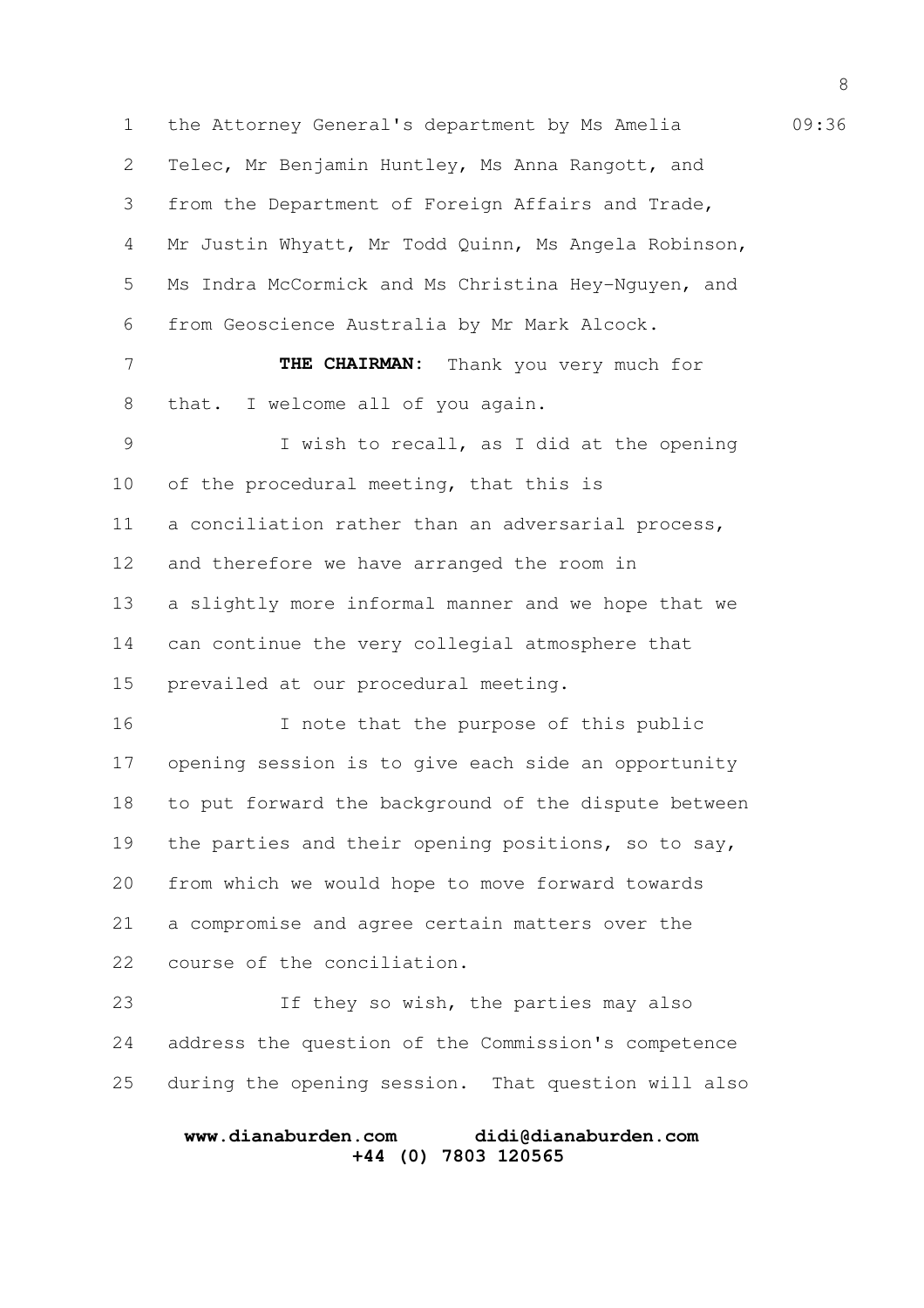1 be addressed in detail during the remainder of the 09:38 hearing this week, following the conclusion of this opening session. 2 3

Just before we begin, I wish to take a moment to go over the schedule. Each side will have 90 minutes for its opening presentation. Timor-Leste will start and have until approximately 11.15. Then we will have a 15 minute break and continue with the Australia presentation until about 1 o'clock before concluding the opening portion of the hearing and breaking for lunch. That will end the public portion of this hearing. 4 5 6 7 8 9 10 11 12

For the remainder of the hearing, I note that we adjusted the schedule a bit last week at the request of Timor-Leste in order to fit everything we have to get done by the end of the day of Wednesday and leave Thursday for the Commission to meet and deliberate on its own. I note that the Commission remains flexible and we will stay a bit longer today and start earlier tomorrow and adjust our breaks if that would help to keep us within a reasonable end time tomorrow. 13 14 15 16 17 18 19 20 21 22

Is there any other preliminary matter that we need to deal with, then I would like to hear from the parties? That does not seem to be the case. 23 24 25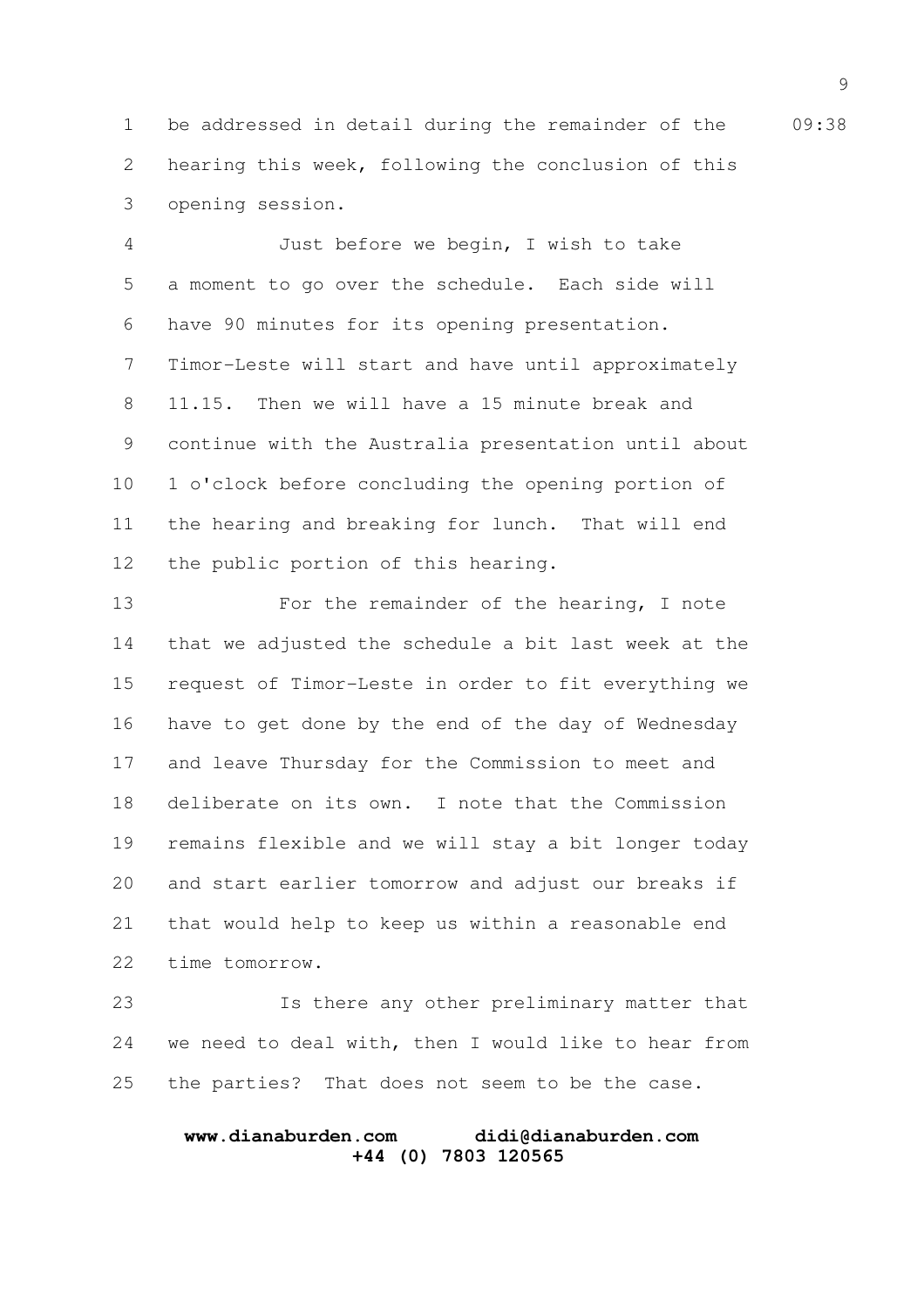1 Then I give the floor to Timor-Leste for its opening 09:39 presentation. You have the floor. 2

**MS EXPOSTO:** Mr Chairman, members of the Commission, it is a great honour to appear before you as Deputy Agent on behalf of my country, the Democratic Republic of Timor-Leste. 3 4 5 6

Timor-Leste is honoured to take part in this very first compulsory conciliation under the United Nations Convention of the Law of the Sea. We are also very appreciative of the Commission and the process led by it. 7 8 9 10 11

Timor-Leste's Statehood is a story of national perseverance, resolve, and hope. The people of Timor-Leste have paid an extremely high price for our independence, finally achieved 14 years ago. Despite the brutal occupation and fighting we endured, we did not emerge vengeful or vindictive. Throughout our struggle, our leaders preached tolerance and respect towards others. Though we do not forget our painful and difficult past, we are a resilient people that look forward, first and foremost. After our independence, the Timorese people opted for reconciliation and building a new and peaceful 12 13 14 15 16 17 18 19 20 21 22 23 24

relationship with our former occupiers. 25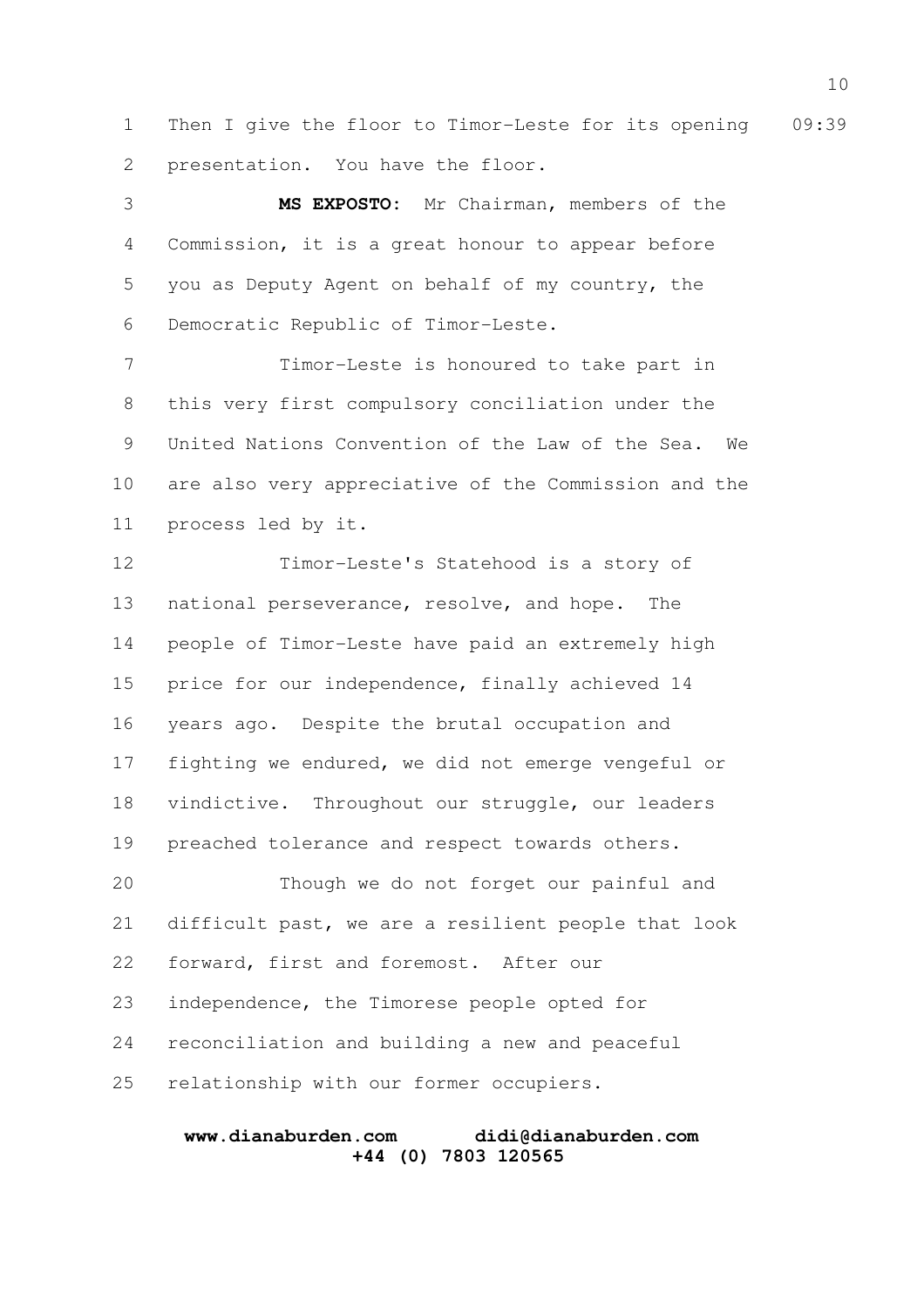1 Now, times have changed, and the form of 09:41 Timor-Leste's struggle has changed. With the majority of our population under the age of 25, our hope for nation-building lies in the future and it is up to the representatives of Timor-Leste to do their utmost to secure a better future for our young generation and their children. 2 3 4 5 6 7

It is a national priority to secure our sovereign rights over our surrounding seas and the resources that lie therein, which hold the promise of a transformational development for our country. The future for the next generations would look very different without access to our seas. 8 9 10 11 12 13

This is what brings us here today. Timor-Leste has initiated these proceedings to resolve our maritime dispute with our neighbour Australia in an amicable and collaborative way. 14 15 16 17

We are here to pursue our rights for the sake of our people and take on the responsibilities of statehood like any other nation would. 18 19 20

Timor-Leste may be young, but we are not naive. We will not shy away from claiming what is rightfully ours and we will persist until this is finally achieved. 21 22 23 24

We have faith that this Commission can 25

# **www.dianaburden.com didi@dianaburden.com +44 (0) 7803 120565**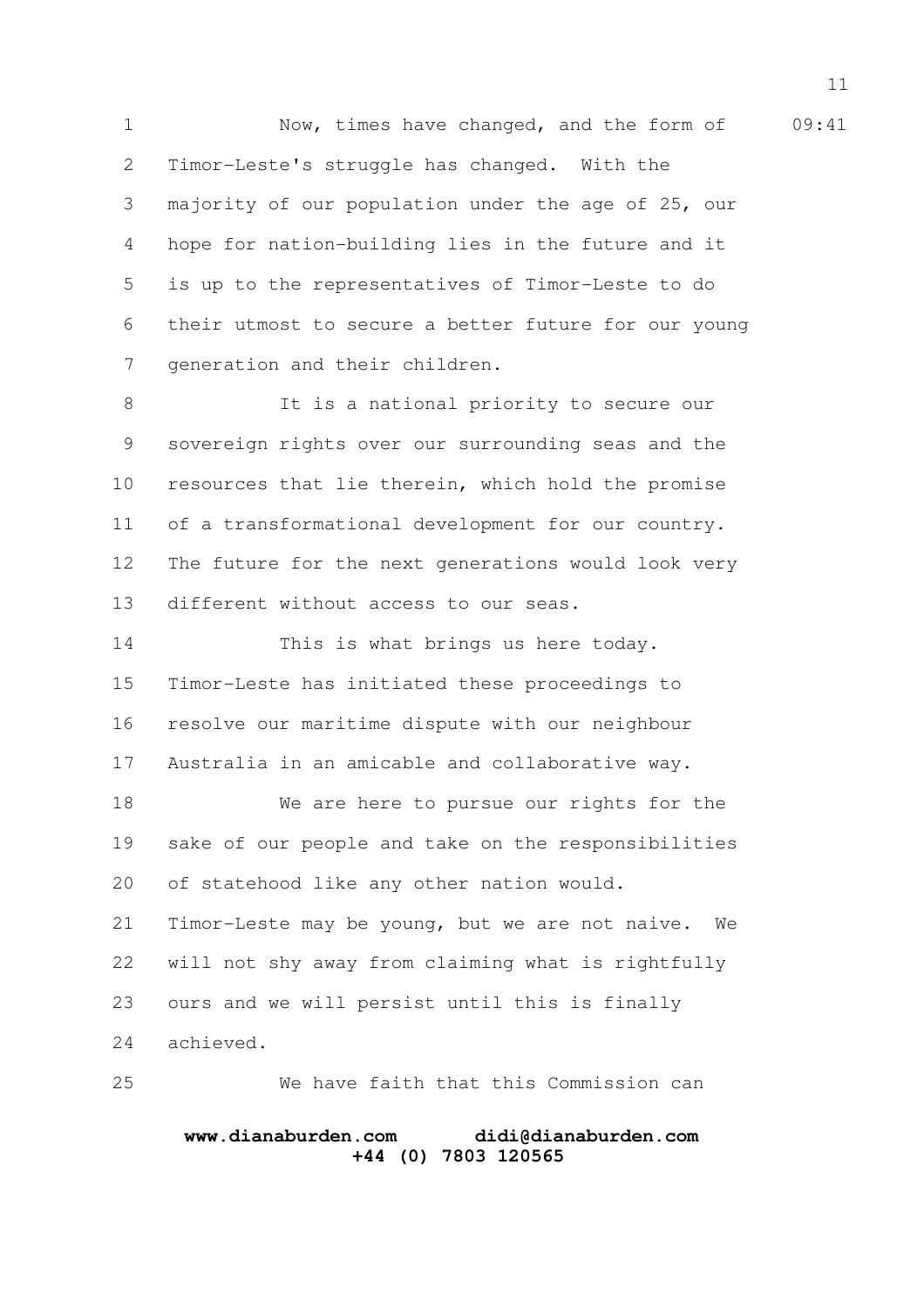1 assist us to settle our differences with Australia 09:42 in a just and fair manner, and we look forward to working with the Commission and Australia to bring our maritime dispute to its conclusion for our future generations. 2 3 4 5

Mr Chairman, members of the Commission, in today's opening session Timor-Leste will present to the Commission its overall position on the maritime dispute with Australia. We will provide you with the background and facts relevant to the dispute and outline Timor-Leste's position on its permanent maritime boundaries in the Timor Sea under international law. 6 7 8 9 10 11 12 13

Mr Chairman, members of the Commission, let me briefly introduce the members of the Timorese delegation to these proceedings. 14 15 16

Our presentation will be opened by a founding father of our nation, the leader of the Timorese resistance, the first President of the Republic, the former Prime Minister, and now Timor-Leste's chief negotiator, HE Minister Kay Rala Xanana Gusmão. His Excellency will be followed by Professor Vaughan Lowe, QC, who will provide the relevant background for these proceedings, and in particular the factual context that has given rise 17 18 19 20 21 22 23 24 25

### **www.dianaburden.com didi@dianaburden.com +44 (0) 7803 120565**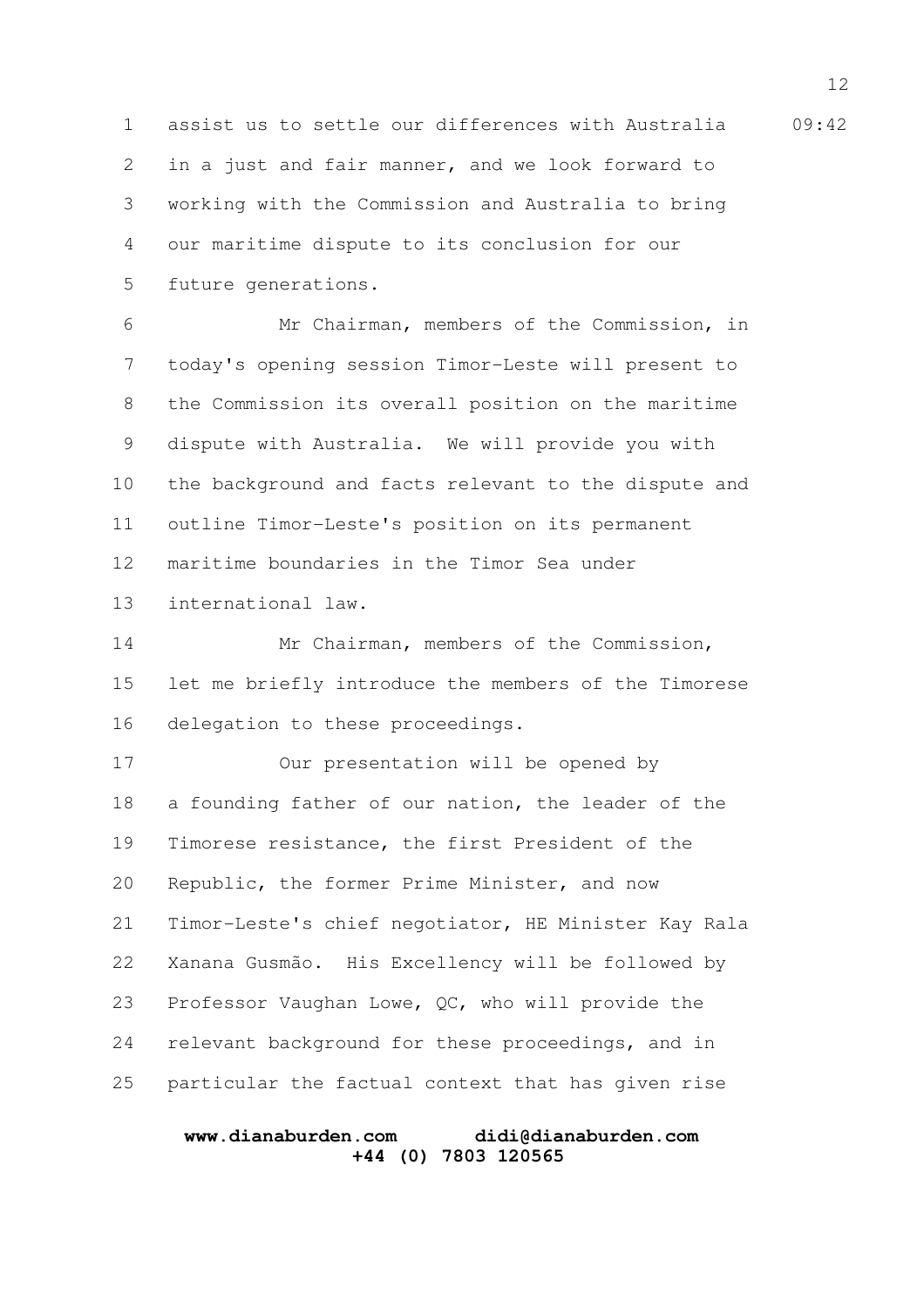1 to the dispute between the parties. 09:44

Then, Sir Michael Wood will present on Timor-Leste's maritime boundary under international law in the Timor Sea. Finally, Timor-Leste's agent, the Minister of State, and of the Presidency of the Council of Ministers, Minister Agio Pereira, will make our closing remarks for this session. Mr Chairman, I ask you to invite Minister Gusmão to address the Commission. Thank you. **MINISTER GUSMÃO:** Mr Chairman, members of 2 3 4 5 6 7 8 9 10

the Commission, I would like to thank you for the opportunity to appear before you on behalf of the government and people of Timor-Leste. We greatly appreciate your commitment to assist in settling the long-running dispute between Timor-Leste and Australia, concerning the maritime boundary in the Timor Sea. 11 12 13 14 15 16 17

Mr Chairman, the independence of the Democratic Republic of Timor-Leste was restored in May 2002. Timor-Leste became the 191st member of the United Nations that September. But our story goes back long before that. 18 19 20 21 22

Legend has it that the Timorese are the grandchildren of the crocodile. The body of our spirit ancestor became the land of Timor-Leste - his 23 24 25

### **www.dianaburden.com didi@dianaburden.com +44 (0) 7803 120565**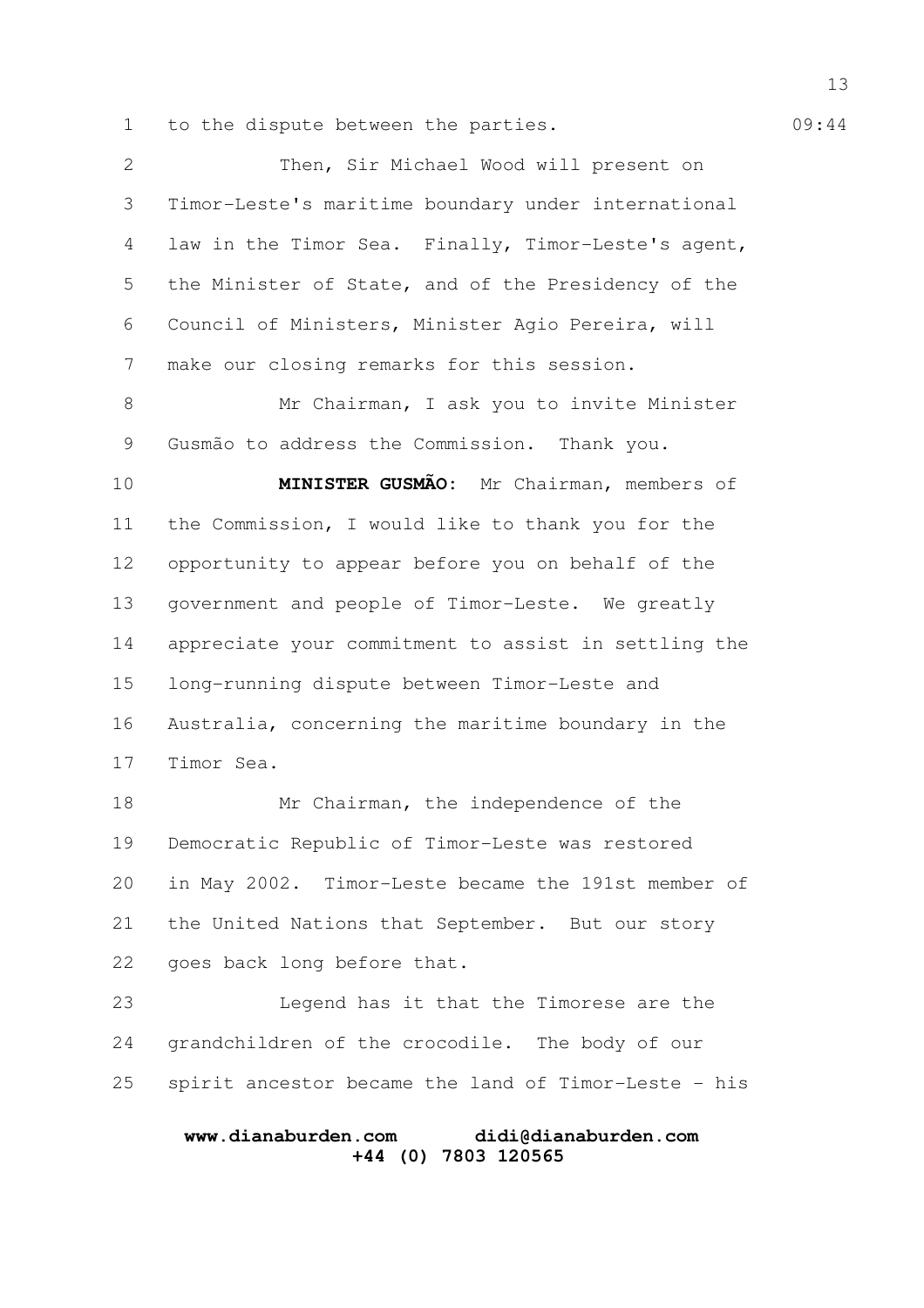1 lumpy back forming the mountains and valleys that 09:45 our people have been living on for hundreds of years. The surrounding waters were the habitat of our grandfather crocodile and have sustained us. They remained integral to our livelihoods, culture and way of life. 2 3 4 5 6

The Timorese people governed themselves before we were colonised by Portugal in the 1500s. After the Dutch colonised Indonesia, the island of Timor was divided in two, with the east administered by Portugal. 7 8 9 10 11

During the Second World War, despite Portugal's neutrality, Australian soldiers arrived in what was then Portuguese Timor. Close bonds of friendship were formed between the Timorese and the Australian soldiers, a legacy of solidarity that both countries hold dear, with Australian veterans continuing to support our cause. 12 13 14 15 16 17 18

The colonial era came to an end on 28 November 1975, when FRETILIN declared the independence of Timor-Leste. Nine days later Indonesia invaded our country. 19 20 21 22

Over the next 24 years, our people endured a brutal occupation under the military dictatorship of the Indonesian regime. A resilient few mounted 23 24 25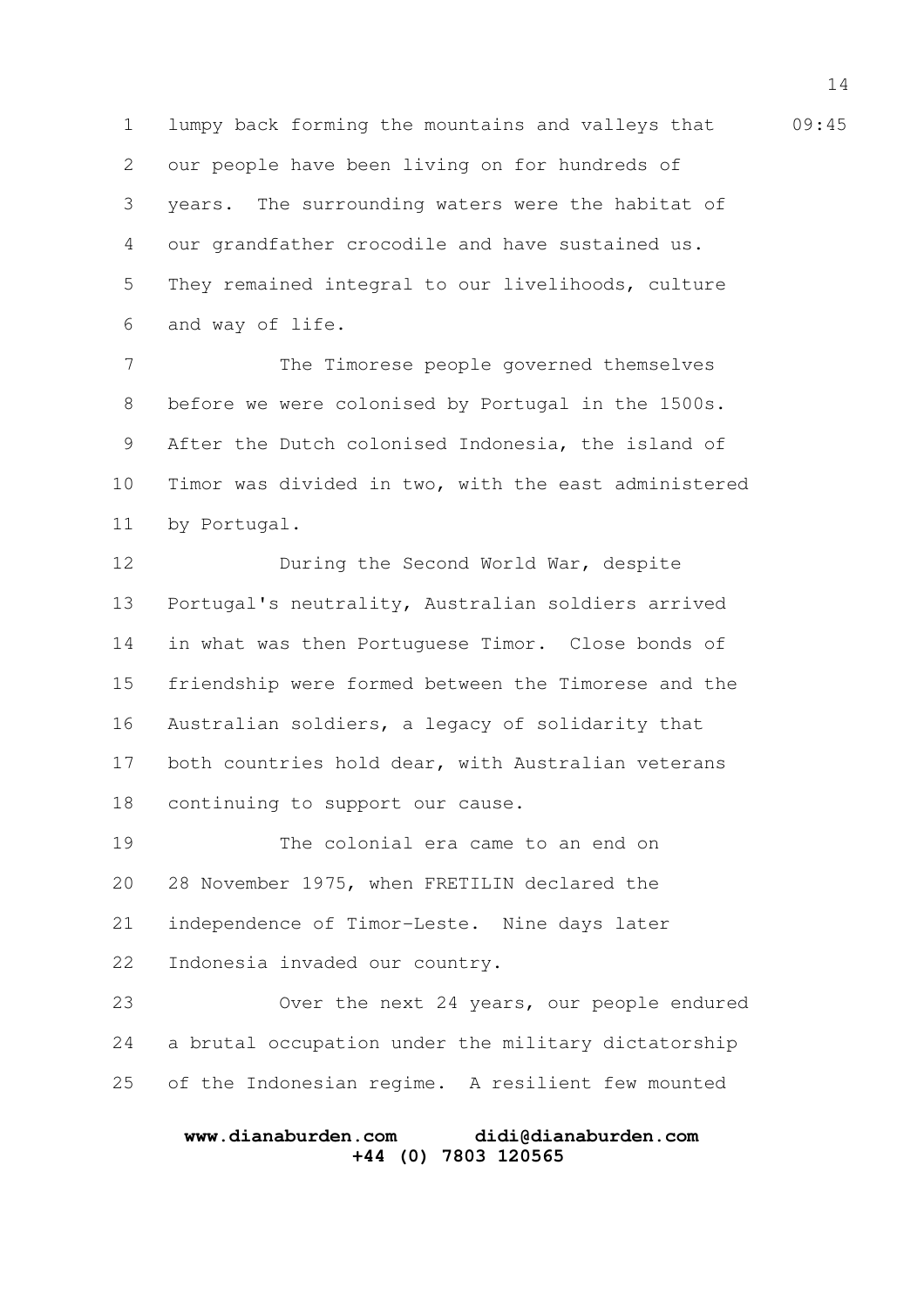1 a guerrilla campaign in the hills and valleys of our 09:47 country to free our people from oppression. But the odds and strong western powers were against us. Australia twice closed down our only radio connection in Darwin. Cut off from the outside world, little did we know that Australia gave formal recognition in 1979 to Indonesia's illegal annexation of our country in defiance of numerous UN resolutions condemning the invasion, and affirming the right of the Timorese to self-determination. Australia, however, went a step further. In 1989, it entered into an unlawful treaty with Indonesia to carve up the resources in the Timor Sea with total disregard for our sovereignty, which at that very time we were fighting and dying for. The image of the Australian and Indonesian foreign ministers flying over the Timor Sea while drinking Champagne to celebrate the signing of the 'Timor Gap treaty' filled us with much sadness, but it motivated us to continue our struggle. With the sacrifices made by our people, our determination strengthened year after year, until our fight came to an end with the fall of the 2 3 4 5 6 7 8 9 10 11 12 13 14 15 16 17 18 19 20 21 22 23

Indonesian regime. 24

On 30 August 1999, our people voted 25

#### **www.dianaburden.com didi@dianaburden.com +44 (0) 7803 120565**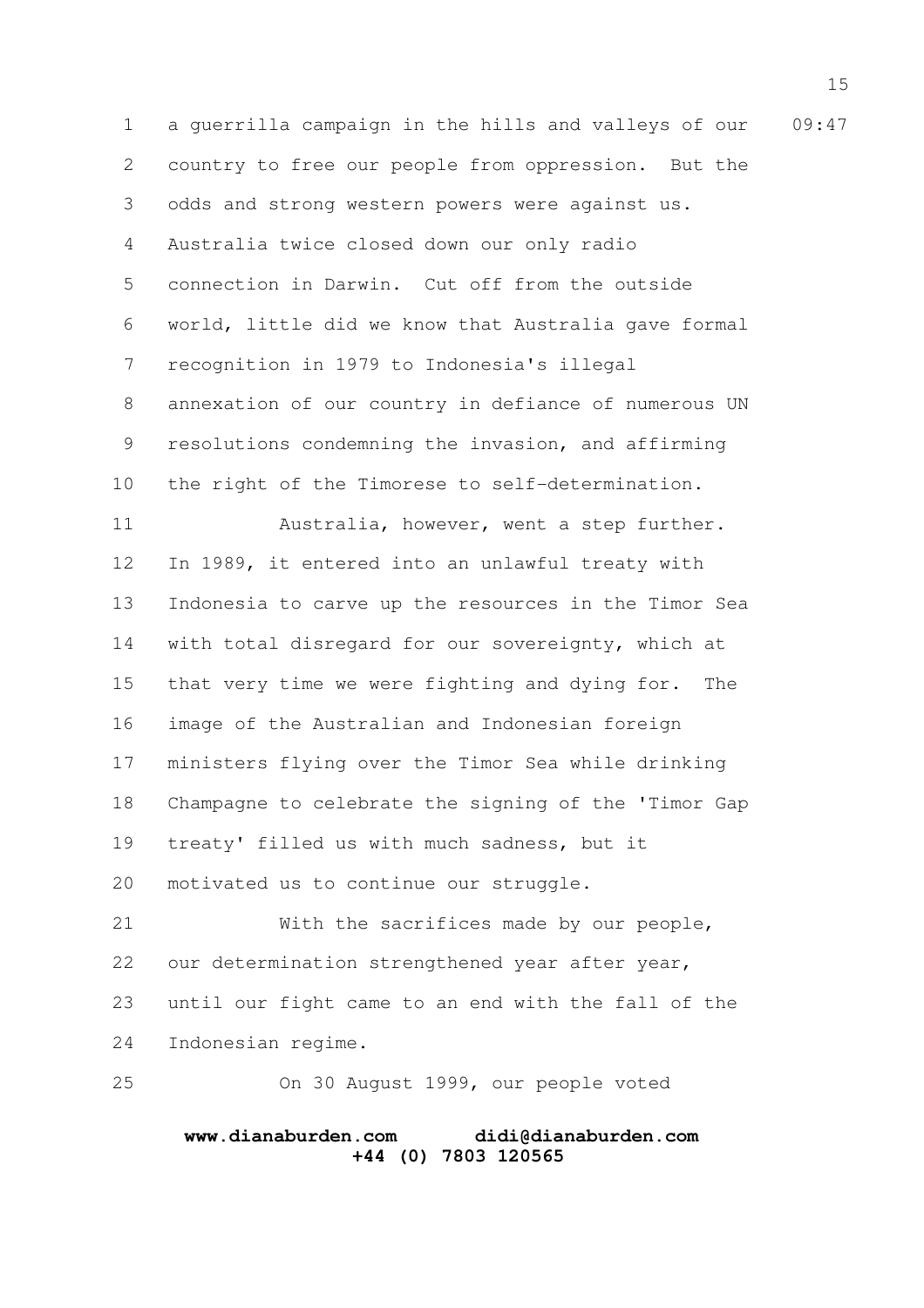1 overwhelmingly for independence in a UN-sponsored 09:49 referendum which was held precisely 17 years ago tomorrow. This led to violence by militias and a 'scorched earth' operation. Our country was burnt to the ground. Overall, the period of Indonesian occupation and its immediate aftermath led to more than 200,000 deaths, close to one third of our population. 2 3 4 5 6 7 8

Members of the Commission, rising above our troubled past, we have reconciled with Indonesia, which has also been freed from the grip of dictatorship and is now, like Timor-Leste, a democracy. Today, our nations have become a global model of reconciliation and friendship, and we have begun discussions to delimit our maritime boundaries. 9 10 11 12 13 14 15 16

Timor-Leste has much to be proud of. We have consolidated a democracy with open markets and the rule of law. Our petroleum fund handles every dollar of our resources revenue with transparency and accountability. We have built the foundations of a successful State, secured peace and stability, and have a 20-year strategic development plan for our future. 17 18 19 20 21 22 23 24

However, as a consequence of centuries of 25

# **www.dianaburden.com didi@dianaburden.com +44 (0) 7803 120565**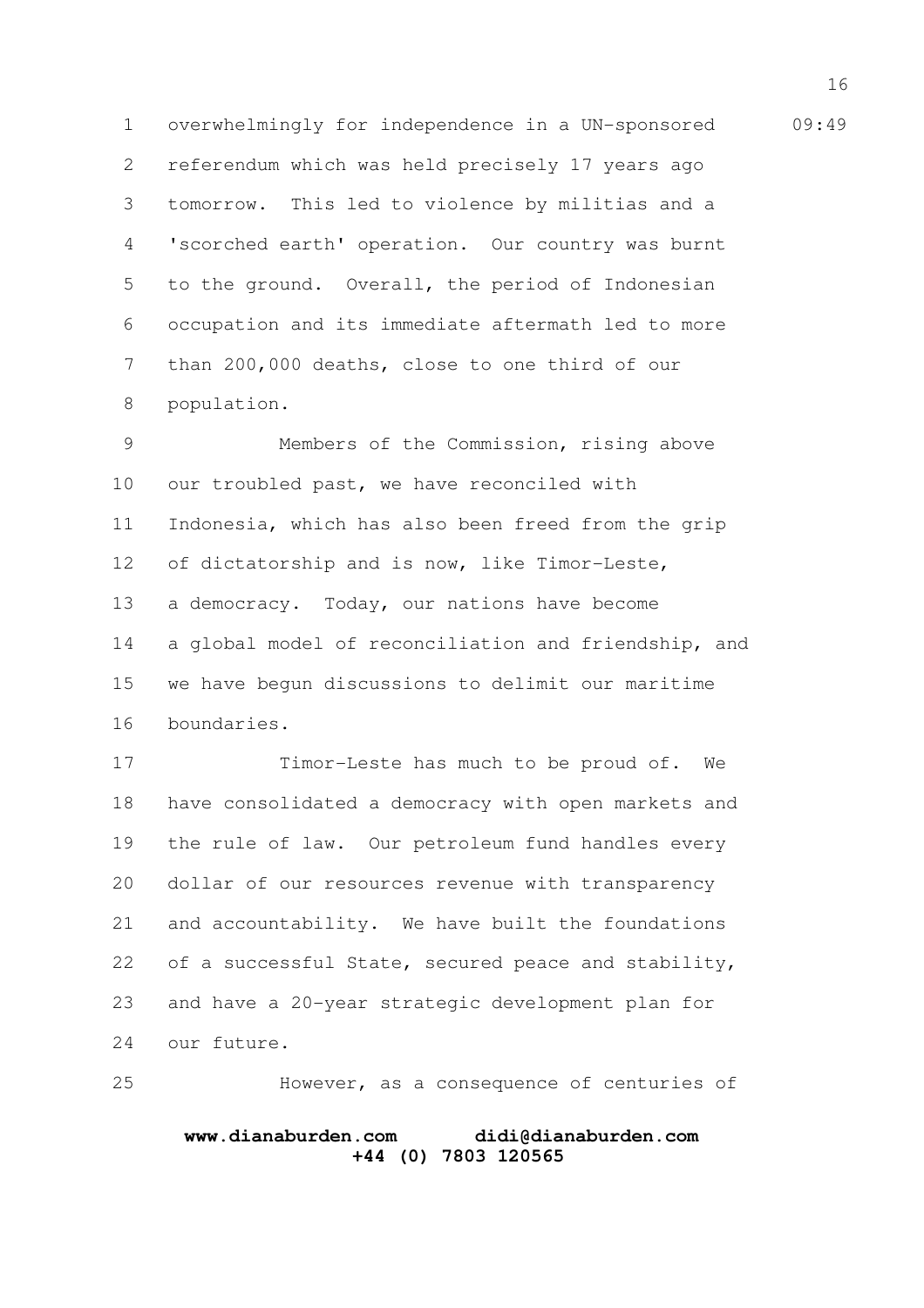1 colonisation and decades of occupation, we remain 09:50 one of the least developed countries. Our people have limited access to clean water and face some of the worst malnutrition rates in the world. We did not meet even one of the eight Millennium Development Goals. 2 3 4 5 6

Timor-Leste has yet to be completely freed from its past. While we are no long are oppressed, our sovereignty remains challenged. During the negotiations, under the UN transitional administration we raised many times the need to discuss the maritime boundary issue, but Australia showed no interest. Instead, two months before the restoration of our independence, in March 2002, Australia withdrew from the binding dispute resolution mechanism under UNCLOS and the International Court of Justice, specifically on maritime boundaries. 7 8 9 10 11 12 13 14 15 16 17 18

On the very day of the restoration of our independence, we were faced with the indignity of having to sign the Timor Sea Treaty, the near mirror image of the 1989 Timor Gap treaty. 19 20 21 22

Mr Chairman, members of the Commission, you must understand that at the time Timor had nothing. Our land was scorched, our people killed 23 24 25

### **www.dianaburden.com didi@dianaburden.com +44 (0) 7803 120565**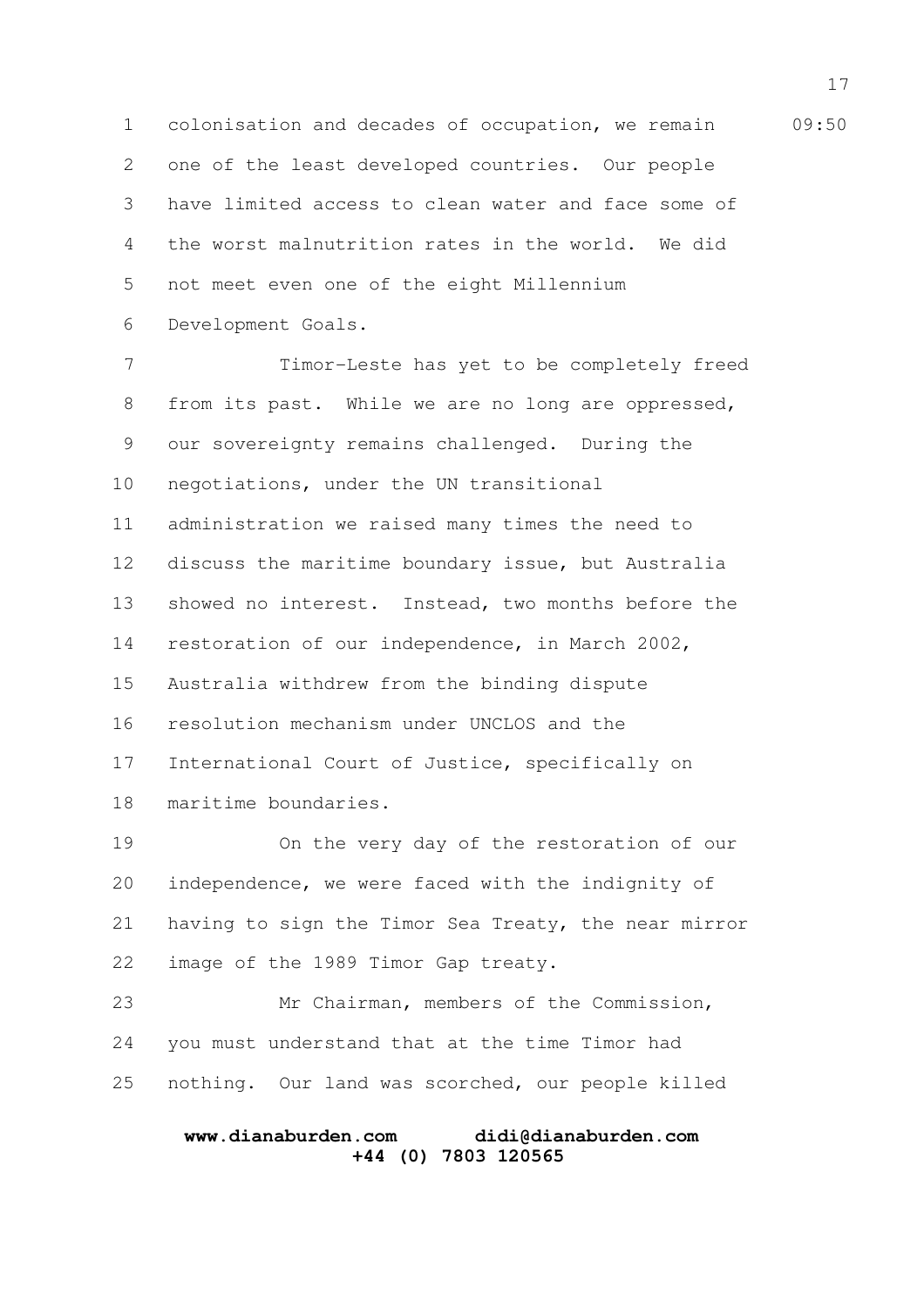1 by the hundreds of thousands. More than 70 per cent 09:51 of our infrastructure, including schools and hospitals, were burnt. 2 3

We had no money, forcing us to beg, every six months, to the international community for funds just to sustain the UN transitional administration and some basic services. This situation made us vulnerable to duress and exploitation. Yes, we had advice from the UN and elsewhere, but given the history leading to the restoration of independence, we were entirely in their hands and in no position to take informed decisions of our own. 4 5 6 7 8 9 10 11 12

Thereafter, we wanted to negotiate a permanent maritime boundary with Australia based on international law, a median line. Australia, however, refused to enter into serious discussions on a maritime boundary. 13 14 15 16 17

Inexperienced in negotiations, ignorant of our rights and desperate for revenue to rebuild our country from ruins, we succumbed to Australia's pressure and signed the CMATS treaty to facilitate the development of the Greater Sunrise field. 18 19 20 21 22

We were not aware at the time that, under the cover of an Australian aid programme renovating Timor-Leste government offices, Australia installed 23 24 25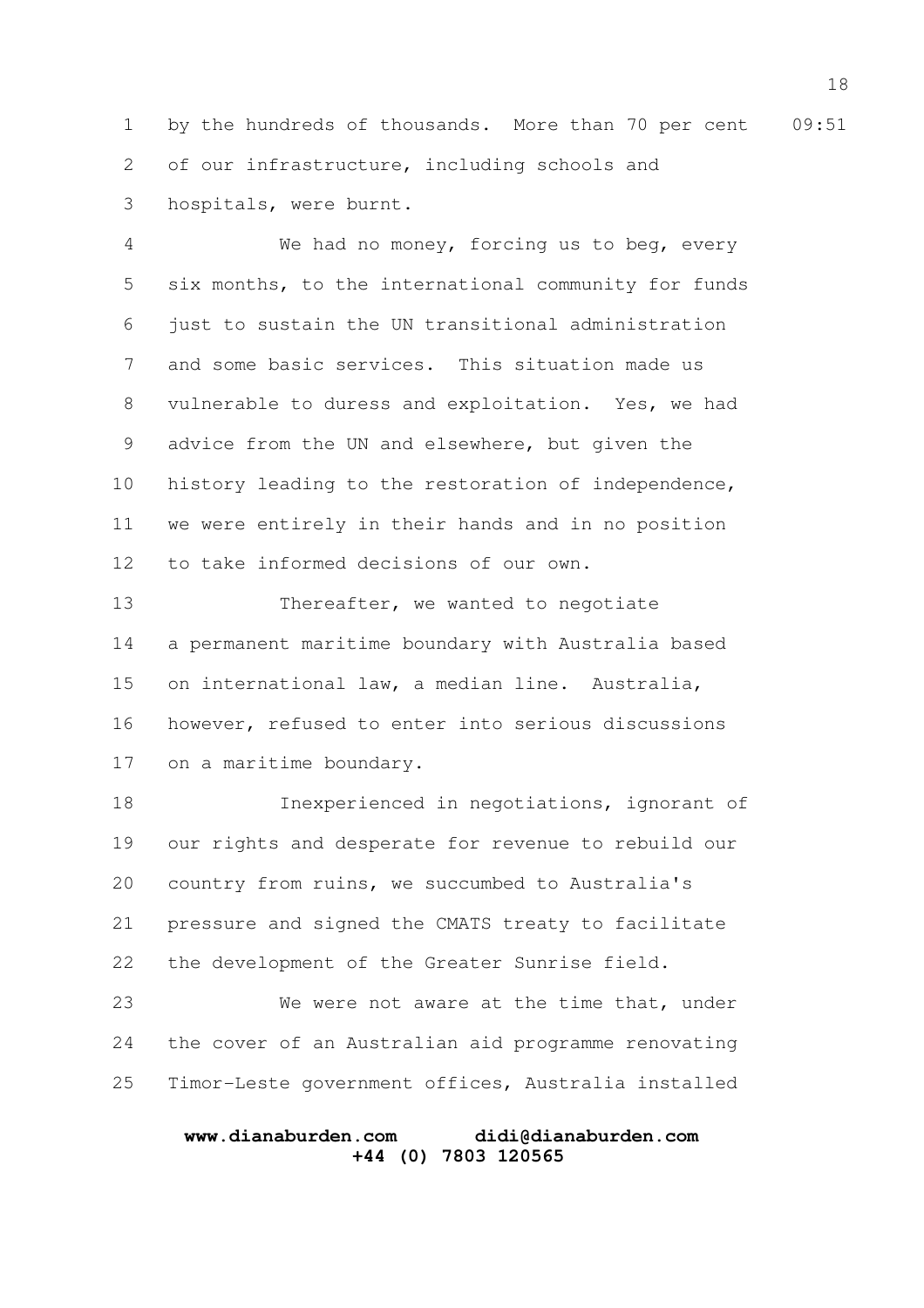1 listening devices to spy on the Timorese officials 09:53 negotiating CMATS to maximise their advantage and commercial interest. 2 3

When this came to light we were shocked and appalled. I myself tried my best to persuade successive Australian governments to sit down, as friends, to discuss the problem and to work towards a maritime boundary agreement. 4 5 6 7 8

But they still refused. 9

19

I should mention that the Australian Opposition has recently committed to negotiate a maritime boundary with Timor-Leste and review Australia's jurisdictional carve-out. 10 11 12 13

Yet, even as recently as this month, the Australian Government has declined an invitation from Timor-Leste to negotiate. 14 15 16

Australia's refusal to negotiate maritime boundaries with us is difficult to explain. 17 18

Australia's maritime areas are over 100 times

greater than ours. Australia has the third largest maritime area in the world, with enormous resources and wealth. The area in question in the current dispute represents just 1.8 per cent of Australia's maritime area. Australia has settled its maritime boundaries with all its neighbours, all but 20 21 22 23 24 25

### **www.dianaburden.com didi@dianaburden.com +44 (0) 7803 120565**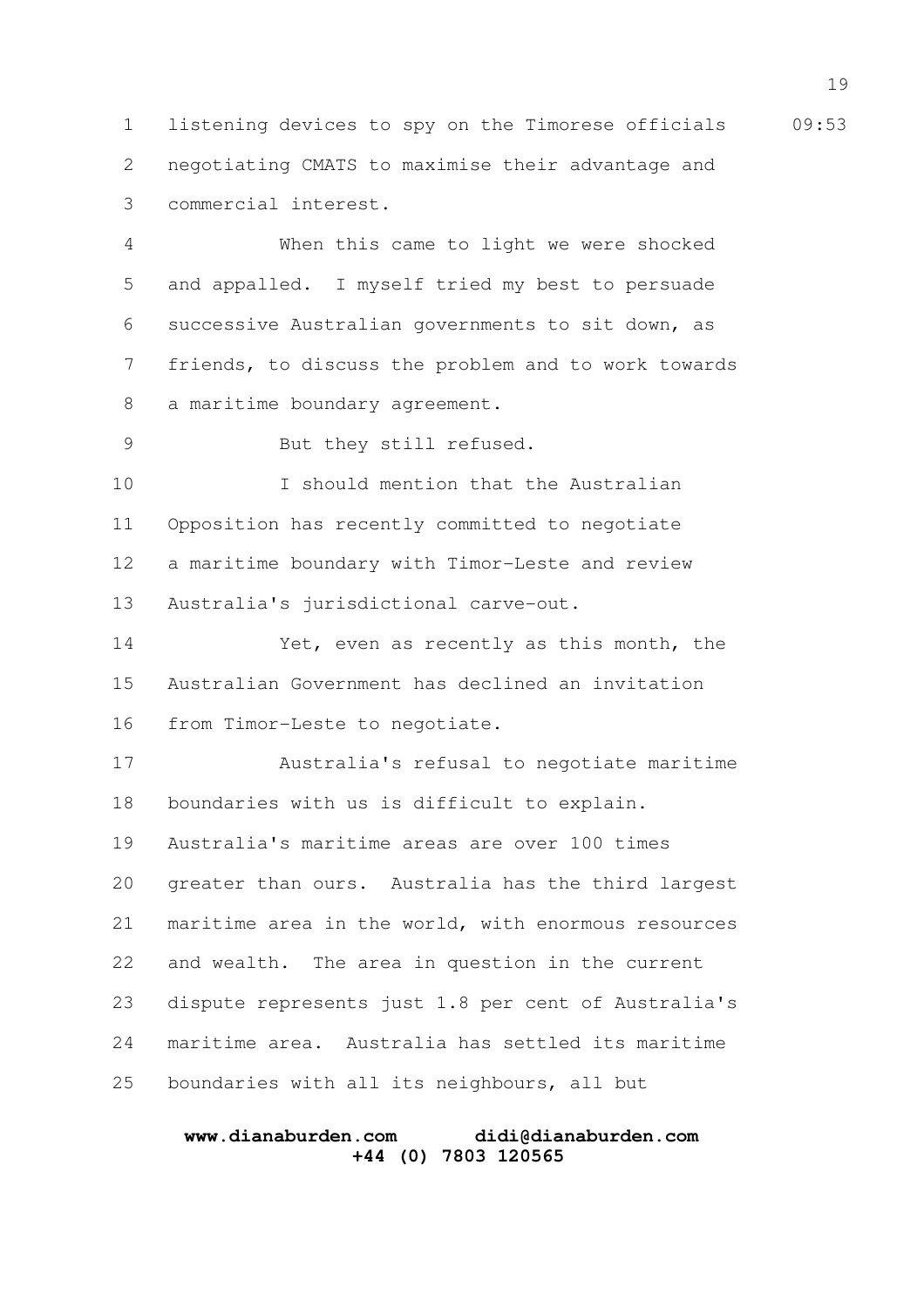1 Timor-Leste. 09:54

Even today, Timor-Leste is willing, at any time, to submit our boundary dispute to an international tribunal or court. But, with its withdrawals, Australia turns its back on the law. Members of the Commission, that is how we find ourselves in front of you today. We have not come to the Hague to ask for favours or special treatment. We have come to seek our rights under international law. Even someone such as myself, educated in the jungles of Timor and in prison, understands that basic fairness and common sense, let alone international law, dictates that the maritime boundary between two opposite countries should stand halfway between them. The story of our long struggle for sovereign rights over our seas is told in Timor-Leste's policy paper on maritime boundaries, which, I am pleased to note, the Prime Minister of Timor-Leste is launching today in Dili. This paper conveys the importance of maritime boundaries to our people and to the future of our nation. Copies are available. Mr Chairman, members of the Commission, 2 3 4 5 6 7 8 9 10 11 12 13 14 15 16 17 18 19 20 21 22 23 24 25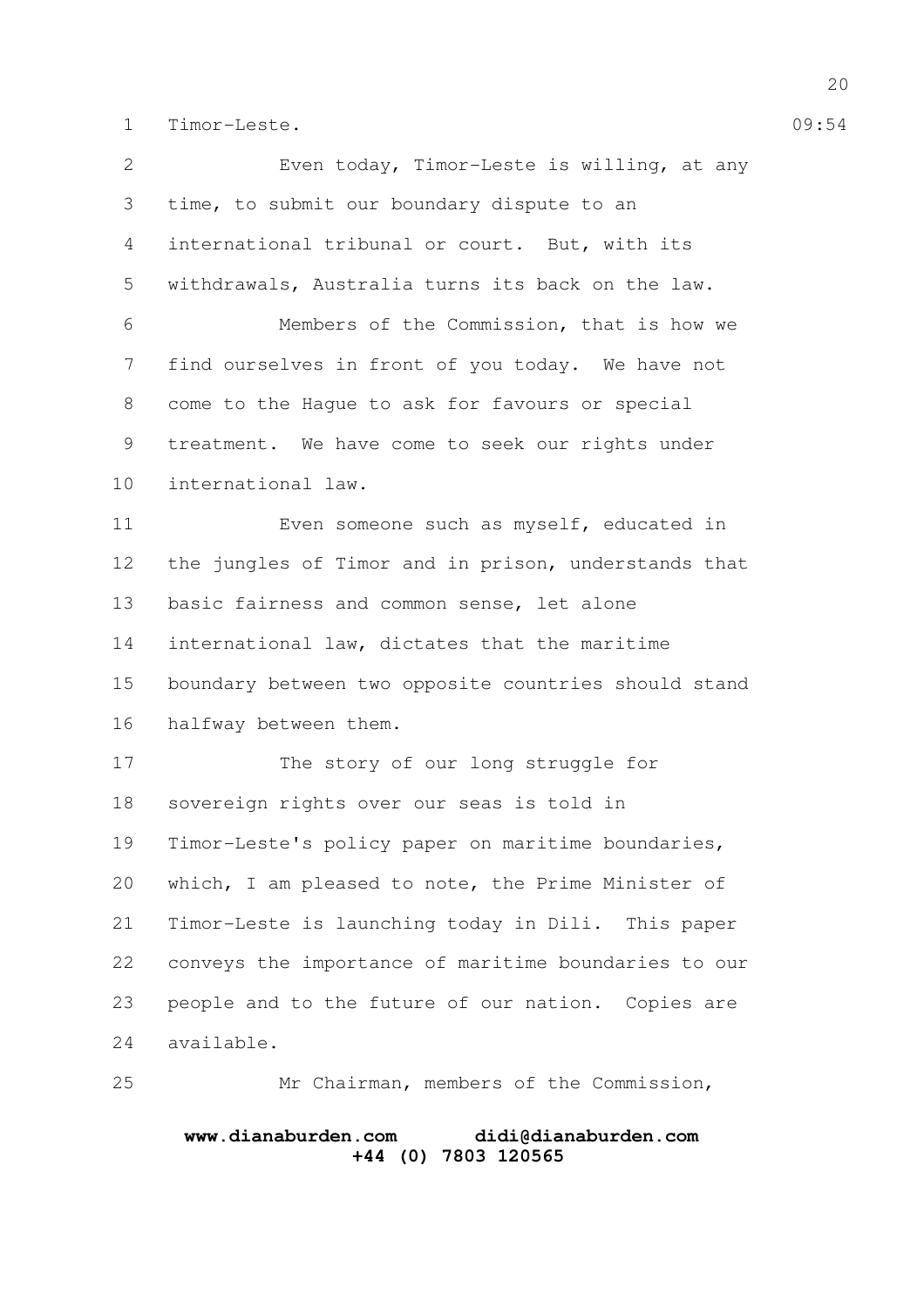1 the achievement of maritime boundaries in accordance 09:56 with international law is a matter of national sovereignty and the sustainability of our country. It is Timor-Leste's top national priority. 2 3 4

So many Timorese people have fought and died for our sovereignty, our brothers and sisters, our family and our friends. It saddens us still to think of those times and the terrible sacrifices and choices that no person should ever have to make. 5 6 7 8 9

Securing our maritime rights will be the end of Timor-Leste's long struggle for sovereignty. We will then finally be able to enjoy, in peace and dignity, the rich and beautiful seas that are rightfully ours. Just as we fought so hard and suffered so much for our independence, we will not rest until we have our sovereign rights over both land and sea. 10 11 12 13 14 15 16 17

Mr Chairman, members of the Commission, Timor-Leste looks to your Commission to assist the parties to find a path towards agreement. We know that it will not be easy, but we approach the process constructively and in good faith. 18 19 20 21 22

We have confidence that our friends across the table and the seas will respect this process and co-operate with goodwill. 23 24 25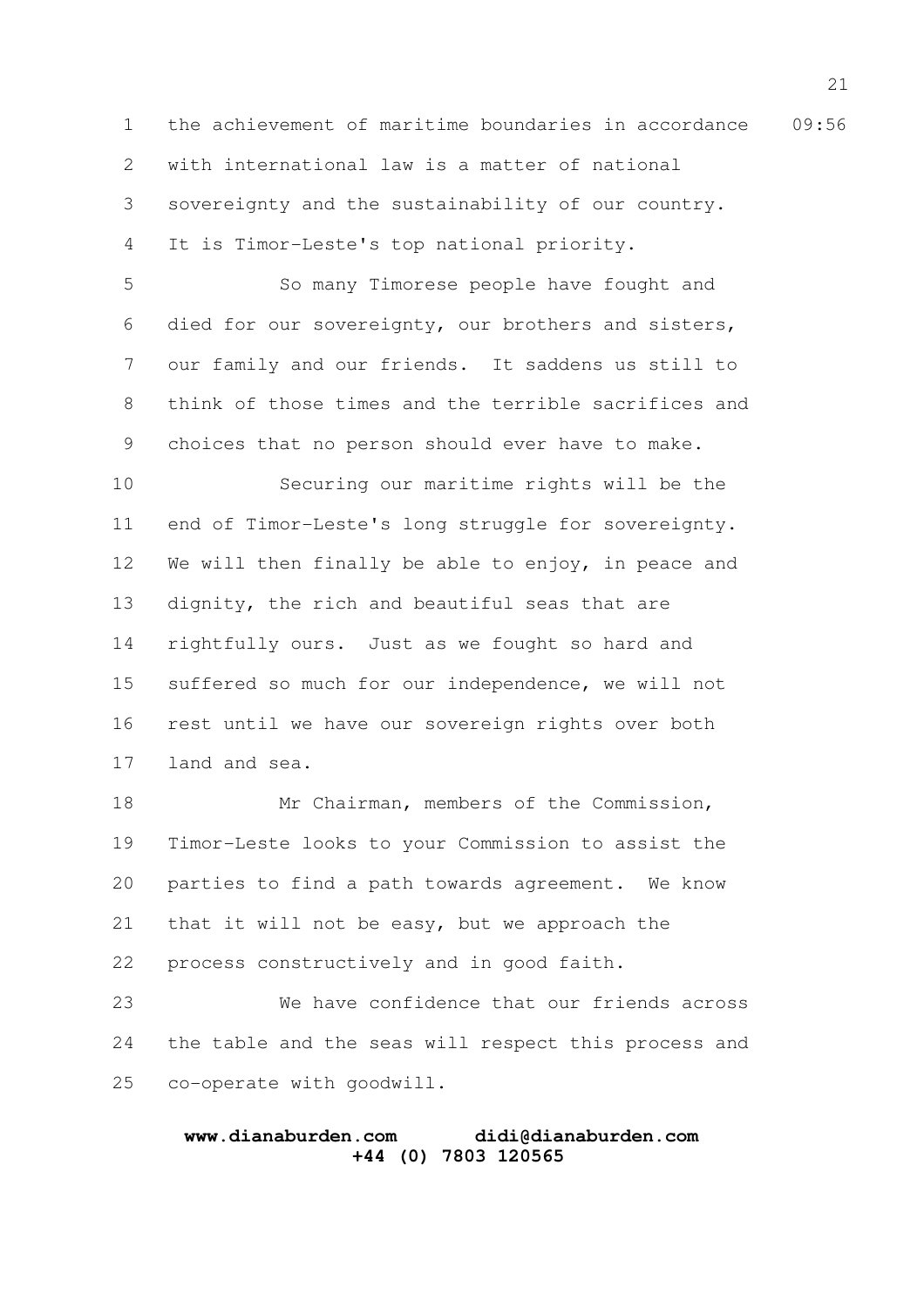1 Mr Chairman, members of the Commission, 09:58 I thank you very much and now ask you invite Professor Vaughan Lowe, counsel for Timor-Leste, to address the Commission. Thank you. **PROFESSOR LOWE:** Thank you, Chairman. Thank you, members of the Commission. As you have heard from our chief negotiator, Timor-Leste is a small coastal country in Southeast Asia. To the north, west and east lies the Indonesian archipelago, and to the south lies Australia, about 300 nautical miles across the Timor Sea. The Island of Timor was ruled for centuries by two ancient kingdoms, one in the east and one in the west. Portuguese missionaries arrived on the Island of Timor in 1515, and Portugal later claimed the current territory of Timor-Leste and called it Portuguese Timor. The Dutch claimed the territory of West Timor, which is now part of Indonesia. During that colonial period, no maritime boundaries had been fixed for Timor-Leste. By the early 1970s, Australia was aware that both Portuguese Timor and Indonesia disputed Australia's right to issue exploration permits closer to Timor than to Australia. Portugal, which 2 3 4 5 6 7 8 9 10 11 12 13 14 15 16 17 18 19 20 21 22 23 24 25

# **www.dianaburden.com didi@dianaburden.com +44 (0) 7803 120565**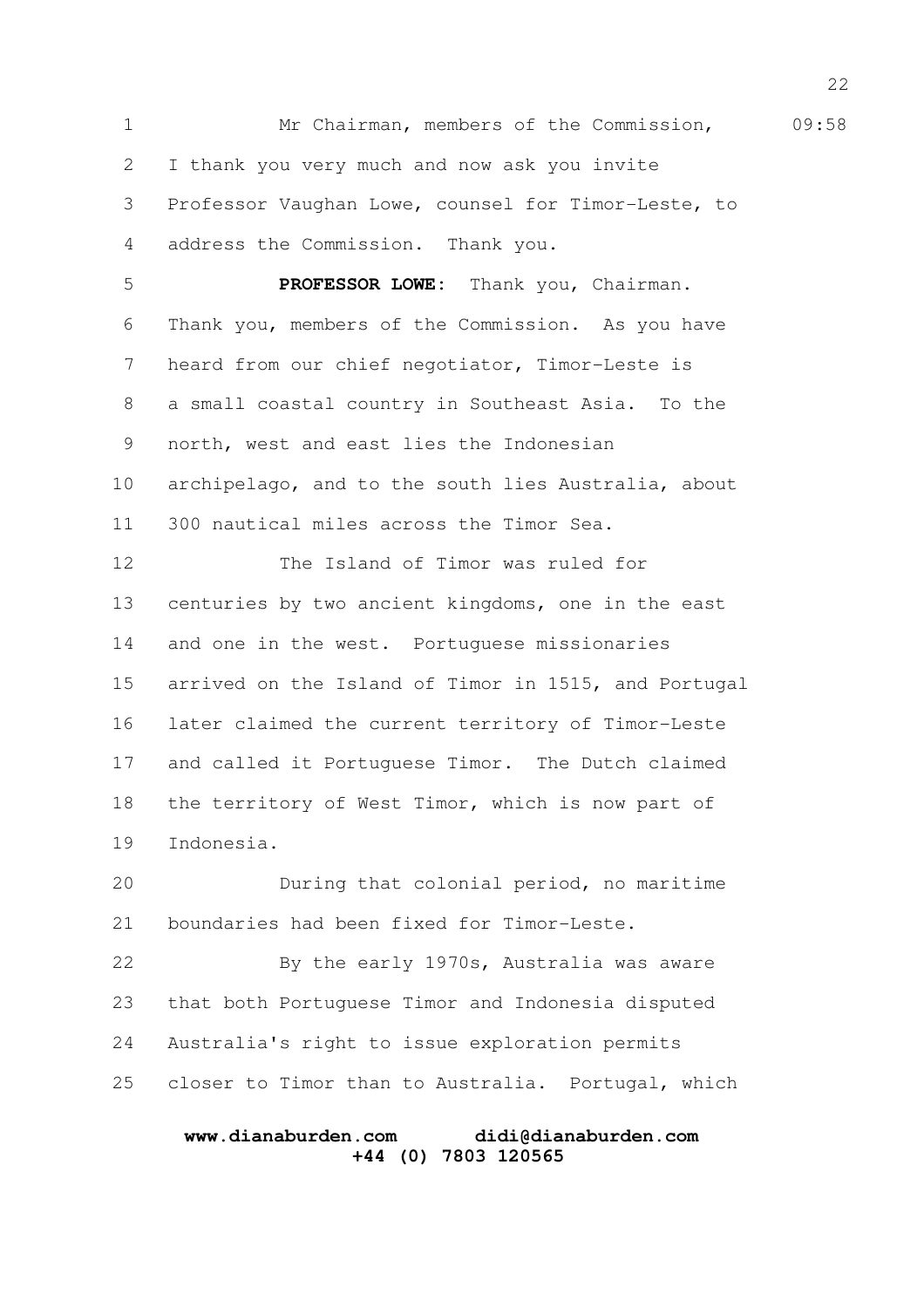1 then still governed Timor-Leste, approached 09:59 Australia with requests to commence maritime boundary negotiations, but Australia rebuffed those approaches. Instead, in 1971, Australia began negotiations on seabed boundaries with Indonesia to establish jurisdiction over the seabed and its resources. Portugal was excluded from the negotiations. In May 1971, Australia and Indonesia signed a treaty creating a partial seabed boundary that covered the Arafura Sea and the eastern part of the Timor Sea, based on equidistance principles. In October 1972, they signed a second treaty establishing permanent seabed boundaries in the Timor Sea, and that came into force on 8 November 1973. As Portugal did not participate in those negotiations, the seabed boundary established by that agreement could not address the maritime boundary between Timor-Leste and Australia, thereby creating what came to be known as the Timor Gap. The size of the gap was determined by Australia and Indonesia, without Portugal's input. In June 1974, less than two years after the signing of the second seabed treaty between 2 3 4 5 6 7 8 9 10 11 12 13 14 15 16 17 18 19 20 21 22 23 24 25

#### **www.dianaburden.com didi@dianaburden.com +44 (0) 7803 120565**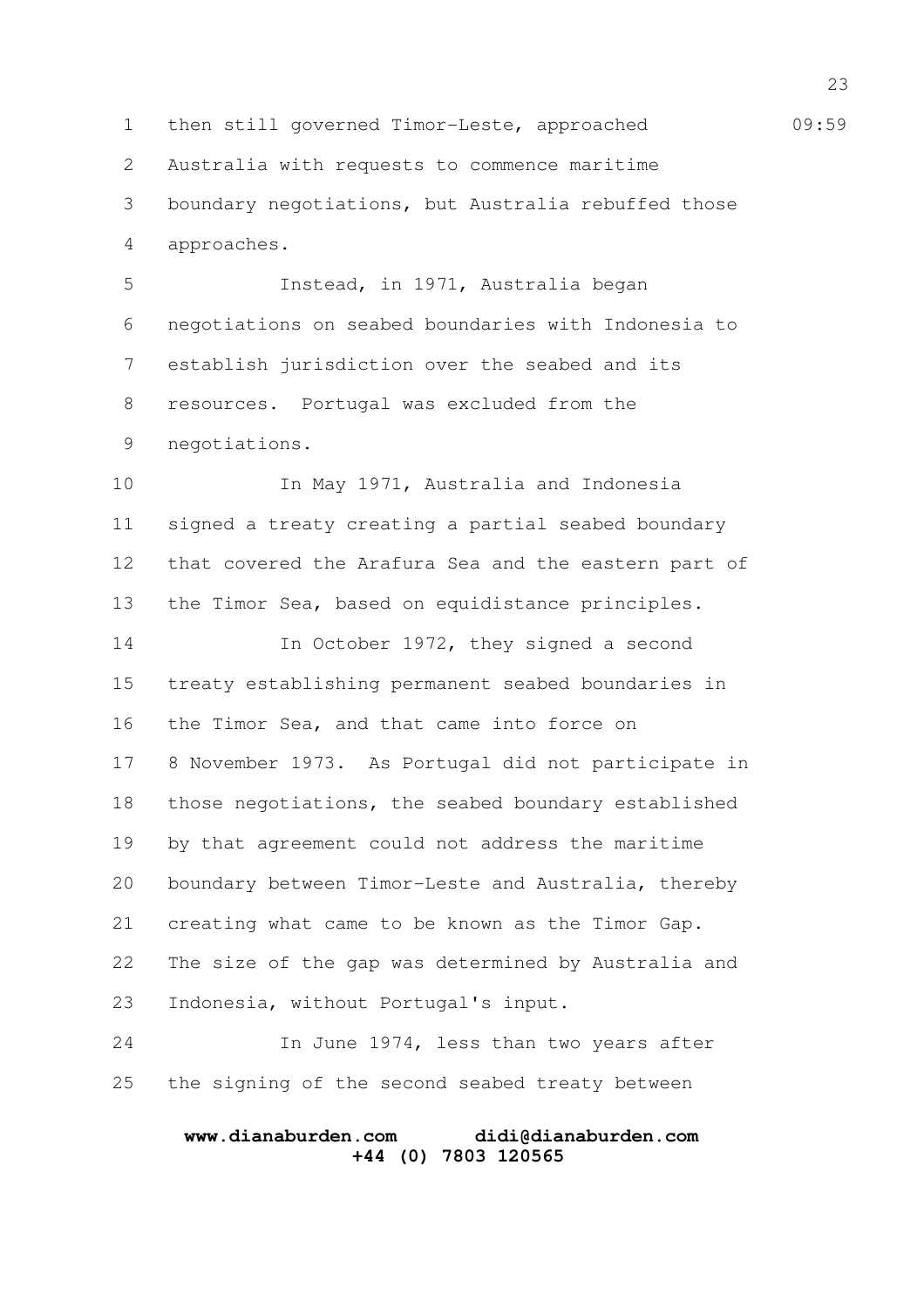1 Australia and Indonesia, the Australian company 10:01 Woodside drilled in an area north of the median line and just south of the 1972 boundary line, confirming the discovery of oil and gas reserves in the Greater Sunrise field. 2 3 4 5

By 1974, Portugal began the process of decolonisation, but in 1975, following internal strife, the Revolutionary Front for an Independent East Timor (FRETILIN) won control of the territory of the Timor-Leste, and on 28 November 1975 it declared the territory's independence. 6 7 8 9 10 11

Nine days later, in December 1975, in a gross violation of international law for which it was repeatedly condemned in the United Nations, Indonesia invaded Timor-Leste using armed force and occupied the country. 12 13 14 15 16

During the 24 years of occupation, Timorese freedom fighters ran a national resistance campaign. Close to one third of the population were killed, disappeared or died due to conflict-related hunger and illness during that occupation, and on 14 February 1979, Australia announced its de jure recognition of Indonesian sovereignty over Timor-Leste. 17 18 19 20 21 22 23 24

Australia was the only state in the world 25

# **www.dianaburden.com didi@dianaburden.com +44 (0) 7803 120565**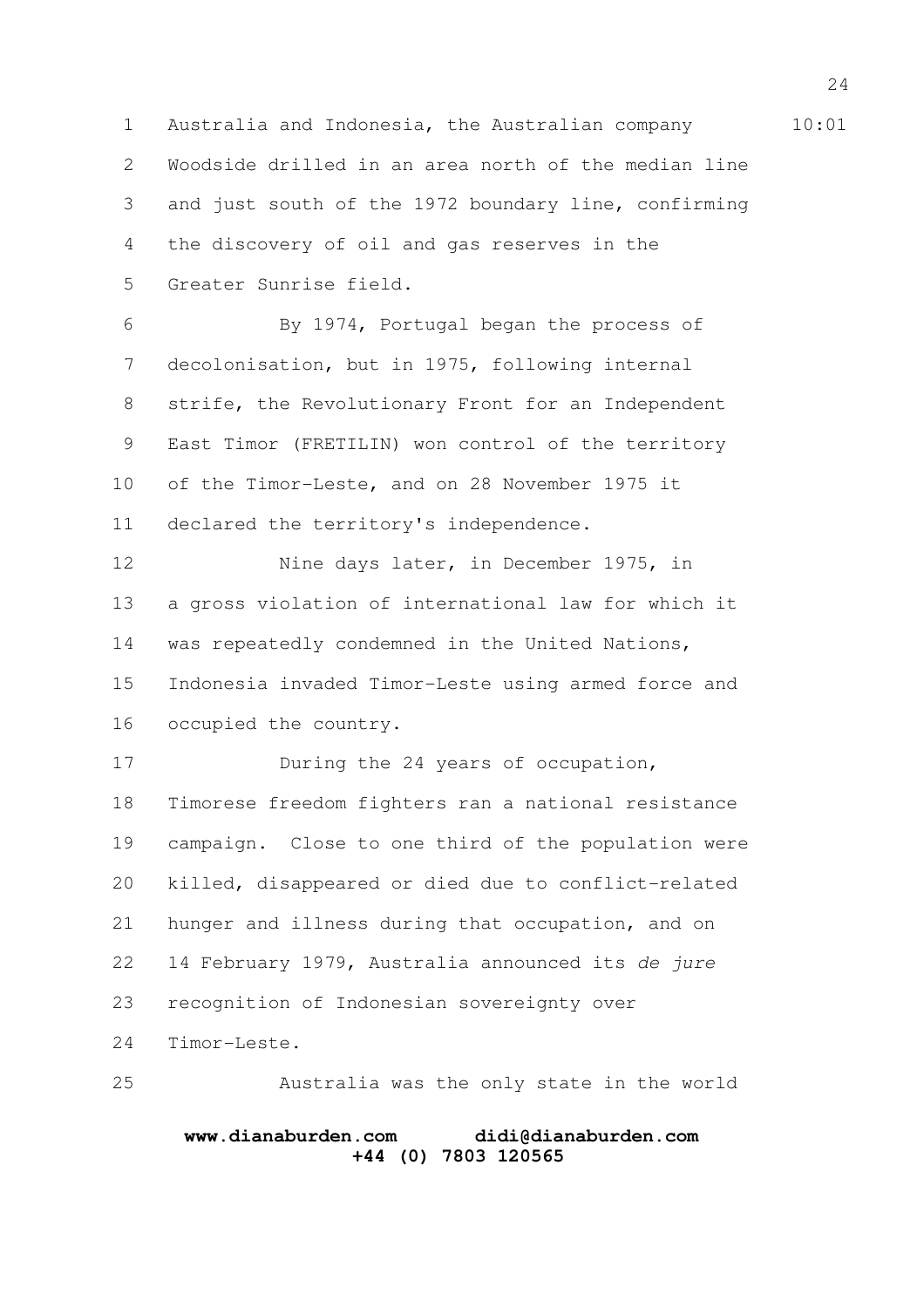1 that purported to recognise that flagrant violation 10:03 of international law. It did so in order to commence negotiations with Indonesia over the boundary in the Timor Gap. 2 3 4

Indonesia and Australia officially began attempts to close the Timor Gap, and Australia hoped to draw a line connecting the endpoints of the existing seabed boundaries with Indonesia (points A16 and A17 on the map). But Indonesia refused to agree and adopted Portugal's position, arguing for a median line boundary. 5 6 7 8 9 10 11

As Australia and Indonesia could not agree on a maritime boundary, they instead negotiated over the sharing of resources in the Timor Sea, and while Timor-Leste remained under Indonesian military control and occupation in contravention of numerous United Nations resolutions, Australia and Indonesia spent a decade negotiating together a joint arrangement to divide up the resources of Timor-Leste, illegally extracted from within a coffin-shaped area in the Timor Sea known as the "Zone of Cooperation". 12 13 14 15 16 17 18 19 20 21 22

This agreement, the 1989 Timor Gap Treaty, came into force on 9 February 1991. The boundaries of that zone left rich resources to Australia, north 23 24 25

### **www.dianaburden.com didi@dianaburden.com +44 (0) 7803 120565**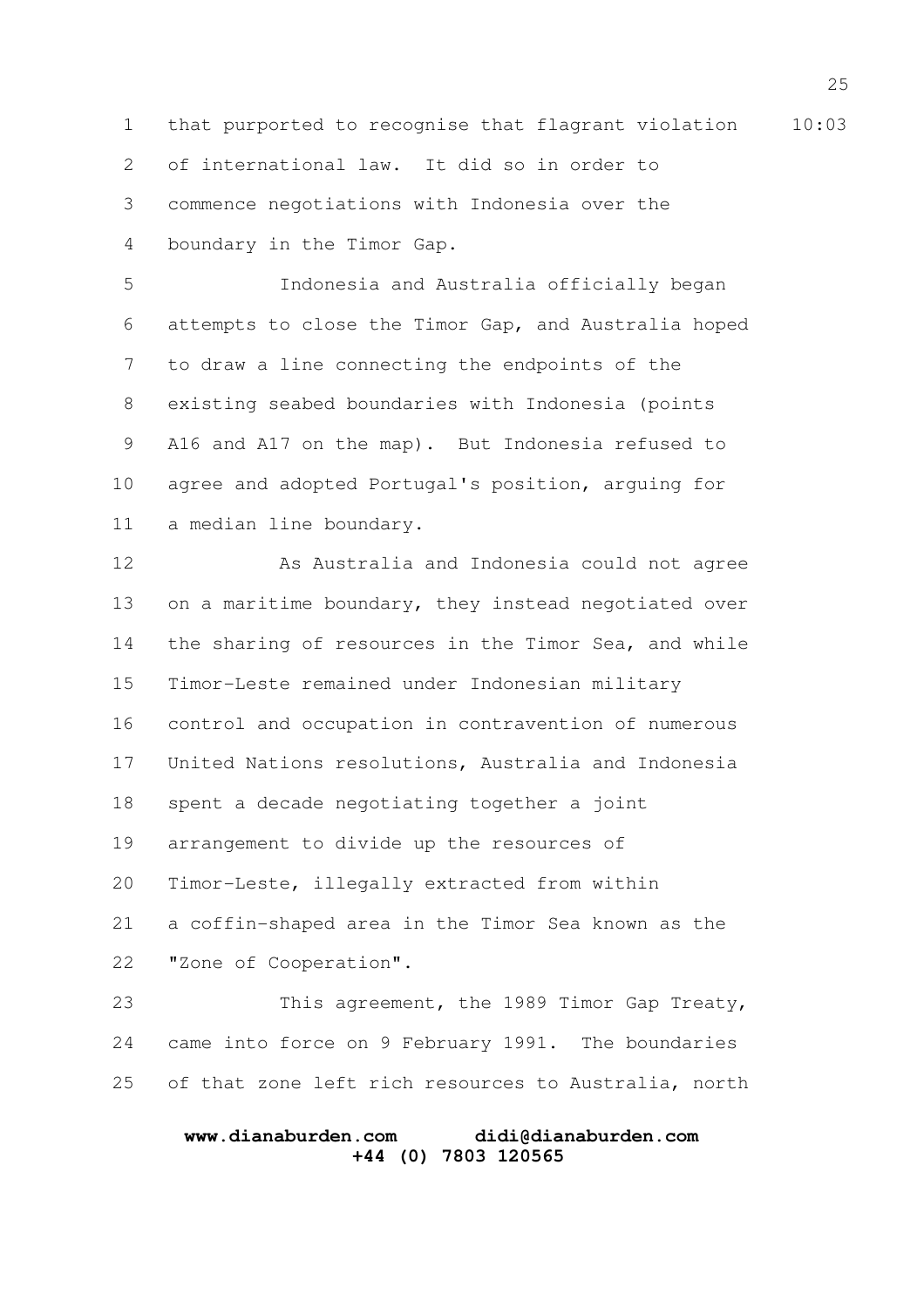1 of the median line and just outside the western and 10:05 eastern boundaries of the Zone of Cooperation, in areas to which Timor-Leste had (and has) an obvious claim. 2 3 4

Less than two weeks later Portugal instituted proceedings against Australia in the International Court of Justice. Australia objected that the court had no jurisdiction, saying that there was no dispute between Portugal and Australia, but only a dispute between Portugal and Indonesia. Well, the court rejected that Australian objection, but held that the case could not proceed in the absence of Indonesia as an indispensable party, and so that case ended. 5 6 7 8 9 10 11 12 13 14

In 1994, the United Nations Convention on the Law of the Sea signed in 1982 came into force recognising the rights of coastal states to an exclusive economic zone up to 200 nautical miles and a continental shelf of at least 200 nautical miles from its baselines. Australia ratified UNCLOS on 5 October 1994. 15 16 17 18 19 20 21

The 1972 Treaty between Australia and Indonesia had dealt only with the seabed boundary, not with sovereign rights over the water column and its resources, and in 1997 Australia and 22 23 24 25

### **www.dianaburden.com didi@dianaburden.com +44 (0) 7803 120565**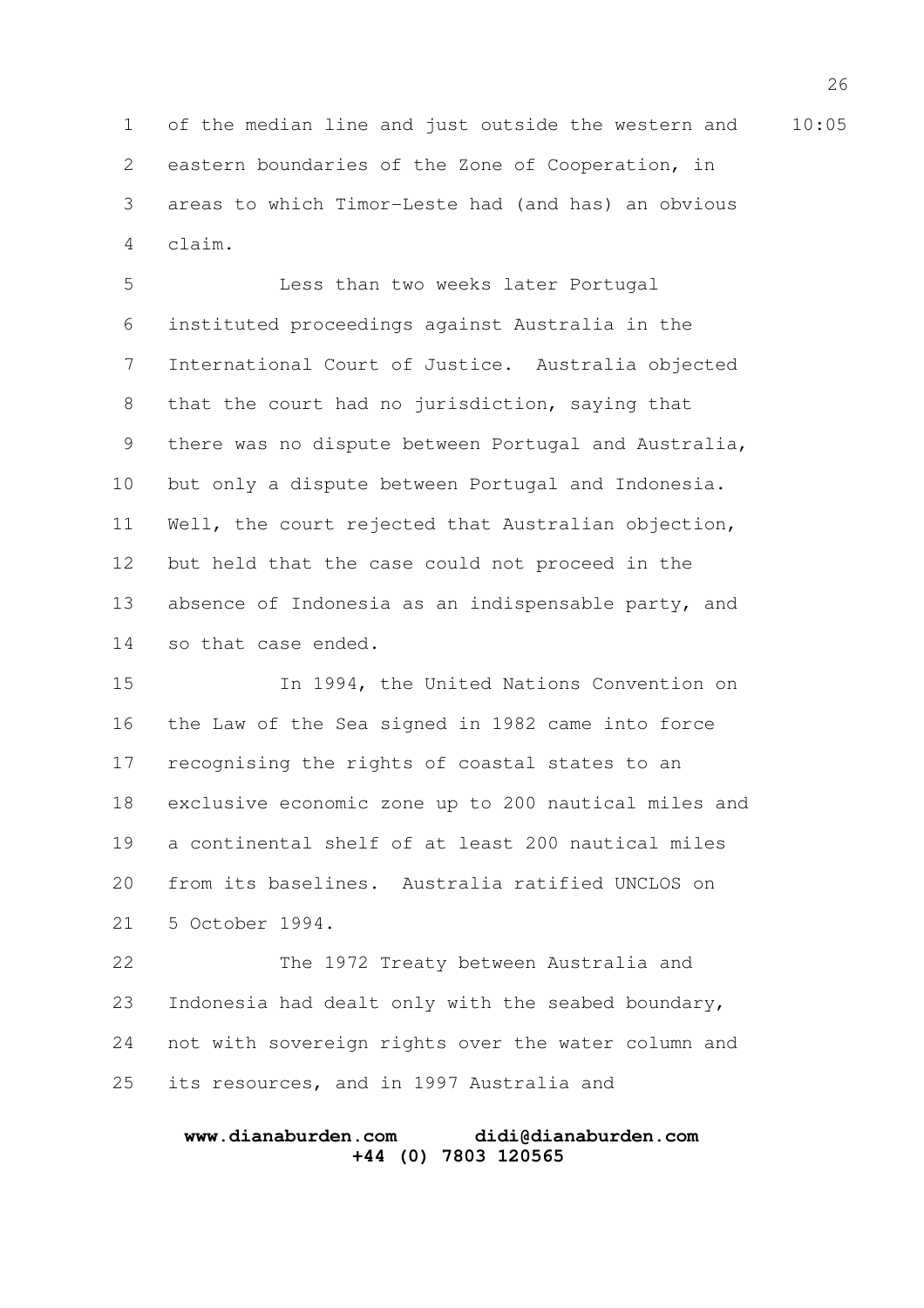1 Indonesia negotiated a further boundary treaty which 10:06 delimited the exclusive economic zone, excluding seabed rights. In stark contrast to the 1972 Australia-Indonesia seabed treaty, the 1997 exclusive economic zone treaty followed an equidistance line, and this resulted in the remarkable phenomenon of split jurisdiction. There is a large area of the Timor Sea, Australia has, broadly speaking, rights over the seabed and concurrently Indonesia has rights over the water column. The 1997 treaty was never ratified and is not in force, but a provision of CMATS stated that the split between seabed and water column jurisdiction would continue. All of this occurred while Timor-Leste was under military occupation by bilateral agreement between Australia and the occupying State. In late 1999, after its UN-sponsored independence referendum, Timor-Leste began the transition to statehood, and it is right to recall here the gratitude of the Timorese people for the courage and solidarity of the Australian troops who led the UN peacekeeping mission at that difficult time. 2 3 4 5 6 7 8 9 10 11 12 13 14 15 16 17 18 19 20 21 22 23 24 25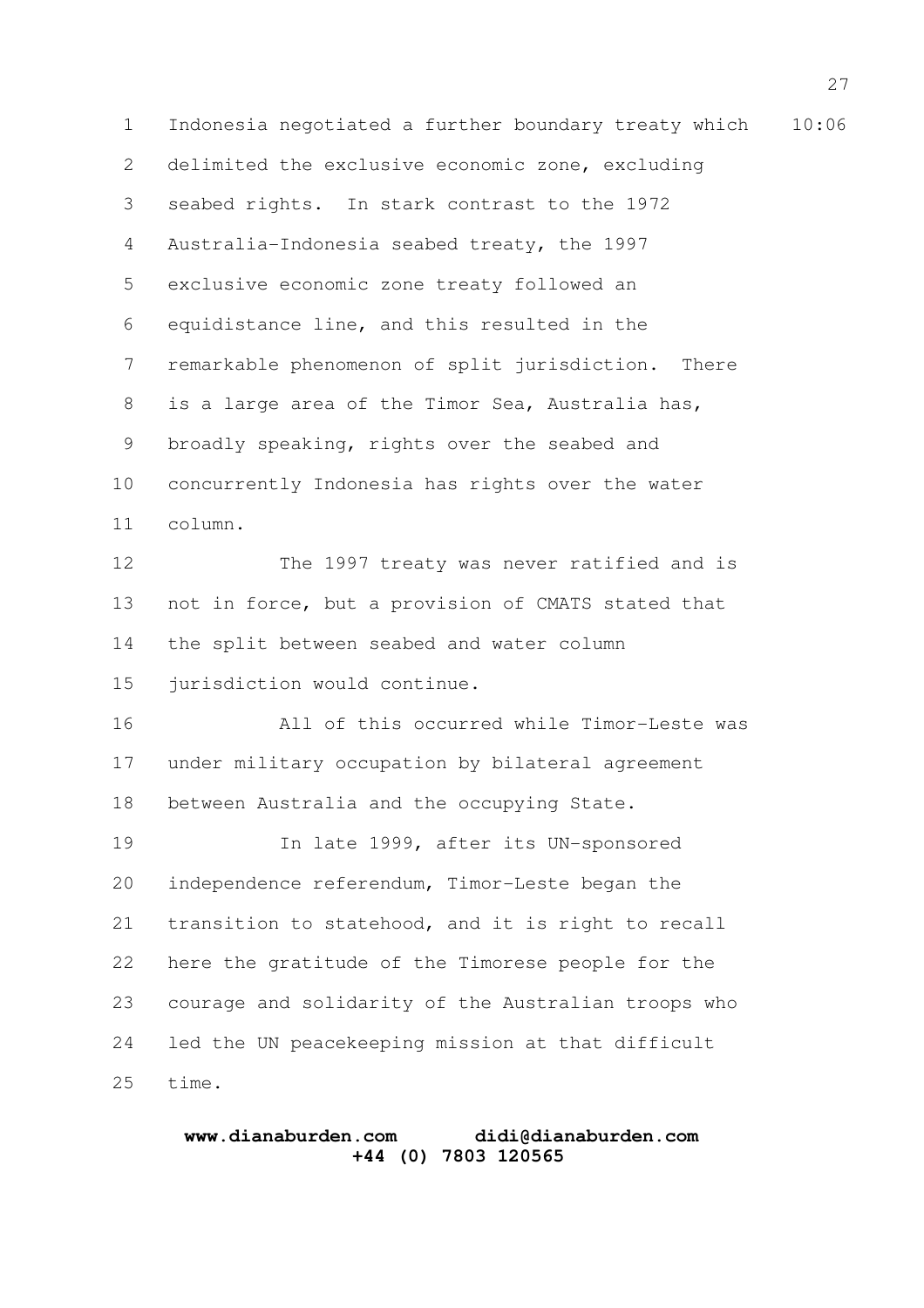1 The illegal 1989 Timor Gap Treaty between 10:08 Australia and Indonesia ceased to have any effect when Indonesia formally relinquished control over the territory, and the United Nations Security Council gave responsibility for the administration of the territory until independence to the United Nations Transitional Administration in East Timor - UNTAET. In early 2000, Australia and UNTAET 2 3 4 5 6 7 8 9

concluded an exchange of notes which allowed Australia and Timor-Leste to continue petroleum activities in the Timor Sea. This was formalised in July 2001 in a Memorandum of Understanding in which Australia and the UN administration agreed that the Timor Sea arrangement would govern exploitation of the Joint Petroleum Development Area (JPDA) which succeeded the Timor Gap Treaty Zone of Cooperation upon Timor-Leste's independence. 10 11 12 13 14 15 16 17 18

Two months before Timor-Leste formally regained its independence, Australia excluded maritime boundary disputes both from its acceptance of the jurisdiction of the International Court of Justice, and also from the binding dispute resolution bodies under UNCLOS, thus enabling Australia to refuse to allow any court to settle the 19 20 21 22 23 24 25

# **www.dianaburden.com didi@dianaburden.com +44 (0) 7803 120565**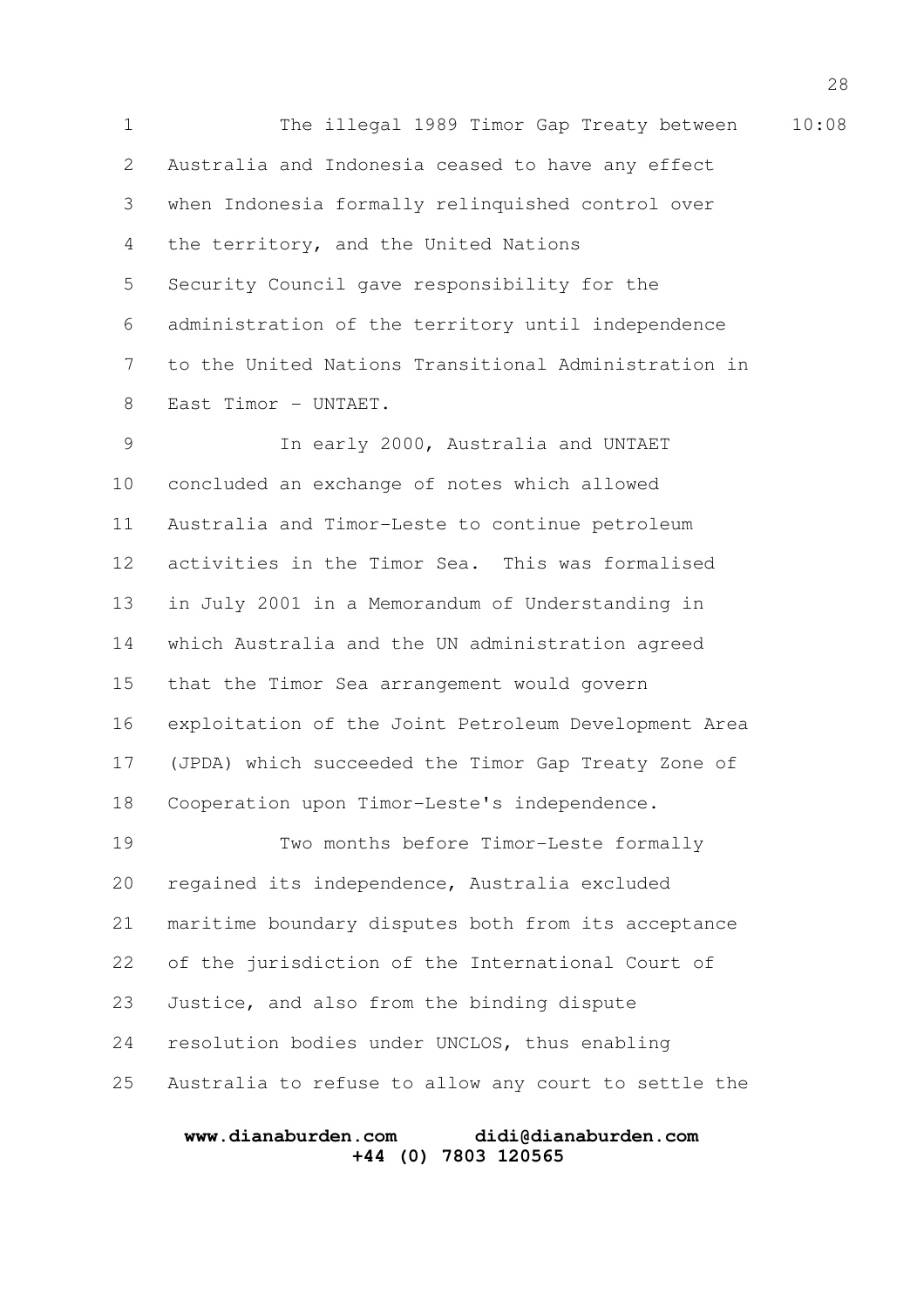1 boundary with Timor-Leste in accordance with 10:10 international law. And then, on 20 May 2002, Timor-Leste restored its independence. On the day of its independence, Timor-Leste signed the 2002 Timor Sea Treaty with Australia. The Timor Sea Treaty set up a provisional temporary arrangement to govern the exploitation of oil and gas resources in the Joint Petroleum Development Area (JPDA) and the sharing of revenues, pending the final delimitation of maritime boundaries consistent with international law. Fields such as Bayu Undan, within the JPDA, would be within Timor's seabed if the boundary were drawn along the median line used in the 1997 Australia-Indonesia EEZ treaty. On the same day Australia and Timor-Leste signed a Memorandum of Understanding concerning an International Unitisation Agreement for the Greater Sunrise field. The Greater Sunrise field straddled the eastern lateral side boundary of the JPDA, so the parties had to agree how the field would be jointly exploited. Australia and Timor-Leste signed an agreement to unitise Greater Sunrise in early 2003, which provided that 79.9 per cent of the field was 2 3 4 5 6 7 8 9 10 11 12 13 14 15 16 17 18 19 20 21 22 23 24 25

# **www.dianaburden.com didi@dianaburden.com +44 (0) 7803 120565**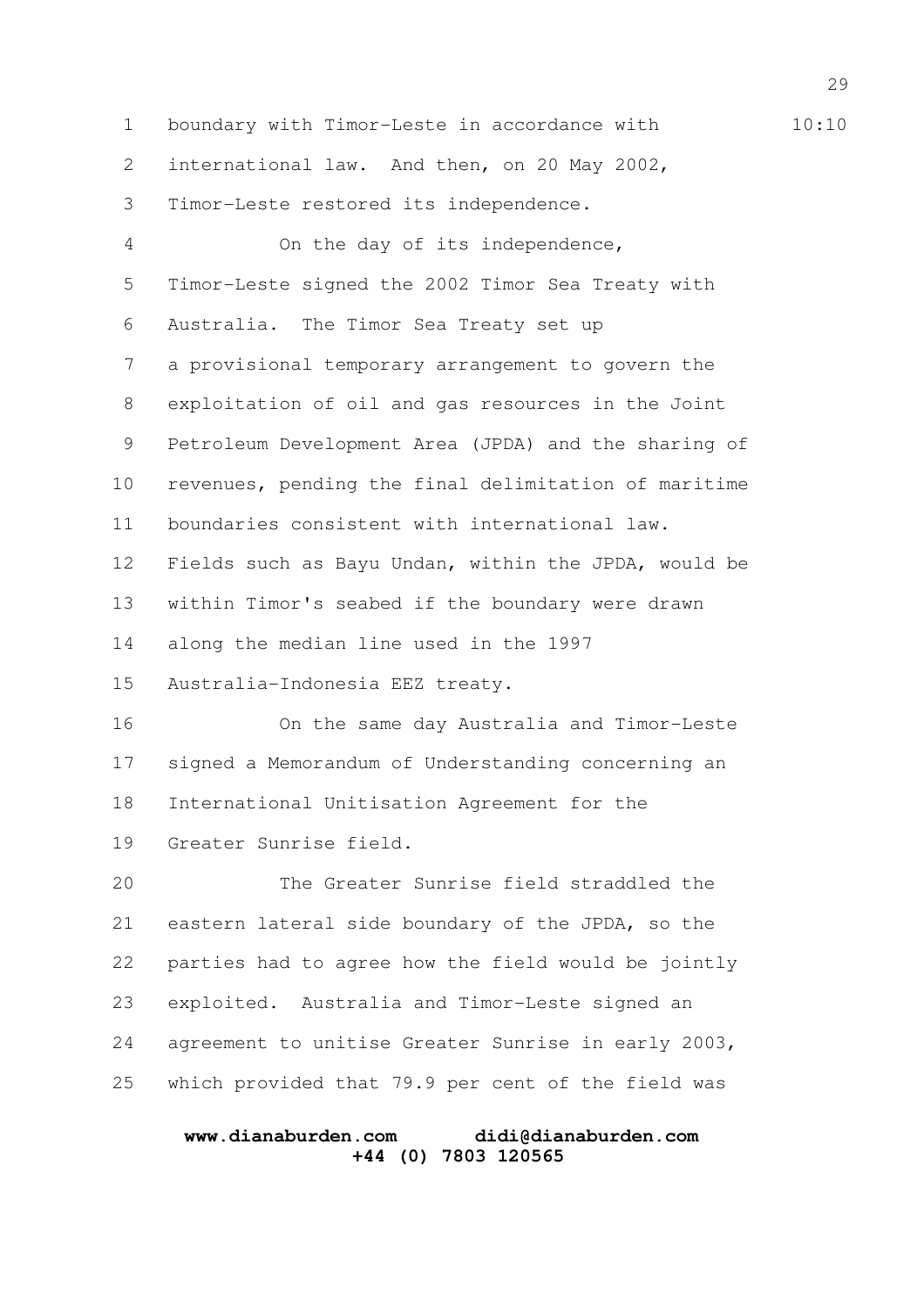1 deemed to belong to Australia, and 20.1 per cent was 10:12 deemed to fall within the JPDA. The Timor Sea treaty was ratified by Timor-Leste on December 17, 2002, and entered into force on 2 April 2003, but is stipulated to have effect from the date of signature on 20 May 2002. The Unitisation Agreement did not come into force until 23 February 2007. 2 3 4 5 6 7

In April 2004, Timor-Leste and Australia commenced negotiations on a maritime boundary. Timor-Leste argued that the delimitation of the JPDA did not reflect international law as the boundary should be the median line, and the lateral lines, the lateral boundaries of the JPDA, should lie further west and east. 8 9 10 11 12 13 14

Australia offered billions of dollars in compensation for Greater Sunrise, but Timor-Leste declined. Australia then refused to negotiate a maritime boundary and was willing to consider only a provisional resource-sharing arrangement in the Timor Sea. Those talks resulted in the conclusion of the 2006 Treaty on Certain Maritime Arrangements in the Timor Sea (CMATS) which established a new temporary resource-sharing arrangement. 15 16 17 18 19 20 21 22 23

It was intended as a provisional arrangement that would enable the opening up of the 24 25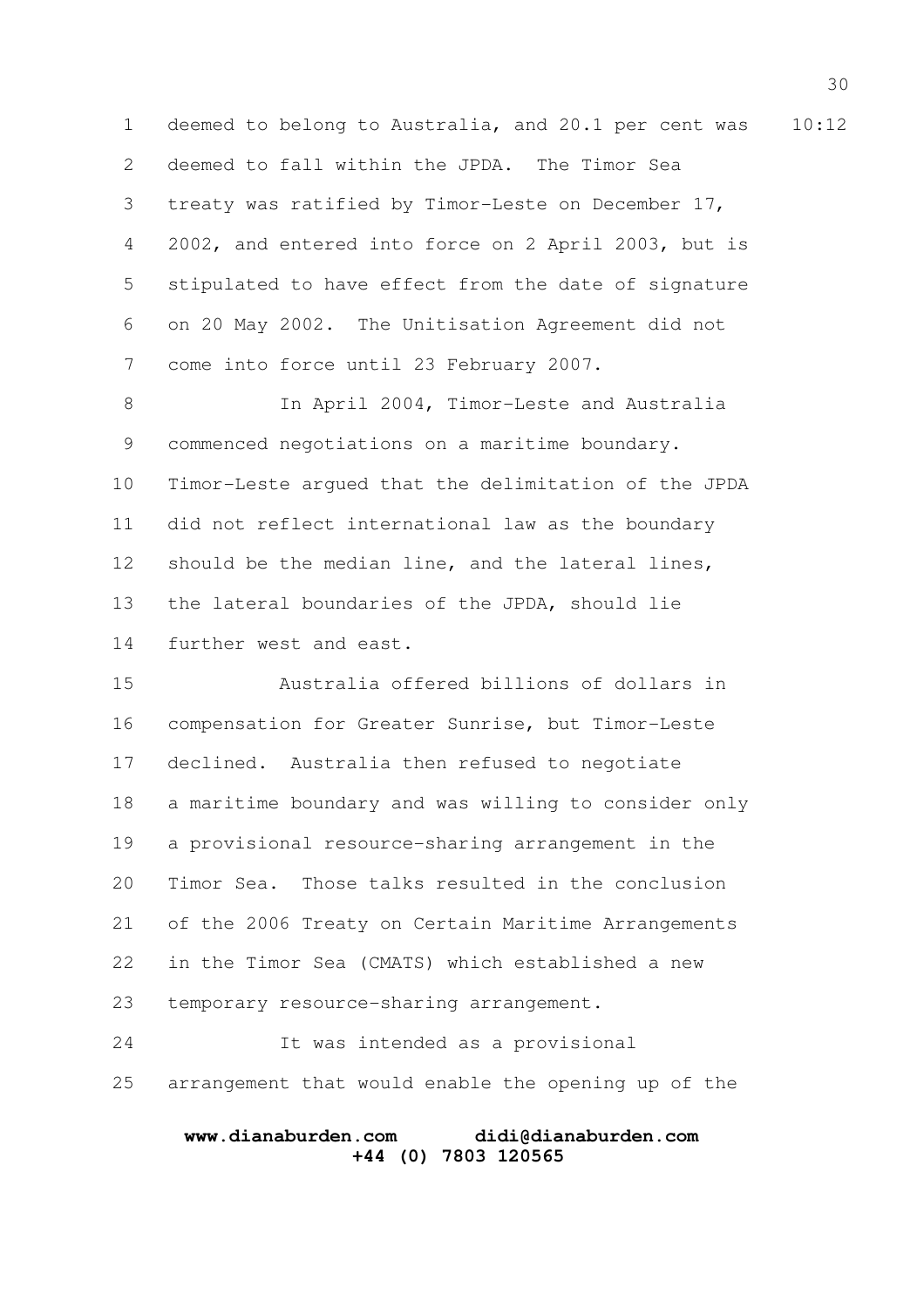1 Greater Sunrise field. CMATS amended the Timor Sea 10:14 Treaty to allow Timor-Leste a greater proportion of revenue from Greater Sunrise, but it also contained a moratorium on "asserting, pursuing, or furthering" its maritime boundary claim for the next 50 years. 2 3 4 5

Well that is a remarkably long time, long enough to reach beyond the end of the commercial life of the Greater Sunrise field, and in effect this provisional arrangement would be the only arrangement governing Greater Sunrise. 6 7 8 9 10

It was also provided in CMATS that CMATS itself, and by extension the Timor Sea Treaty, could be terminated unilaterally by either State if the development plan for Greater Sunrise had not been approved within six years after the entry into force of CMATS. That deadline passed on 24 February 2013, and since that date either State has been entitled to terminate CMATS. 11 12 13 14 15 16 17 18

CMATS failed as a treaty. It did not lead to the development of Greater Sunrise and it has outlived its usefulness. Exploitation has taken place elsewhere in the JPDA. The most lucrative field is Bayu Undan, which was discovered in 1995, and was estimated to hold around 400 million barrels of condensate and 3.4 trillion cubic feet of gas. 19 20 21 22 23 24 25

### **www.dianaburden.com didi@dianaburden.com +44 (0) 7803 120565**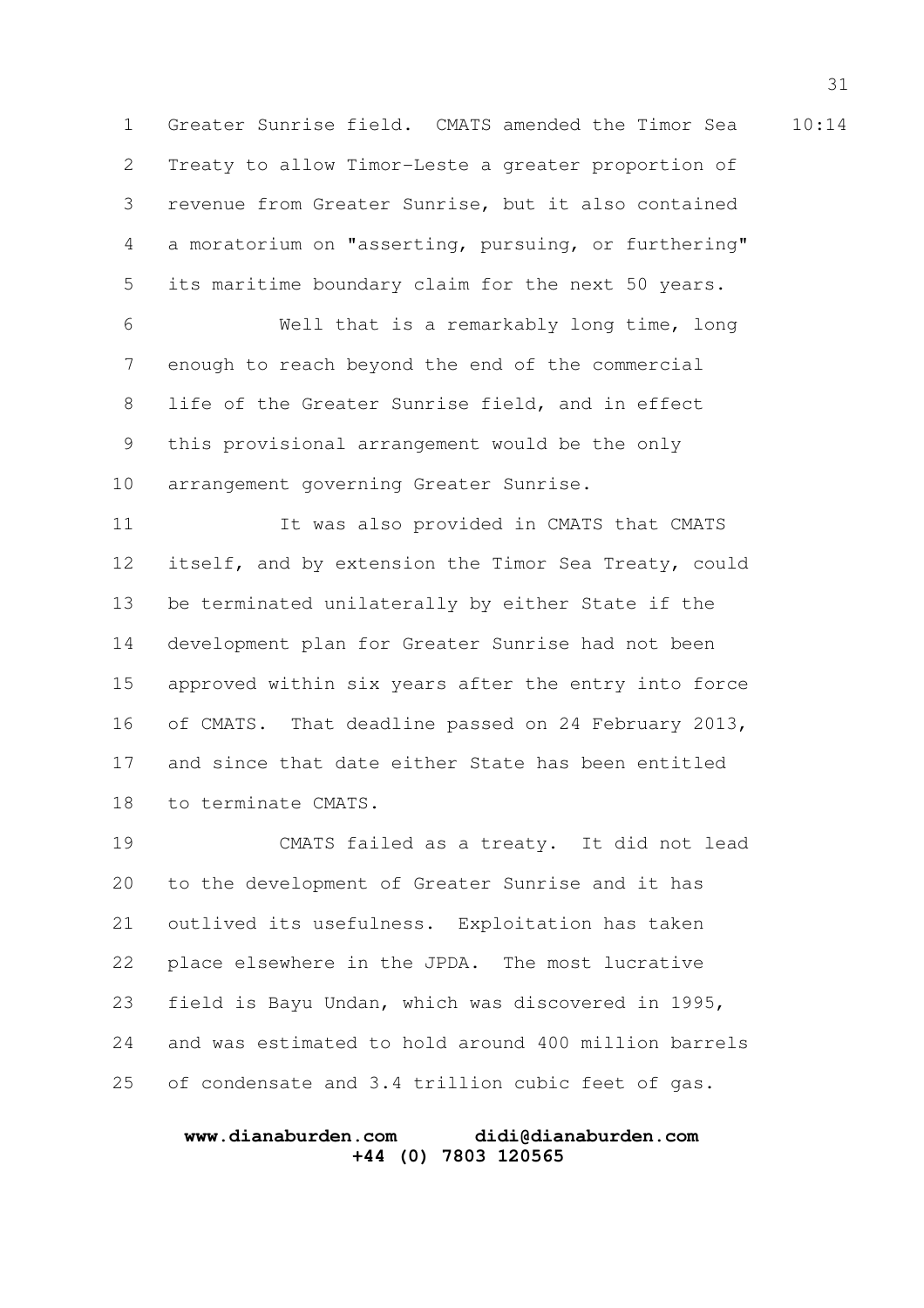1 Condensate production commenced in 2004 and gas 10:16 production commenced two years later, and a 500-kilometre sub-sea pipeline from Bayu Undan to Darwin, Australia, was completed in 2006. The Bayu Undan field is still actively producing. Other oil and gas fields such as Kitan were discovered later within the JPDA, but these fields have now mostly been exhausted. As is evident from this summary, there has never been any agreement on permanent maritime boundaries between Timor-Leste and Australia. The Timor Sea Treaty and CMATS were expressly conceived as temporary provisional arrangements pending agreement on permanent maritime boundaries and without prejudice to the location of those permanent boundaries. 2 3 4 5 6 7 8 9 10 11 12 13 14 15 16

Several years after CMATS was agreed, Timor-Leste received information from a former Australian intelligence officer that Australia had secretly installed listening devices in the offices of the Timorese Cabinet, under cover of an Australian aid programme, and had bugged discussions of the Timorese Government team negotiating the CMATS Treaty. 17 18 19 20 21 22 23 24

On the basis of this flagrant violation of 25

# **www.dianaburden.com didi@dianaburden.com +44 (0) 7803 120565**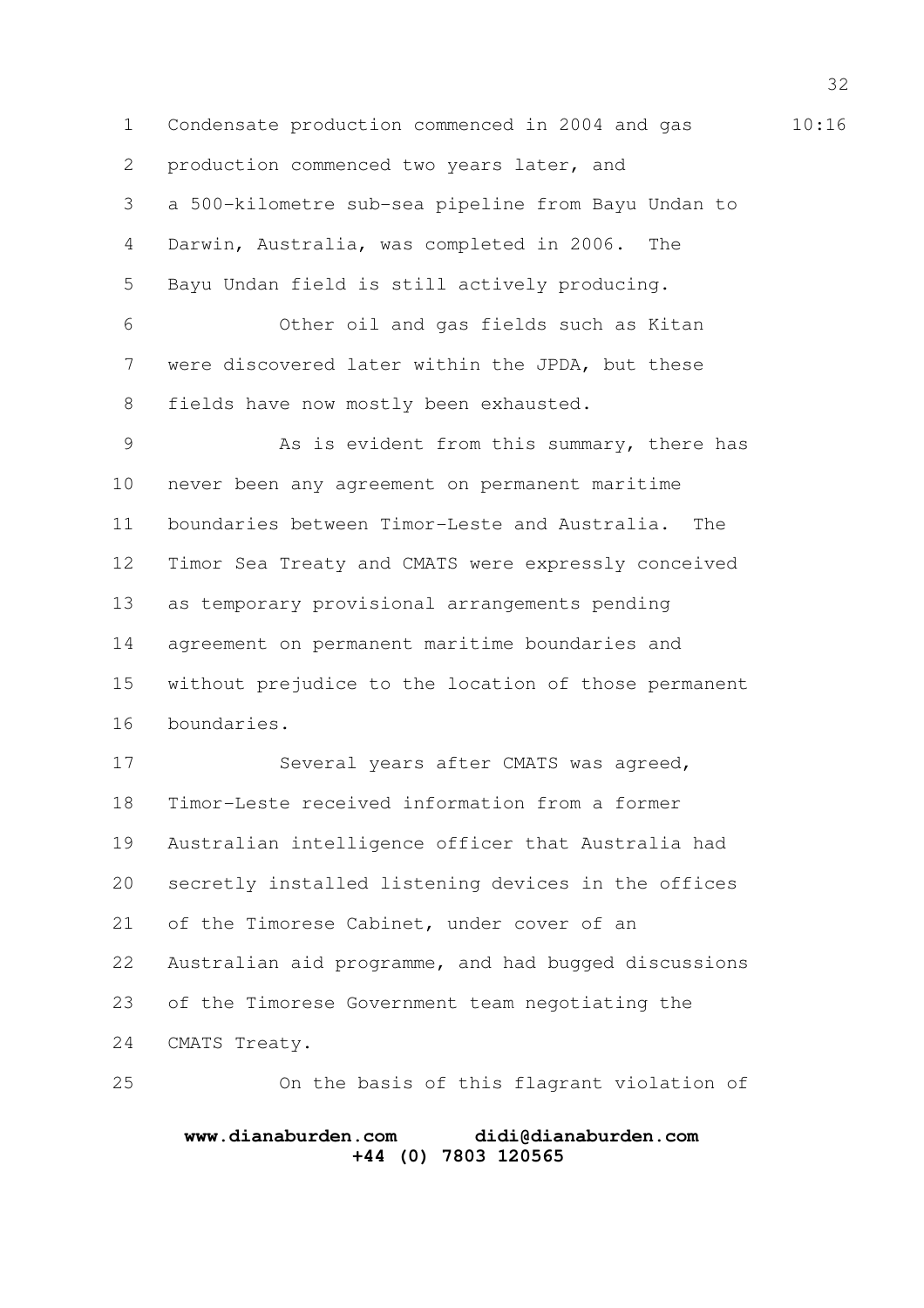1 international law and Timorese sovereignty, and of 10:18 the duty to negotiate treaties in good faith, Timor-Leste advised Australia that it considers CMATS to be null and void, and that the Timor Sea Treaty continues to operate unamended by CMATS. Australia rejected that view and Timor-Leste commenced arbitration proceedings against Australia at the Permanent Court of Arbitration here in The Hague, under the Timor Sea Treaty, seeking a declaration that the Timor Sea Treaty has not been modified by CMATS. While those proceedings were underway, on the night before the opening of the first hearing at The Hague, on 3 December 2013, Australian security intelligence officers raided the offices of one of Timor-Leste's lawyers in Canberra, and seized documents and data belonging to Timor-Leste. The documents contained internal legal advice for Timor. Despite Timor-Leste's requests, the Australian Government refused to return these materials. Timor-Leste promptly commenced proceedings in the international court, seeking, among other things, a declaration that the seizure and detention of those materials was unlawful. In March 2014, the ICJ ordered Australia 2 3 4 5 6 7 8 9 10 11 12 13 14 15 16 17 18 19 20 21 22 23 24 25

**www.dianaburden.com didi@dianaburden.com +44 (0) 7803 120565**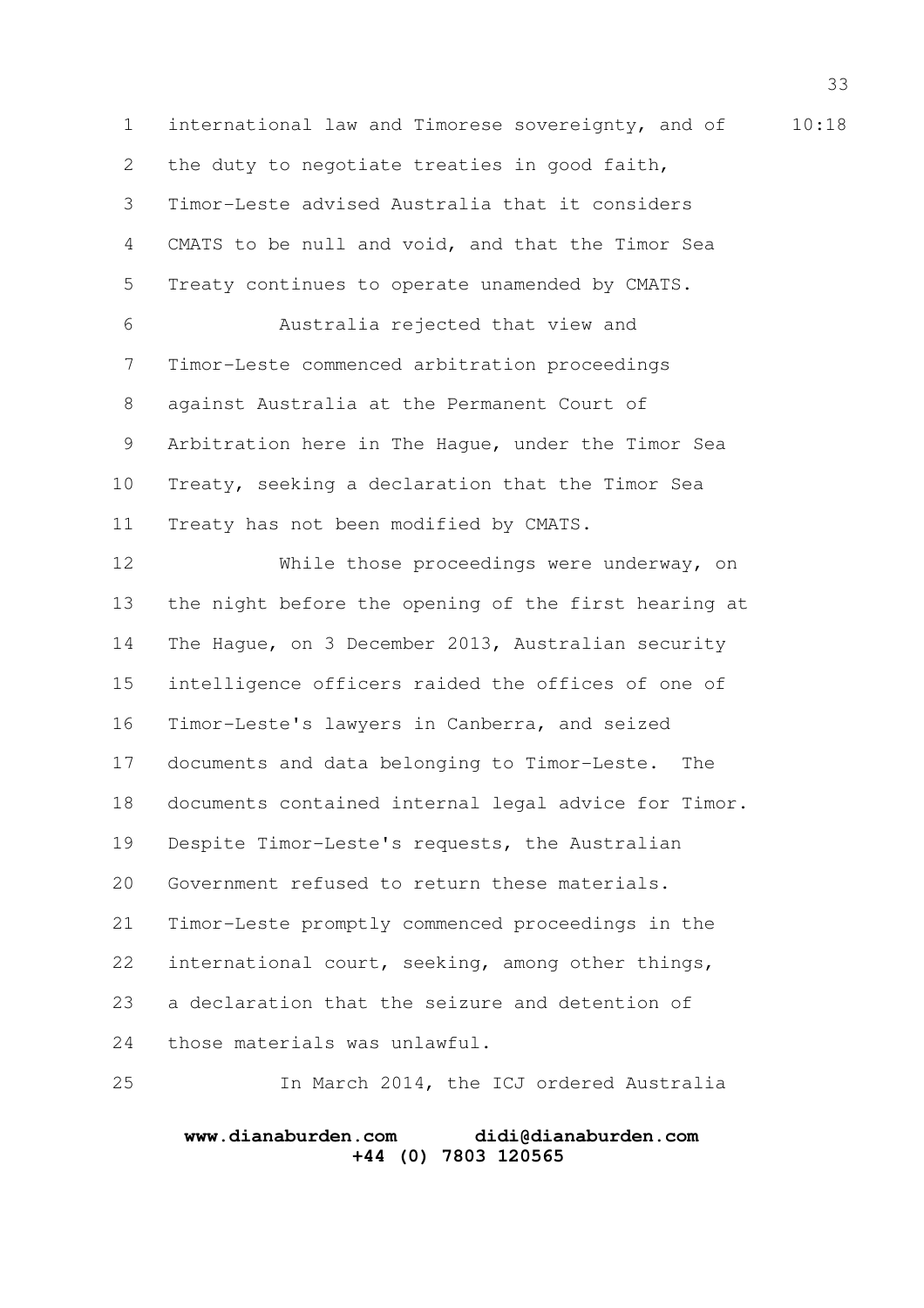1 to seal the seized documents and data and to keep 10:20 them sealed until the court's final decision, and the court also directed by 15 votes to one that "Australia shall not interfere in any way in communications between Timor-Leste and its legal advisers in connection with the pending arbitration, with any future bilateral negotiations concerning maritime delimitation, or with any other related procedure between the two States". The one dissentient was the Australian-appointed ad hoc judge. Australia requested Timor-Leste to suspend the 'espionage' arbitration and the ICJ case in order to allow for bilateral consultations, and Timor-Leste agreed to do so. As a gesture of goodwill, Timor-Leste subsequently terminated the ICJ case after Australia returned the documents that it had seized. Nonetheless, Australia refused to begin negotiations on permanent boundaries, and insisted that it would engage only in consultations with Timor-Leste. During those consultations Timor-Leste proposed various steps to facilitate agreement on permanent boundaries, including a consensual conciliation process. Australia was unwilling to 2 3 4 5 6 7 8 9 10 11 12 13 14 15 16 17 18 19 20 21 22 23 24 25

# **www.dianaburden.com didi@dianaburden.com +44 (0) 7803 120565**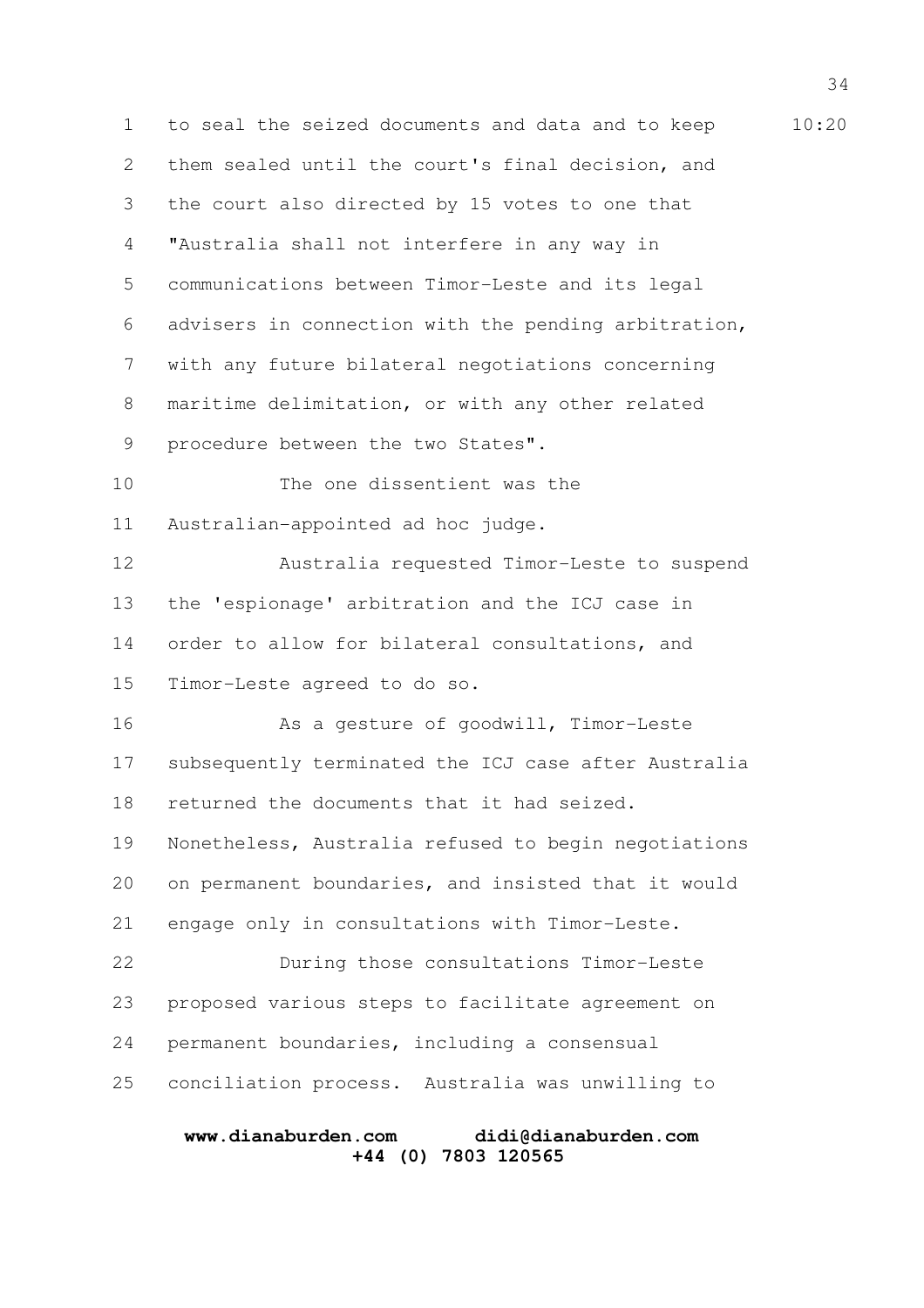1 agree to any such steps, and while the differences 10:21 between the parties were clarified and the contours of the dispute became clear at this time, the "consultations" failed to achieve progress. 2 3 4

It was against this background that Timor-Leste decided that there is no course open to it in its efforts to persuade Australia to negotiate permanent maritime boundaries other than recourse to the compulsory conciliation under the Law of the Sea convention, and Timor-Leste accordingly initiated this conciliation process. 5 6 7 8 9 10 11

It has also informed Australia of its firm policy that CMATS will go, and go soon. It may be declared void by the TST tribunal, or, without prejudice to its position that CMATS is void as a consequence of Australia's unlawful spying on the Timorese negotiators, Timor-Leste will, if necessary, exercise its right to terminate it unilaterally. 12 13 14 15 16 17 18 19

CMATS was set up as a temporary arrangement enabling the opening up of the Greater Sunrise field. It failed in that aim, and no longer has any purpose. 20 21 22 23

Timor-Leste has made it very clear to Australia that it much prefers that the termination 24 25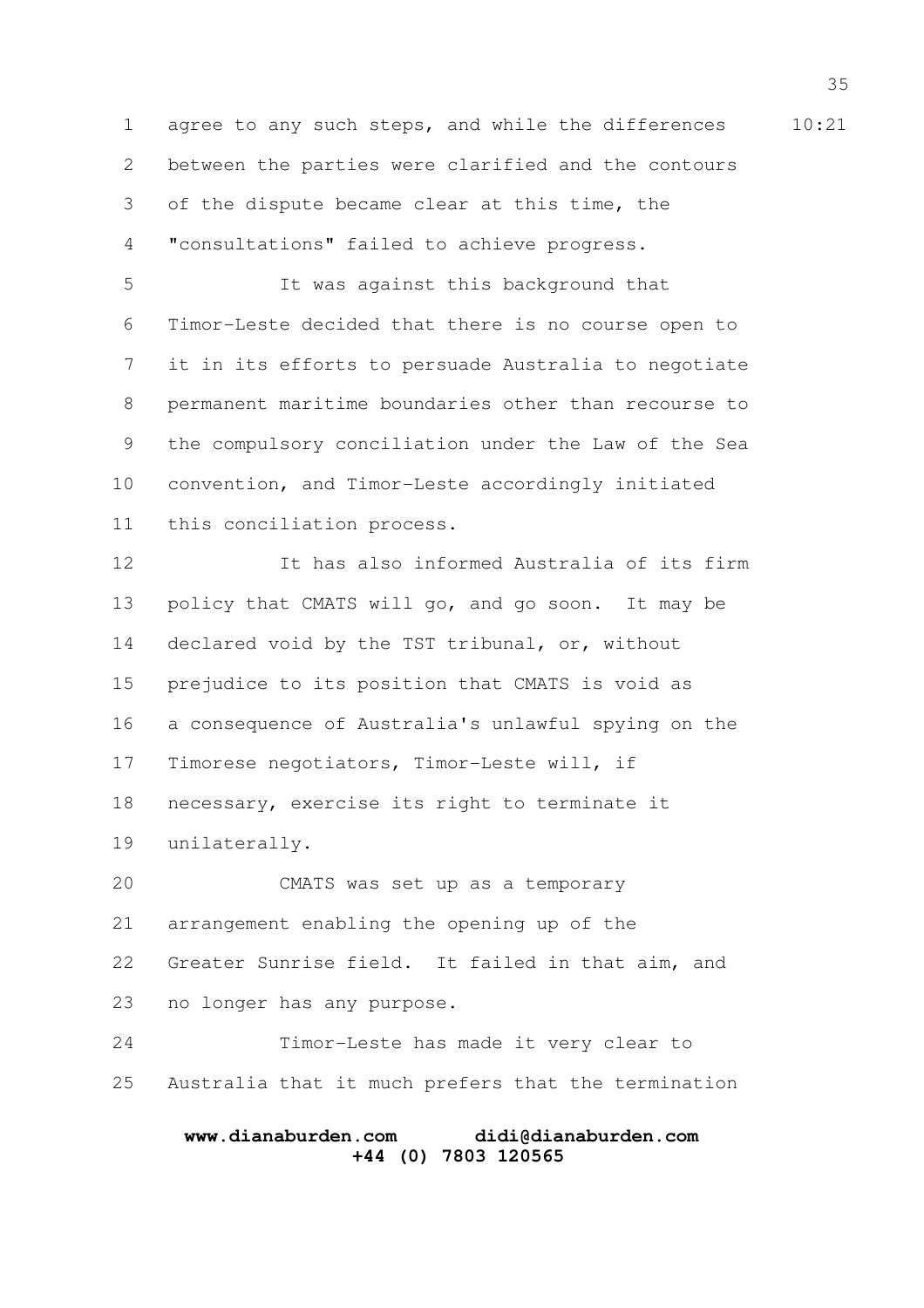1 of CMATS, and with it the termination of the Timor 10:23 Sea Treaty, should be a step taken jointly with Australia. That would ensure a smooth transition for the benefit of both States, and also of the petroleum industry. 2 3 4 5

Timor-Leste is acutely conscious of the fact that it is a very young nation, emerging from a period of great fragility. Its handling of the Timor Sea question will colour its reputation among other States and among foreign investors for many years. If notice of termination is given according to article 12 of CMATS, there is only three months in which to establish transitional arrangements before CMATS ceases to have effect, and for this reason Timor-Leste will not be bounced into precipitating action to terminate CMATS. It will first do all within its power to ensure that proper provision is made for an orderly transition to permanent maritime boundaries and a new legal regime; and for that it needs the constructive engagement and co-operation of Australia, and the expert assistance of this Commission. 6 7 8 9 10 11 12 13 14 15 16 17 18 19 20 21 22

Timor-Leste has at present no permanent maritime boundary with Australia. It is the only neighbouring State with which Australia has no 23 24 25

### **www.dianaburden.com didi@dianaburden.com +44 (0) 7803 120565**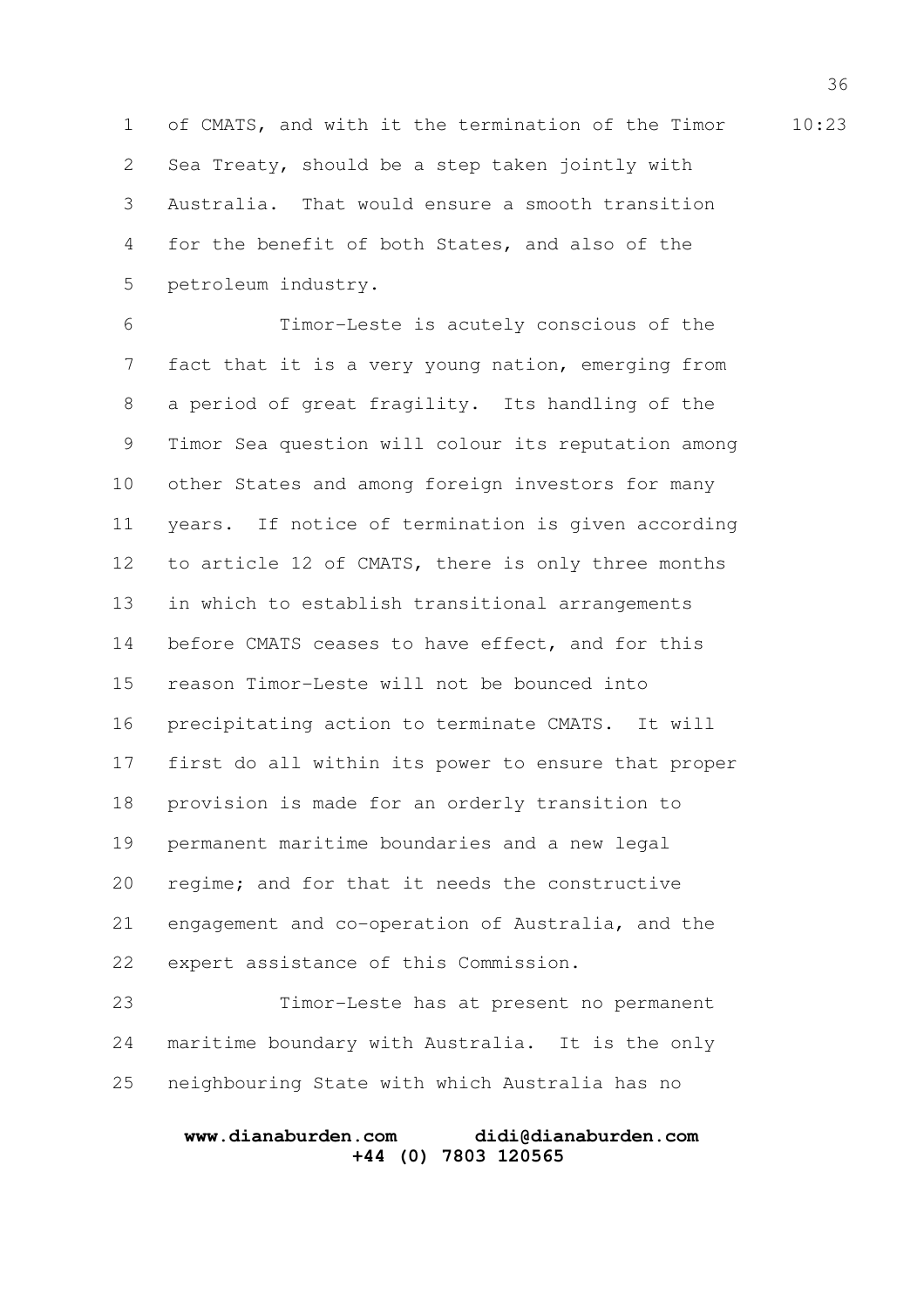1 maritime boundary, as the slide on the screen shows. 10:25 There will shortly be no provisional arrangements in place. And, in these circumstances, Timor-Leste comes to the Commission to explain what it believes its entitlement under international law to be. 2 3 4 5 6

We regret that Australia has raised jurisdictional objections to the work of the Conciliation Commission. We have no doubts concerning its competence, and we have already made our written response to Australia's arguments. That said, we fully accept that the wide competence of the Commission to consider, indeed that it is required to consider under the Law of the Sea Convention, Australia's points on the validity of CMATS and so on, are part of its remit. Conciliators inevitably have to deal with the situations and sensibilities of the disputing parties as they find them case by case. With your permission, sir, Sir Michael Wood will now continue with Timor-Leste's opening statement. SIR MICHAEL WOOD: Mr Chairman, members of 7 8 9 10 11 12 13 14 15 16 17 18 19 20 21 22 23

the Commission, my task today is twofold. The main part of my statement will outline Timor-Leste's 24 25

# **www.dianaburden.com didi@dianaburden.com +44 (0) 7803 120565**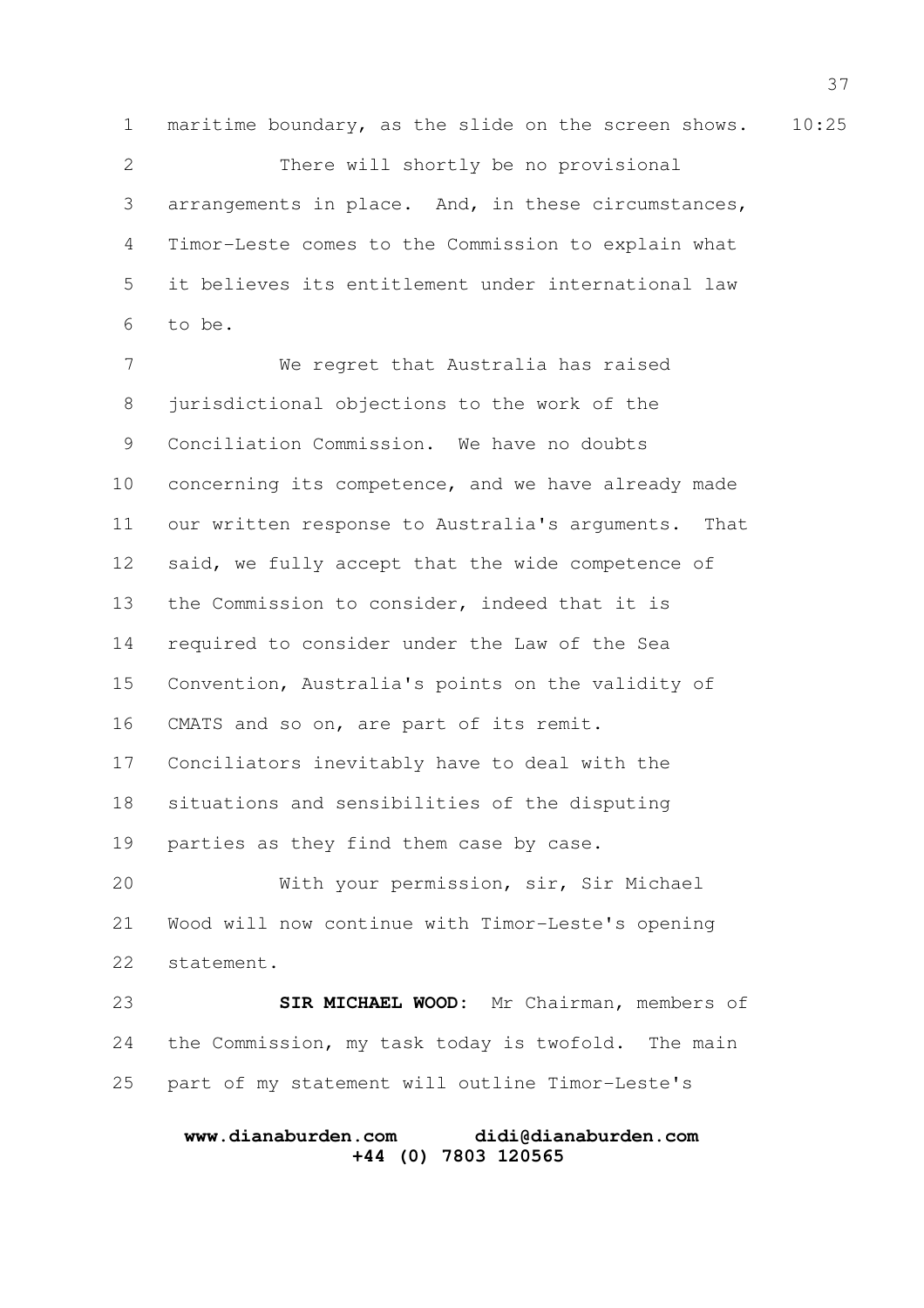1 position on where its maritime boundaries in the  $10:26$ Timor Sea lie under international law. Then I will briefly set out how Timor-Leste sees the Commission's role. We will, of course, go into these matters in more detail at subsequent stages of the proceedings. Timor-Leste and each of its neighbours, Australia and Indonesia, are parties to the United Nations Convention on the Law of the Sea (UNCLOS). It follows that the delimitation of the overlapping maritime entitlements of Timor-Leste and 2 3 4 5 6 7 8 9 10 11

its neighbours is governed by the provisions of UNCLOS concerning the delimitation of the 12 13

territorial sea, the exclusive economic zone, and the continental shelf, as applied in the case law of international courts and tribunals. 14 15 16

Of particular relevance for these conciliation proceedings are articles 74 and 83 of UNCLOS, which lay down the rule for the delimitation of the EEZ and continental shelf. 17 18 19 20

As you know, they provide for the delimitation of the EEZ and continental shelf between States with opposite and adjacent coasts "shall be effected by agreement on the basis of international law as referred to in article 38 of 21 22 23 24 25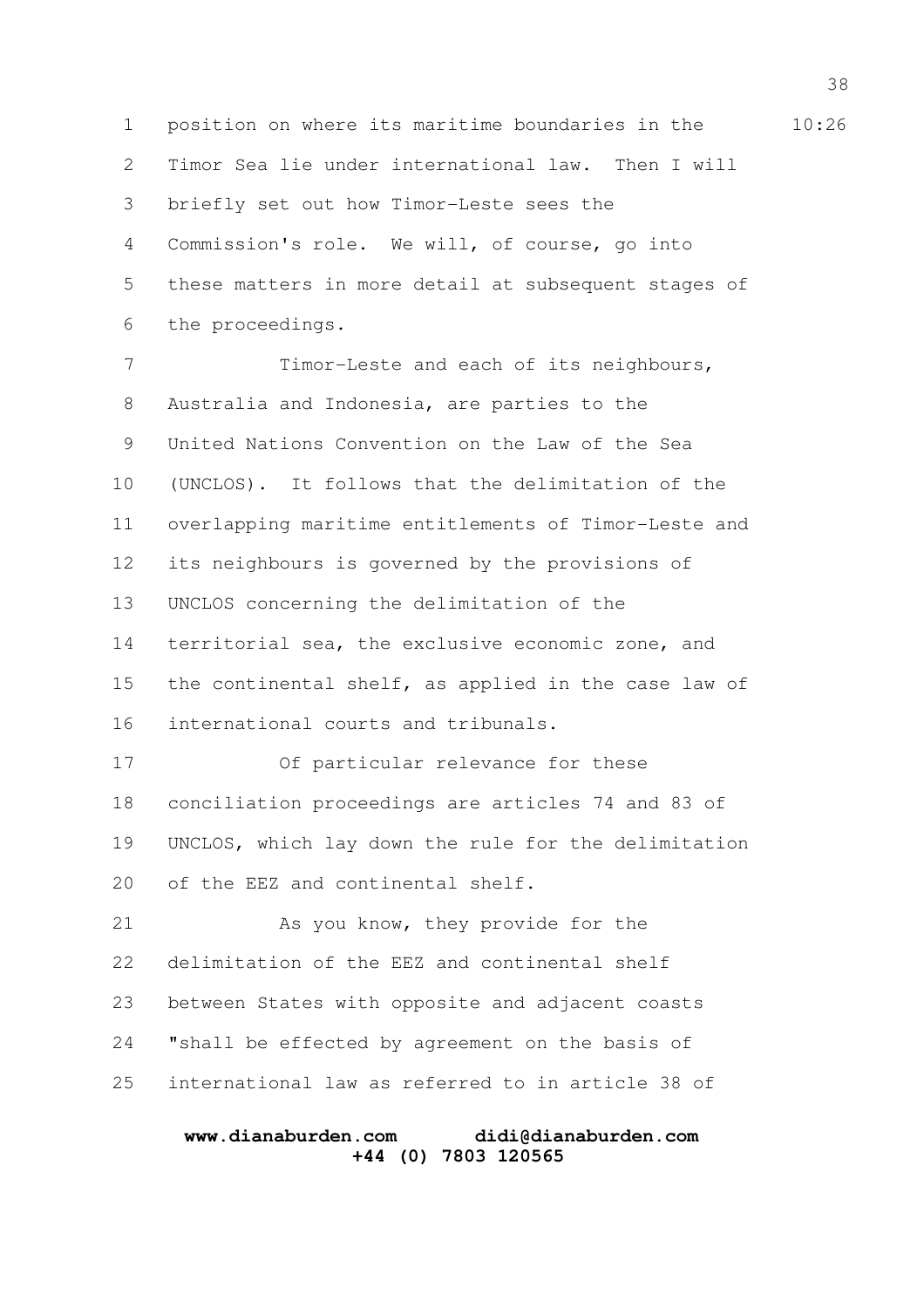1 the Statute of the International Court of Justice in 10:28 order to achieve an equitable solution". 2

UNCLOS goes on to provide that, "if no agreement can be reached within a reasonable period of time, the States concerned shall resort to the dispute settlement procedures provided for in Part XV (UNCLOS)". 3 4 5 6 7

Mr Chairman, members of the Commission, as you are very well aware, the international law on maritime delimitation has evolved significantly over the years. It has done so in parallel with the development of maritime entitlements that resulted from the negotiations at the Third United Nations Conference on the Law of the Sea, and it is important to bear in mind this evolution of the law when we consider developments in the Timor Sea. 8 9 10 11 12 13 14 15 16

In the early 1970s, when Australia was negotiating with Indonesia, under the Law of the Sea as it then stood, it might have been possible to construct a legal argument for extending Australia's shelf beyond the median line and even right up to the Timor Trough, but the law has changed. There is no such argument under the modern Law of the Sea, although Australia sometimes still seems to suggest otherwise. 17 18 19 20 21 22 23 24 25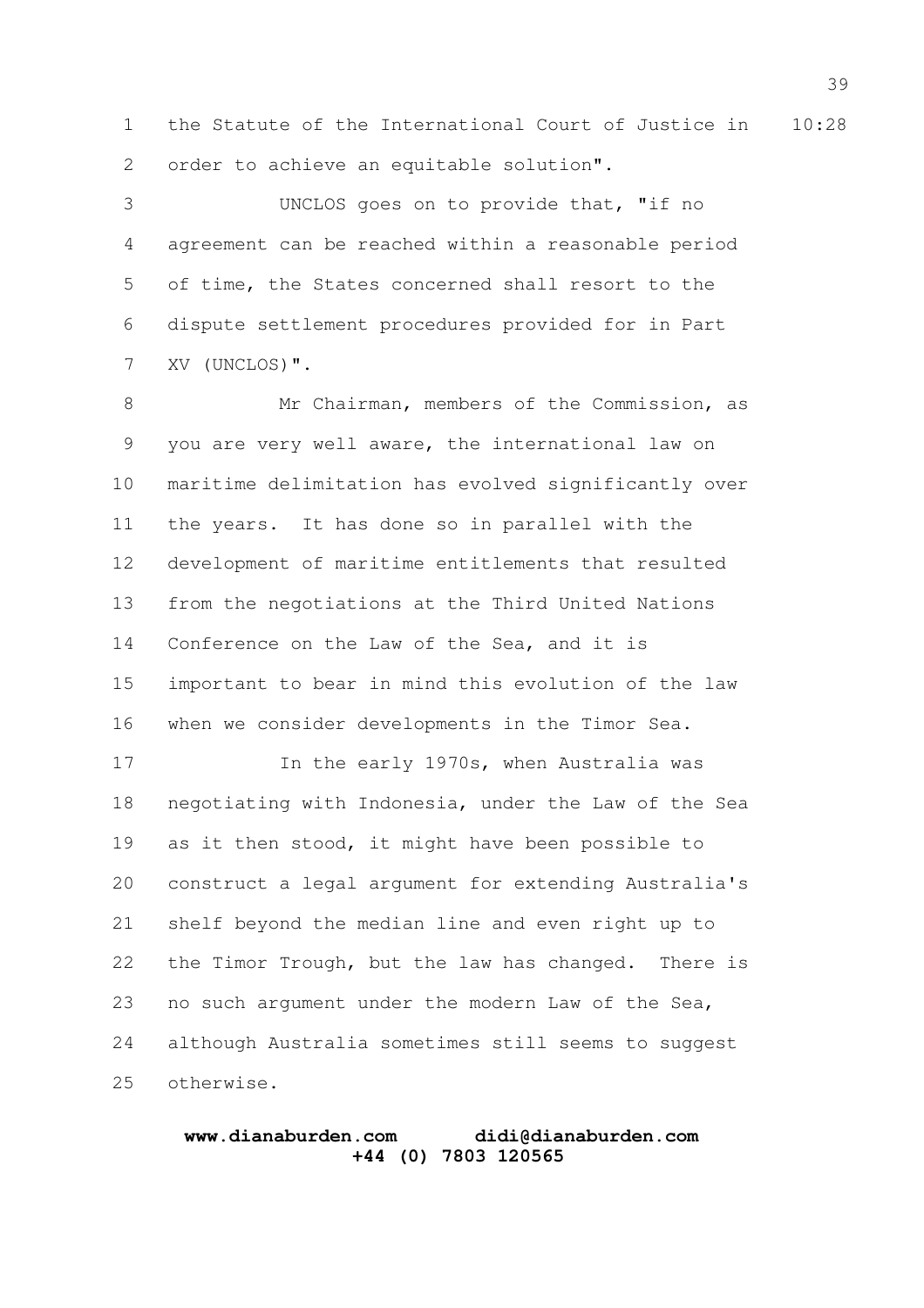1 The story is well known, and I do not need 10:30 to go into the details. In essence, under the legal regime of the continental shelf as it stood in the early 1970s, a central concept was natural prolongation. Arguments about geomorphology, the shape of the seabed, used to play an important role in negotiations and litigation at that time. States sought to argue that their continental shelves extended as far as a natural break in the seabed, but even at that time State practice did not accept such arguments, as is clear, for example, from the 1966 agreement between Norway and the United Kingdom over the North Sea. Since those very early days the international law of maritime delimitation has changed radically. Negotiations at the Third Law of the Sea Conference led to the acceptance of 200-mile exclusive economic zones and a minimum 200-mile continental shelf entitlement. The case law has taken these developments into account and established conclusively that within 200 miles of the coast natural breaks and geomorphology now have no legal relevance. It is also now clear that in most circumstances international law prescribes 2 3 4 5 6 7 8 9 10 11 12 13 14 15 16 17 18 19 20 21 22 23 24 25

# **www.dianaburden.com didi@dianaburden.com +44 (0) 7803 120565**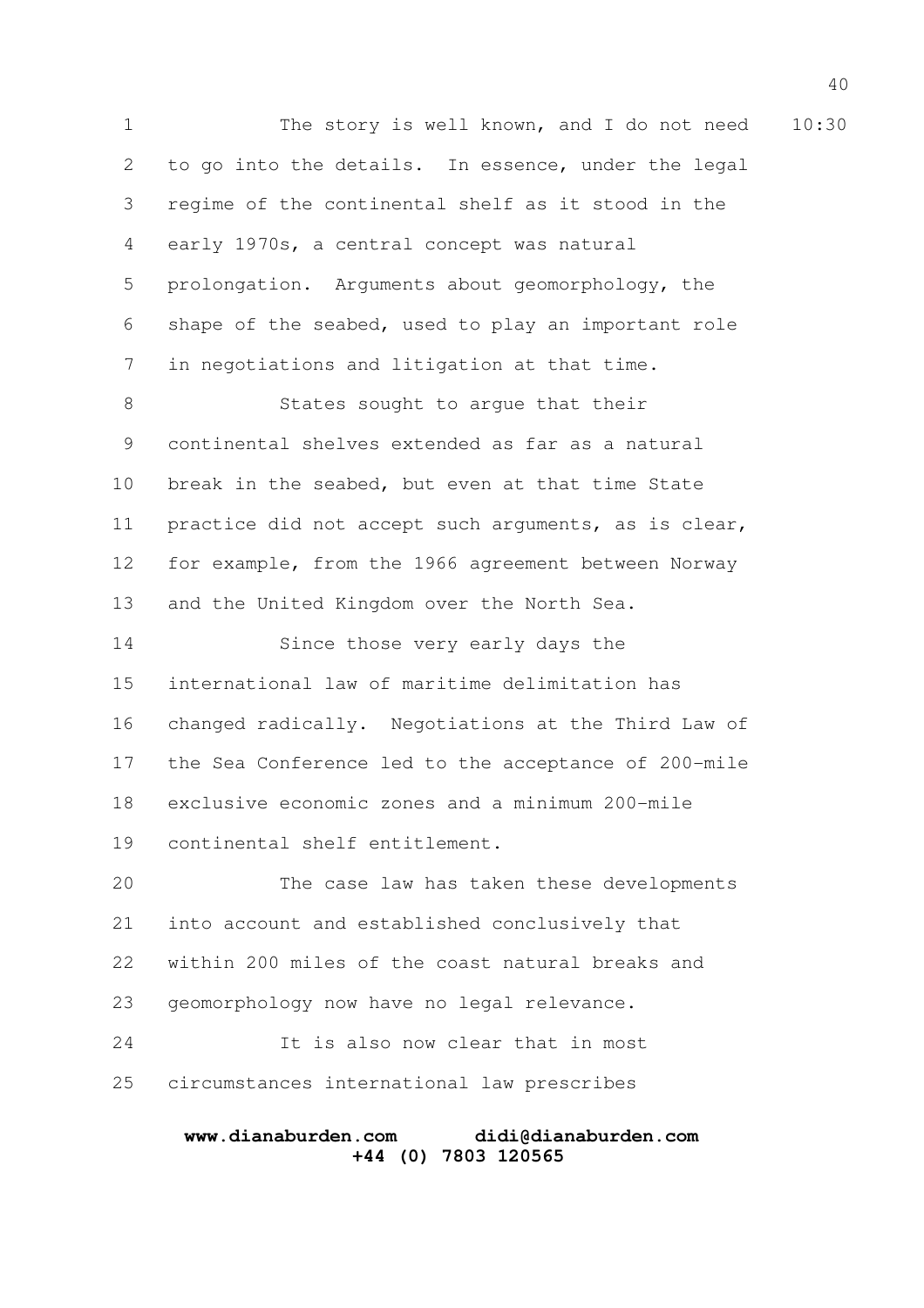1 a three-stage methodology for achieving the 31 equitable solution required by Articles 74 and 83 of UNCLOS. This three-stage approach has been developed in the case law of the International Court of Justice, and of the Law of the Sea Tribunal in Hamburg, as well as in a number of distinguished arbitral tribunals. 2 3 4 5 6 7

The three-stage methodology will be familiar to the members of the Commission, and I am sure I do not need to go into details. I will simply recall that at the first stage a provisional equidistance or median line is constructed. 8 9 10 11 12

At the second stage one looks to see if there are any relevant circumstances that might call for an adjustment of the provisional equidistance line in order to achieve an equitable solution. Such circumstances, for example, may be when a State is squeezed between another State or States and its maritime entitlements are cut-off, or when the delimitation is between the mainland coast of one State and another State's small islands which are to be given less weight in the delimitation process. 13 14 15 16 17 18 19 20 21 22

Then, at the last of the three stages, a disproportionality test is conducted to ensure that the effect of the line thus reached is such 23 24 25

#### **www.dianaburden.com didi@dianaburden.com +44 (0) 7803 120565**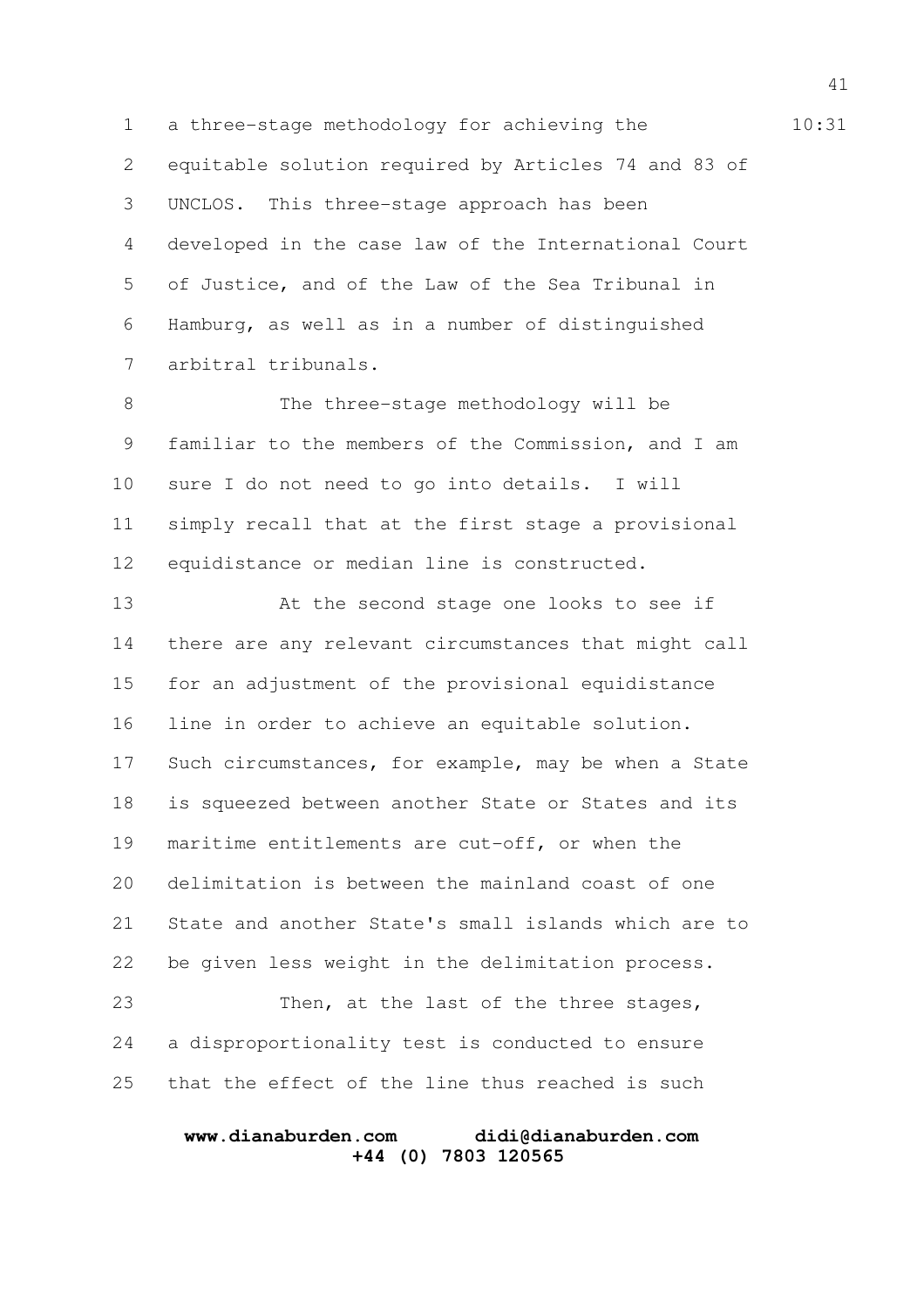1 that the parties' respective shares of the relevant 10:33 area in contention are not grossly disproportionate to the ratio of their coastal lengths. 2 3

So that, Mr Chairman, is a very brief sketch of the law applicable to identifying Timor-Leste's maritime boundaries, and in particular its maritime boundaries with Australia. With that in mind, I will now sketch out the application of the law in the present case. 4 5 6 7 8 9

Based on the relevant coasts of Timor-Leste and Australia, and after identifying the relevant base points in each case, the calculation of the provisional equidistance line at the first stage of the three-stage methodology is a straightforward geometrical exercise. 10 11 12 13 14 15

The map on the screen shows the equidistance or median line with the construction lines connecting the base points on either side. The median line has been extended to the east and west without prejudice to the eventual delimitation with Indonesia. 16 17 18 19 20 21

The second stage is to consider whether there are any relevant circumstances that might require the adjustment of the provisional equidistance or median line. In the present case 22 23 24 25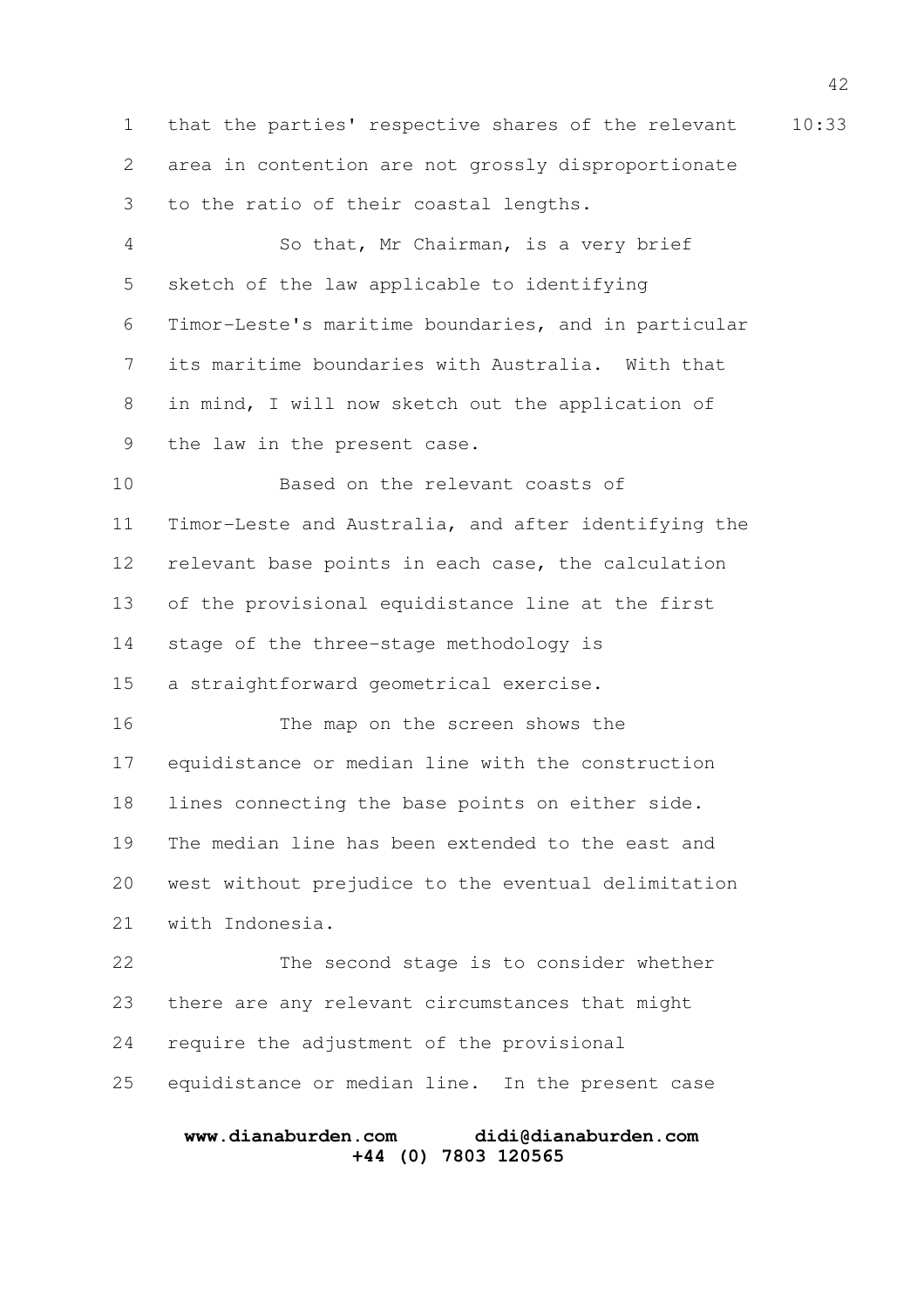1 there would seem to be no such relevant 10:34 circumstances as regards the line on the screen. However, Australia might take the position 2 3

that at the first stage base points should be located on Holothuria Reefs which are now being pointed out on the screen. You can see them just north of the Australian coast, despite the fact that there are only a few very small rocks within those reefs above water at high tide. 4 5 6 7 8 9

If one were to do this at the first stage, then it is clear that the reefs would then have to be discounted at the second stage as a relevant circumstance. 10 11 12 13

I would, however, point out that because Australia has taken account of the Holothuria Reefs in determining a median line, its very recent acreage release covers areas of overlapping claims, and in fact encroaches on the area claimed by Timor-Leste, and you can see that with the slight sliver just above the median line on the screen. This acreage release, which was made on 11 August 2016 -- just 18 days ago -- stands in contrast to article 10(3) of the Commission's Rules 14 15 16 17 18 19 20 21 22 23

refrain during the conciliation proceedings from any 25

24

of Procedure which provide that, "the parties shall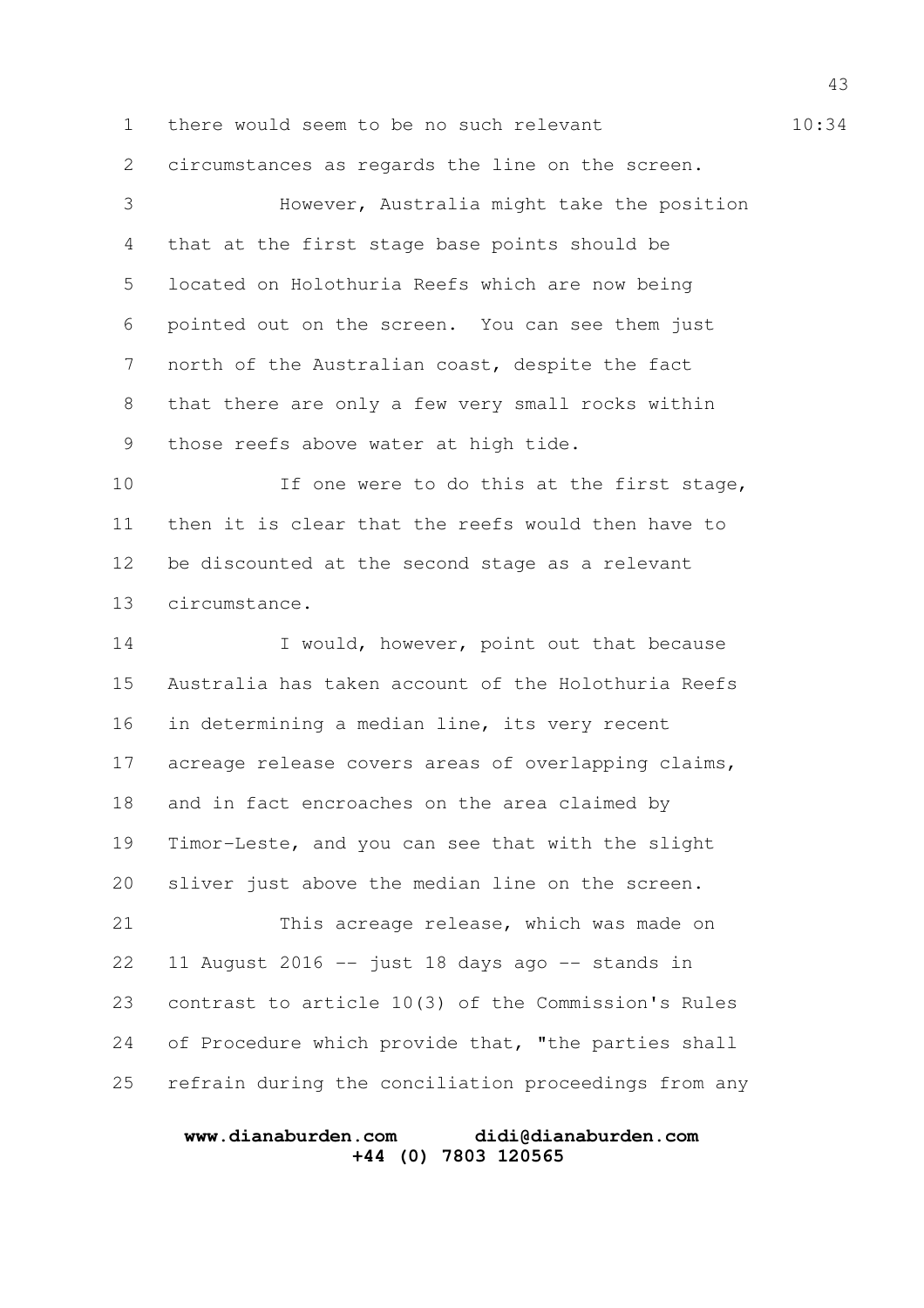1 measure which might aggravate or widen the dispute". 10:36 Mr Chairman, members of the Commission, a third stage, the final stage of the three-stage methodology, is the application of the disproportionality test, and in this case the median line that we have thus constructed creates a division of the relevant area that does not create any disproportionality requiring a shifting of the median line. 2 3 4 5 6 7 8 9

The result of applying the three-stage methodology required by international law, required by the case law, is to delimit the overlapping maritime entitlements of Timor-Leste and Australia in the Timor Sea in the way that you can see on the screen. That, we say, is the median line dictated by the provisions of UNCLOS, and it provides an equitable solution. 10 11 12 13 14 15 16 17

Mr Chairman, by way of background, and only by way of background, I shall now say a few words on how the methodology might apply to the lateral boundaries to the east and west, where Timor-Leste also shares a maritime boundary with Indonesia. 18 19 20 21 22 23

Of course, we have to bear in mind that Indonesia is not a participant in the present 24 25

#### **www.dianaburden.com didi@dianaburden.com +44 (0) 7803 120565**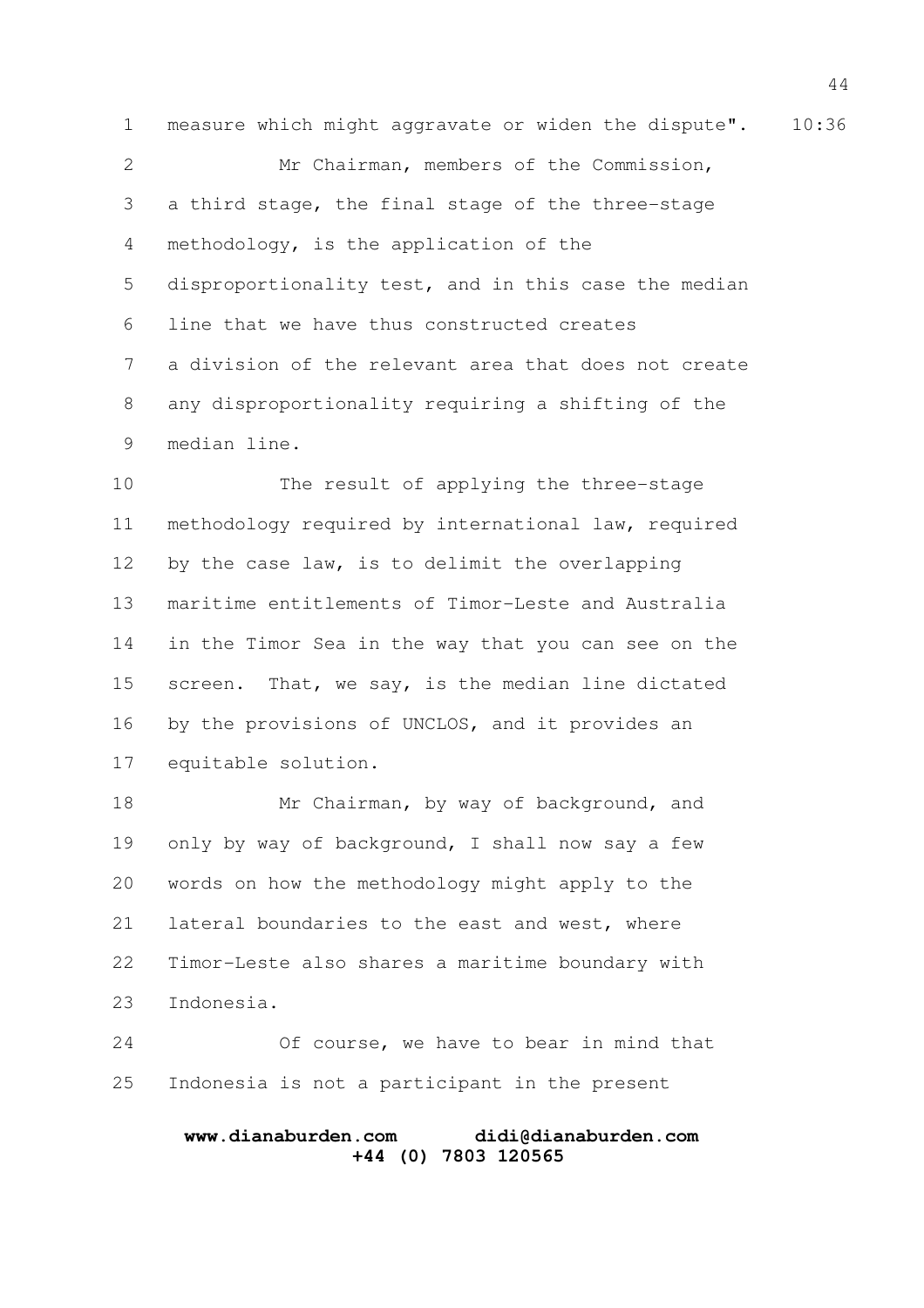1 conciliation which concerns only the maritime 10:38

boundary between Timor-Leste and Australia. 2

As Minister Gusmão has explained, discussions on maritime boundaries are now underway with Indonesia, and nothing we say at this hearing is intended to affect, in any way, those negotiations. 3 4 5 6 7

In the west, a provisional equidistance line would be drawn at the first stage from the land boundary terminus between Timor-Leste in the east and Indonesia in the west. 8 9 10 11

At the second stage, there is, in Timor-Leste's view, a significant relevant circumstance. Timor-Leste's maritime entitlements are effectively cut off because of the concavity of its coast, squeezed between Indonesian entitlements from east and west, and due to this circumstance the equidistance line would be shifted to the west to provide an equitable solution. 12 13 14 15 16 17 18 19

It should be noted that over the years in this disputed area of overlapping claims, just west of the JPDA, Australia has developed and depleted three oil and gas fields, Laminaria, Corallina and Buffalo. The location of these fields is shown on the screen. 20 21 22 23 24 25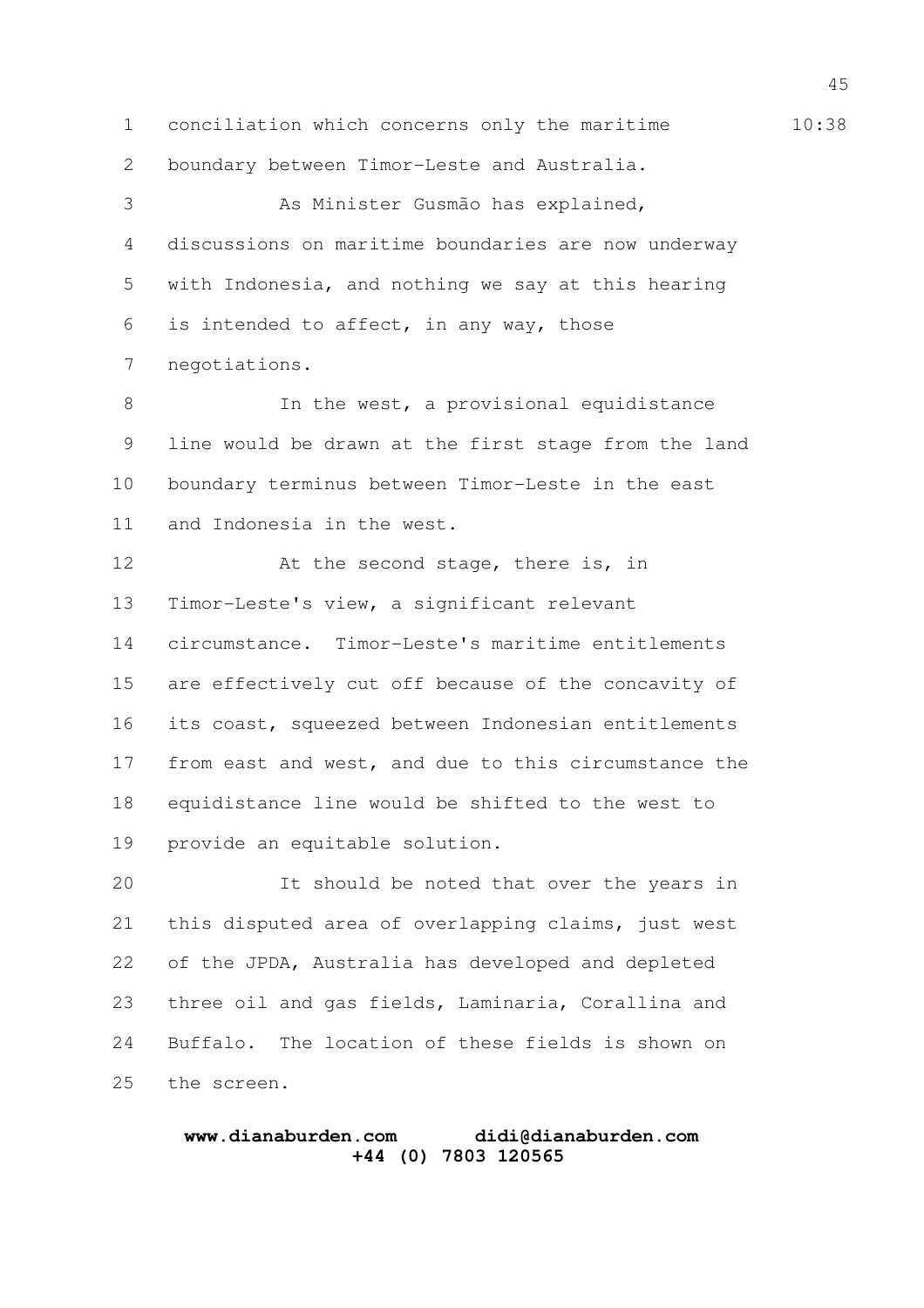1 On a side note, I would comment that the 10:40 acreage release of 11 August this year, which I have just mentioned, shows that Australia's habit of exploiting natural resources in disputed areas continues even while these proceedings are in train. Mr Chairman, in the east of the Timor Sea, at the first stage, a provisional equidistance line would be drawn from a point between Timor-Leste's Jaco Island and the small Indonesian islands to the east. 2 3 4 5 6 7 8 9 10

At the second stage, the provisional equidistance line is to be adjusted to take account of relevant circumstances. In addition to the concavity of Timor-Leste's coast, the small and scattered Indonesian islands to the east of Timor-Leste, the Leti Islands, are also an important relevant circumstance. International judicial bodies have repeatedly found that islands such as these should be given significantly less weight than mainland coasts or major islands. Because they are small and scattered it would be inequitable to treat them in the same way as a mainland coast. 11 12 13 14 15 16 17 18 19 20 21 22

The effect of these relevant circumstances on the western lateral is that in order to achieve an equitable solution the provisional equidistance 23 24 25

#### **www.dianaburden.com didi@dianaburden.com +44 (0) 7803 120565**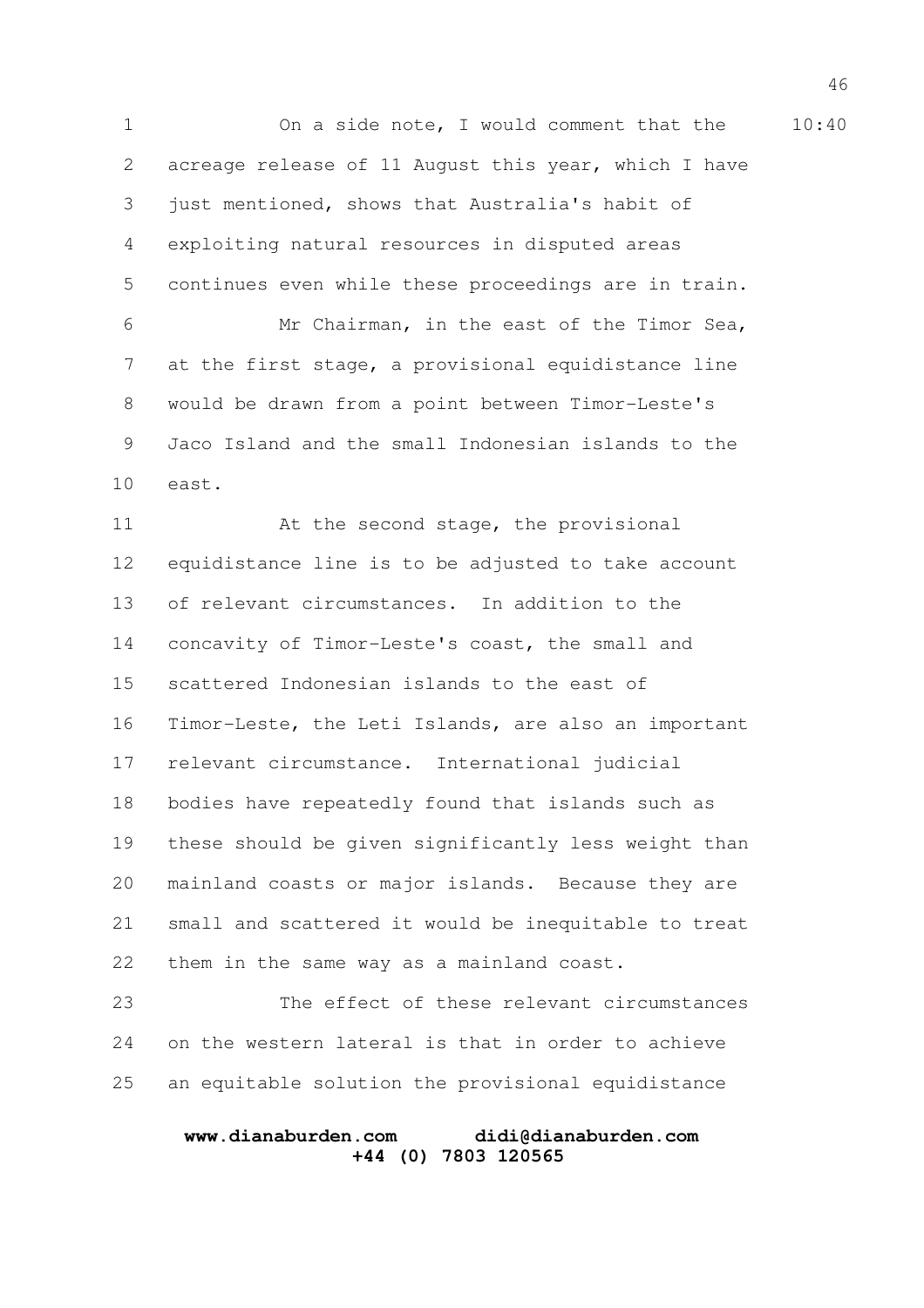1 line needs to be adjusted significantly towards the 10:41 east. 2

Mr Chairman, at this stage it is important to recall that the 1972 agreement in place between Australia and Indonesia on the division of the seabed, or the continental shelf, which you now see represented as a black line on the screen. That bilateral treaty which, as we have seen squeezed Timor-Leste and created the Timor Gap, cannot in any way affect Timor-Leste's sovereign rights. Though the exact location of the tri-point connecting the maritime boundaries of Australia, Indonesia and Timor-Leste cannot be finalised without the presence of all three States, the result of applying the three-stage methodology to the maritime areas in the Timor Sea is illustrated in broad terms on the map now on the screen. This is the area of the Timor Sea claimed by Timor-Leste as subject to its exclusive sovereign rights under international law. I make the obvious point that the map only shows the claims in the Timor Sea, not to the north where delimitation will 3 4 5 6 7 8 9 10 11 12 13 14 15 16 17 18 19 20 21 22

be between Timor-Leste and Indonesia. 23

Mr Chairman, members of the Commission, I will end my short statement with a few words about 24 25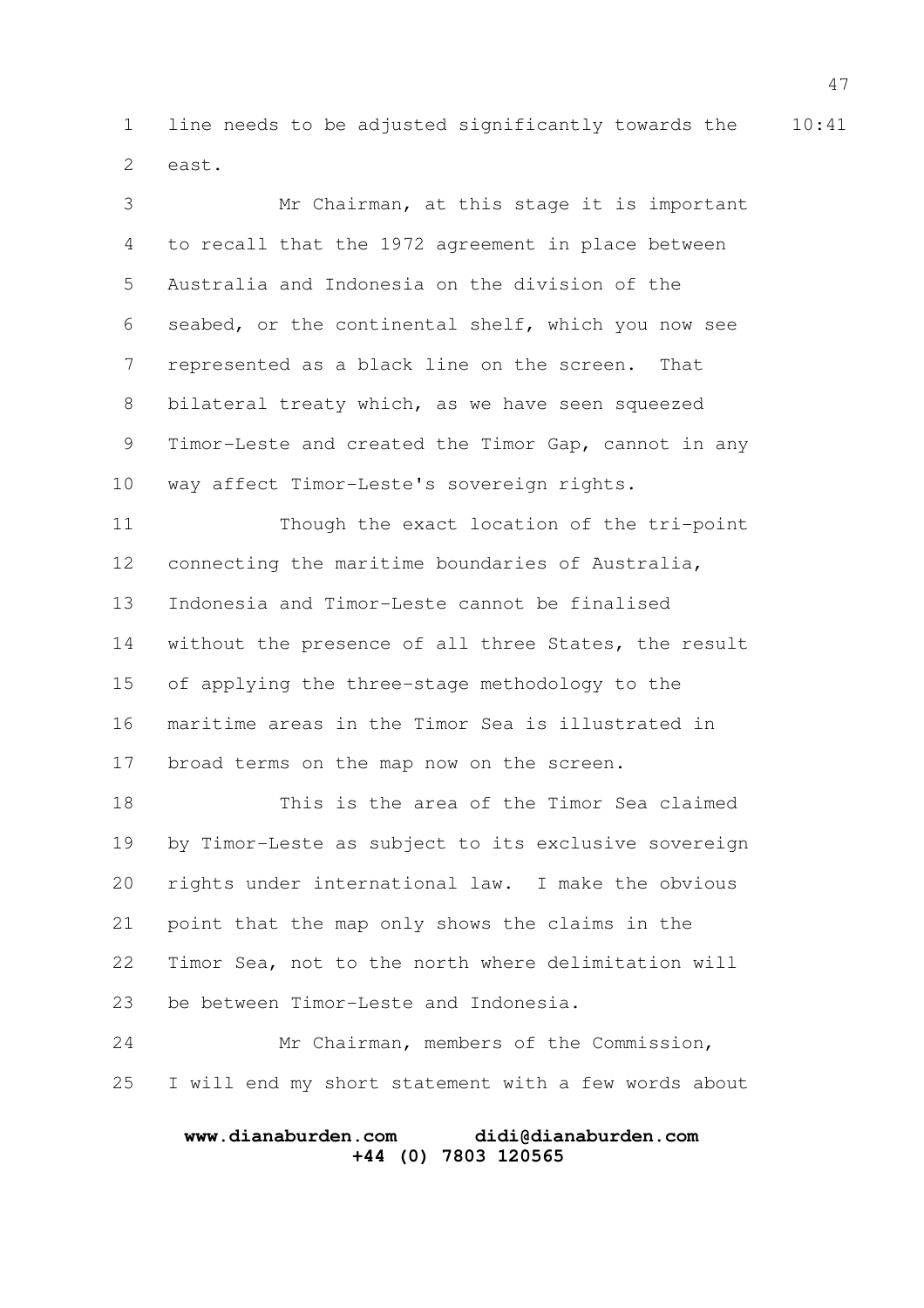1 how we see your role in assisting the parties in 10:43 solving their maritime dispute. We see your task as threefold. 2 3

First, we hope that the Commission can assist the parties to reach an agreement on the delimitation of permanent maritime boundaries "on the basis of international law, as referred to in article 38 of the Statute of the International Court of Justice, in order to achieve an equitable solution", to refer once again to the language of UNCLOS. 4 5 6 7 8 9 10 11

The Commission is to hear the parties and make proposals to assist the parties to reach an amicable settlement to the issues at hand. The primary aim is to achieve an agreement between Timor-Leste and Australia on delimitation. However, if the Compulsory Conciliation process does not conclude with an agreement resolving the dispute, the Commission is then to issue a reasoned report on "all questions of fact or law relevant to the matter in dispute". The report is to include those recommendations the Commission finds appropriate for an amicable settlement of the dispute. According to UNCLOS, the parties are then required to negotiate in good faith an agreement on the basis of the 12 13 14 15 16 17 18 19 20 21 22 23 24 25

#### **www.dianaburden.com didi@dianaburden.com +44 (0) 7803 120565**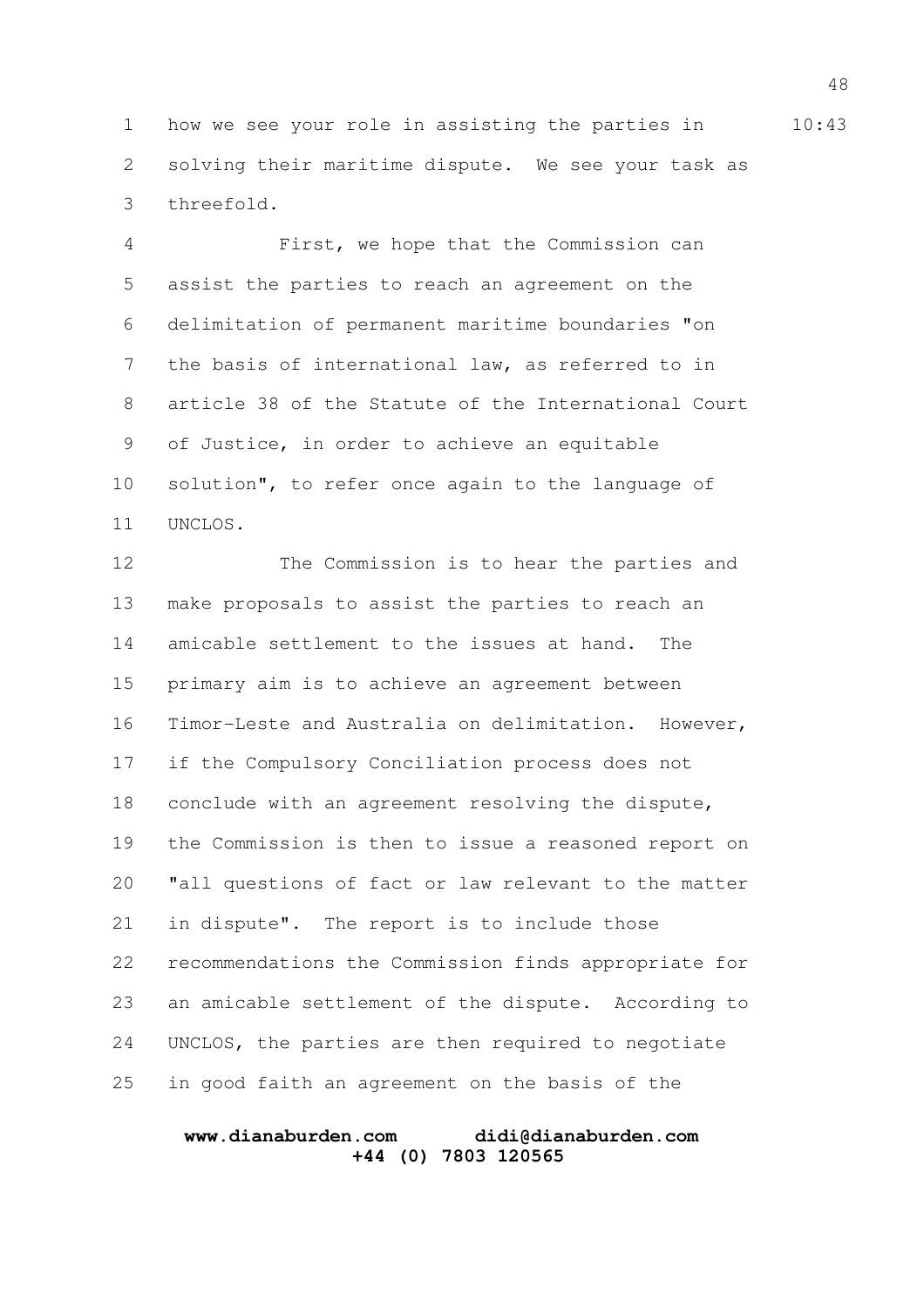report. 1 report. 10:45

In addition to the issue of permanent maritime boundaries, a second task for the Commission is to assist Australia and Timor-Leste to agree on appropriate transitional arrangements in the disputed maritime areas, to bring the parties from their current temporary arrangements to the full implementation of their newly agreed permanent maritime boundary. Finally, a third task for the Commission, and one related to the issue of transitional arrangements, concerns the post-CMATS arrangements. With the expected termination of CMATS, and with it the Timor Sea Treaty, the parties will benefit from 2 3 4 5 6 7 8 9 10 11 12 13 14

the assistance of the Commission in finding the optimal way to come to a mutual position on dissolving the joint institutions and arrangements found in those provisional arrangements, and moving on. Though CMATS can be terminated unilaterally, as previous speakers have already made clear, mutually agreed steps to bring the provisional arrangements to an end are not only beneficial for the parties vis-à-vis each other, but are essential for the treatment of the private contractors operating under the legal regime of the soon to be defunct JPDA. 15 16 17 18 19 20 21 22 23 24 25

#### **www.dianaburden.com didi@dianaburden.com +44 (0) 7803 120565**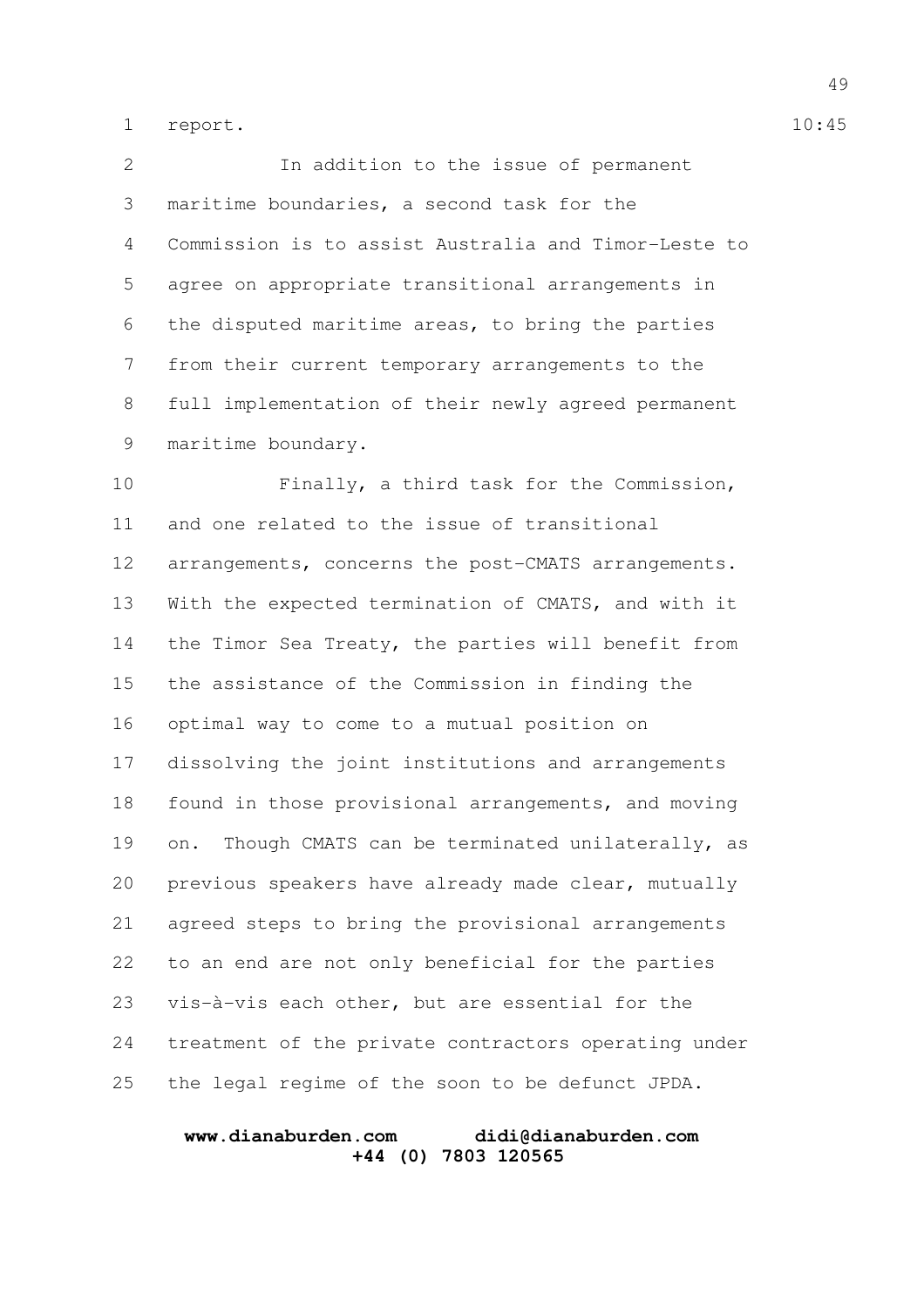1 Mr Chairman, members of the Commission, 10:46 that concludes what I have to say and I would ask that you call upon the agent of Timor-Leste, HE Minister Agio Pereira, to conclude our presentation this morning. Thank you. **MINISTER PEREIRA:** Mr Chairman, members of the Commission, I am honoured to be here before you to bring the presentation of Timor-Leste to a close today. Initiating this conciliation process is a testimony to Timor-Leste's faith in an international legal order based on the rule of law. We ratified the United Nations Convention on the Law of the Sea in the belief that our maritime affairs, including the determination of our maritime boundaries, shall be governed by the rules of such a widely accepted multilateral treaty. The preamble of the Law of the Sea Convention notes that its purpose is "to contribute to the realisation of a just and equitable international economic order which takes into account the interests and needs of mankind as a whole and, in particular, the special interests and needs of the developing countries". As a nation modest in population and size, 2 3 4 5 6 7 8 9 10 11 12 13 14 15 16 17 18 19 20 21 22 23 24 25

#### **www.dianaburden.com didi@dianaburden.com +44 (0) 7803 120565**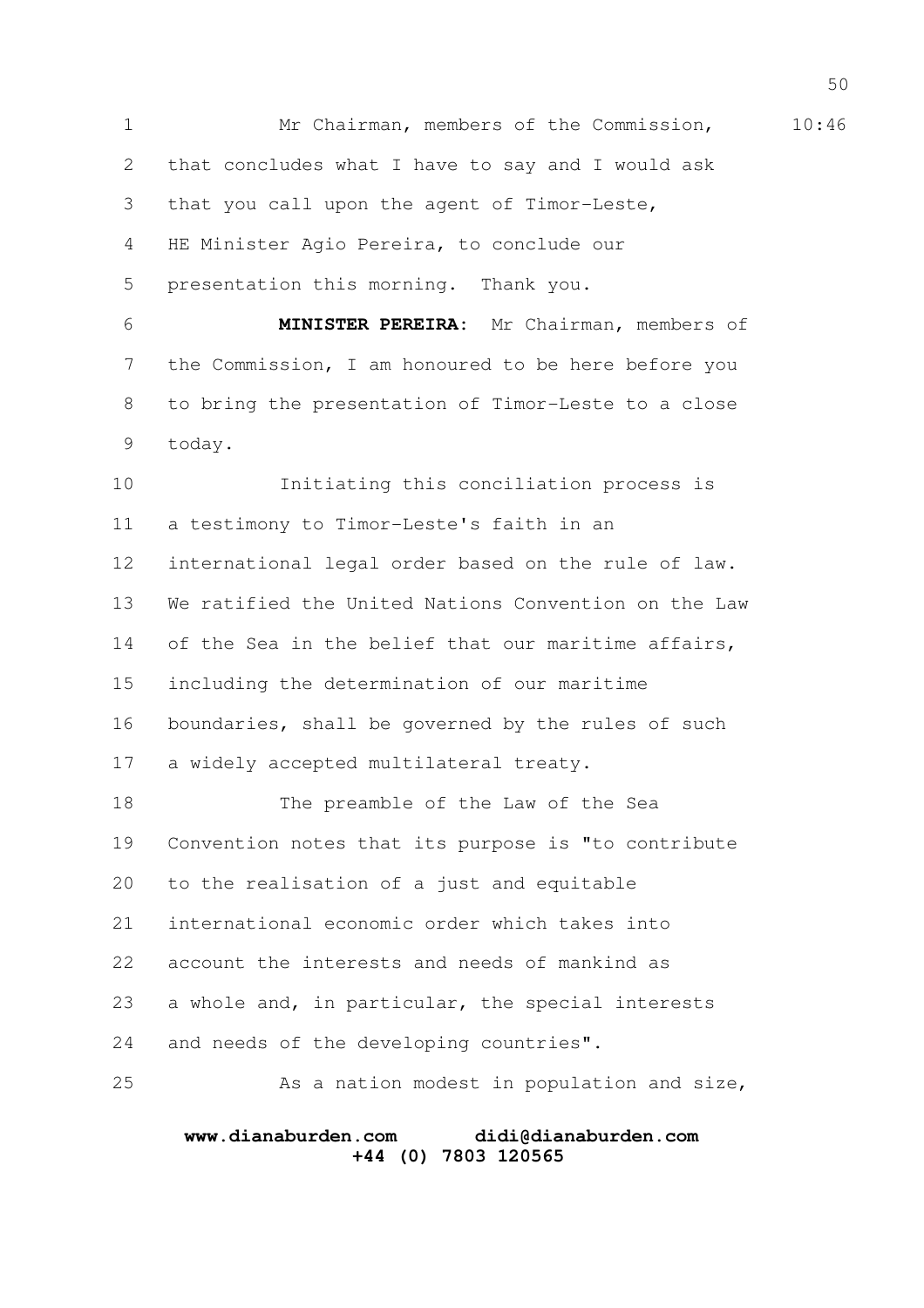1 surrounded by two powerful neighbours, Timor-Leste 10:48 takes great comfort in the basic principle of equality of States and the fairness of the 2 3

international system. 4

At the time of our independence in 2002, the United Nations Secretary General Kofi Annan said, "Never before has the world united with such firm resolve to help one small nation establish itself", and he also wisely observed that "independence is just the very beginning of the long process of nation-building". 5 6 7 8 9 10 11

Today we face an enormous challenge to provide our young people with the education, healthcare and jobs they deserve. Our desire to bring stability and certainty to our maritime areas is very much a matter of practical necessity for the sustainable development of our young nation. 12 13 14 15 16 17

Settling our permanent maritime boundaries in accordance with international law is the final stage in our struggle for sovereignty. A final mountain to climb in our journey to fulfil our right of self-determination. 18 19 20 21 22

And this, Mr Chairman, brings me to the second basic principle of the international legal order, one that is at the heart of Timor-Leste's 23 24 25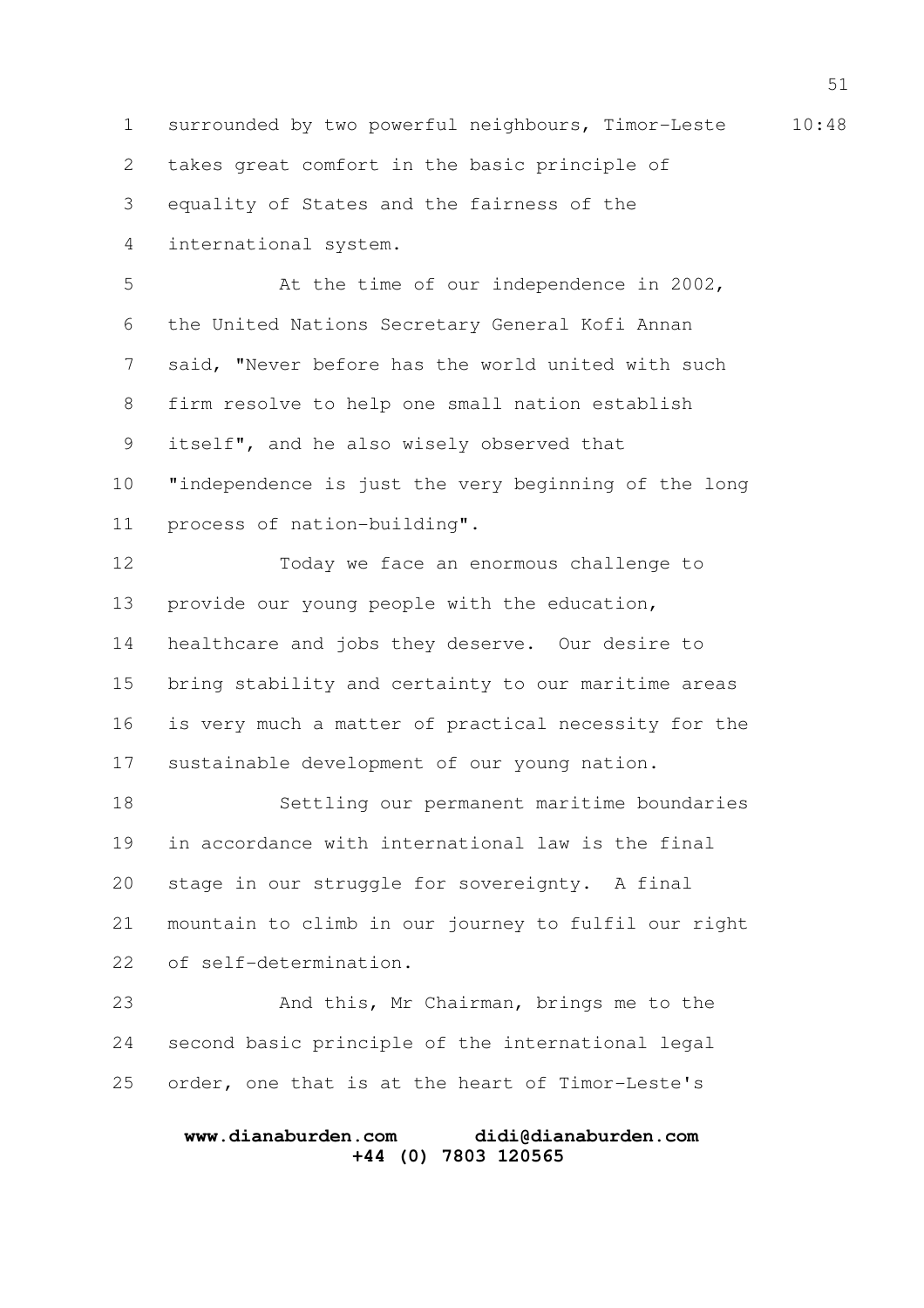1 position: that sovereign States shall settle their 10:50 disputes peacefully. In the context of the Law of the Sea, this settlement is to result in a fair and equitable solution. 2 3 4

Australia and Timor-Leste agreed to certain provisional arrangements in the Timor Sea Treaty and CMATS to operate in the period prior to agreement upon permanent maritime boundaries. It is not necessary for me now to go into the regrettable circumstances of the negotiation of the CMATS Treaty, which have done so much harm to the trust and respect that should exist between Timor-Leste and Australia. This is not a time for revisiting past mistakes and misgivings. We are looking to the future, so there is one point that I should emphasise. 5 6 7 8 9 10 11 12 13 14 15 16

The current provisional regime is near its end. CMATS is going. That is the policy of Timor-Leste. Even putting aside our views on the validity of CMATS, if we give notice of termination under article 12 of CMATS, CMATS and the Timor Sea Treaty cease to have effect three months later. It is our duty to ensure that proper transitional arrangements are in place before that happens. In the last month, the Minister of Natural 17 18 19 20 21 22 23 24 25

#### **www.dianaburden.com didi@dianaburden.com +44 (0) 7803 120565**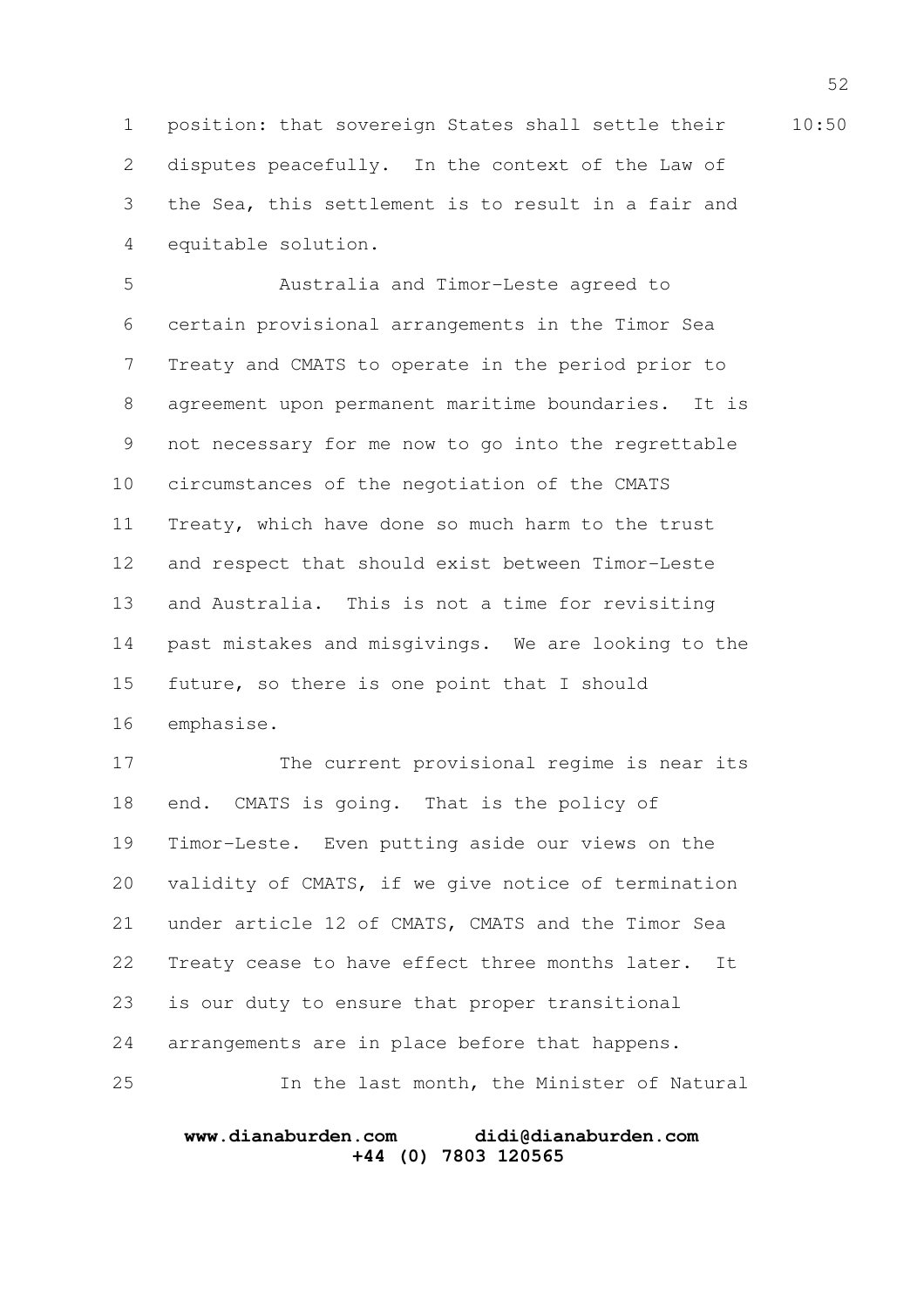1 Resources, Alfredo Pires and I, with our maritime 10:51 boundary office and legal teams, have visited the oil companies with a stake in the Timor Sea. We have gone to see their senior executives personally to explain the situation and to seek their views. We have done so in Perth, in Houston, and here in The Hague. Those visits have been very well received and we are working on a post-termination plan to meet the investors' requirements. The provisional resource sharing treaties between Timor-Leste and Australia that have not served their purpose will be removed. But Timor-Leste can only do this when the necessary preparatory work has been completed. 2 3 4 5 6 7 8 9 10 11 12 13 14

And today, as we find ourselves here before you, we look to you, Mr Chairman, members of the Commission, to bring us together in a "spirit of mutual understanding and co-operation" in the words of the Law of the Sea Convention, with a view to assist us to amicably settle our maritime dispute. This is for the sake of the young and 15 16 17 18 19 20 21

future generations of Australian and Timorese people. They must be freed from the burden of this lingering dispute and face the future together, sharing friendship, peace and prosperity. 22 23 24 25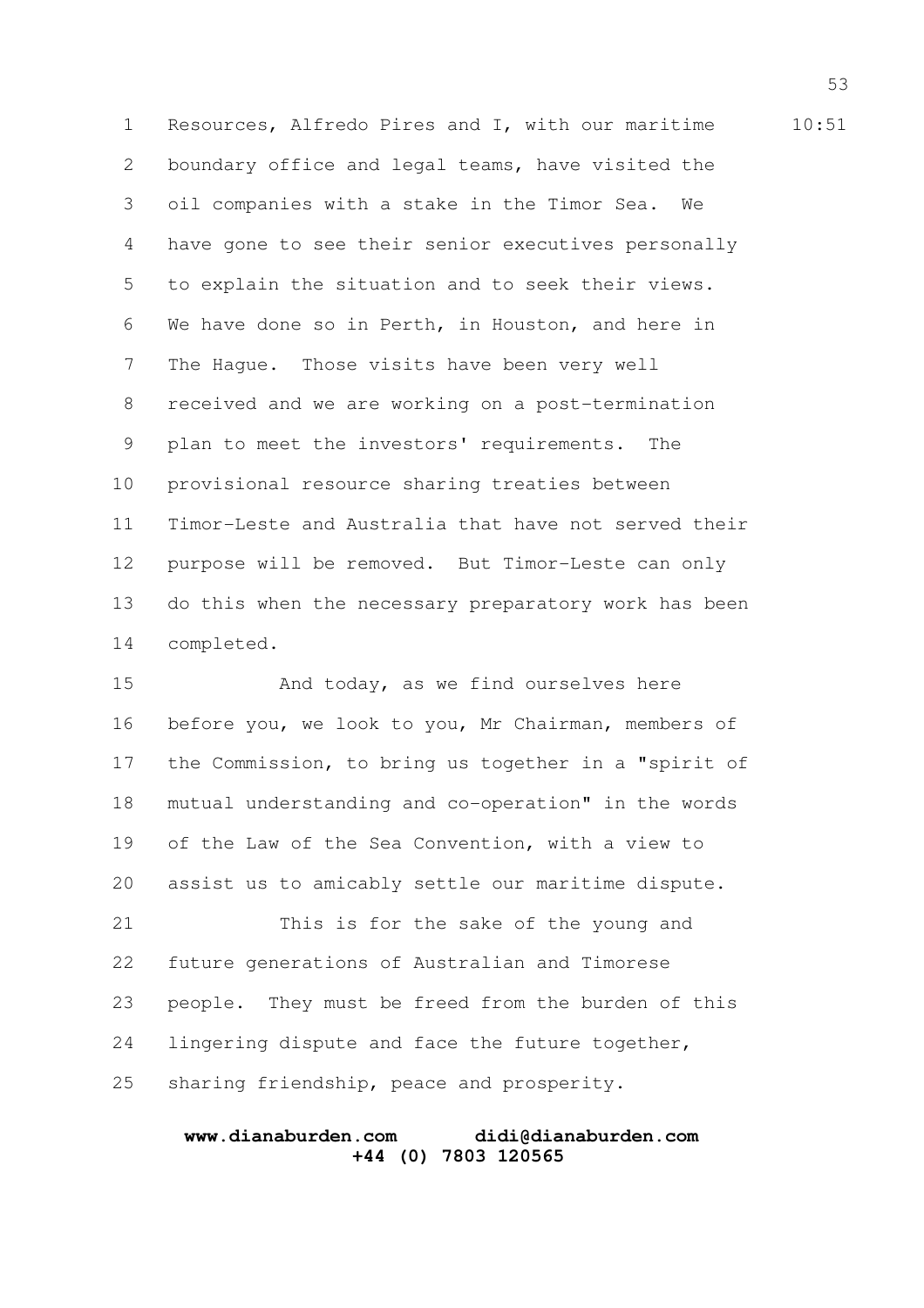1 Mr Chairman, members of the Commission, 10:53 this concludes the presentation of Timor-Leste today. I, along with the rest of the Timorese delegation, would like to thank you, the registrar, and our Australian counterparts, for the remarkable way in which the hearings today are being conducted. Thank you. **THE CHAIRMAN:** Thank you, honourable Minister, and thank you for the interventions from the Government of East Timor. I think we are running ahead of schedule. I really like that, so now I will call a break and ask everybody to come back and be ready for Australia's opening statement at 11.15 am. Thank you. (10.55 am) (Short break) (11.16 am) **THE CHAIRMAN:** Welcome back from the break. I think we are doing very well. We are already ten minutes ahead of schedule, so I am very optimistic for the rest of the morning. Without further ado, I give the floor to Australia for their opening statement. **MR QUINLAN:** Thank you, Mr Chairman, and members of the Commission, and good morning, 2 3 4 5 6 7 8 9 10 11 12 13 14 15 16 17 18 19 20 21 22 23 24 25

# **www.dianaburden.com didi@dianaburden.com +44 (0) 7803 120565**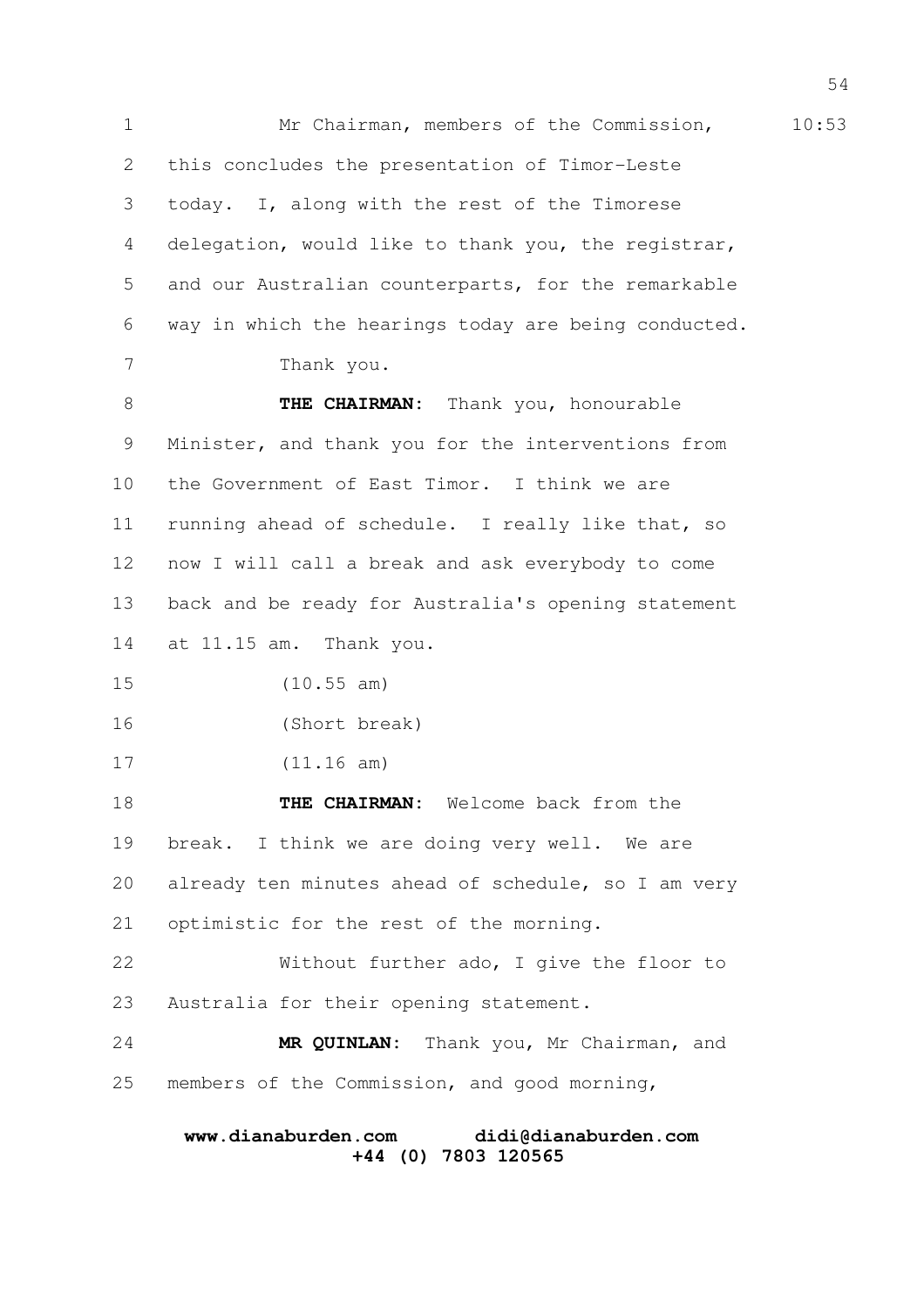1 Distinguished representatives, and Counsel for 11:17 Timor-Leste. 2

I would like in particular to acknowledge His Excellency Kay Rala Xanana Gusmão, well-known to all of us of course, Minister of Planning and Strategic Investment and Chief Negotiator for Maritime Boundaries. 3 4 5 6 7

We have listened very carefully to the statement made by our Timor-Leste colleagues this morning. 8 9 10

I am honoured to present Australia's opening statement before the Commission. In the course of these remarks I will be quoting from a number of documents which I will make available to the Commission and Timorese colleagues in accordance with the rules of procedure. 11 12 13 14 15 16

We are mindful of the historic significance of this first ever Annex V conciliation proceeding constituted under the UN Convention of the Law of the Sea, and we are very fortunate to have a Commission of eminence and experience, and we are confident that the Commission will afford to the arguments of both parties the very careful consideration they deserve. 17 18 19 20 21 22 23 24

These statements, of course, are being 25

#### **www.dianaburden.com didi@dianaburden.com +44 (0) 7803 120565**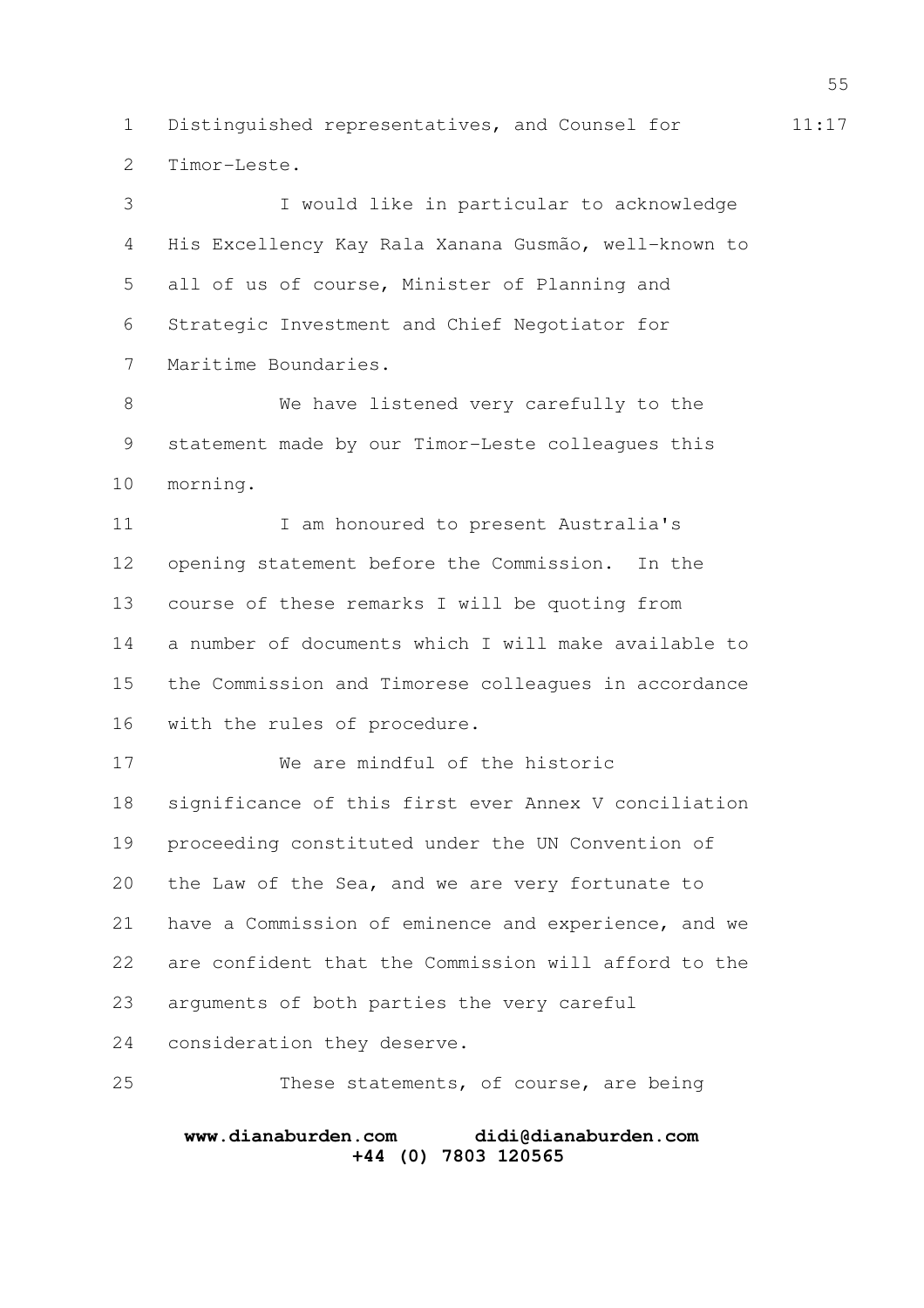1 webcast live, and for those watching the proceedings 11:18 I think it is important that we speak plainly about the complex issues that are involved. 2 3

Australia will reserve the detail of our argument for hearings in coming days, but at the outset I should underline that, as we all know, we contest the competence of the Commission. Australia's view is that there is no proper basis on which Timor-Leste is entitled to bring this claim. Doing so violates treaty commitments, specifically the 2006 Treaty on Certain Maritime Arrangements in the Timor Sea -- we all know it as CMATS -- under which both countries have committed not to bring proceedings against each other on maritime boundaries. 4 5 6 7 8 9 10 11 12 13 14 15

This objection, I should say, is not driven by politics or legal formalism, and certainly not by any failure to accord engagement with Timor-Leste the importance it warrants. It is motivated by a serious regard for principle. We do not think that Timor-Leste should use compulsory conciliation in an effort to oust the express treaty commitments it has made. 16 17 18 19 20 21 22 23

Chairman, members of the Commission, Timor-Leste made a number of points this morning 24 25

#### **www.dianaburden.com didi@dianaburden.com +44 (0) 7803 120565**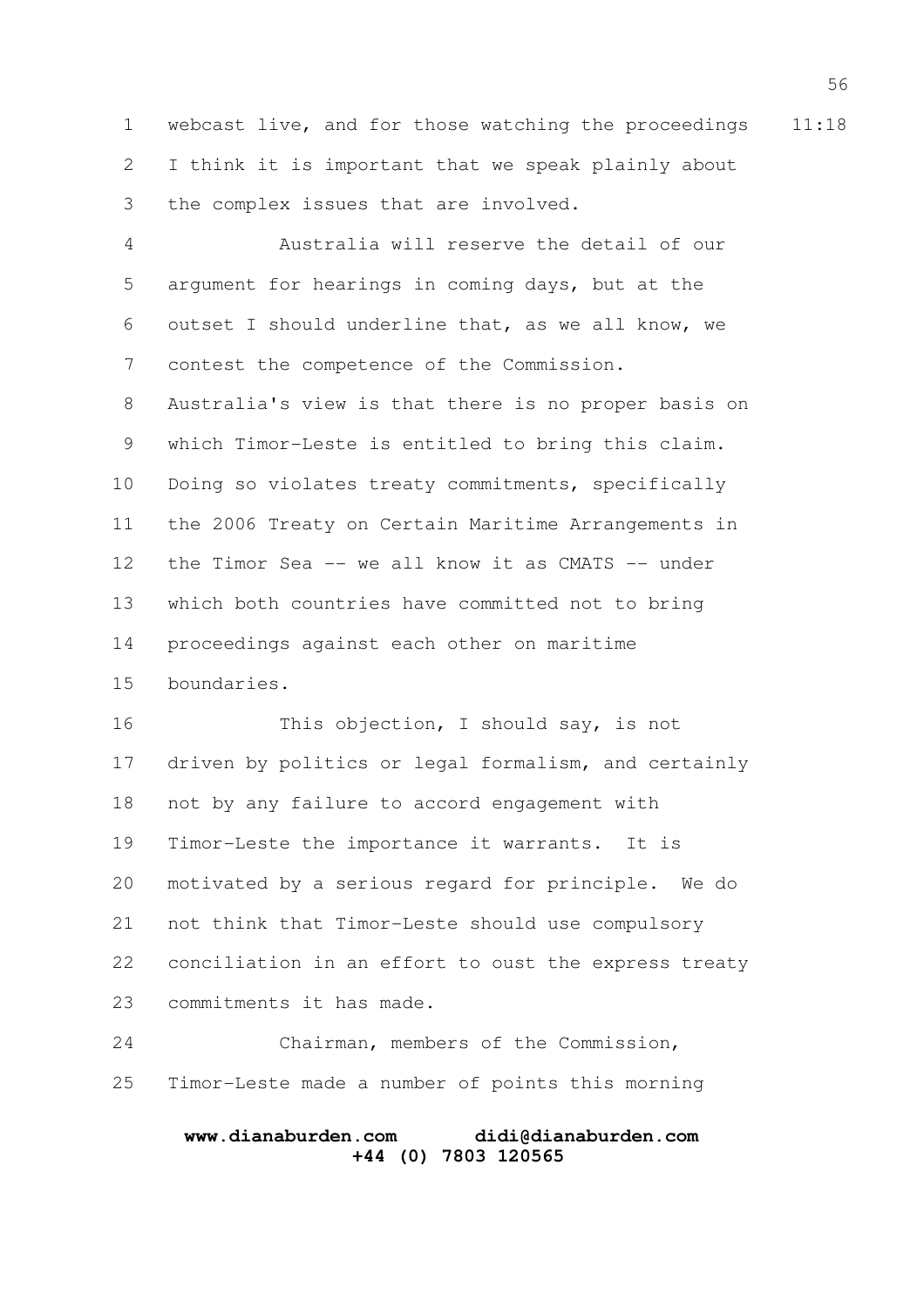1 which we will address during the course of our 11:19 statement and in coming days, but there is one point I would like address upfront from the start. Timor-Leste talked about alleged Australian espionage. Timor-Leste has brought a separate arbitration claiming that CMATS is invalid on these grounds. Australia does not accept Timor-Leste's claims and is defending the validity of the CMATS Treaty in those proceedings. It would be inappropriate to prejudge the outcome or to ask this Commission to treat Timor-Leste's allegations as fact. This is not the appropriate forum in which to raise these allegations: they are being tested in another forum, where we are bound by strict rules of confidentiality, and I will respect those rules. Let me turn now to the actual dispute. Of course, the rest of what follows is without prejudice to our position on competence. It is obvious that the difference of view between Timor-Leste and Australia on where our boundary in the Timor Sea should lie is significant. The dispute is not new. It has existed since 2002. Timor-Leste and Australia tried to reach an agreement on maritime boundaries in 2003 and 2004 2 3 4 5 6 7 8 9 10 11 12 13 14 15 16 17 18 19 20 21 22 23 24 25

# **www.dianaburden.com didi@dianaburden.com +44 (0) 7803 120565**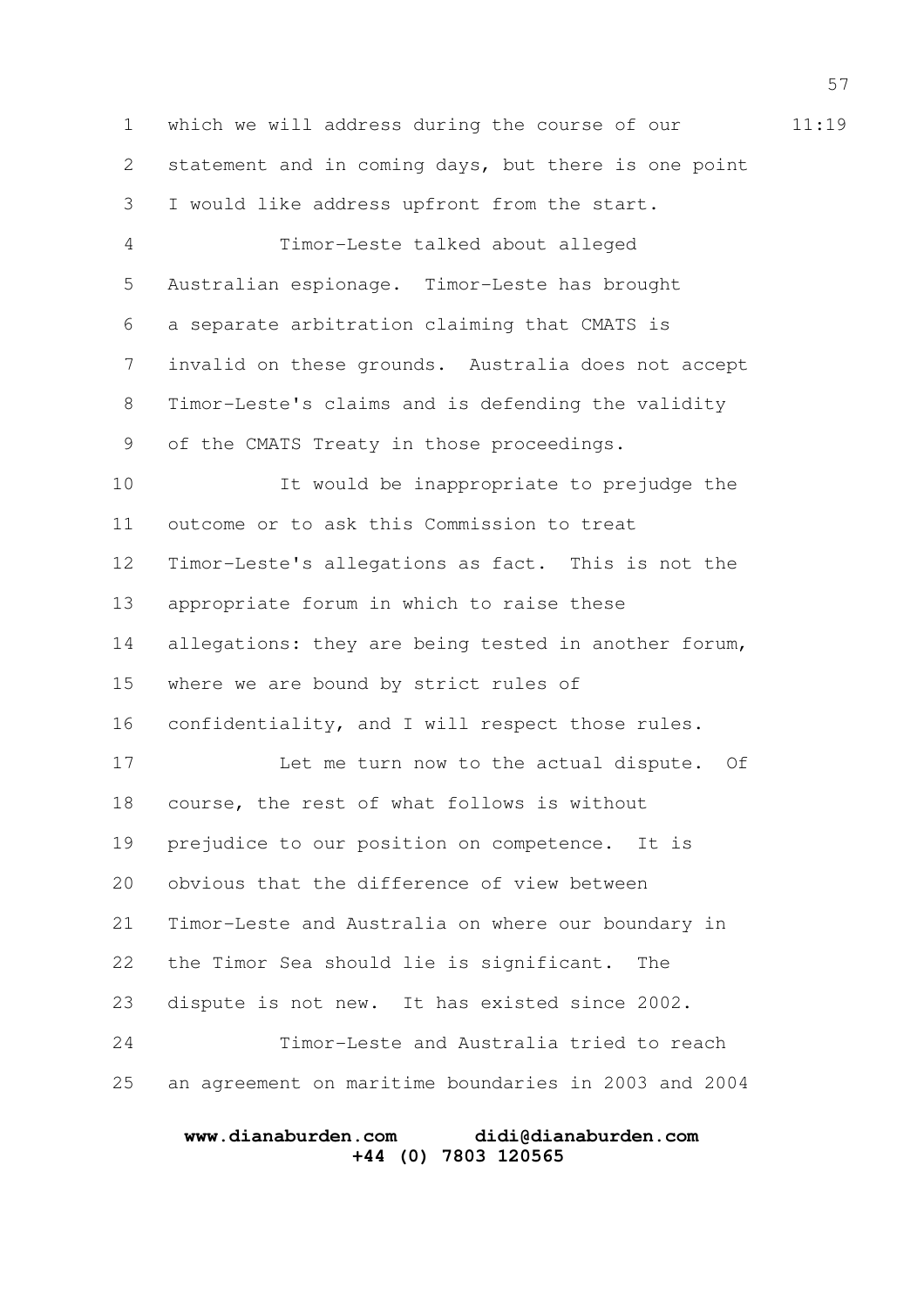1 but we were unable to do so. Contrary to what has 11:21 been said, that Australia pressured Timor-Leste to sign CMATS, it was in fact Timor-Leste itself that proposed that we defer maritime boundary delimitation in favour of what it described as a "creative solution". Australia initially wanted that creative solution to include delimitation of boundaries. Timor-Leste did not, and the agreement reached in 2006 in the CMATS Treaty includes a moratorium on boundary negotiations and a commitment not to take legal action on maritime boundaries. 2 3 4 5 6 7 8 9 10 11 12

Timor-Leste was a strong supporter of CMATS. In a media interview in 2006, then Timor-Leste's Prime Minister Alkatiri said that Australia and Timor-Leste had "found a creative way to benefit the two peoples" and that "Timor benefits much more than Australia". His Excellency Xanana Gusmão, then the President of Timor-Leste, provided his presidential approval for ratification of the CMATS Treaty. 13 14 15 16 17 18 19 20 21

But we are here today because Timor-Leste now wants a different deal. Australia's position is that the Commission should not disregard our treaties simply because one party has changed its 22 23 24 25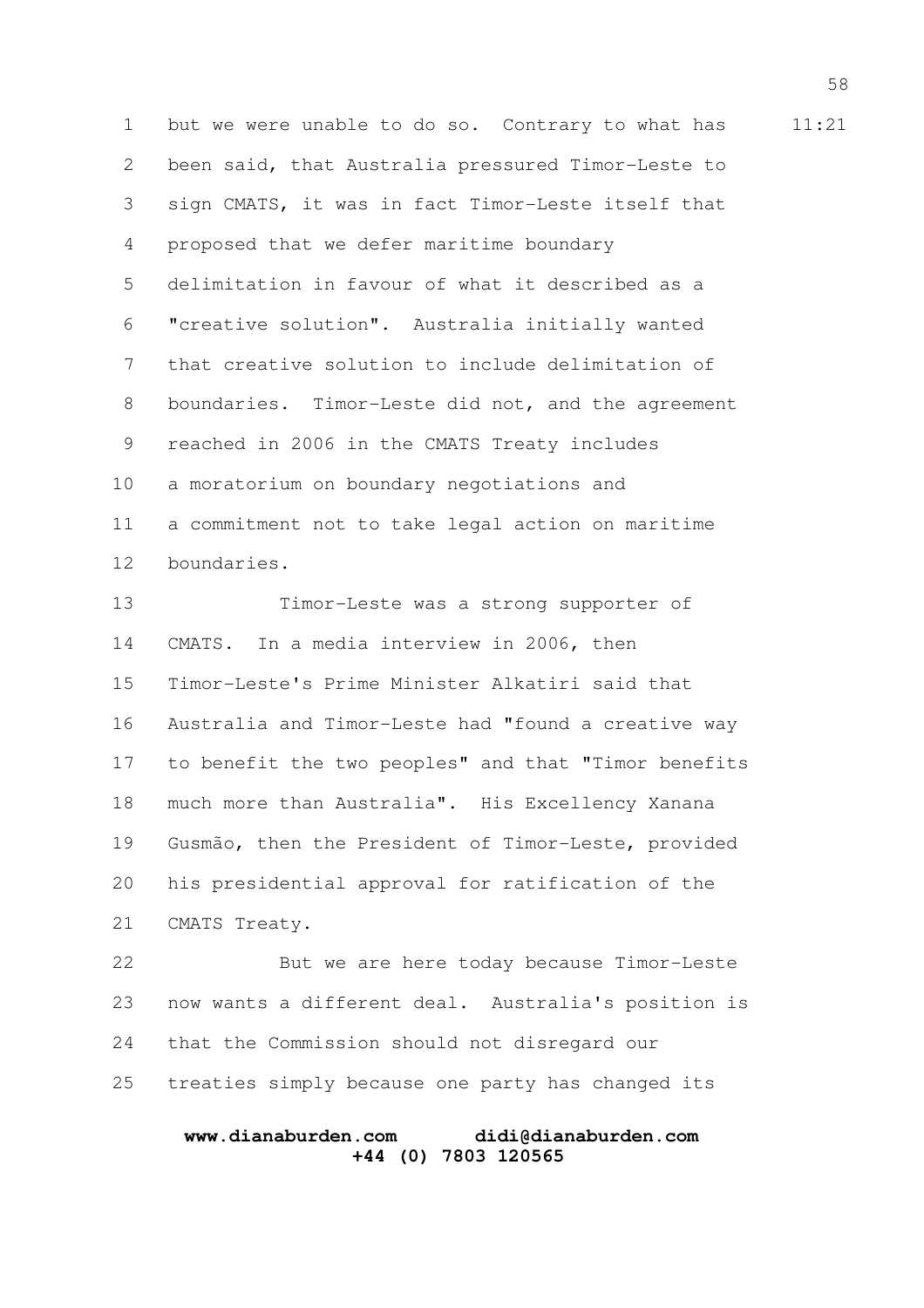1 mind. The three treaties governing the Timor Sea 11:22 were negotiated over several years and represent what we genuinely believe to be reasonable, agreed outcomes. 2 3 4

Under the Timor Sea Treaty, Timor-Leste is entitled to 90 per cent of the resources in our joint development zone, despite the area being claimed by both sides. Walking away from our treaty commitments would run counter to their purpose, which is to provide a stable framework for the joint development of resources. 5 6 7 8 9 10 11

What Timor-Leste is proposing would damage the reputation of the parties, both parties, for providing a stable and secure investment environment in the Timor Sea. Moreover, at a time when the rules-based order globally is under serious challenge, it is vital that countries stand by their treaty commitments. 12 13 14 15 16 17 18

Termination of CMATS, of course, is open to both parties, and Timor-Leste has said again this morning that CMATS will go, but Australia does not support its termination and certainly will not terminate it ourselves. We believe that CMATS and our other treaties in the Timor Sea are, as I have said, reasonable, agreed outcomes. They are the 19 20 21 22 23 24 25

#### **www.dianaburden.com didi@dianaburden.com +44 (0) 7803 120565**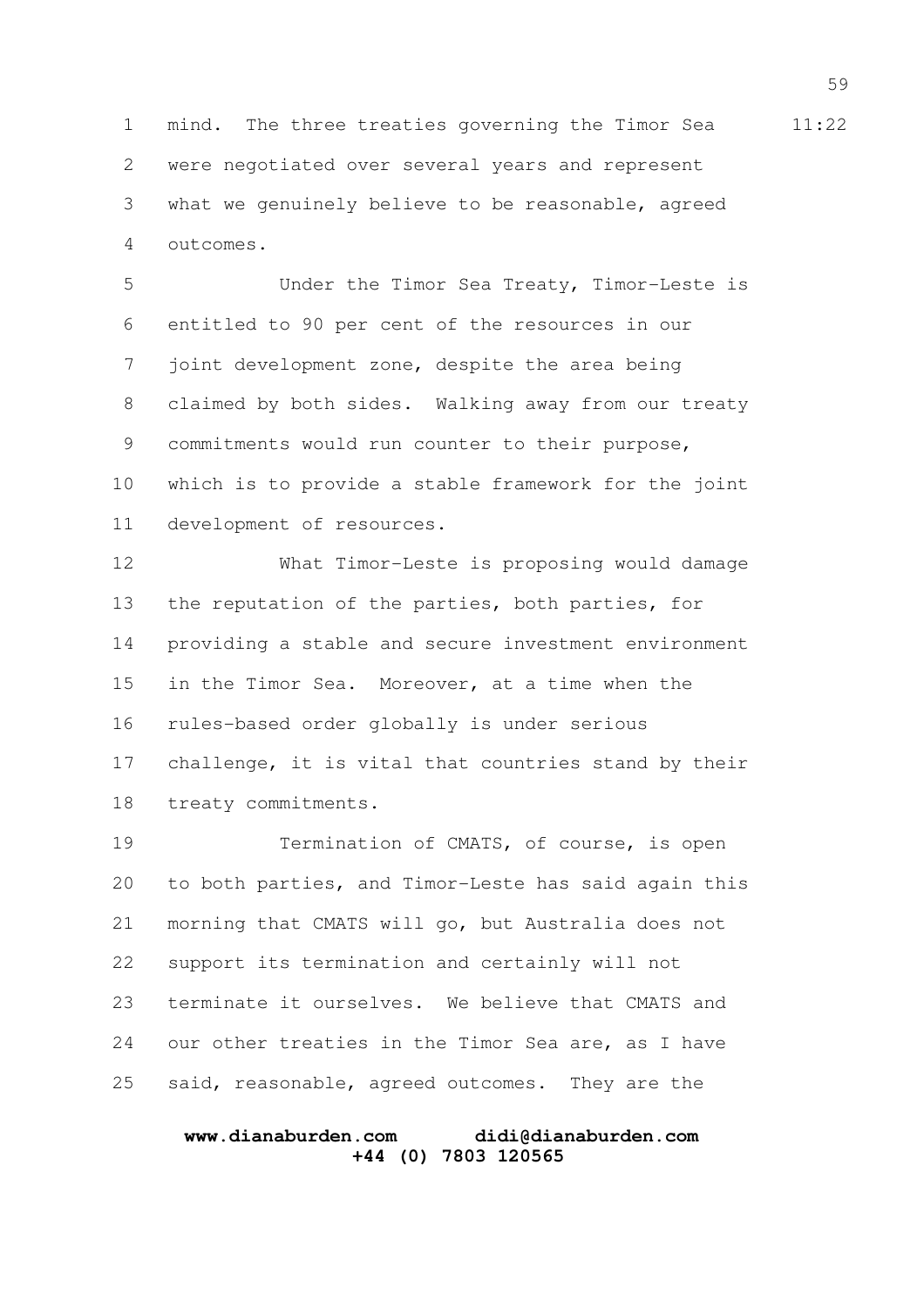1 best way to overcome a protracted boundary dispute. 11:24 They are consistent with UNCLOS. They have delivered enormous benefit to both sides and they can continue to do so. We acknowledge obviously that Timor-Leste disagrees and we accept it is open to Timor-Leste to terminate CMATS, but we do not think that is the right path forward. Mr Chairman, members of the Commission, Australia will set out for the Commission our views on the history of the disputes and the path forward. This statement will cover four areas: First, it will put the dispute in the context of the relationship we have with Timor-Leste. This is important because, while our dispute on Timor Sea issues is significant and substantial, it does not reflect the totality of our very positive relationship, either past or present. Second, it will set out in detail the treaty regime which governs our relationship in the Timor Sea. The treaties are fully consistent with  $--$  and indeed encouraged by  $--$  international law. 2 3 4 5 6 7 8 9 10 11 12 13 14 15 16 17 18 19 20 21 22

Third, it will seek to dispel some common misconceptions about boundaries in the Timor Sea and clarify what lies at the heart of the dispute. 23 24 25

#### **www.dianaburden.com didi@dianaburden.com +44 (0) 7803 120565**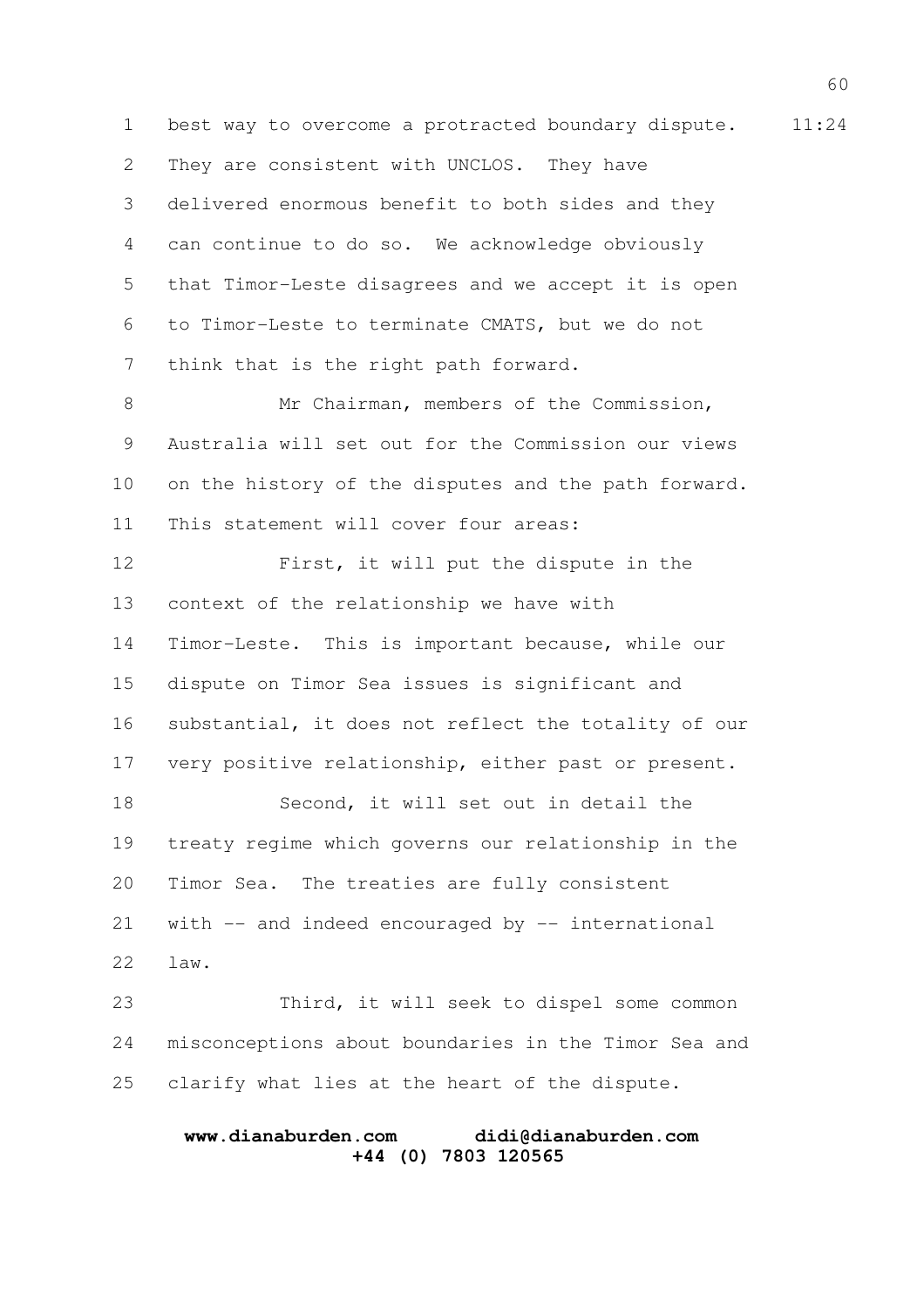1 Fourth, and finally, Australia will show 11:25 why the best path forward is for Timor-Leste and Australia to work together as partners, respecting the existing treaties our two sovereign nations have concluded. 2 3 4 5

Before I close this introduction, I want to address two misconceptions. The first is that conciliation could not be objectionable. Why shouldn't neighbours be able to enlist the assistance of a third party to help them resolve their differences? That may be true in many cases, but I should demur that it is not a mark of good neighbourliness to initiate a compulsory procedure in breach of your own treaty commitments to that neighbour. 6 7 8 9 10 11 12 13 14 15

The second is that there may be a sense that these first Annex V proceedings should not stumble at a competence objection. But the systemic wellbeing of UNCLOS dispute settlement and future Annex V proceedings requires that the Commission signals early and clearly that compulsory conciliation must conform to the requirements of the Convention. Frankly, it is not a procedure in which a State instituting proceedings can simply craft its own process. 16 17 18 19 20 21 22 23 24 25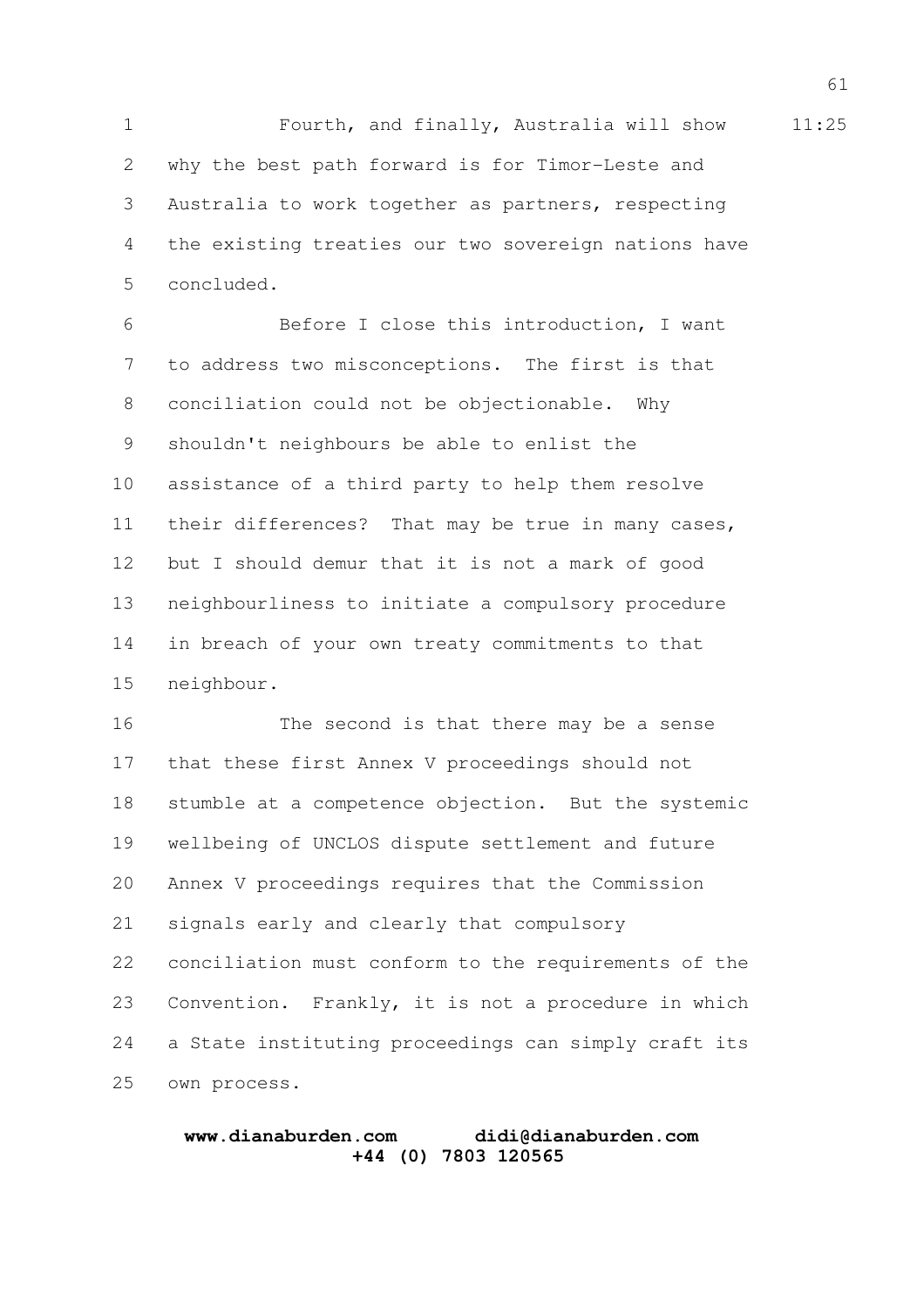1 Mr Chairman, members of the Commission, 11:26 I will turn now to the relationship between our two countries. I do this to demonstrate three things: First, to give the Commission a broader context beyond this dispute, and show that the sum total of our relationship is much greater than the issues that bring us here today, significant though they are. Second, that the extensive co-operation between our countries over many years shows that we have a strong foundation for a relationship based on mutual understanding and respect. Third, that although there are significant differences of opinion on Timor Sea issues, Timor-Leste is an especially important partner for Australia, and we are demonstrably committed to increasing our engagement. Mr Chairman, members of the Commission, Australia and Timor-Leste are close neighbours and we will always be important to each other. The ties between the Australian and the Timorese people are ingrained in our shared and at times tumultuous history. Many Timorese died while supporting Australian forces during World War II in then Portuguese Timor. This is an indelible part of our 2 3 4 5 6 7 8 9 10 11 12 13 14 15 16 17 18 19 20 21 22 23 24 25

#### **www.dianaburden.com didi@dianaburden.com +44 (0) 7803 120565**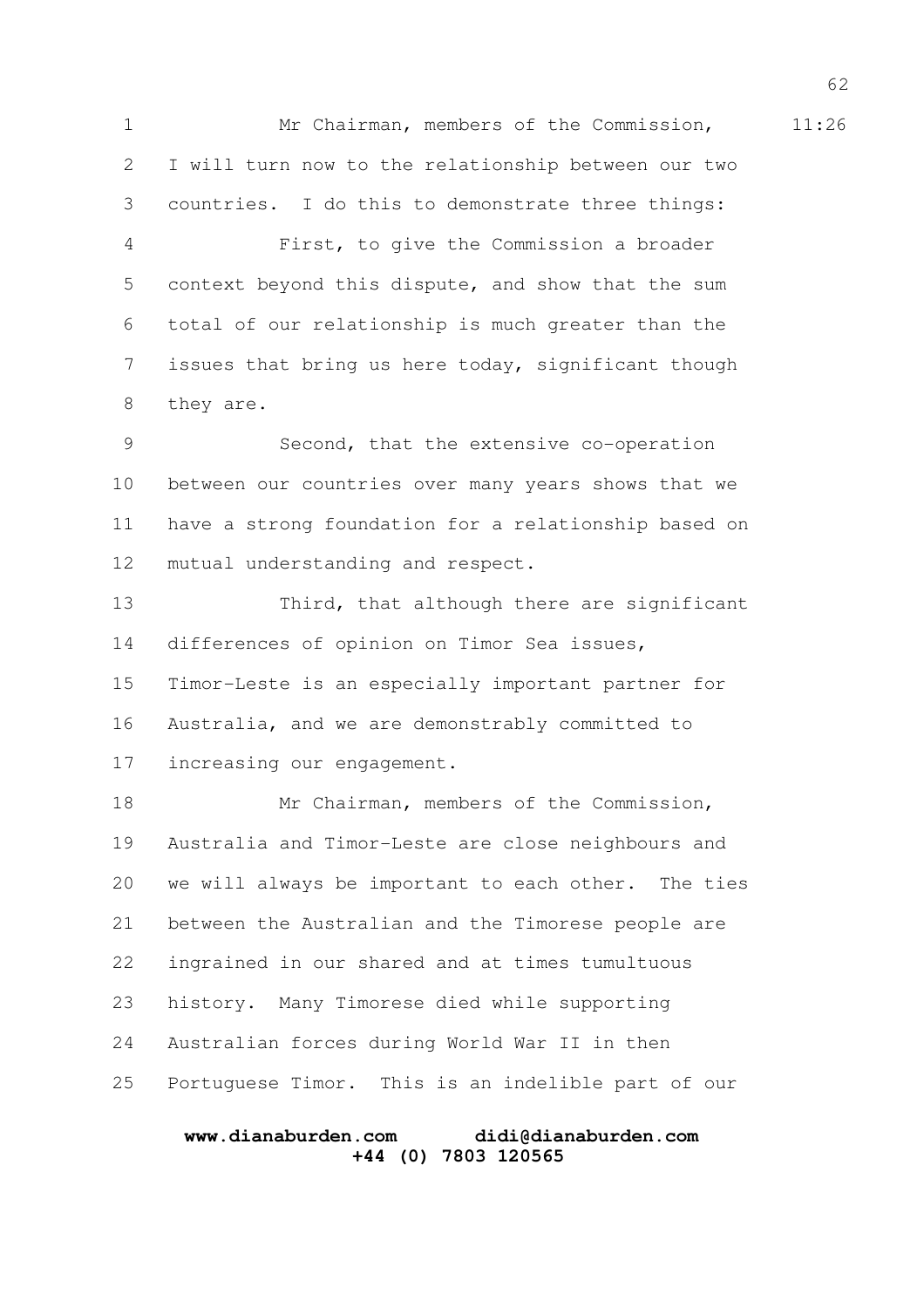1 history, what Minister Xanana Gusmão described this 11:27 morning as "a legacy of solidarity". We remember and honour the Timorese sacrifice. 2 3

We do not pretend that this history has been free of difficulties. It is a fact that, from December 1978 until the successful independence referendum in August 1999, Australia gave de jure recognition to Indonesian sovereignty over Timor-Leste. We are not seeking to avoid that fact. It is history. 4 5 6 7 8 9 10

But it is equally true that during the two and a half decades after 1975, Timor-Leste's resistance and struggle for independence were a matter of widespread public interest in Australia, certainly to my generation, and attracted the support of many Australians. It is also a fact that the contribution Australia made in the formative events of 1999 and afterwards in Timor-Leste deeply resonates in contemporary Australia. Australians are very conscious of the very high price that the Timorese people have paid for their independence. 11 12 13 14 15 16 17 18 19 20 21

Australia, of course, was instrumental in securing international support for the referendum process that led to independence. We provided significant financial and civilian police support 22 23 24 25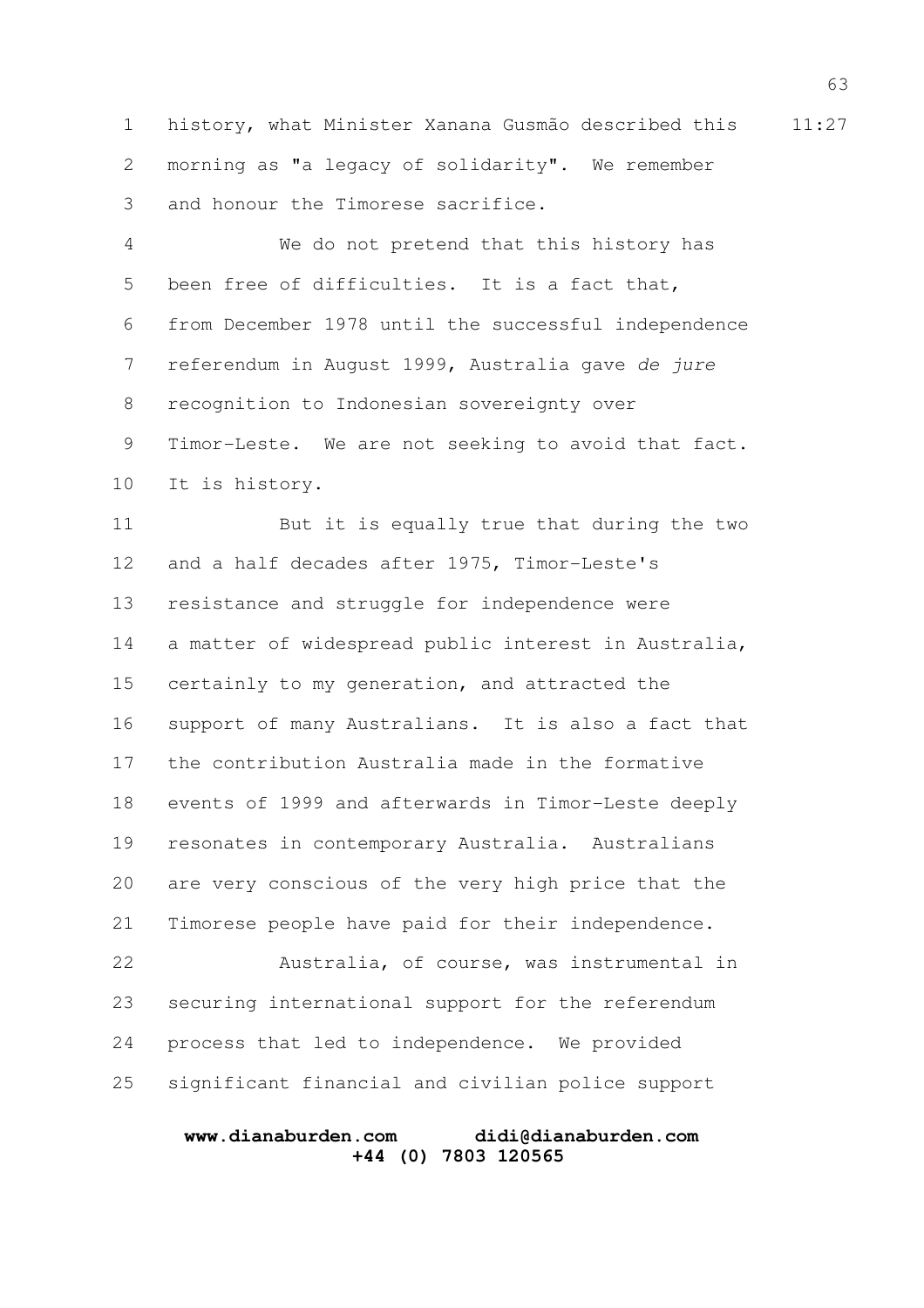1 for the referendum. It was Australia which, despite 11:29 the significant political obstacles -- as has been mentioned this morning -- built the international coalition and led the UN-mandated forces, INTERFET, which restored security and stability following the devastation unleashed on the country in the immediate lead-up to, and in the aftermath of, the referendum. 2 3 4 5 6 7 8

Timor-Leste speakers this morning have commented graciously on the courage and solidarity of the Australian defence personnel in INTERFET, over 5500 personnel in what was Australia's largest peacekeeping deployment ever. I myself made a very small contribution as the diplomat in our foreign Ministry given the job of co-ordinating Australia's operational response to the crisis. 9 10 11 12 13 14 15 16

In 2006, at the request of the Timor-Leste Government, Australia again deployed peacekeepers to help restore order and security following an outbreak of violence. Australian peacekeepers remained in Timor-Leste under the auspices of the International Stabilisation Force under UN mandate until December 2012. We took a lead in New York helping to ensure that that mandate continued in terms that Timor-Leste itself wanted. 17 18 19 20 21 22 23 24 25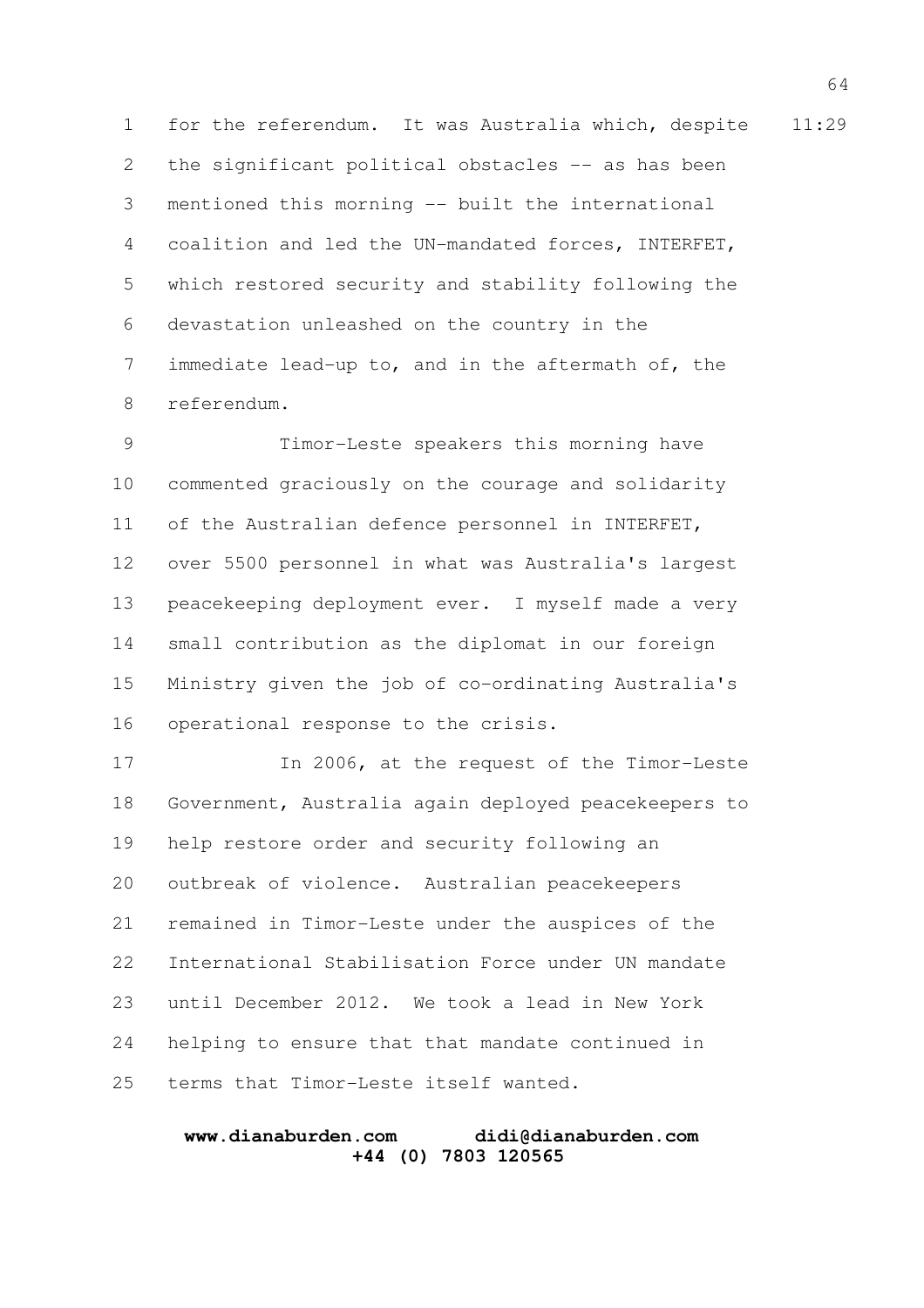1 Since independence, Timor-Leste has held 11:30 three elections and made enviable progress in state-building, economic and human development and the development of its foreign relations. Its very active leadership, its admirable leadership, of the so-called G7-plus group of some 20 countries - emerging from conflict -- reflects the international respect for Timor-Leste's success as a post-conflict nation. 2 3 4 5 6 7 8 9

Australia's relationship with Timor-Leste today is expressed through multiple levels of engagement. Significantly, outside government, the Timorese and Australian communities make a strong contribution to community life in each of our countries. Hundreds of local government, school, church, university and community groups and individuals in both countries work together to help build stronger communities and a stronger partnership. Timor-Leste's history means that many Timorese and Australians have enduring personal bonds with each other. At the government-to-government level, 10 11 12 13 14 15 16 17 18 19 20 21 22

Australia is committed to supporting Timor-Leste's security, stability and growing prosperity, its integration into the Indo Pacific region and 23 24 25

# **www.dianaburden.com didi@dianaburden.com +44 (0) 7803 120565**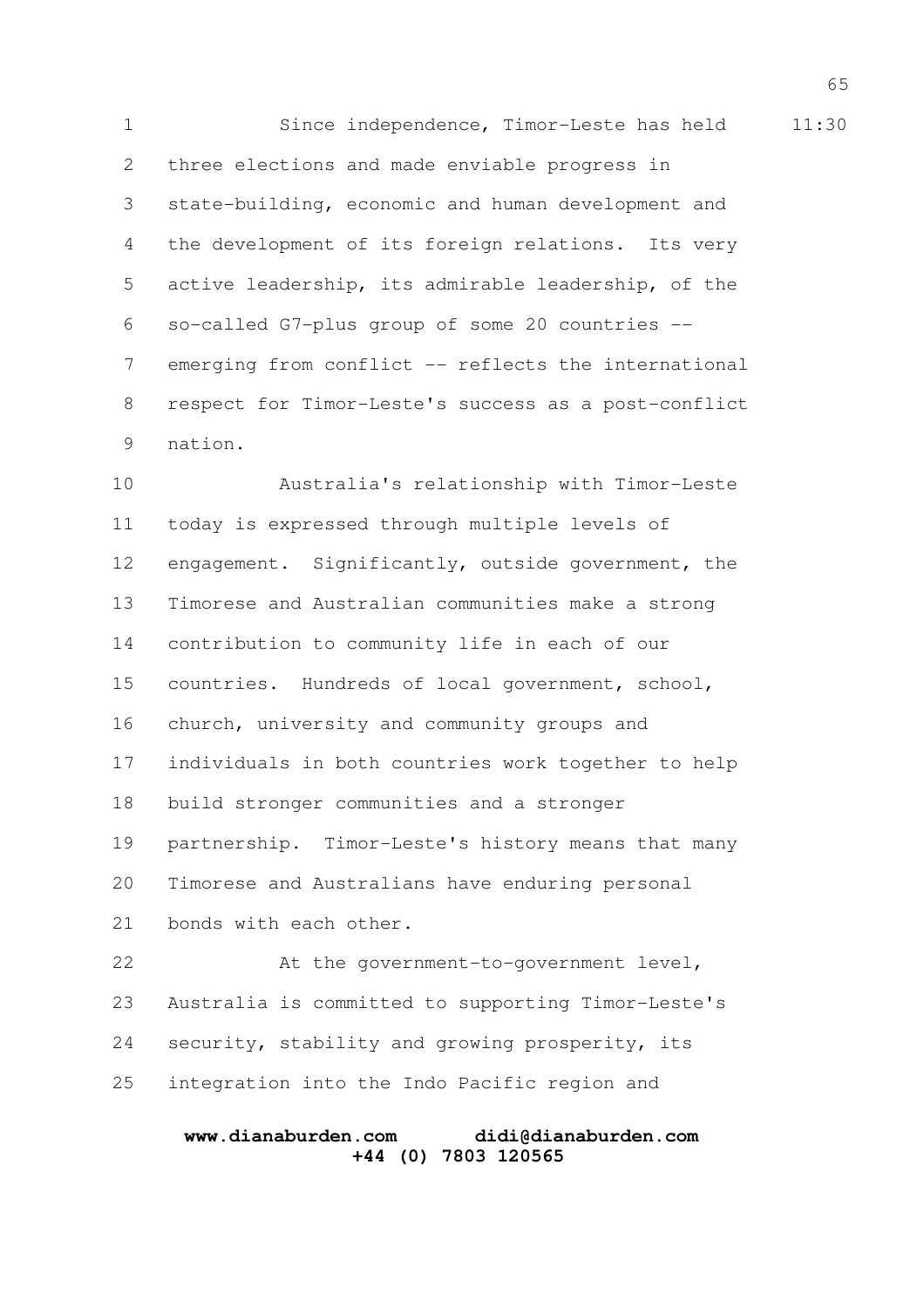1 building our bilateral regional and multilateral 11:31 partnership. Our investment in Timor-Leste's success is demonstrated by our remaining Timor-Leste's largest security and development partner. Australia works closely with the Timorese Government in implementing its Strategic Development Plan -- under the stewardship of Minister Xanana Gusmão -- focusing on improved livelihoods, enhancing human development, bringing basic services and building infrastructure, and strengthening governance and institutions. We have contributed over \$1.5 billion through our development co-operation programme since 1999. Australia partners with Timor-Leste's Defence Force and the civilian Ministry of Defence through the defence cooperation programme, including by developing administrative capacity, strengthening engineering capabilities, and providing English language training. This is Australia's second largest defence co-operation programme with another country. Equally important is the contribution we make to capacity building for the Timorese police through the Timor-Leste Police Development 2 3 4 5 6 7 8 9 10 11 12 13 14 15 16 17 18 19 20 21 22 23 24 25

# **www.dianaburden.com didi@dianaburden.com +44 (0) 7803 120565**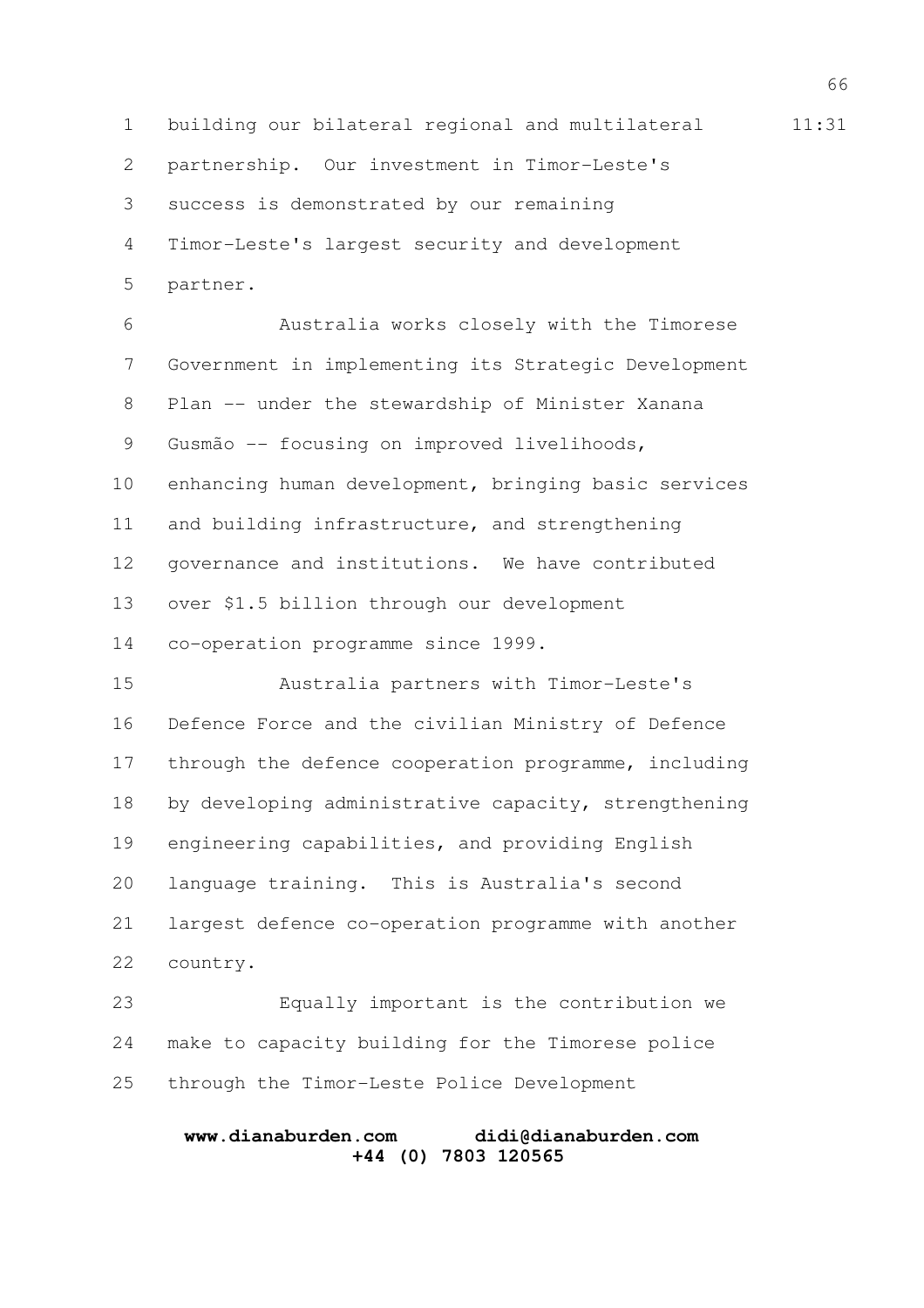1 programme. Again, this has been one of the largest 11:32 policing programmes ever undertaken by Australia internationally. 2 3

So Australia's overriding objective is to work with Timor-Leste as a friend and partner to lock in the gains it has made since independence. We support Timor-Leste in its own plans to diversify its economy, ensure fiscal sustainability, and to promote human development. 4 5 6 7 8 9

The arrangements we have agreed in the Timor Sea have played a decisive part in enabling Timor-Leste to accumulate a Petroleum Fund of approximately 16 billion USD, which it uses to finance its state budget and which is almost eight times its annual GDP. That fund has helped to underpin peace, stability, and economic growth and made Timor-Leste a genuine model of success for post-conflict States. 10 11 12 13 14 15 16 17 18

However, as the International Monetary Fund and others have noted, Timor-Leste's fiscal situation is under strain, particularly with declining oil prices. Timor-Leste is the second most oil-dependent country in the world, and the IMF has stated that its oil production may cease by 2023. 19 20 21 22 23 24 25

#### **www.dianaburden.com didi@dianaburden.com +44 (0) 7803 120565**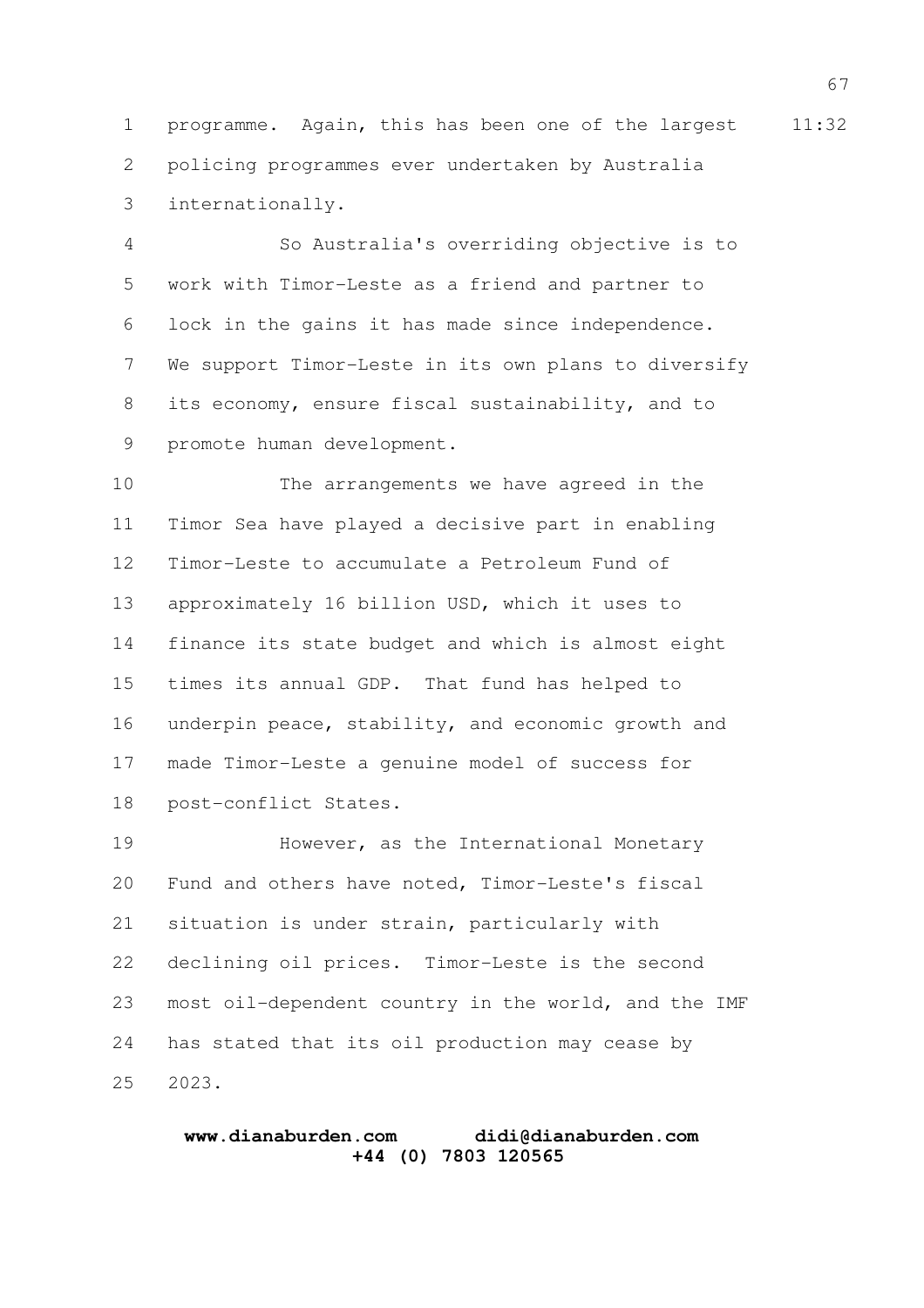1 We bring these issues to the Commission's 11:34 attention only to illustrate some of our wider concerns about the likely consequences of abandoning the current treaties in the Timor Sea. In particular, casting the CMATS treaty aside would, we think, create uncertainty and significant delay in the development of resources in the Timor Sea, and interrupt the flow of revenue. 2 3 4 5 6 7 8

I will stop here and not belabour these points. I make them only to show Timor-Leste's success as a nation able to realise its own vision for the prosperity and security of its people is a compelling interest that Australia shares. 9 10 11 12 13

Mr Chairman, if the Commission agrees, Mr Justin Gleeson, Australia's Solicitor-General, will continue our opening statement. 14 15 16

**MR GLEESON:** Thank you, Mr President. It is an honour to appear before the Commission. 17 18

As has been indicated, I will be dealing with the second and third of the four parts of the Australia's presentation. The second part concerns the historical background to this dispute, and seeks to establish that the existing treaties are reasonable, they are right, they are binding, and they reflect a legitimate position in international 19 20 21 22 23 24 25

#### **www.dianaburden.com didi@dianaburden.com +44 (0) 7803 120565**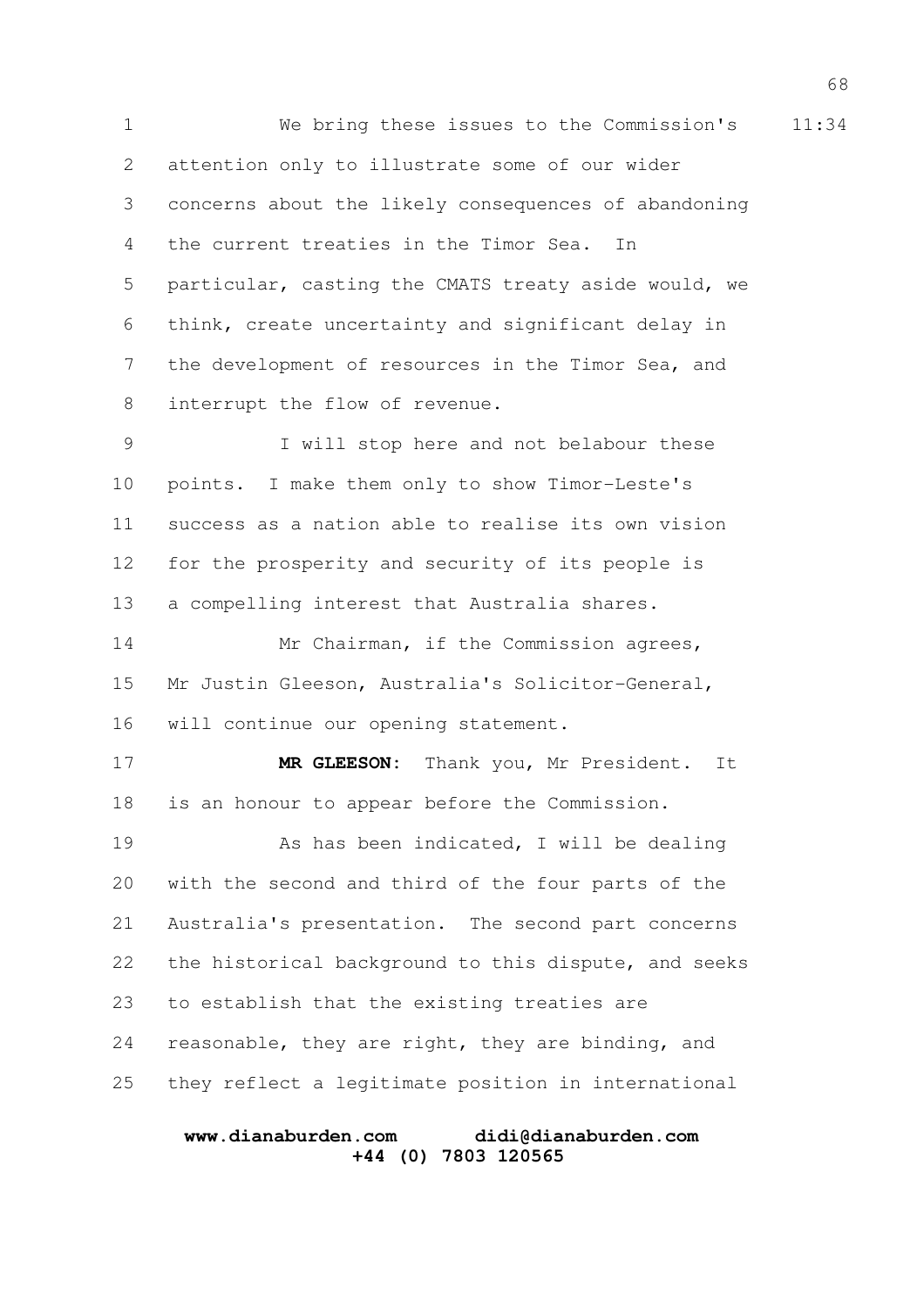law. 1 11:35

The third part of our presentation will look in some detail at the boundaries of the joint development area, and also illustrate those boundaries currently established are a reasonable negotiated solution consistent with international law. They are the two substantive matters I will cover. As will be apparent, the territory I seek to cover to some extent relates to matters raised this morning by Professor Vaughan Lowe and Sir Michael Wood. I will address some of the matters they have raised, but not all of them, for 2 3 4 5 6 7 8 9 10 11 12 13

obvious reasons. 14

It is appropriate, however, at the outset to address four matters that you have heard this morning from those two speakers. Could I just deal with them in summary form? 15 16 17 18

The first matter is that you have not heard a defence at law by Timor-Leste for why it brings these proceedings now in breach of article 4 of CMATS and, we would submit, in breach of UNCLOS. You have not heard such a defence from 19 20 21 22 23

Professor Vaughan Lowe or Sir Michael Wood, and the consequence of that is, even if, arguendo, which we 24 25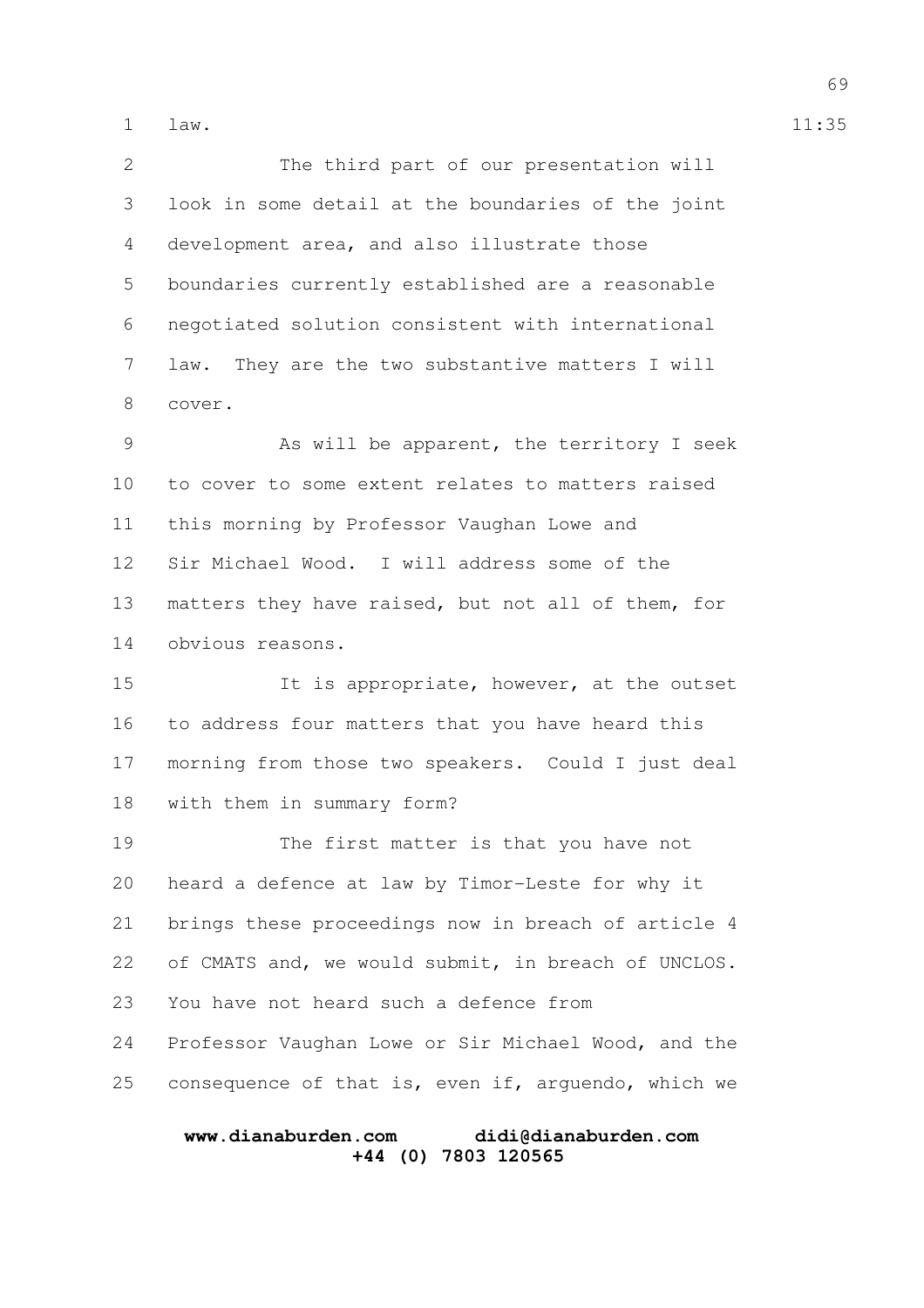1 would deny everything they said this morning were 11:36 correct, none of it defeats the proposition that these proceedings are premature. 2 3

The second matter I wish to refer to at the outset concerned something put forward to you by Sir Michael Wood at the tail end of his remarks. 4 5 6

You may recall he said that Timor-Leste perceives there are three purposes that you have as a Commission. It will not have escaped you that the second and the third purposes he mentioned are not only outside the notification by Timor-Leste which commenced the proceedings, they are also on any view outside article 298 of UNCLOS, because they do not concern the matters in that article, so unfortunately, far from you hearing a legal defence for why Timor has brought these proceedings prematurely in breach of article 4 of CMATS, you have in fact heard an attempt to broaden your jurisdiction beyond that which could be available on any view of the notification of article 298, and Australia opposes that attempt by Timor-Leste to expand your competence even further beyond what on any view it could possibly be. 7 8 9 10 11 12 13 14 15 16 17 18 19 20 21 22 23

The third of the four preliminary matters, is you heard again from Sir Michael Wood twice an 24 25

# **www.dianaburden.com didi@dianaburden.com +44 (0) 7803 120565**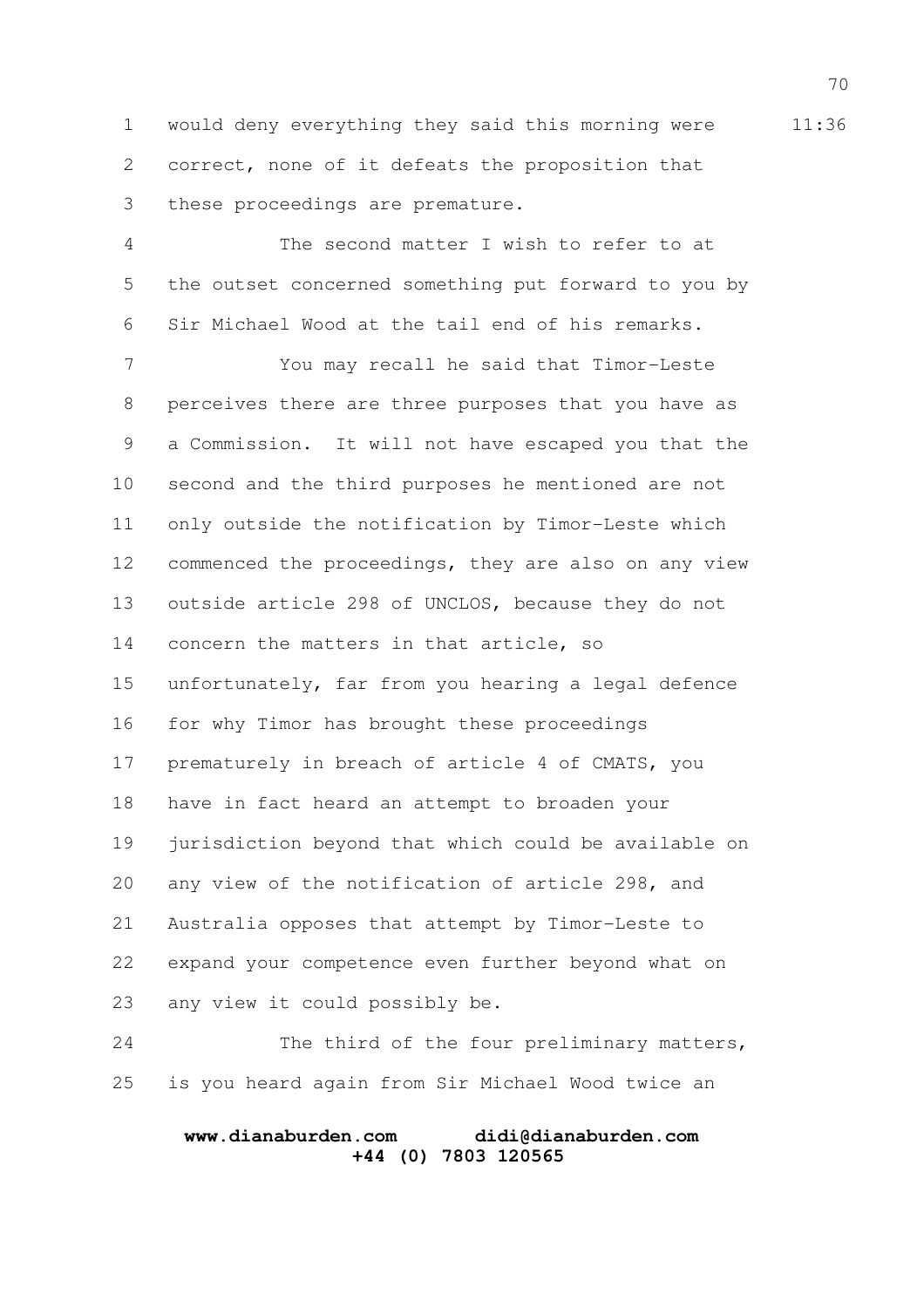1 assertion that Australia has issued acreage permits 11:38 in aggravation of this dispute and in breach of the procedural rules you issued so recently. 2 3

That allegation by Sir Michael is unfounded, it is rejected by Australia. Australia's conduct in this area, consistent with what has occurred for many years, is supported by article 4(2) of the CMATS treaty, and by the side letters exchanged between the two States. 4 5 6 7 8 9

It was not something done just the other day under your nose. It was publicly announced in February 2016 that these further permits would be issued, and the area of those permits is not that which Sir Michael Wood showed you on the map, where he suggested it strayed into the JPDA. The permits are below and outside the southern boundary of the JPDA. We would ask you to place no reliance upon that assertion by Sir Michael Wood. 10 11 12 13 14 15 16 17 18

The fourth preliminary matter is that particularly in Professor Vaughan Lowe's if I may say comprehensive and helpful summary of the history, there were, however, a number of assertions of fact and of law which are either wrong or tendentious. It is not open to me within the current time-frame to respond to each of those, and 19 20 21 22 23 24 25

#### **www.dianaburden.com didi@dianaburden.com +44 (0) 7803 120565**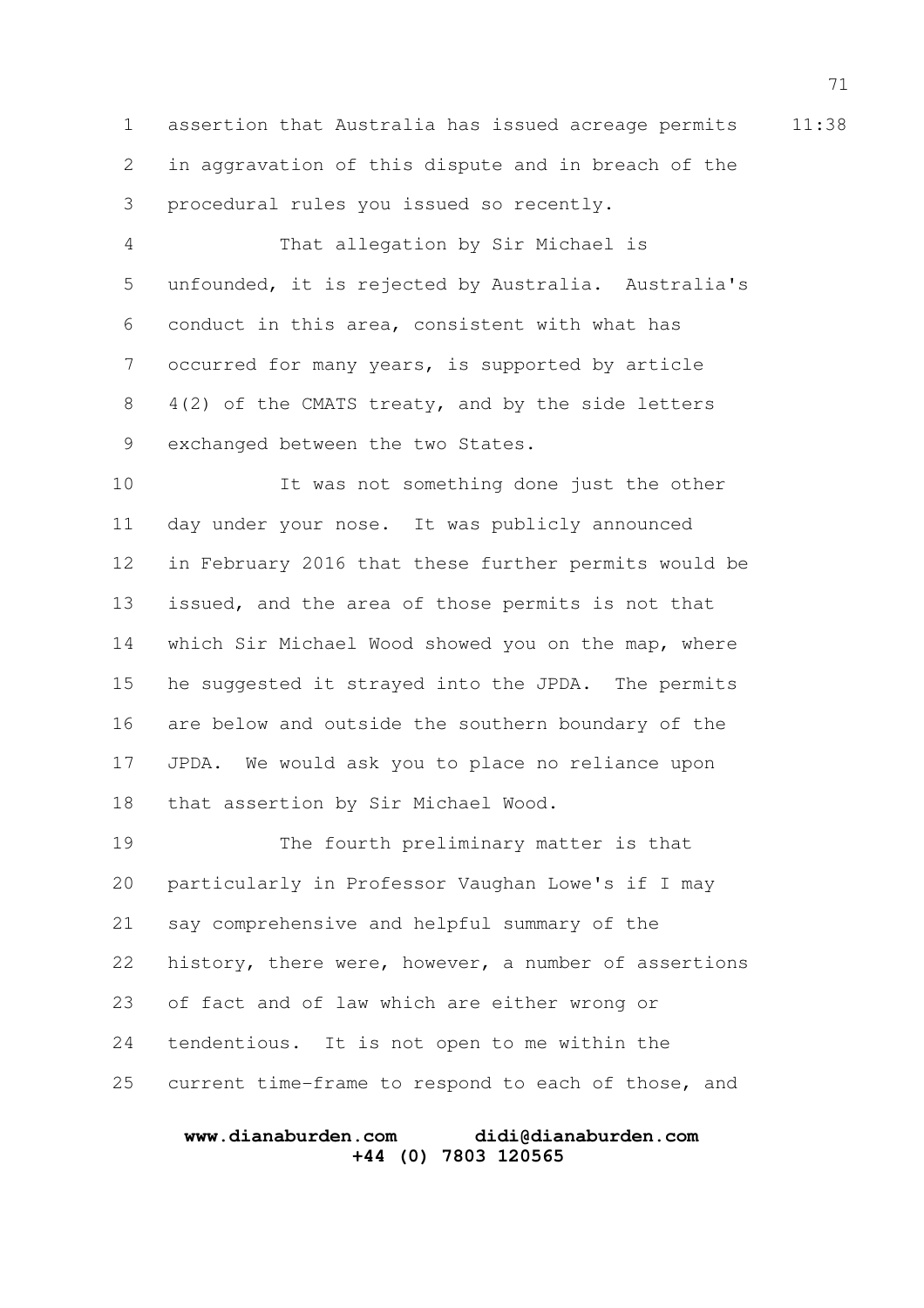1 I won't do so, but I will simply make clear that we 11:40 do not accept the entirety of what Professor Lowe put to you. 2 3

Just to illustrate three matters that he put to you which were wrong, three of a larger number, first of all, he submitted that Australia refused to negotiate maritime boundaries in the period leading up to CMATS. That is incorrect. Australia sought to negotiate maritime boundaries and Timor-Leste said it was its preference to put that to one side and negotiate a resource-sharing agreement. 4 5 6 7 8 9 10 11 12

Secondly, he submitted that the 50-year period of CMATS was, to use his words, "remarkably long" and somehow abnormal, and somehow to be questioned or criticised, or simply put to one side. The purposes for the 50-year period were agreed at the time by Timor-Leste and Australia as a period which was likely -- not certain but likely -- to allow for development of the Greater Sunrise field for the benefit of both nations on a 50/50 sharing basis. There was nothing abnormal or unreasonable about the 50-year period. 13 14 15 16 17 18 19 20 21 22 23

The third matter I simply wanted to mention was he submitted that CMATS has outlived its 24 25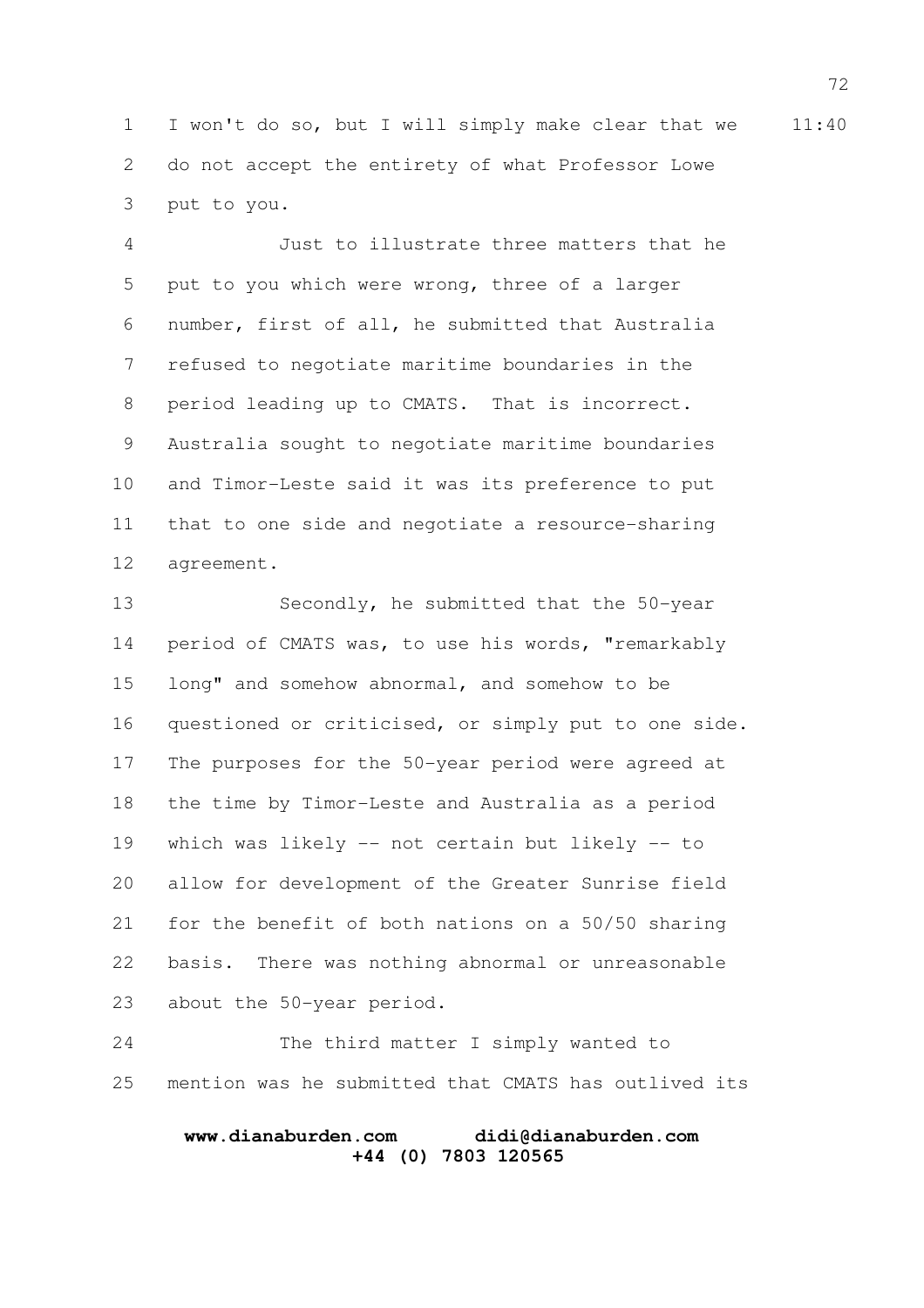1 usefulness; it has failed in its aim. As if you, 11:41 a body solemnly charged with administering international law, could take a treaty and simply say on the submission of a party who no longer wished to be bound by it, oh, it is no longer useful, it has failed in its aim. That proposition is incorrect. CMATS has, in fact, been observed and followed, save for its breach in these proceedings, to the benefit of both parties and that continues to be the case today. Australia's position is that CMATS continues to provide a stable and appropriate framework by which development could occur in the future in the Greater Sunrise field for the benefit of both nations. Could I then move to what we have identified as the part of our presentation which establishes that the treaties are reasonable and they are right and they should be respected. In this sense we will also offer you 2 3 4 5 6 7 8 9 10 11 12 13 14 15 16 17 18 19 20

a slide presentation which to some extent will cover material you have seen this morning. It is not possible within the time-frame to deal with the entirety of this material, but let me offer you at least an introduction to how Australia would see 21 22 23 24 25

#### **www.dianaburden.com didi@dianaburden.com +44 (0) 7803 120565**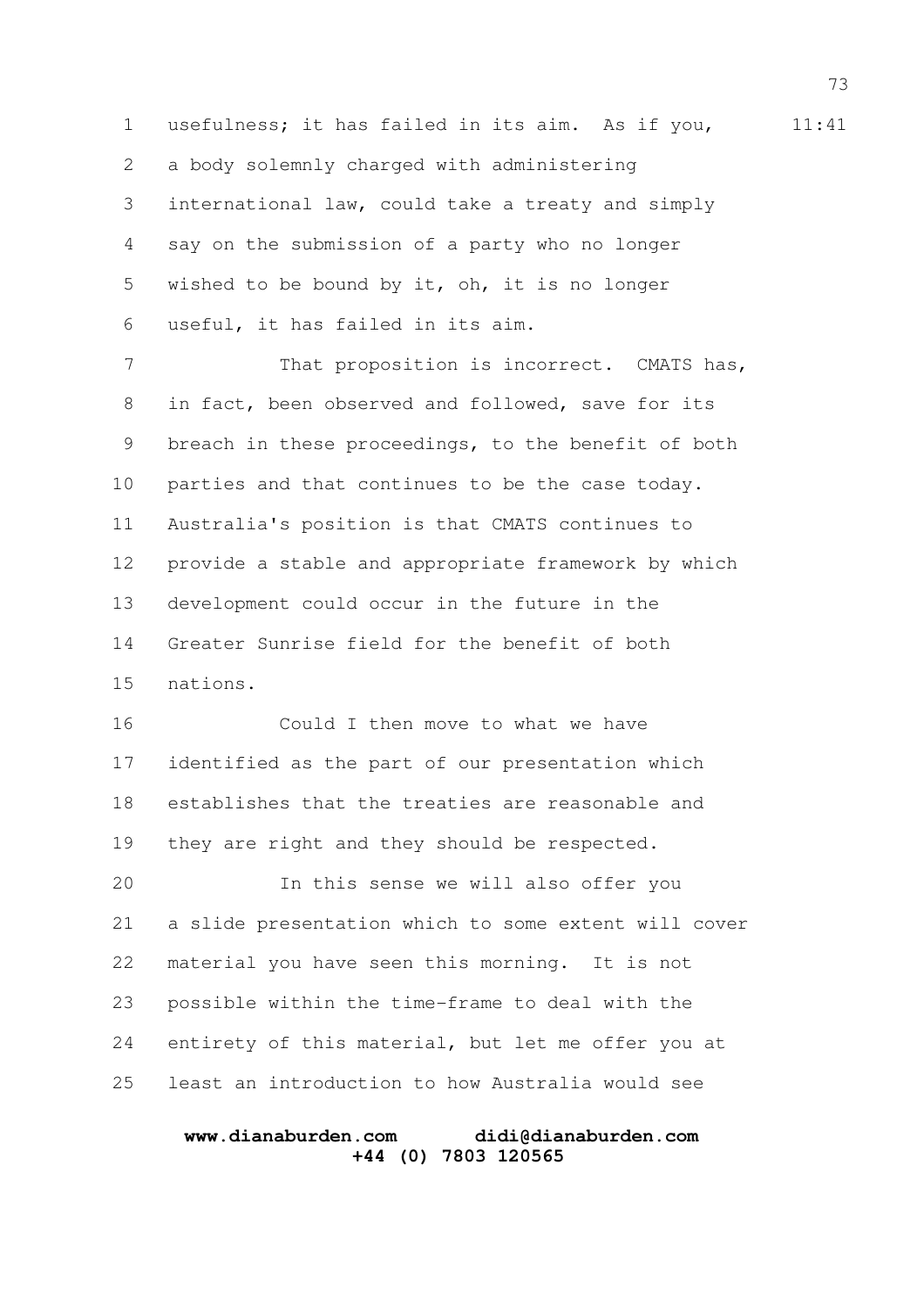1 some of these important historical matters. 11:42

The place that we would start for this morning's purposes is to identify that there are three key treaties relating to the Timor Sea. This is not to minimise that there have been other treaties, but the three absolutely central treaties are the Timor Sea Treaty of 2002, the agreement for the Unitisation of Sunrise (2003) and CMATS (2006). The first point we would make about the three treaties is that they resulted from negotiations which were negotiations in which formidable senior Timorese, and in the early cases United Nations officials, pursued Timorese interests strongly at the same time as Australia pursued its interests strongly. 2 3 4 5 6 7 8 9 10 11 12 13 14 15

It is important to note that Timor-Leste's first Prime Minister, Mari Alkatiri, and its first foreign minister, José Ramos-Horta, were closely involved in the negotiation process, and that Timor-Leste in relation to the first two treaties had the support of senior United Nations officials, including Former Ambassador Peter Galbraith, and external advisers providing significant technical advice and support. 16 17 18 19 20 21 22 23 24

Australia would reject any assertion that **www.dianaburden.com didi@dianaburden.com +44 (0) 7803 120565** 25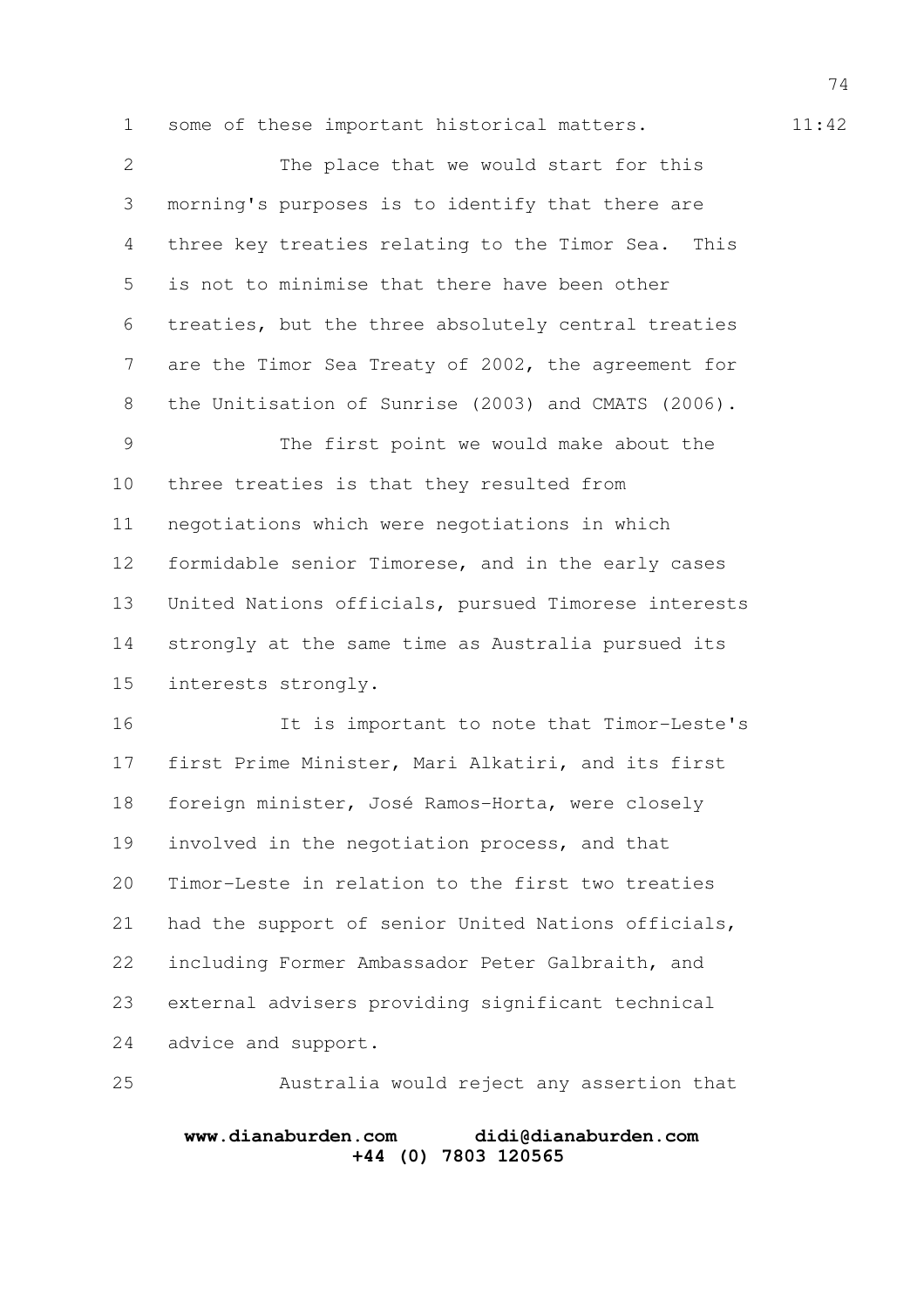1 the negotiation of the treaties was in any way 11:44 one-sided, or I think the word was uttered this morning, done under duress. Australia would reject that as a characterisation of the negotiation of any of these treaties. Could I turn, then, to the first of the three treaties, the Timor Sea Treaty 2002, building upon, as Professor Lowe told us this morning, agreements reached with the Transition Administration and Timorese representatives immediately leading up to independence. For present purposes we would submit that there are five features of the Timor Sea Treaty that are important to note: The first feature is that the Timor Sea Treaty establishes the Joint Petroleum Development Area in the Timor Sea in an area of overlapping seabed and water column claims. You will see before you in slide 1 the JPDA. In terms of the boundaries of the JPDA, in summary what is critical to note is that the northern boundary lies halfway down the Australian continental slope in the Timor Trough. The southern boundary follows what has been described today as the median line between Australia and Timor-Leste, 2 3 4 5 6 7 8 9 10 11 12 13 14 15 16 17 18 19 20 21 22 23 24 25

## **www.dianaburden.com didi@dianaburden.com +44 (0) 7803 120565**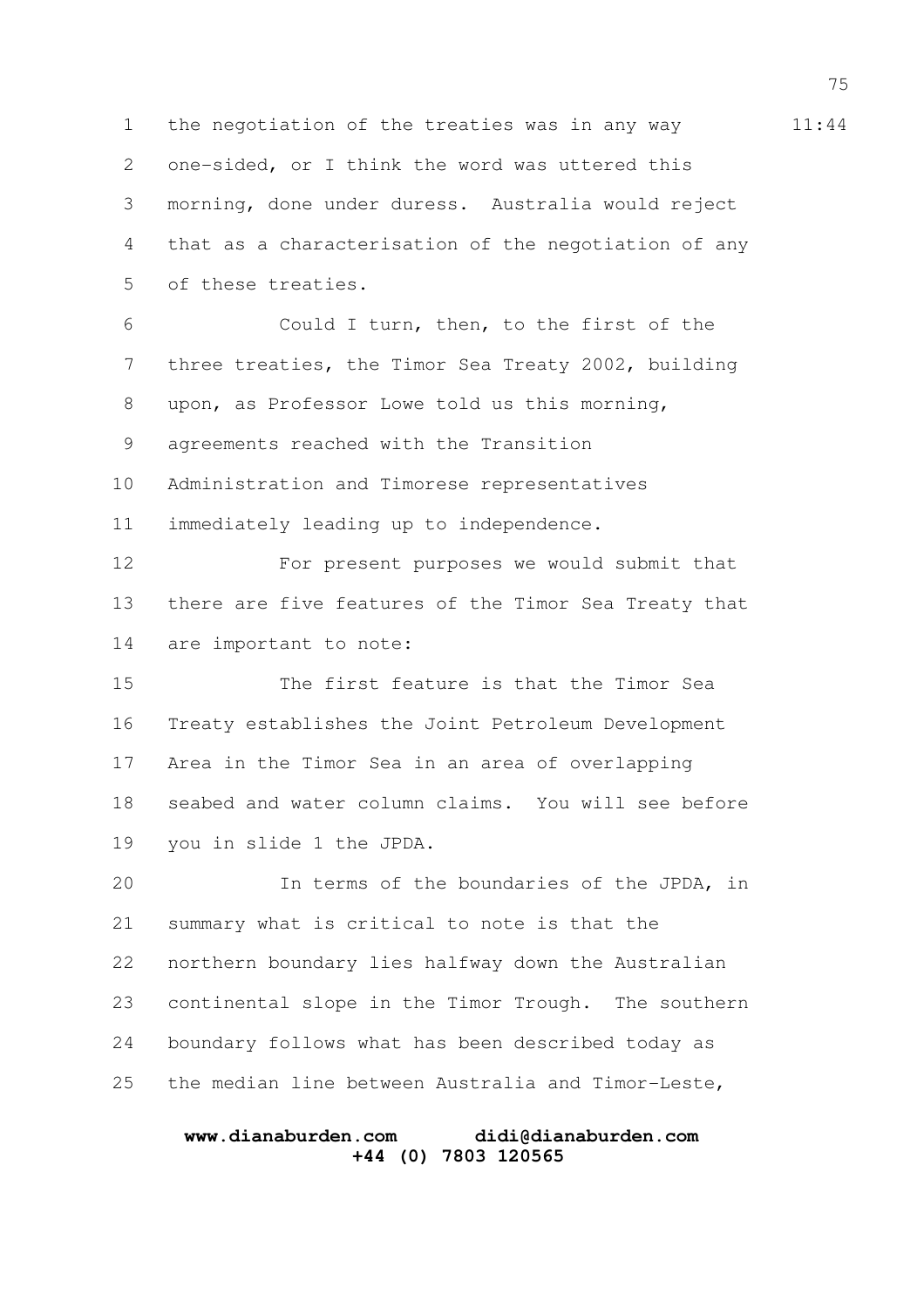1 and, importantly, and this traverses some matters 11:46 raised by Sir Michael Wood, the eastern and the western boundaries are the equidistant or median lines projected from between Timor-Leste and Indonesia. 2 3 4 5

The important difference in the historical arrangement which the States came to, and that which Sir Michael Wood says Timor-Leste would now seek to argue for, is that the eastern and western boundaries are equidistant median lines which respect both Timor-Leste and Indonesia. The second aspect of the TST is that it is a framework for the two States jointly to manage, 6 7 8 9 10 11 12 13

control and exploit petroleum resources within the area for the benefit of both countries. 14 15

The third aspect, which is important, is that under the 2002 treaty, 90 per cent of the petroleum produced from the JPDA is allocated to Timor-Leste and only 10 per cent to Australia. 16 17 18 19

Fourthly, as Professor Lowe indicated this morning, the TST contemplated the parties would conclude a later agreement to manage resources that straddle the JPDA and the areas which were under Australia's exclusive jurisdiction, specifically Greater Sunrise. 20 21 22 23 24 25

#### **www.dianaburden.com didi@dianaburden.com +44 (0) 7803 120565**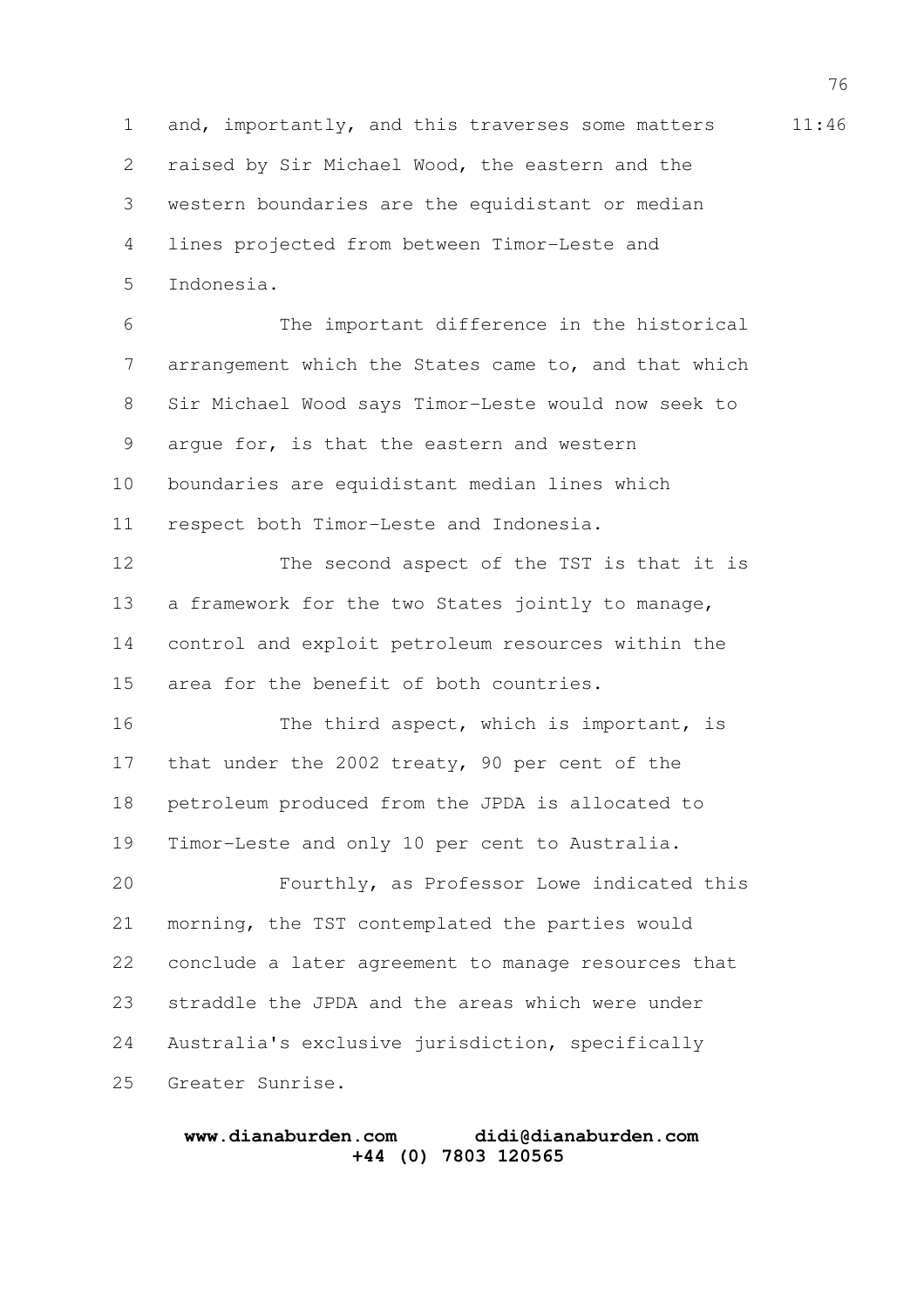1 1:47 see there that the JPDA clearly captures the Bayu Undan reserve, which has been successfully exploited, and it captures about 20 per cent of Greater Sunrise with the balance of Greater Sunrise falling into Australia's exclusive jurisdiction, and that allocation, as Professor Lowe reminded you, of 20 per cent to the JPDA and 80 per cent to Australia was effected by the TST. We might see on slide 3 a close-up containing and confirm a divide of Greater Sunrise between the JPDA and the area of Australia's exclusive jurisdiction. The fifth and final aspect of the TST is that it applied for 30 years until 2033, or until final maritime boundaries were agreed, and it was without prejudice to the parties' maritime claims in the area. As I have indicated, the TST allocated the petroleum 90 per cent to Timor-Leste and 10 per cent to Australia. No doubt Australia pursued its interests in those negotiations, but it also recognised Australia's broader national interest in a stable, prosperous Timorese State. The purpose of Timor-Leste receiving 2 3 4 5 6 7 8 9 10 11 12 13 14 15 16 17 18 19 20 21 22 23 24

90 per cent of the petroleum included to provide for 25

## **www.dianaburden.com didi@dianaburden.com +44 (0) 7803 120565**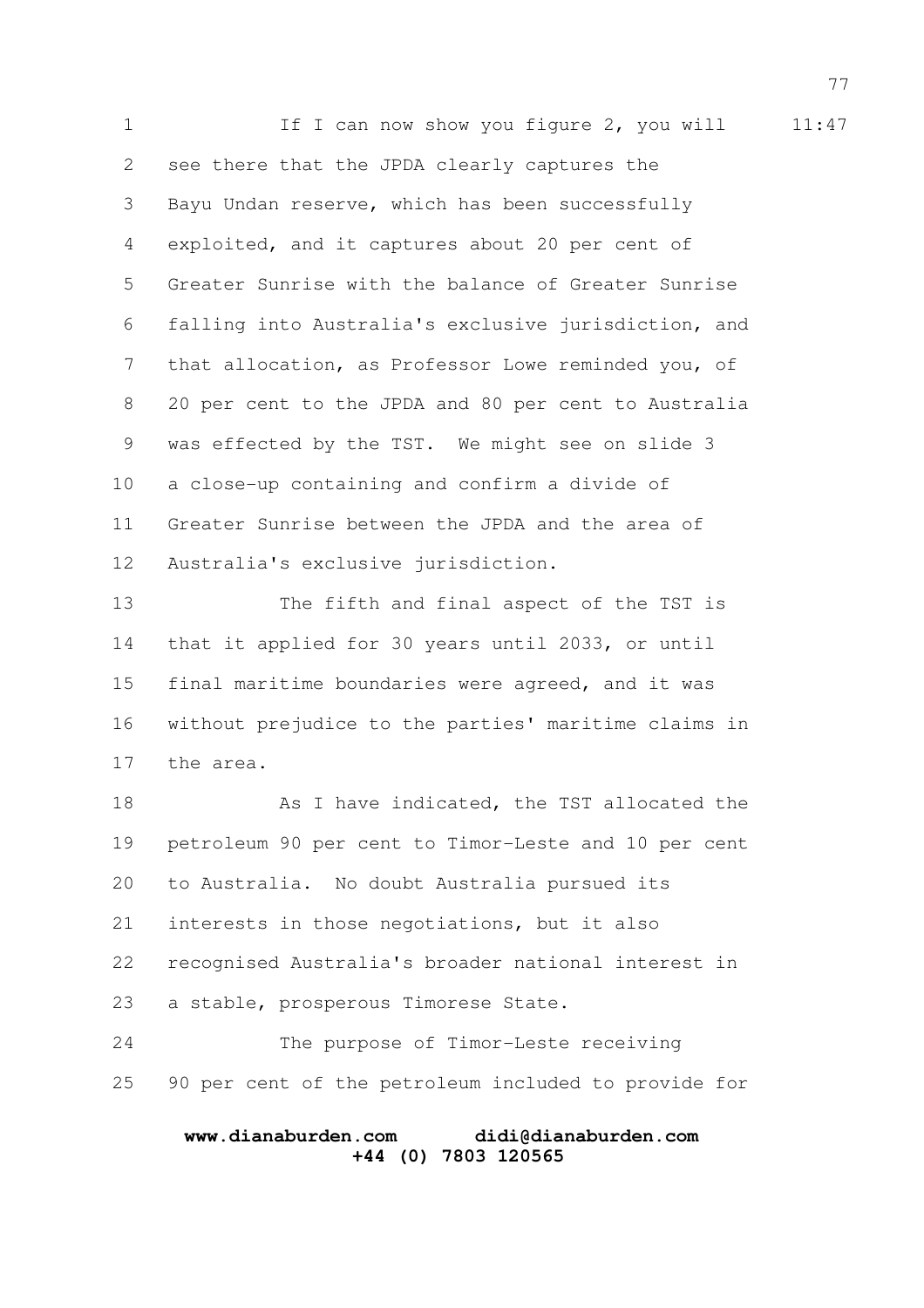1 a more favourable position to Timor-Leste than under 11:49 the previous Timor Gap Treaty which has been criticised this morning by Professor Lowe which allocated the revenue 50/50. 2 3 4

It is important to remember that at the time -- June 2002 -- senior Timorese officials recognised the benefits of this treaty for Timor Leste. If I could remind you what Prime Minister Mari Alkatiri then said publicly, his words were these: 5 6 7 8 9 10

"...the treaty in the end is not just about the practical business of revenue sharing: the Treaty establishes East Timor's relationship with its partners and the world. First, the Treaty is a hallmark of East Timor's independence; secondly, it embodies a commitment to an attractive and stable investment climate; and thirdly, it is an undertaking by East Timor to work together in partnership and friendship with Australia. 11 12 13 14 15 16 17 18 19

It is well known that the negotiations between East Timor and Australia on the Treaty were difficult. Negotiations always are, but the outcome was an enormous success, and one which makes our relationship with Australia all the more solid". In the light of those remarks, which are 20 21 22 23 24 25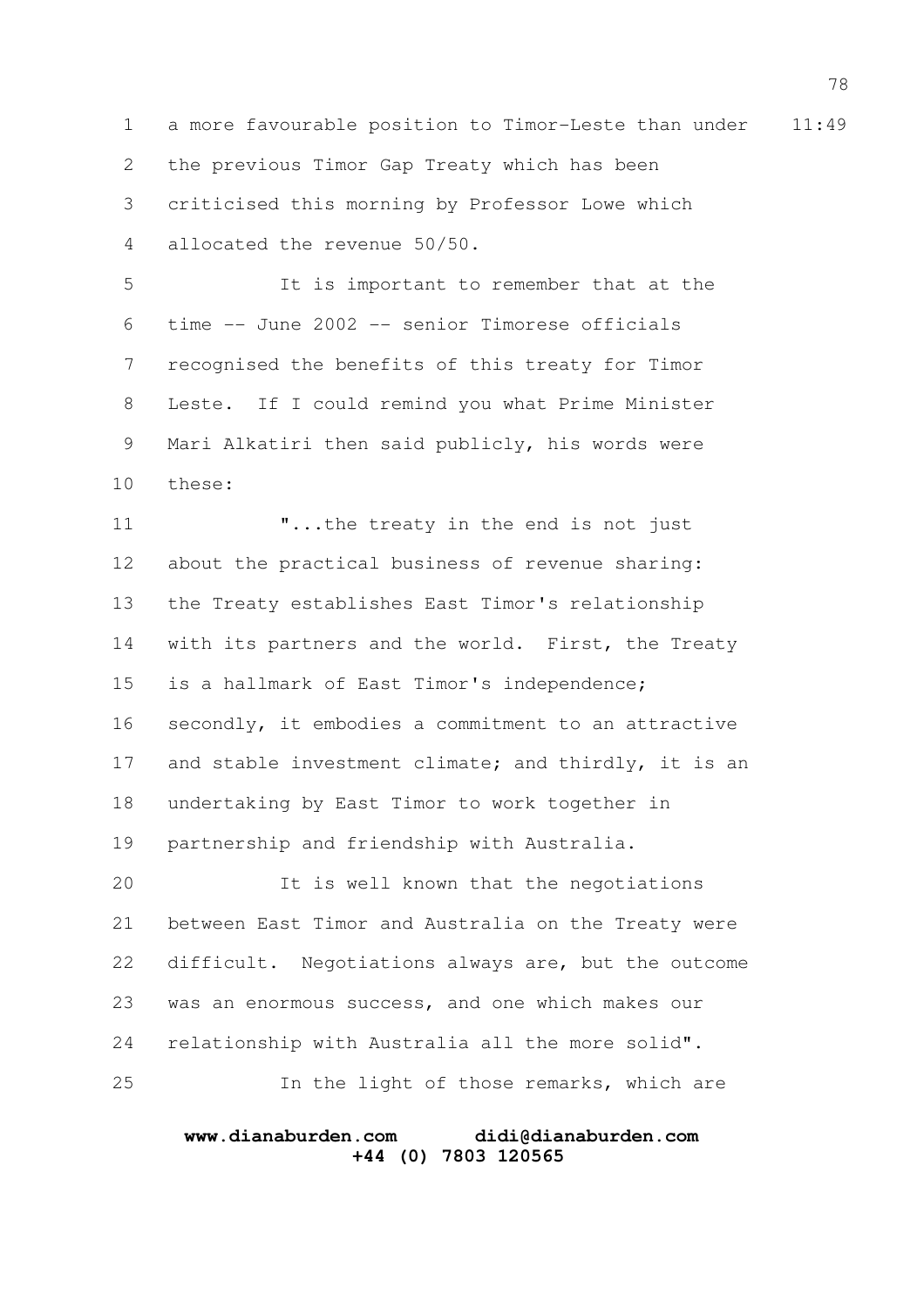1 accurate remarks, you will have some appreciation of 11:50 Australia's approach to these treaties being treaties that are reasonable, treaties that are right, treaties that are binding and treaties that provide a stable future development of these resources for the benefit of both nations. Could I then move to the second of the three treaties I mentioned which is the agreement to unitise the Greater Sunrise gas fields. Professor Lowe told you that that was agreed in March 2003, which is correct. He said it did not come into force until 2007. We must observe that the reason for that was that Timor-Leste changed its mind and refused to ratify that treaty until 2007, by which time it had also achieved the benefits of the CMATS Treaty. Can I then come to that third treaty, the CMATS treaty, which is obviously of central significance to these proceedings and to the competence objection made by Australia. We would submit to you that there are four key facts which put the negotiation of the CMATS Treaty in its correct context. The first fact is that it was Timor-Leste which suggested deferral of maritime boundary limitation in favour of what it 2 3 4 5 6 7 8 9 10 11 12 13 14 15 16 17 18 19 20 21 22 23 24 25

# **www.dianaburden.com didi@dianaburden.com +44 (0) 7803 120565**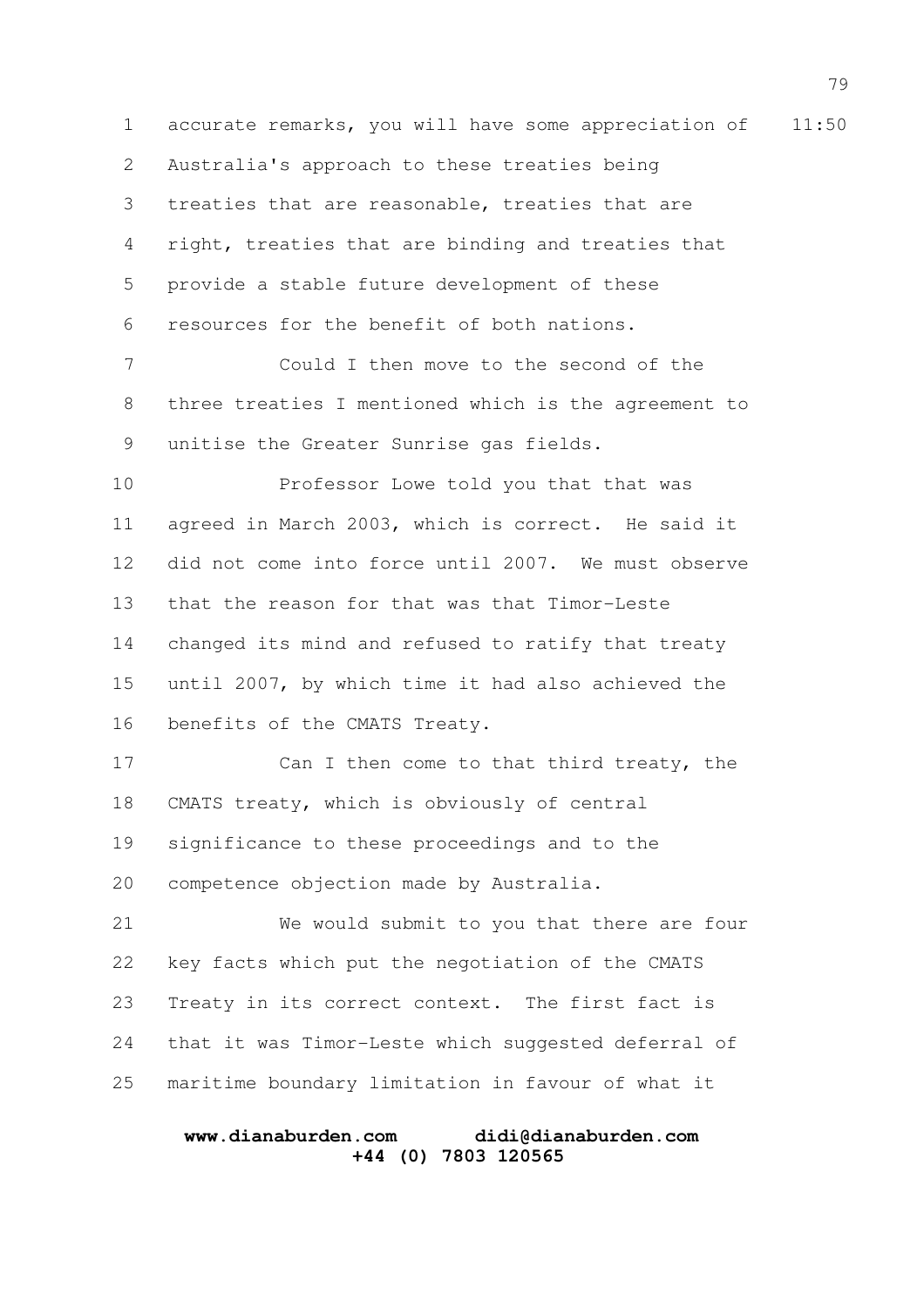1 called the "creative solution" reflected in the  $11:52$ CMATS Treaty. 2

The second key fact is that the moratorium in CMATS does not sit on its own: it is a key part of an overall package deal, as was well appreciated on both sides. 3 4 5 6

The third fact is that at the time Timor-Leste was well satisfied with the outcome of that treaty because of its substantial benefits for Timor-Leste. 7 8 9 10

The fourth fact is that, since 2007, Timor-Leste has changed its mind about CMATS. The operative cause of its change of mind is that it has failed to secure its preferred development option of a pipeline to its south coast. That is the operative cause for why the Greater Sunrise fields have not been developed. 11 12 13 14 15 16 17

Could I just illustrate a few matters to bear out those four facts? 18 19

The first fact was that Timor-Leste suggested the deferral of the maritime boundary delimitation in favour of a creative solution. That came about because, in 2003, an exchange of letters between Prime Ministers of Australia and Timor-Leste agreed to commence delimitation of permanent 20 21 22 23 24 25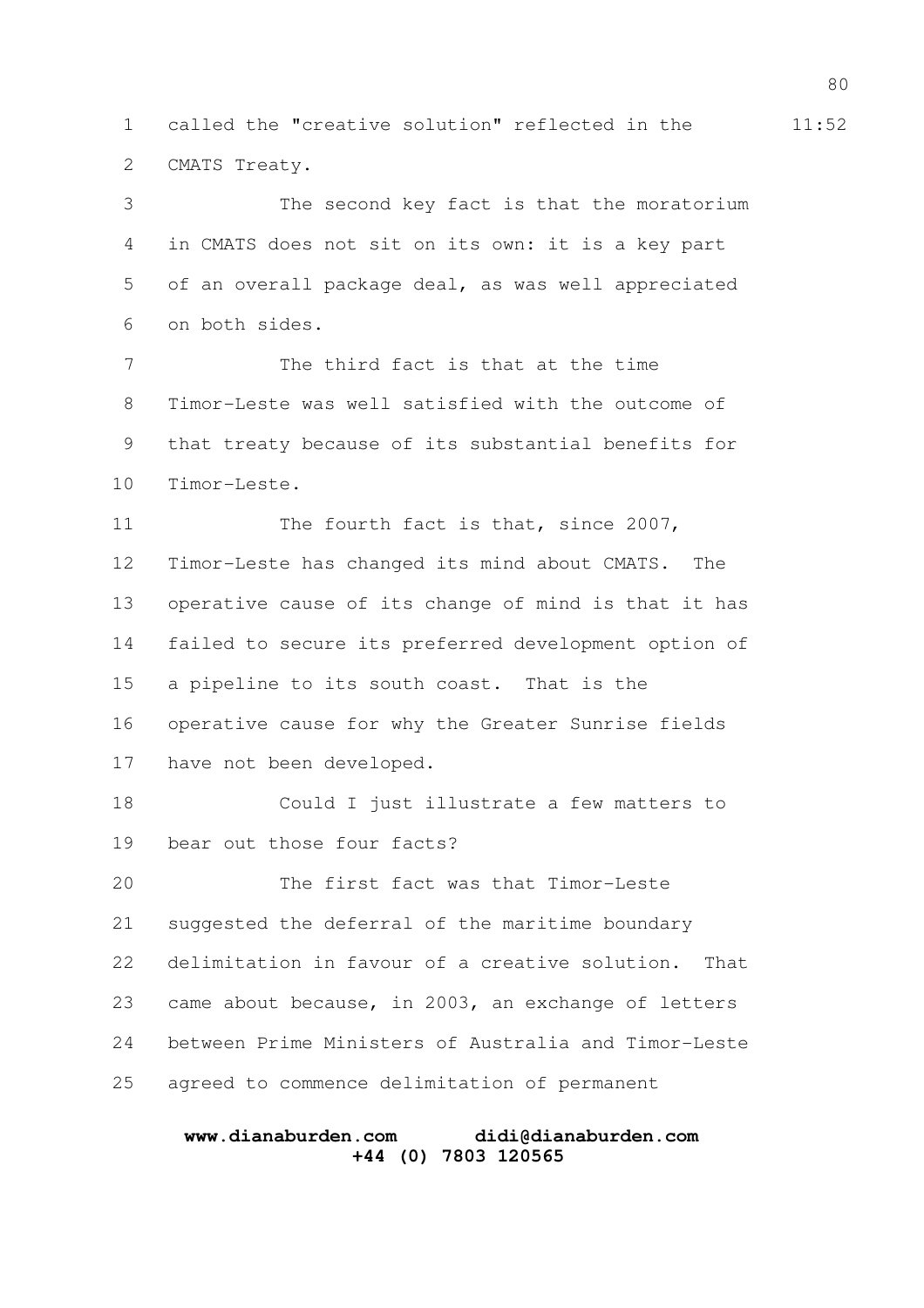1 maritime boundaries. The first round of talks 11:53 in April 2004 revealed the parties had significantly different positions and it would be difficult to reach an agreement on a permanent boundary. 2 3 4

As a result of those matters, Timor-Leste suggested the parties explore what was called by Timor-Leste a "creative solution". It is important to observe that, in September 2004, at the start of the second round of negotiations, Australia's position was that any creative solution would still need to deal with the delimitation of permanent maritime boundaries. That is the very thing Timor-Leste says it wishes today Australia was still seeking to deal with in September 2004. 5 6 7 8 9 10 11 12 13 14

Timor-Leste said it did not wish to discuss permanent maritime boundaries. It was for that reason that the parties moved to discuss a creative solution which had three key elements: The first was long-term deferral of maritime claims. 15 16 17 18 19 20

The second was the extension of the duration of the Timor Sea Treaty from 30 to 50 years. 21 22 23

The third, which is critical, was there would be a revenue adjustment in respect of 24 25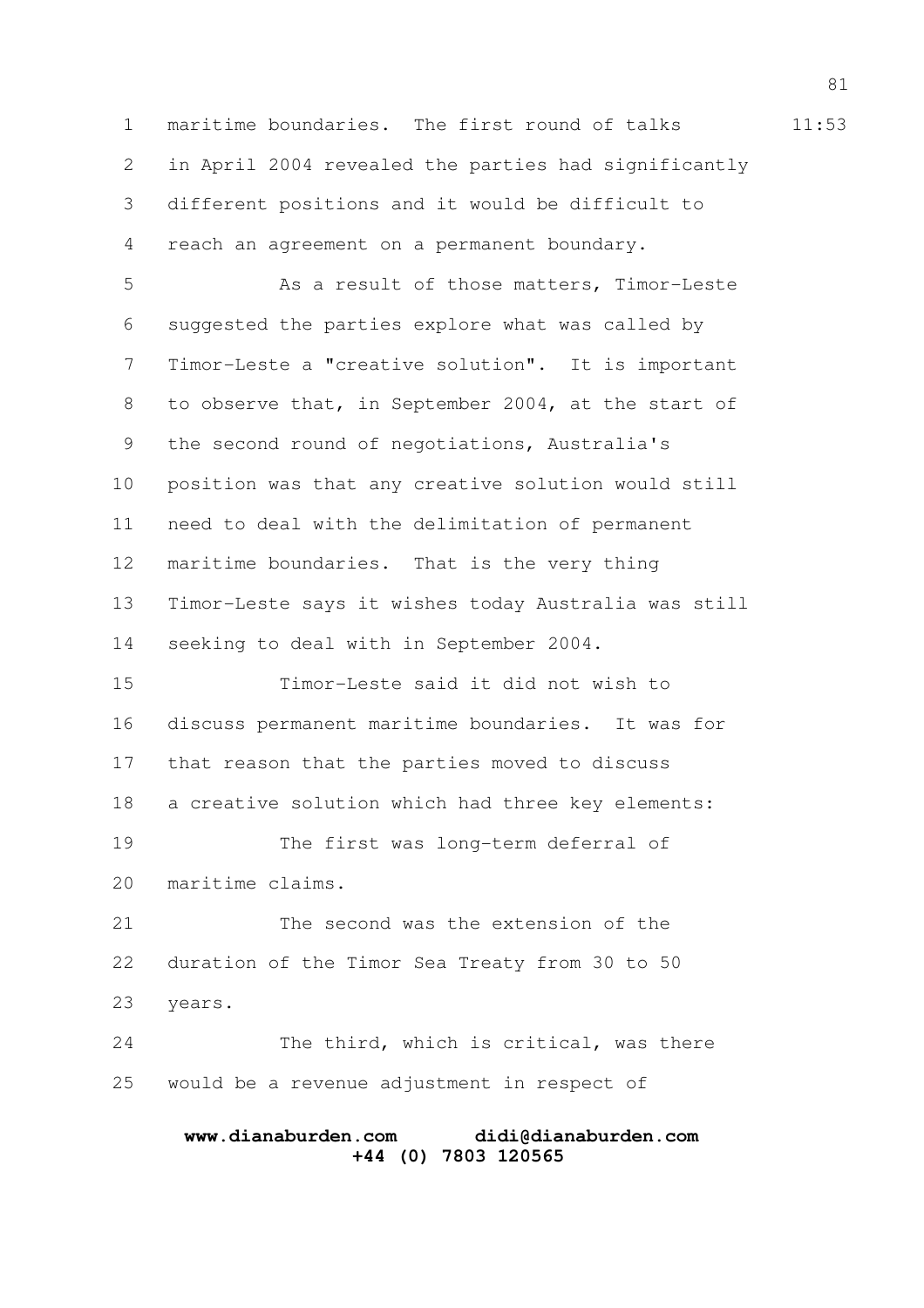1 Greater Sunrise significantly in Timor-Leste's 11:55 favour. 2

There were then a further three rounds of negotiations seeking to bring those principles to the form of a treaty. On 29 April 2005, after a further negotiating round, the Timorese then Foreign Minister, José Ramos-Horta, said the following in a media release: "Timor-Leste proposed a creative solution which may involve a resource-sharing arrangement in lieu of hastily attempting to resolve complex and sensitive issues involved in agreeing to a permanent maritime boundary." Mr Ramos-Horta went on to say he was "confident that we are on the brink of securing an agreement to handle for a long period our competing claims in the Timor Sea and in turn unlock the enormous hydrocarbon potential of this region". Those were the negotiations which led to CMATS being signed on 12 January 2006. Next, can I indicate the extent to which the CMATS Treaty was a package deal. The moratorium sat as part of a package in which Timor-Leste, and this was acknowledged this morning correctly, increased its share of revenue in 3 4 5 6 7 8 9 10 11 12 13 14 15 16 17 18 19 20 21 22 23 24 25

# **www.dianaburden.com didi@dianaburden.com +44 (0) 7803 120565**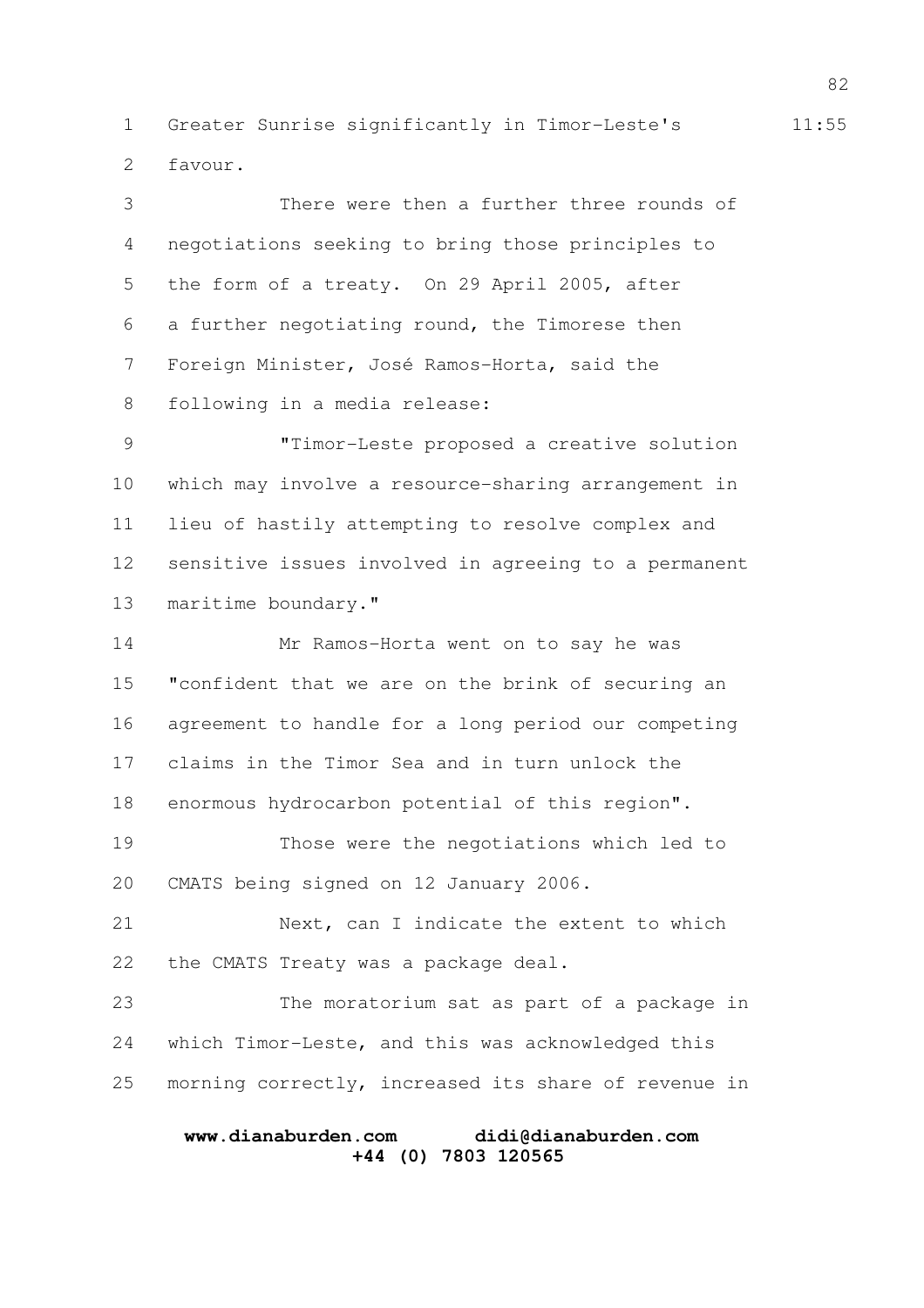1 the Greater Sunrise gas fields from 18 per cent to 11:56 50 per cent. 2

The second element of the package was that Timor-Leste was given water column jurisdiction such as for fishing activities within the JPDA. That is just but one illustration of why it is incorrect to say CMATS has outlived its usefulness. CMATS today is being taken advantage of by Timor-Leste to exercise water column jurisdiction to grant fishing rights and licences in the JPDA. The third element of the package, as I have mentioned, was the 50-year moratorium. Let me say a little bit more about the moratorium. Obviously it is central to CMATS. Why was there a 50-year moratorium on maritime boundary claims, on legal proceedings and further negotiations? The reason was to provide certainty to investors about the legal and regulatory regime so that they could make their decisions expeditiously and allow the resource to be developed so revenues could also flow to the two States. As I indicated a little earlier, the 50-year period was designed and appreciated by both States as being a period likely -- not certain but likely -- to cover the utilisation of 3 4 5 6 7 8 9 10 11 12 13 14 15 16 17 18 19 20 21 22 23 24 25

## **www.dianaburden.com didi@dianaburden.com +44 (0) 7803 120565**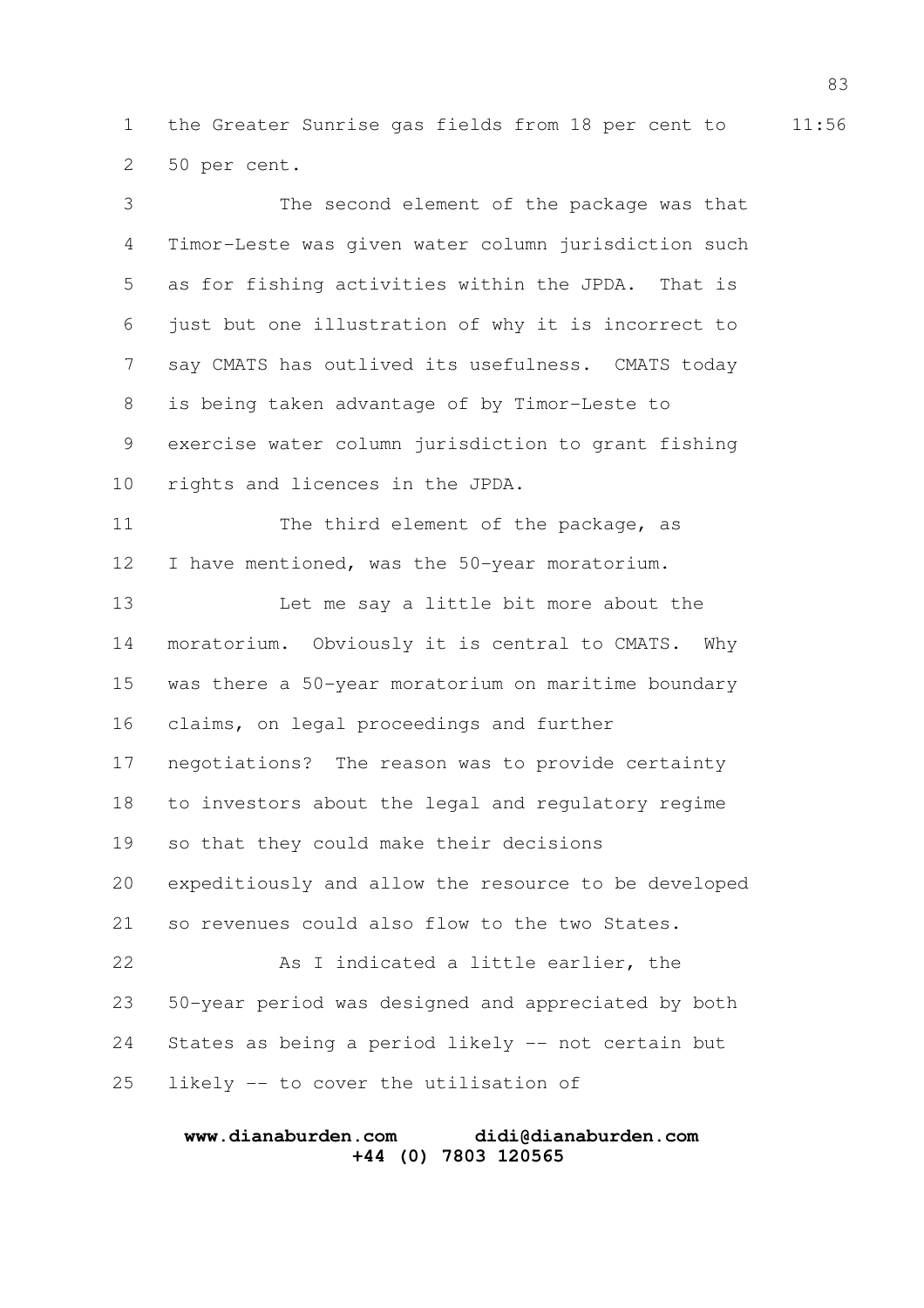1 Greater Sunrise to provide stability over the entire 11:58 lifespan of the development. 2

If I could indicate to you again an appreciation of this at the time by Mr Ramos-Horta as Foreign Minister, he said this publicly in October 2005: 3 4 5 6

"It is the view of the two sides that we should observe a moratorium on maritime boundary delimitation for a period coinciding more or less with the life of Greater Sunrise while [at] the same time we would have a 50/50 per cent share of the resources". 7 8 9 10 11 12

So the deal which was rational, which was reasonable, which was right and which was binding, was Timor-Leste would increase its share of Greater Sunrise from 18 per cent to 50 per cent, it would obtain water column jurisdiction over the JPDA, and there would be a 50 year moratorium for the specific purpose of allowing exploitation of these resources so that benefits could flow to both countries. 13 14 15 16 17 18 19 20 21

The next fact I mentioned was that at the time -- 2006/2007 -- Timor-Leste was well satisfied with CMATS, recognising its substantial benefit. Prime Minister Alkatiri said the following 22 23 24 25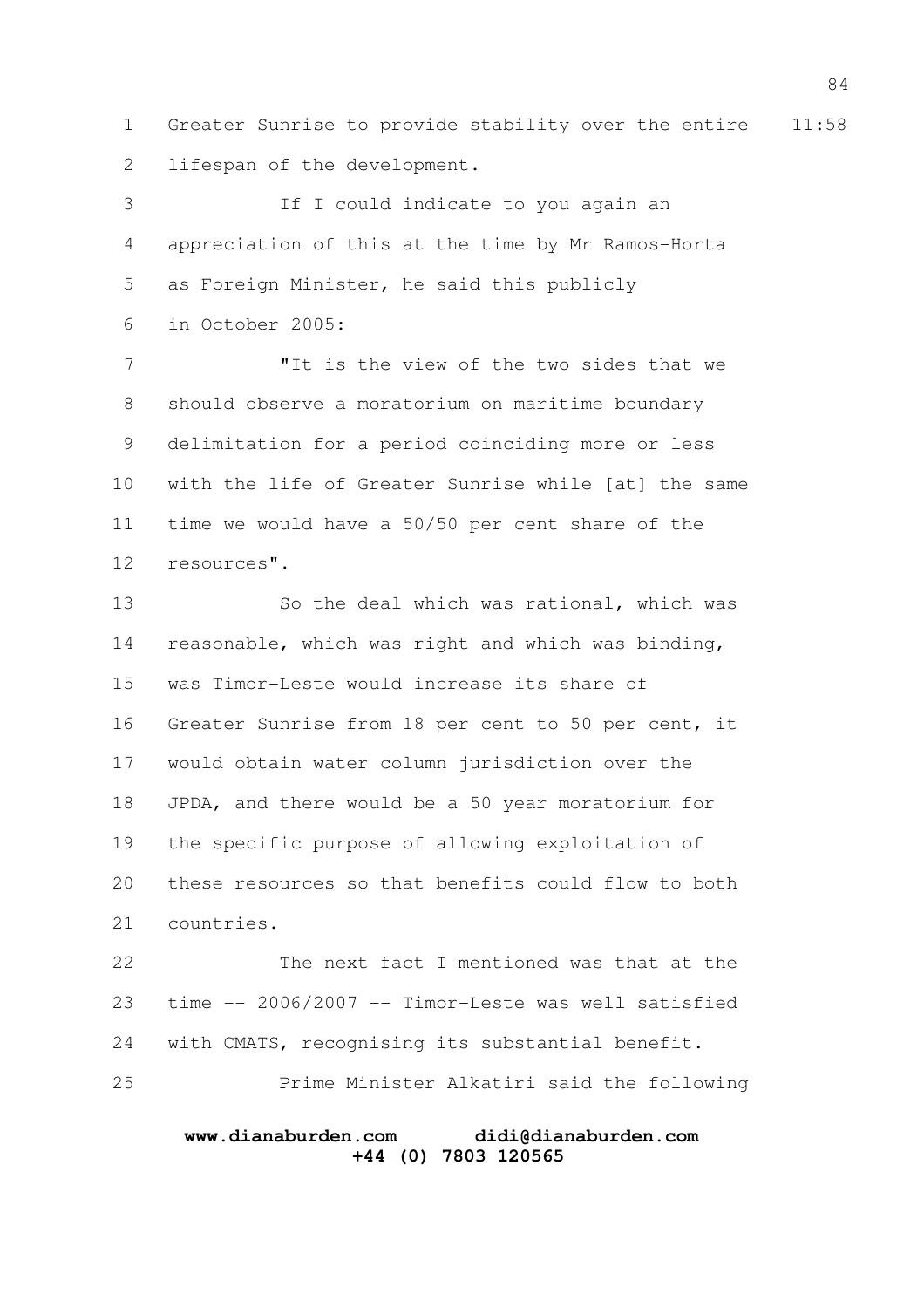1 in a press release. He described CMATS as  $11:59$ a "win/win" outcome which "takes account of the essential interest of both Timor-Leste and Australia". 2 3 4

As Professor Lowe recognised, within the democratic system of Timor-Leste there were two further steps to CMATS coming into legal force. The first, it had to be considered by the Timorese Parliament. It was considered, achieved an overwhelming majority and, on 20 February 2007, the national Parliament passed the ratification resolution. 5 6 7 8 9 10 11 12

On 21 February 2007, His Excellency Xanana Gusmão, then President, provided, as we have heard, his presidential approval for ratification of the treaty. These are the reasons why, within the democratic system of Timor-Leste, the CMATS Treaty came into law, and it was also at that time, as I have mentioned, that the IUA was ratified. 13 14 15 16 17 18 19

Let me come to the final of the four facts I have submitted to you concerning CMATS, and that is that it was Timor-Leste which has subsequently changed its mind about this treaty after failing to secure its preferred development option of a pipeline to its south coast. 20 21 22 23 24 25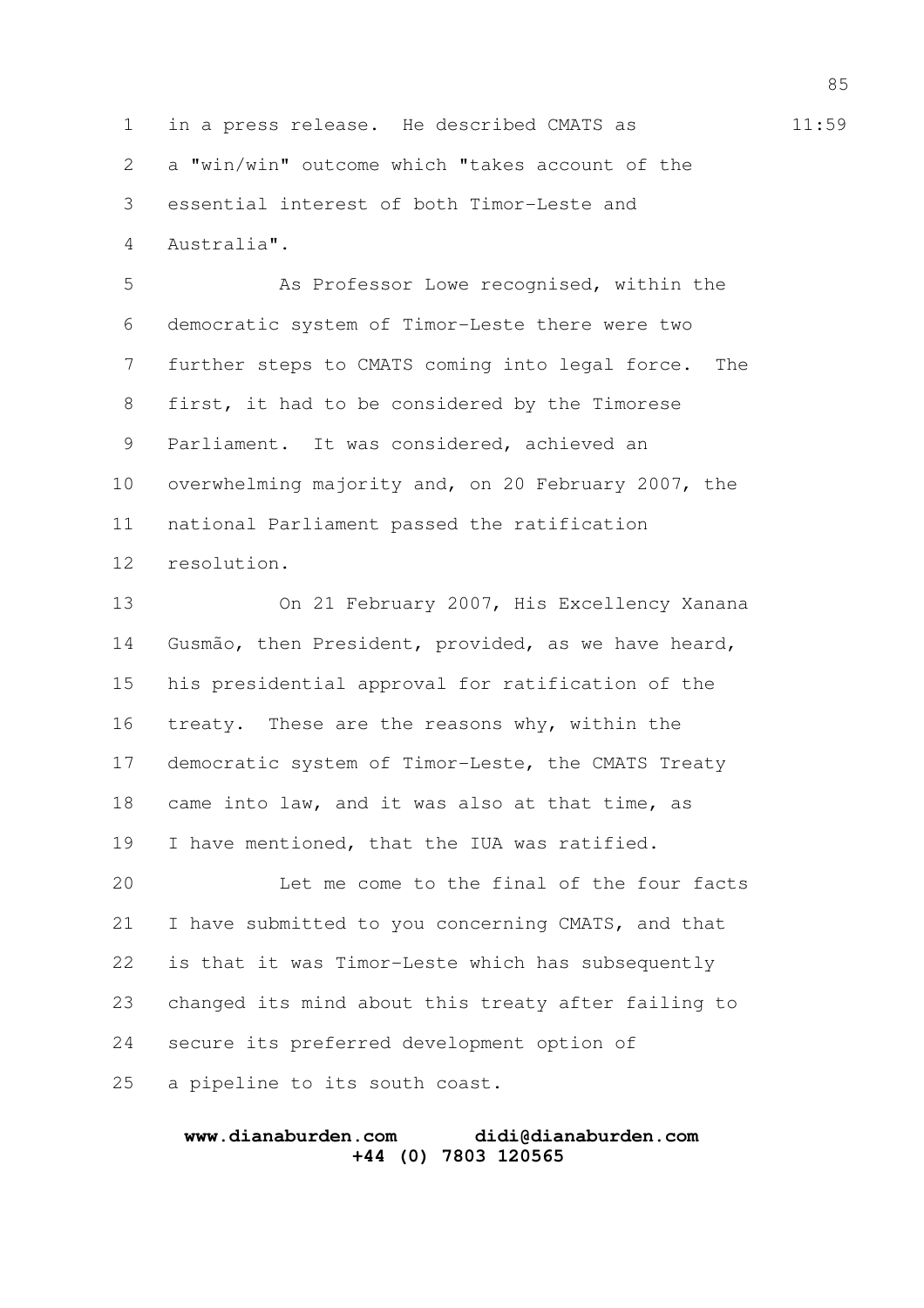1 Before doing that, I wish to confirm again 12:00 that both parties have positively implemented various obligations under CMATS, including Timor-Leste exercising its right to exploit fisheries resources inside the JPDA by issuing fishing licences. What is it that occurred since 2007? The critical fact is that, since 2007, Timor-Leste began to submit that the only development option it would be prepared to consider was a pipeline running from Greater Sunrise to the south coast of Timor-Leste with downstream processing then being able to occur on that south coast. How does that insistence by Timor-Leste sit with the legal regime established by the treaties? Under the treaties, Australia and Timor-Leste agreed, sensibly, that it would not be for either or both governments to dictate how Greater Sunrise would be developed. Rather, it would be for the contractors to bring forward a development plan which was commercially sensible and feasible, and the parties' regulatory authorities, that is the States' regulatory 2 3 4 5 6 7 8 9 10 11 12 13 14 15 16 17 18 19 20 21 22 23 24 25

## **www.dianaburden.com didi@dianaburden.com +44 (0) 7803 120565**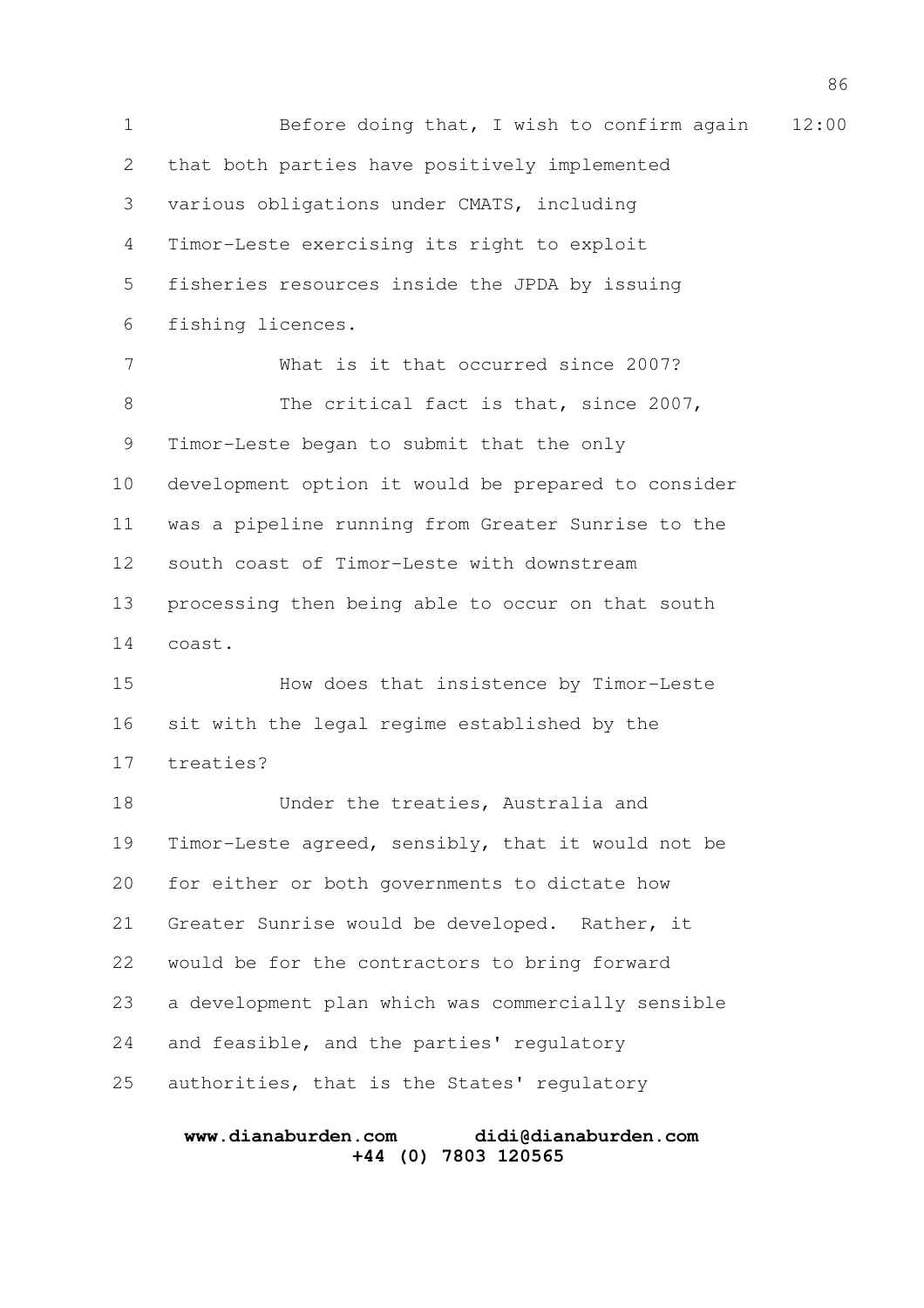1 authorities, would assess the development plan of 12:02 the commercial investor by this criteria. The relevant criteria was whether the plan provided the "best commercial advantage consistent with good oilfield practice". 2 3 4 5

It is important to note that Australia has remained neutral on the question of where or how the pipeline should run. It is not for Australia nor for Timor-Leste to put forward a development option. It is not for Australia to oppose the concept of a Greater Sunrise pipeline to Timor-Leste. 6 7 8 9 10 11

Australia's approach, consistent with its treaty obligation, is that it will participate in the joint assessment of the plan put forward, as I have said, to consider whether it provides for the "best commercial advantage consistent with good oilfield practice". 12 13 14 15 16 17

It is next important to note that, by about 2010, the Greater Sunrise joint venture, having conducted their assessment, came to two conclusions, and you have not heard these conclusions this morning, but they are important to understanding this dispute. 18 19 20 21 22 23

The first conclusion was that laying a pipeline from Greater Sunrise to the south coast 24 25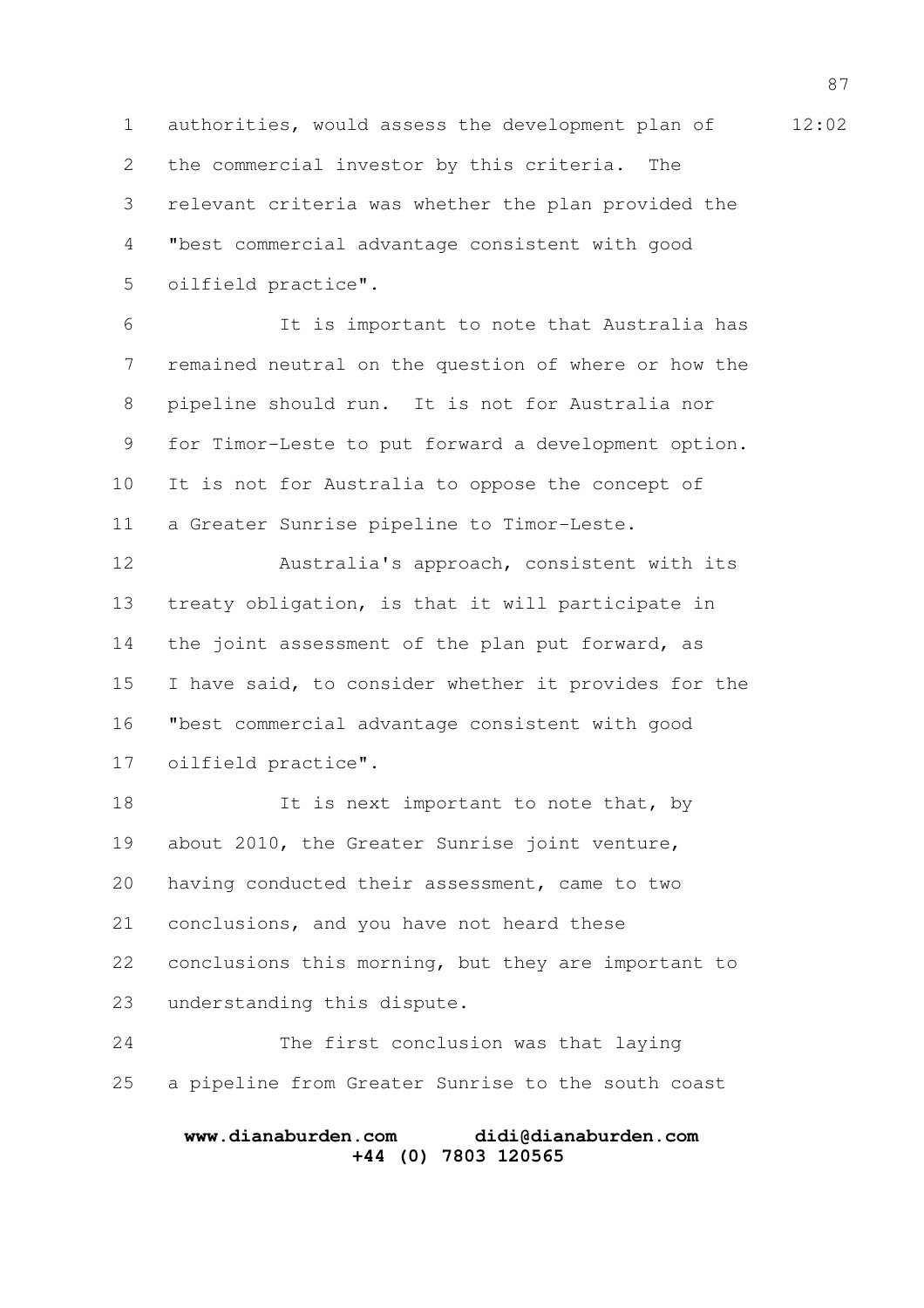1 of Timor-Leste would be technically and 12:04 environmentally risky, given that the pipeline would be laid across a seismically active trough approaching 3000 metres in depth. The second conclusion was that a pipeline to Timor-Leste would be commercially inferior to the two alternatives, the first being a floating LNG platform, and the second being a pipeline to Darwin. That is the material which has been put forward by the commercial venturer to the two States for them to consider and approve in order to allow this field to develop. However, the following has been Timor-Leste's response: Firstly, in mid 2009, it said publicly any plan by the venturers to use floating LNG or to construct a pipeline to Darwin would be rejected. In April 2010, the Joint Venturer announced it had selected the floating LNG as its preferred development concept, yet this was immediately dismissed by Timor-Leste. In May 2010, the Joint Venturers delivered their formal development proposal for floating LNG to the Timor-Leste petroleum regulator who refused to accept it. In July 2011, when Timor-Leste released 2 3 4 5 6 7 8 9 10 11 12 13 14 15 16 17 18 19 20 21 22 23 24 25

## **www.dianaburden.com didi@dianaburden.com +44 (0) 7803 120565**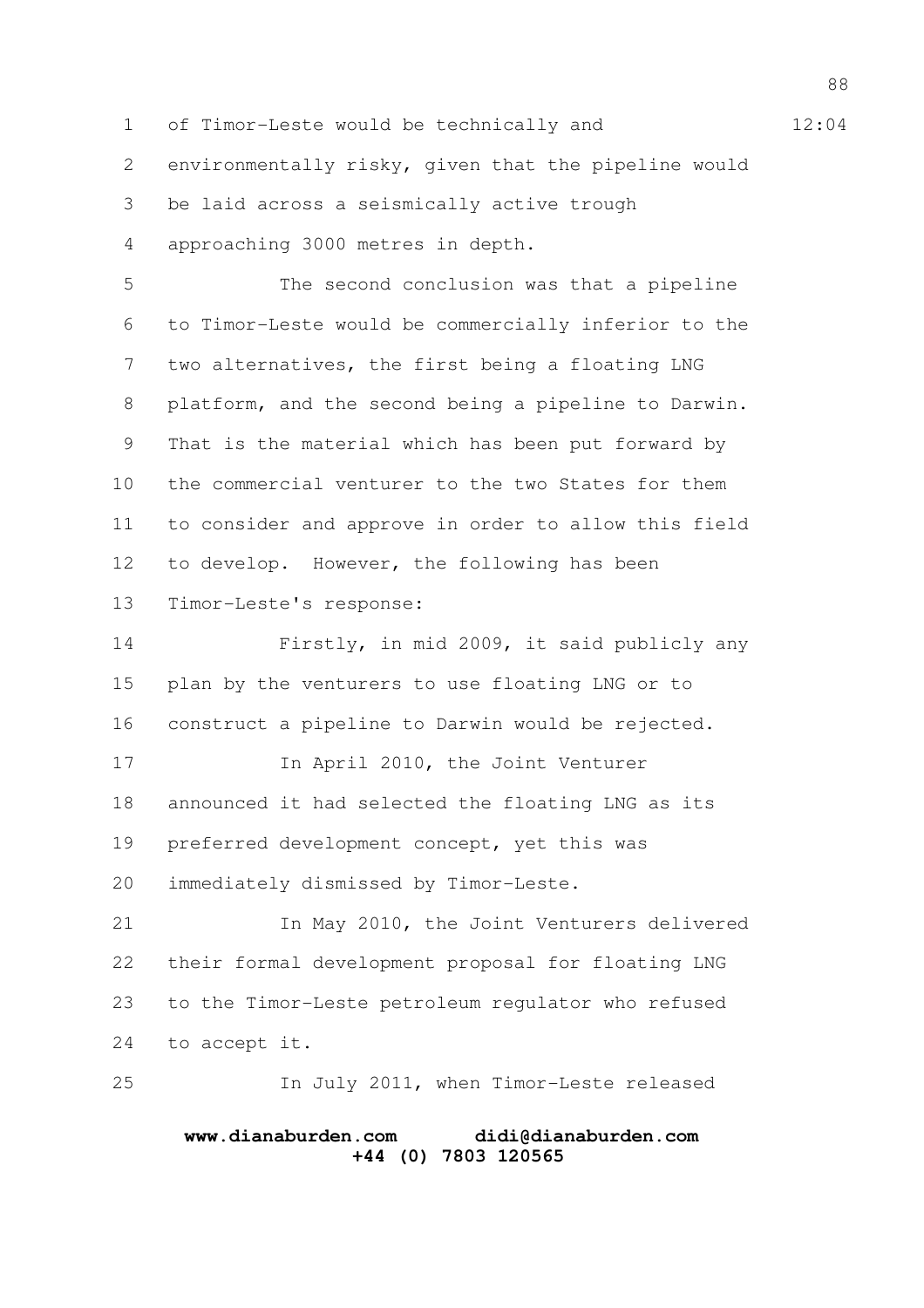1 its strategic plan, it indicated that the only 12:05 option was still to be a pipeline to Timor-Leste. What those facts show, which I have gone into in a little detail, is that the lack of development in Greater Sunrise is not because of any deficiency in the Timor Sea treaty framework; it is rather because Timor-Leste is not satisfied with the proposal which has been put forward by the commercial venturers. 2 3 4 5 6 7 8 9

That provides the true context in which, around 2011, Timor-Leste first began to indicate publicly that it was looking beyond the existing treaty framework, it was considering the termination of CMATS, and, to use its words, the possible "breaking up" of CMATS, is what it said publicly. 10 11 12 13 14 15

My conclusion of this part of the presentation is that the operative cause for why Greater Sunrise has not been developed is simply that Timor-Leste insists upon an option which the commercial venturers do not wish to pursue. Australia's approach is that it is not a sound reason to discard a treaty framework that took five years to negotiate, and which the parties had previously acknowledged meets their interests, under which substantial work towards development has been 16 17 18 19 20 21 22 23 24 25

## **www.dianaburden.com didi@dianaburden.com +44 (0) 7803 120565**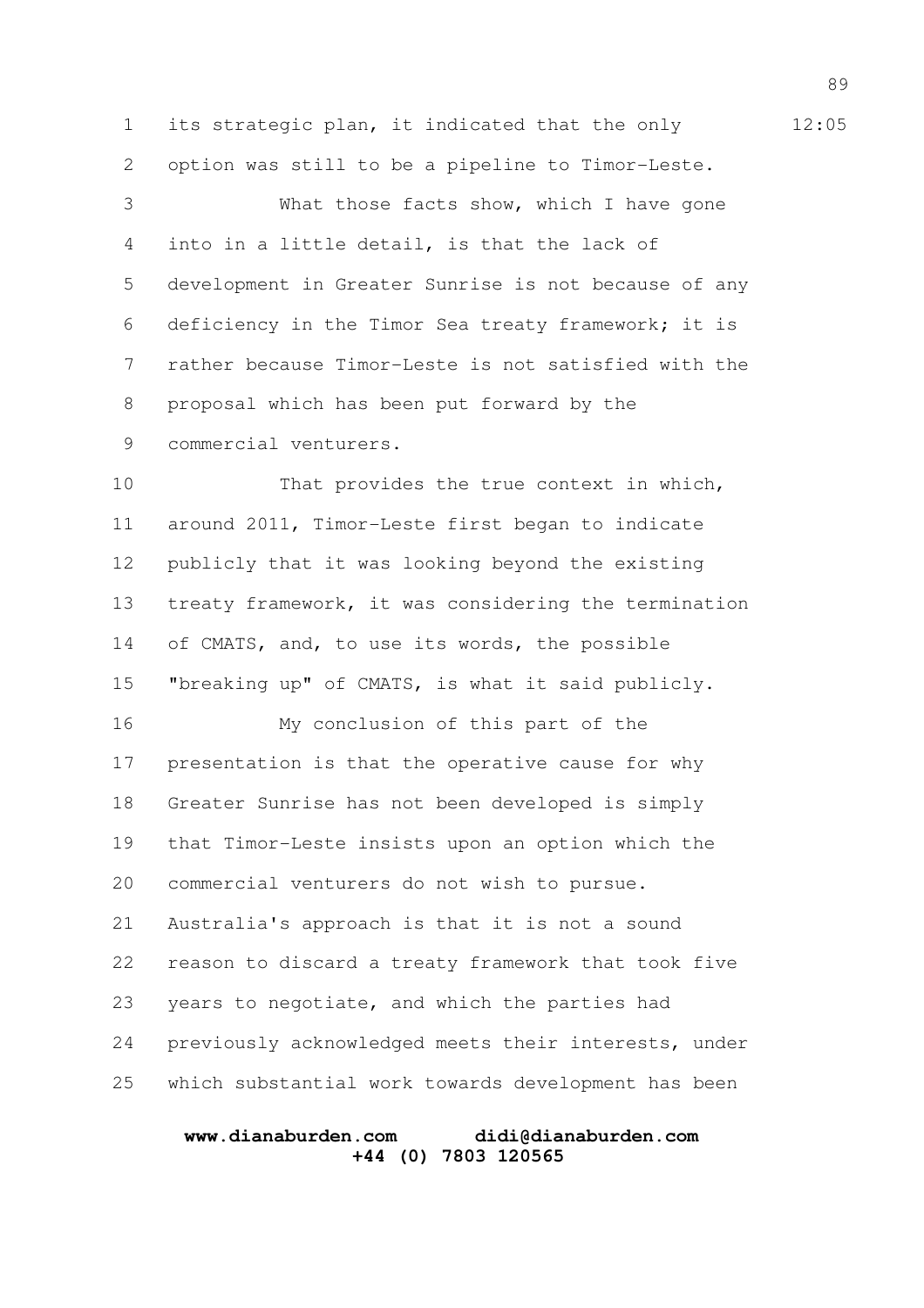1 done, simply because one State makes a preference 12:07 for a commercial matter such as a pipeline. 2

Mr President, members of the Commission, that is what I wish to say on the second part of Australia's four-part presentation. I trust you now have a good idea of the approach Australia is taking to the importance of these treaties, and to the current circumstances that we find ourselves in. Could I then move to the third part of our presentation which, to some extent, will deal with 3 4 5 6 7 8 9 10

some of the matters raised by Sir Michael Wood in the sense that I will also put some submissions to you concerning the boundaries of the joint development area. 11 12 13 14

The difference in our approach, however, will be that I will commence from the history and the facts and seek to show how it is that the current boundaries have come to be developed and to show that they are a reasonable negotiated solution consistent with international law. 15 16 17 18 19 20

Sir Michael Wood has approached the matter from the opposite end: This is what Timor-Leste would like to argue for assuming we are in a full maritime boundary negotiation. 21 22 23 24

The one other matter by way of preface 25

## **www.dianaburden.com didi@dianaburden.com +44 (0) 7803 120565**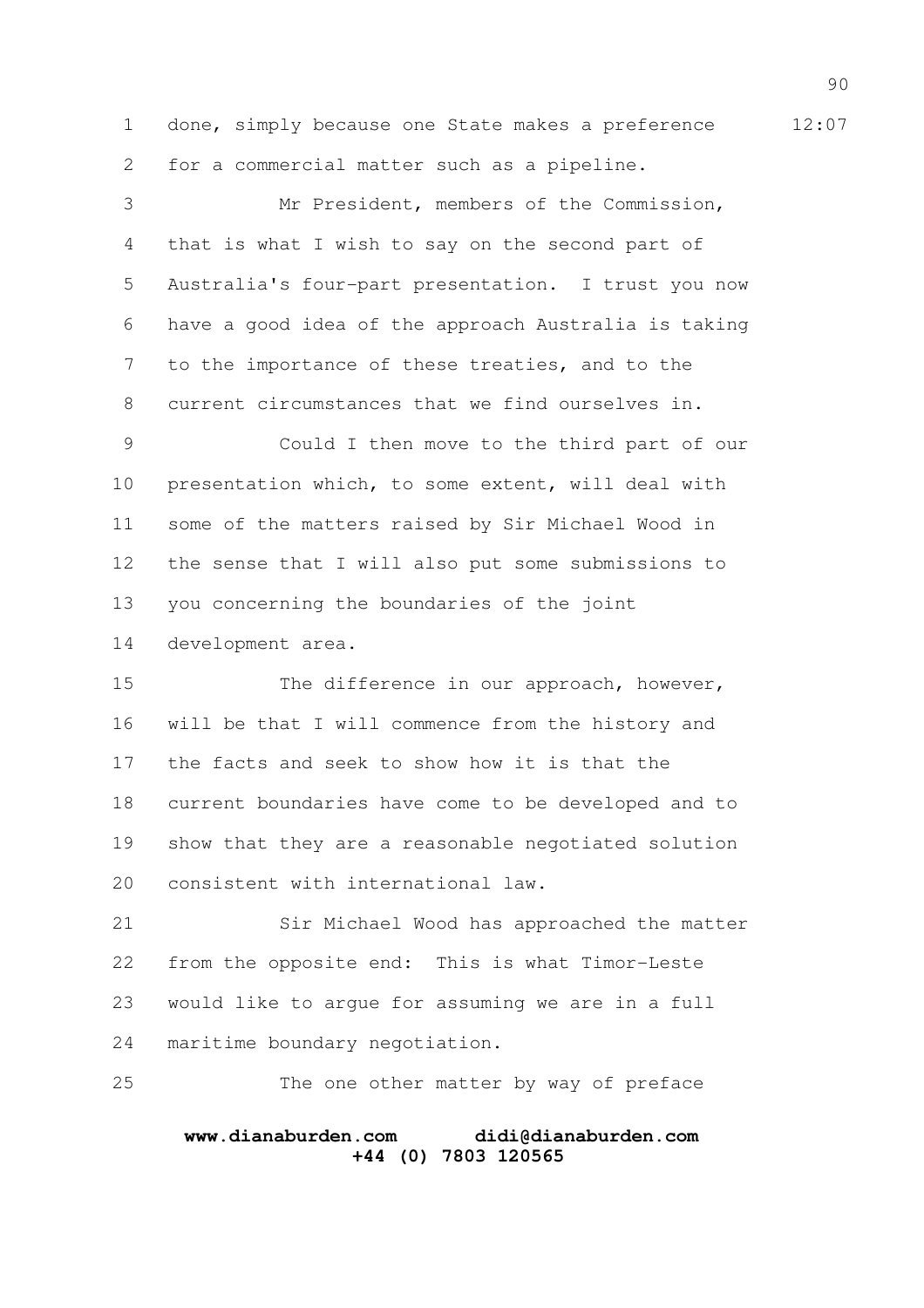1 before I give you this part of our presentation is 12:09 that Sir Michael put to you in a fairly freeflowing fashion that natural prolongation, to use his words, is out of date and that the modern regime of the Law of the Sea treats every State as entitled to a 200 nautical mile continental shelf and, to use his words, "natural breaks and geomorphology are now irrelevant to maritime boundary delimitation". 2 3 4 5 6 7 8

The place for arguing that matter is elsewhere, but could I simply affirm Australia rejects that summary of this area of the law. One only needs to read article 74 of UNCLOS to see that natural prolongation remains one of the two ways in which a continental shelf can be conceived of and brought into a maritime boundary delimitation. I refer you to article  $76(1)$ , (2) and (3) for that fact. 9 10 11 12 13 14 15 16 17

With that in mind, could I now turn to look a little more closely at how the boundaries have in fact been built up. 18 19 20

I will ask first for you to be shown figure 4. In figure 4, you will see the extent of the prolongation of Australia's land mass, and you will see from the chart or the code that the colouring indicates that Australia's land mass 21 22 23 24 25

## **www.dianaburden.com didi@dianaburden.com +44 (0) 7803 120565**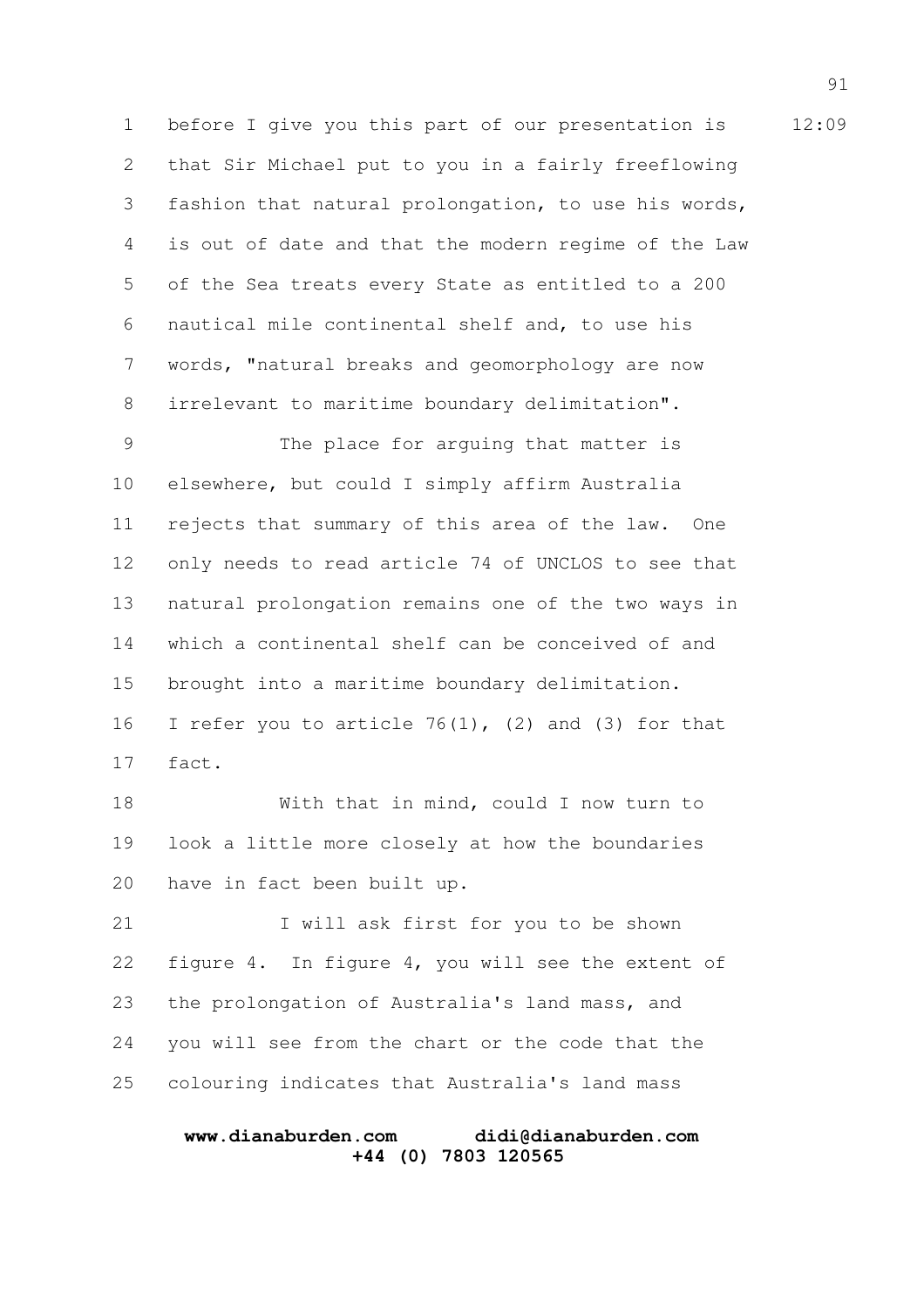1 naturally extends a significant distance into the 12:10 Timor Sea at depths which are relatively shallow: 50, 100, 150, perhaps approaching 200 metres. 2 3

Then what you see is the Timor Trough. You see the slope of Australia's continental shelf. You then see the very deep Timor Trough with depths down to 3500 metres, an average depth of about 2,800 metres, and then you see a very sharp rise up to the land mass of Timor-Leste. 4 5 6 7 8 9

What that demonstrates is that the physical continental shelves of Australia to the south and Timor-Leste and Indonesia to the north are entirely separate. They are separated by the Timor Trough and the Timor Trough is indeed deeper than the highest point on the land mass of either Timor-Leste or the Australian continent. 10 11 12 13 14 15 16

Now these characteristics, which Sir Michael says you simply ignore, are significant factual characteristics geologically, geomorphologically and ecologically and they create a distinction between Australia and its northern neighbours, Indonesia and Timor-Leste. They are matters which Australia would, in an appropriate forum, submit remain relevant in a maritime boundary delimitation. 17 18 19 20 21 22 23 24 25

#### **www.dianaburden.com didi@dianaburden.com +44 (0) 7803 120565**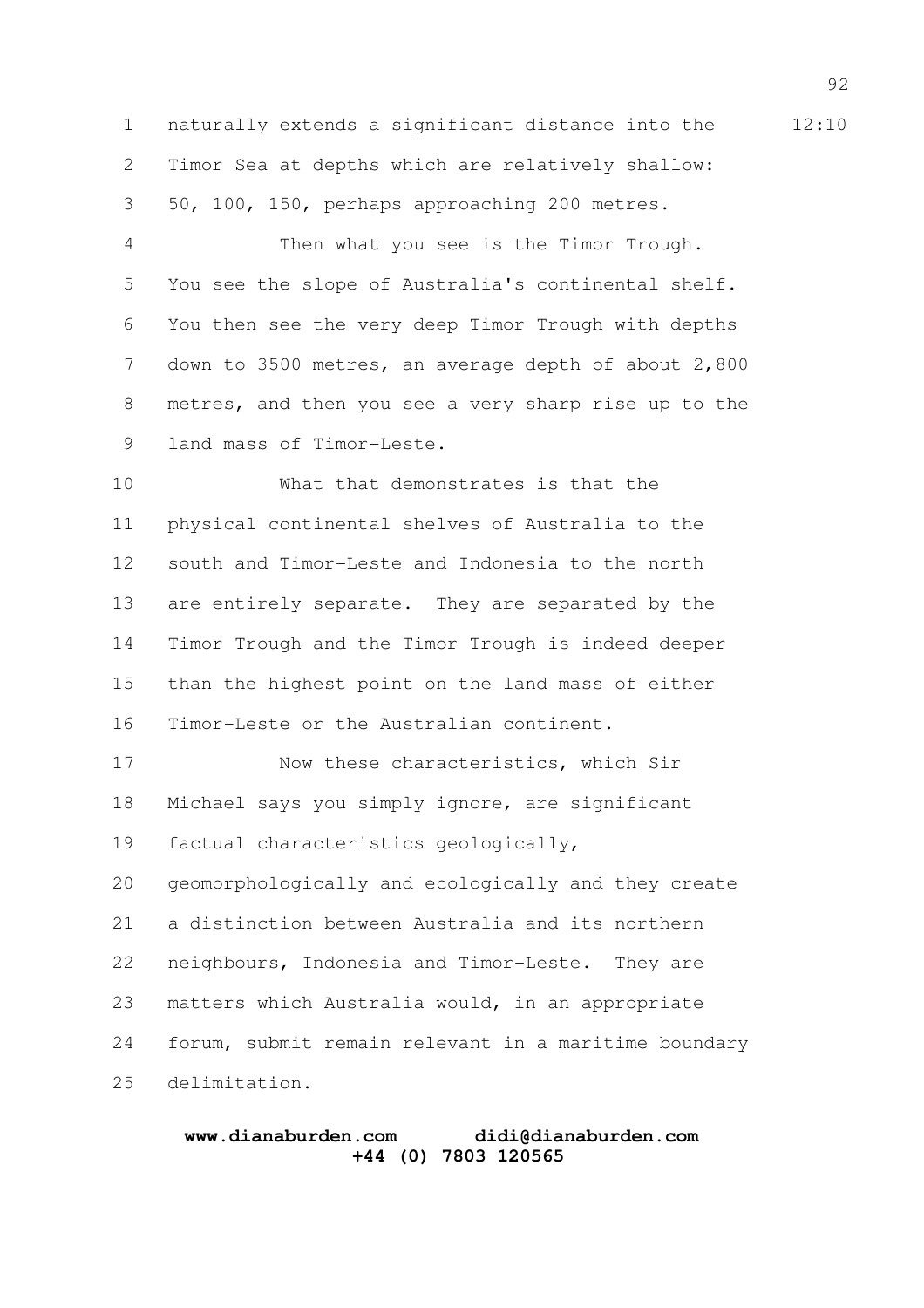1 I will next ask for you to be shown figure 12:12 5 which, similar to what Professor Lowe showed you, indicates the 1972 seabed boundary line established under the treaty between Australia and Indonesia. What figure 5 adds, which you have not yet been shown, is that it maps the 1972 boundary onto the natural prolongation of Australia's land mass and it explains the rationale for the 1972 line. Next, as you have been told, the 1972 agreement left a gap in the area between Australia and Indonesia known as the Timor Gap. Australia submits that that was done in proper recognition of the fact that Portugal at that time would be entitled to claim interests in the Timor Sea. Now, the precise position of the gap was based on a line of equidistance projected from the coast of Indonesia and the coast of then Portuguese Timor. As you have heard, between 1979 and 1989, 2 3 4 5 6 7 8 9 10 11 12 13 14 15 16 17 18 19

Australia and Indonesia entered further negotiations with a view to closing the Timor Gap. While a permanent maritime boundary was not established, in 1989 the Timor Gap Treaty was entered. On slide 6 you will see, and you saw something a little similar this morning, the 1989 20 21 22 23 24 25

#### **www.dianaburden.com didi@dianaburden.com +44 (0) 7803 120565**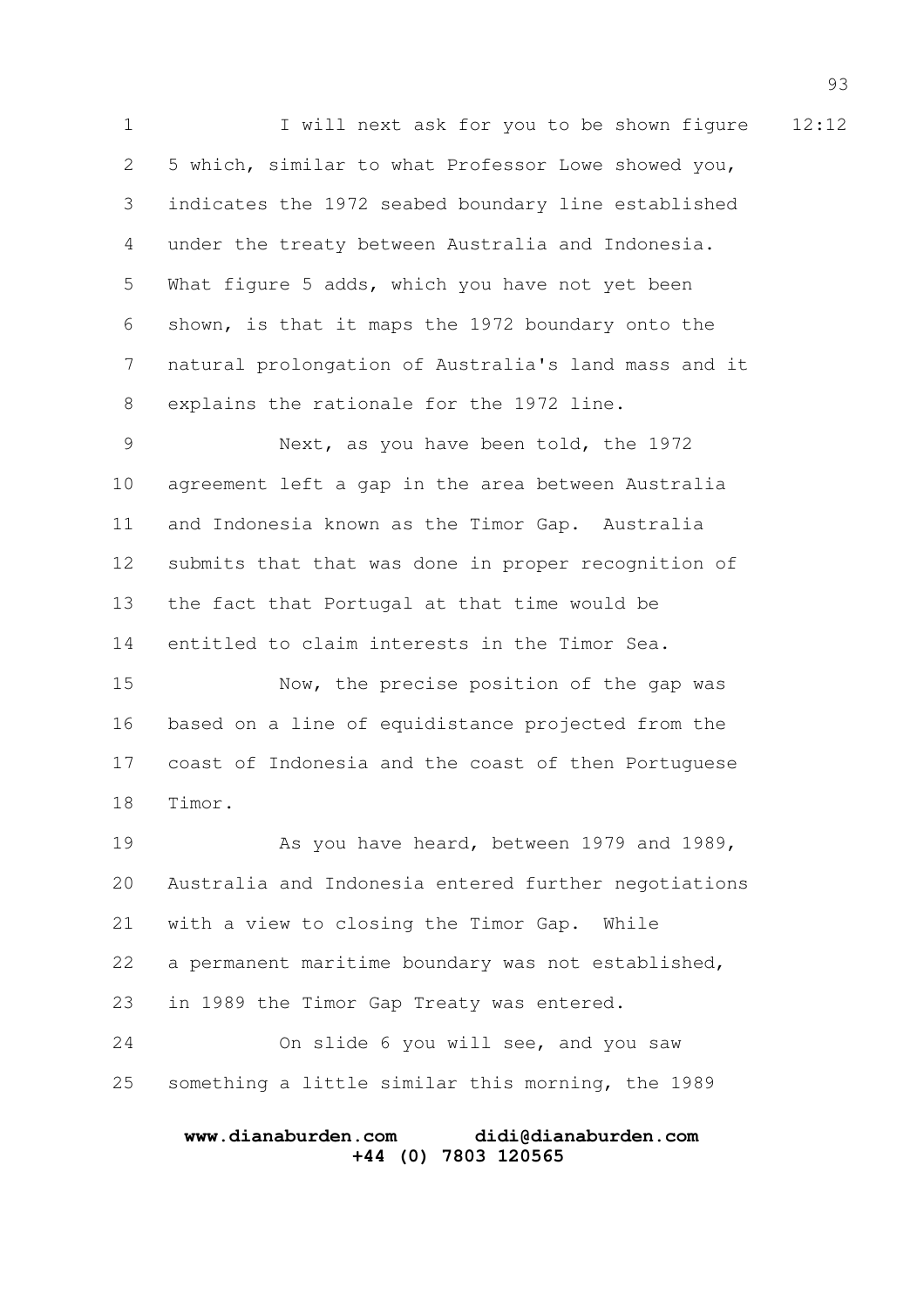1 treaty mapped onto the 1972 boundary, and under the 12:14 zone of co-operation which was established there was to be an equal sharing of benefits in the area identified as zone A. Conversely, zones C and B would be dealt with solely for the benefit of the closest State. What is important is that zone A covers substantially the same area as the JPDA then established under the following treaty. You have also heard that, in 1997, Australia and Indonesia signed the Perth Treaty which has not yet come into force. The reason to go through this history and this fact is to show that the current boundaries for the JPDA have two important features: Firstly, they reflect the significant natural prolongation of Australia's land territory, as well as reflecting claims based on the median line, and secondly, that in relation to the lateral boundaries, they have been established in a way that it does not infringe upon claims of Portugal or, later, Timor-Leste. Could I next turn to figure 7. There we have again the JPDA, and you have already heard a little as to the northern and the southern 2 3 4 5 6 7 8 9 10 11 12 13 14 15 16 17 18 19 20 21 22 23 24 25

## **www.dianaburden.com didi@dianaburden.com +44 (0) 7803 120565**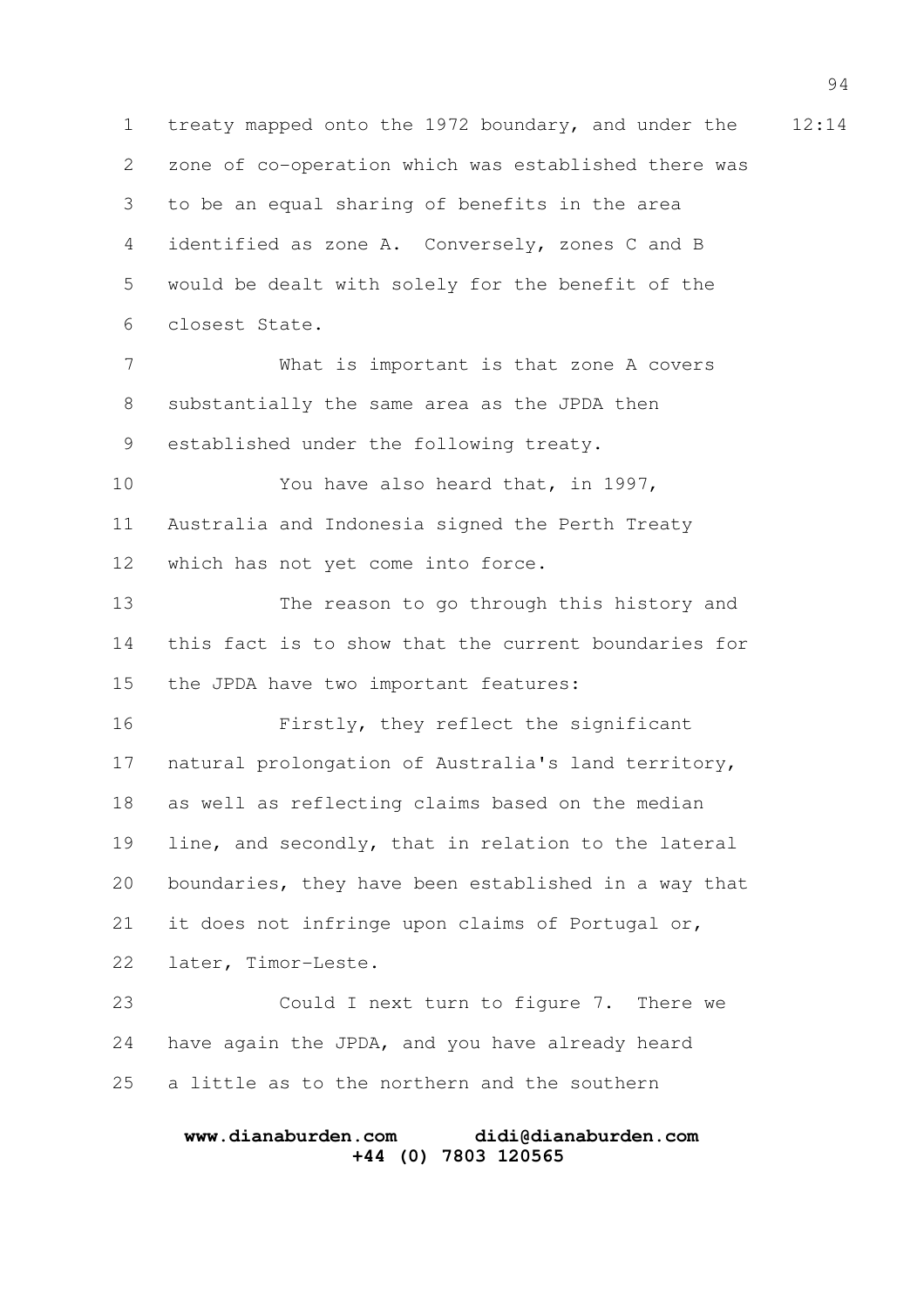1 boundaries of the JPDA. 12:16

What I would next like to do is to demonstrate to you through slide 8 the manner in which the lateral boundaries of the JPDA were established as median lines from the area. What you will see on figure 8 will be the western lateral being established, and it is a median line and it is also an equidistant line giving weight and effect to various points in the physical geography of the area. Next you will see the manner in which the eastern lateral is built up. I might just pause there with the eastern lateral to observe that it is being built up giving weight both to the land mass of Timor-Leste and to islands in the Indonesian archipelago. I will then ask for you to be shown figure 9. What we see from figure 9 is that when Portugal granted petroleum concessions, it also used the western and the eastern lateral built up in the manner I have identified. What you see then on figure 10 is the western and the eastern lateral, together with the Portuguese concessions in red, and next, under figure 11, you will see how those laterals, properly 2 3 4 5 6 7 8 9 10 11 12 13 14 15 16 17 18 19 20 21 22 23 24 25

# **www.dianaburden.com didi@dianaburden.com +44 (0) 7803 120565**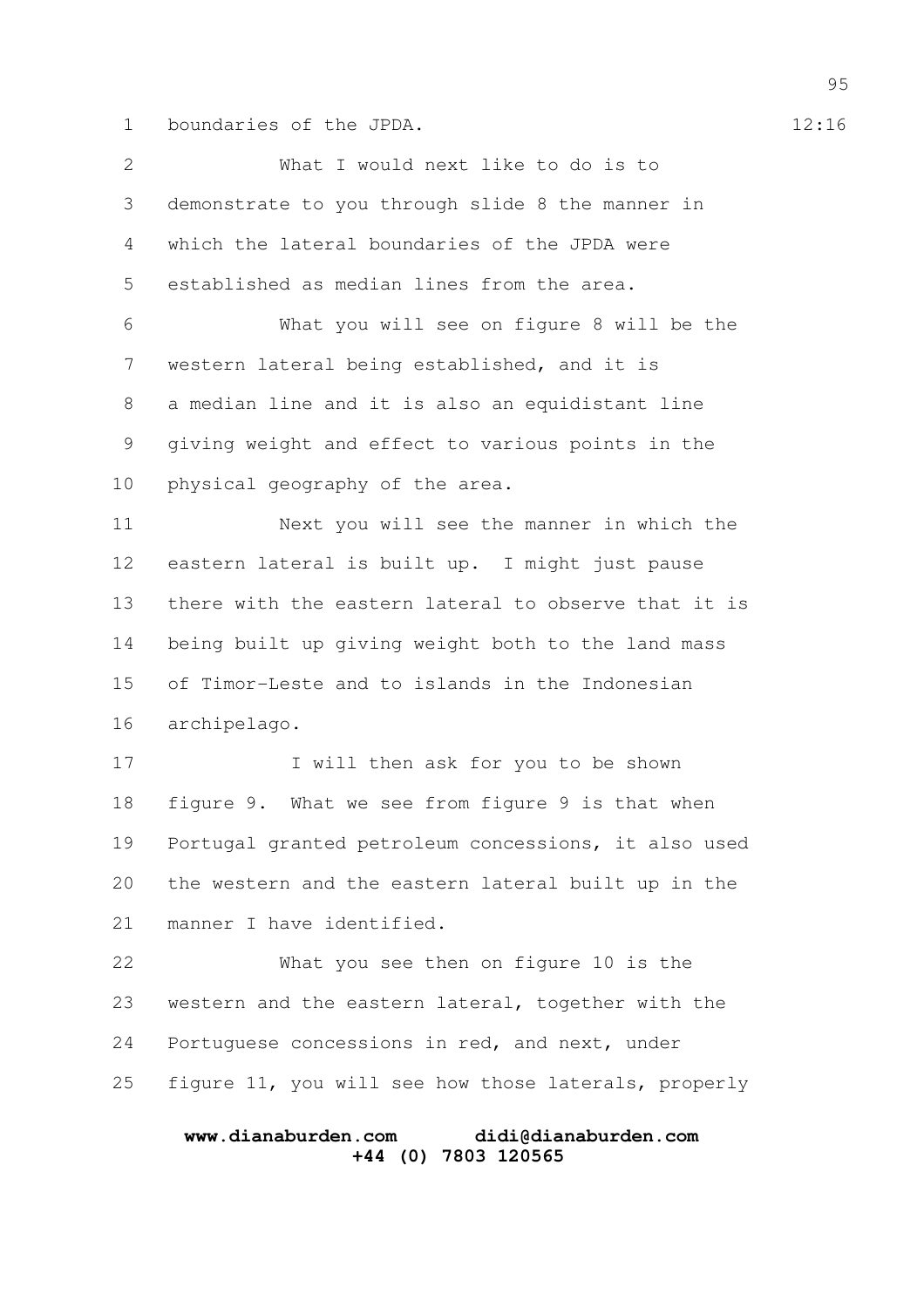1 established as median equidistant lines, matched the 12:18 1972 treaty. Further, on figure 12, you will then see how they matched the Zone of Co-operation of the 1989 Timor Gap Treaty, and then under figure 13 you will see they match the JPDA. 2 3 4 5

Pausing just at figure 13, through the principles that I have identified, one can see the consistent basis upon which the laterals have been established under each of the arrangements up until the present. 6 7 8 9 10

Mr Chairman, members of the Commission, it was often claimed and repeated in various ways this morning that Timor-Leste's claim is no more and no less than a claim to the median line which will put the whole of Greater Sunrise in Timor-Leste's jurisdiction. 11 12 13 14 15 16

Let me show you that that is not the case. There you have before you the western and eastern laterals on figure 15 which have been built up in the manner I have earlier indicated. 17 18 19 20

You have on the southern boundary of the JPDA the Australia-Timor coastal median. 21 22

Let us now look at the location of Greater Sunrise. What one can then see is that use of the median lines in the manner I have developed 23 24 25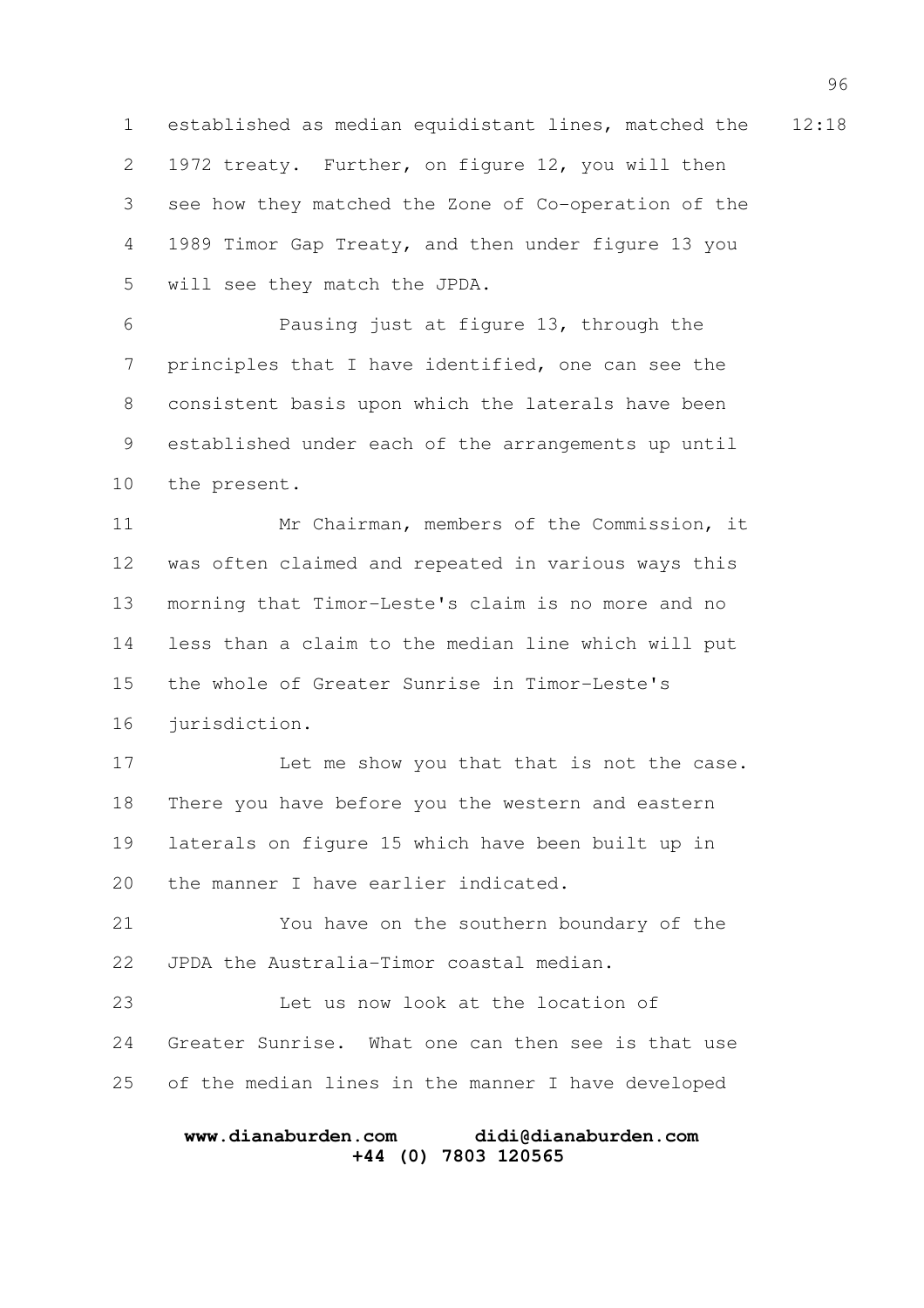1 them today, consistent with history, would be the 12:20 reason why 80 per cent of Greater Sunrise falls outside the median line. 2 3

You have heard this morning a presentation from Sir Michael of the manner in which Timor-Leste would seek to have the laterals drawn. It is not appropriate for Australia in this Commission at this time to be dealing with those matters in detail, because of course that goes to the very heart of the matters that would be discussed if our competence objection were to fail, so I do not wish and I do not think it is appropriate or perhaps desired by you for there to be any substantive response to that at the moment, and we certainly do not propose to show you a slide presentation contradicting what Sir Michael has put. They are matters which are not for the present time. 4 5 6 7 8 9 10 11 12 13 14 15 16 17

I do simply need to observe a few general points to put in context what has been put to you. Firstly, and this was probably acknowledged near the end of Sir Michael's presentation, Timor-Leste is proposing new laterals, essentially either ignoring, or leaving for another forum and day, the claims of Indonesia. They are drawn on a basis of a contention between Timor-Leste 18 19 20 21 22 23 24 25

## **www.dianaburden.com didi@dianaburden.com +44 (0) 7803 120565**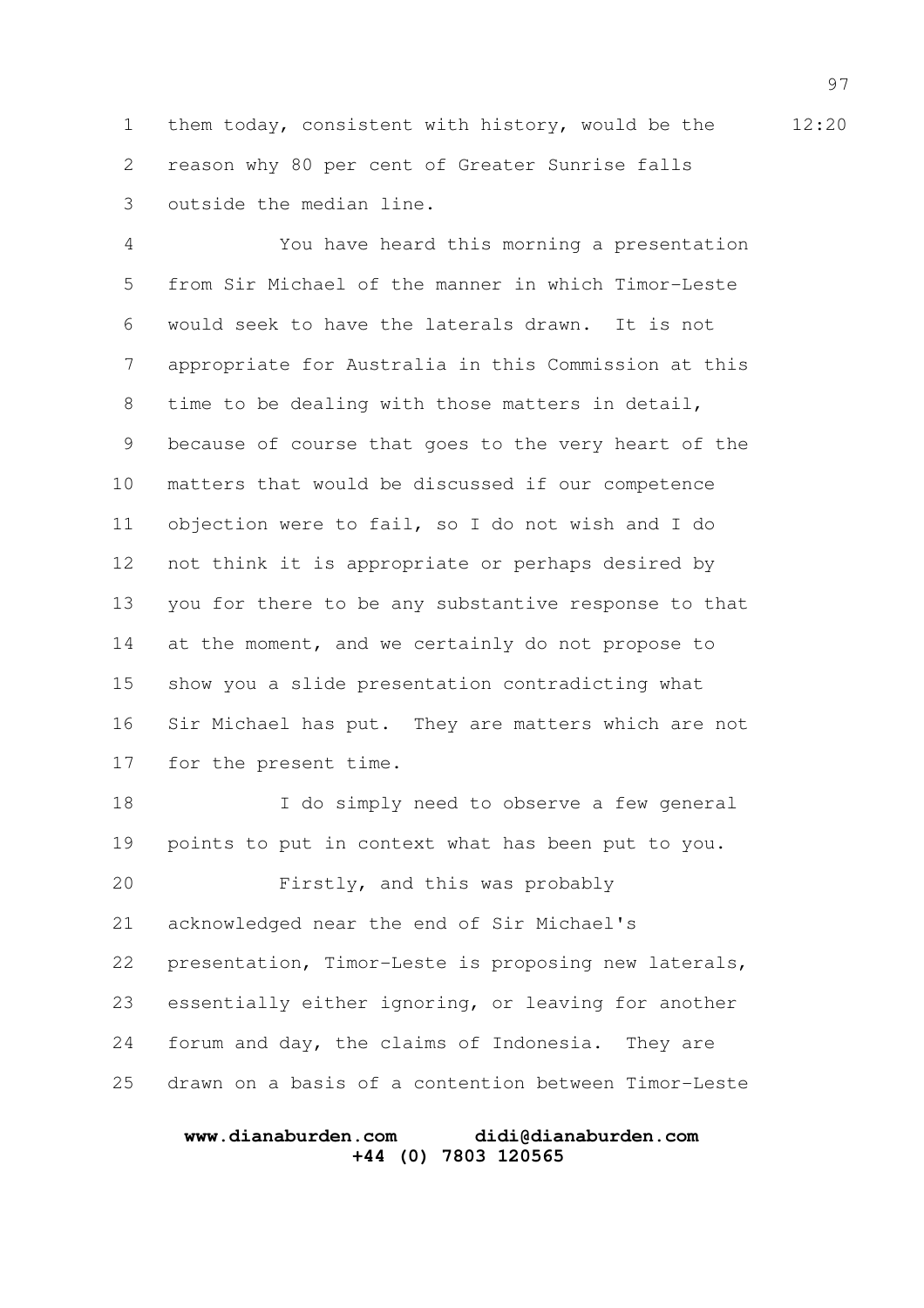1 and Australia, ignoring the claims of Indonesia. 12:22 The effects of that are that, were any such laterals to be pursued, they would have the consequence of either requiring Indonesia to surrender maritime sovereignty it currently has, or Australia, or both. Mr President, members of the Commission, at this stage I have concluded the matters I wish to put on this part of Australia's presentation. I have given you our historical perspective on how the boundary lines have come to be drawn as they, and at this stage I would ask to hand over to Mr Quinlan to conclude our presentation. **MR QUINLAN:** Mr Chairman, members of the Commission, thank you. In our concluding comments I would now like to put forward four reasons why Australia believes that it is in the best interests of both parties to support the current treaties. First, the treaties represent, as I hope we have demonstrated, a reasonable, agreed outcome. In fact, the Timor Sea Treaty and the subsequent treaties really are a model example of how two states can work together for mutual benefit, despite different views on how to finalise boundaries. 2 3 4 5 6 7 8 9 10 11 12 13 14 15 16 17 18 19 20 21 22 23 24 25

## **www.dianaburden.com didi@dianaburden.com +44 (0) 7803 120565**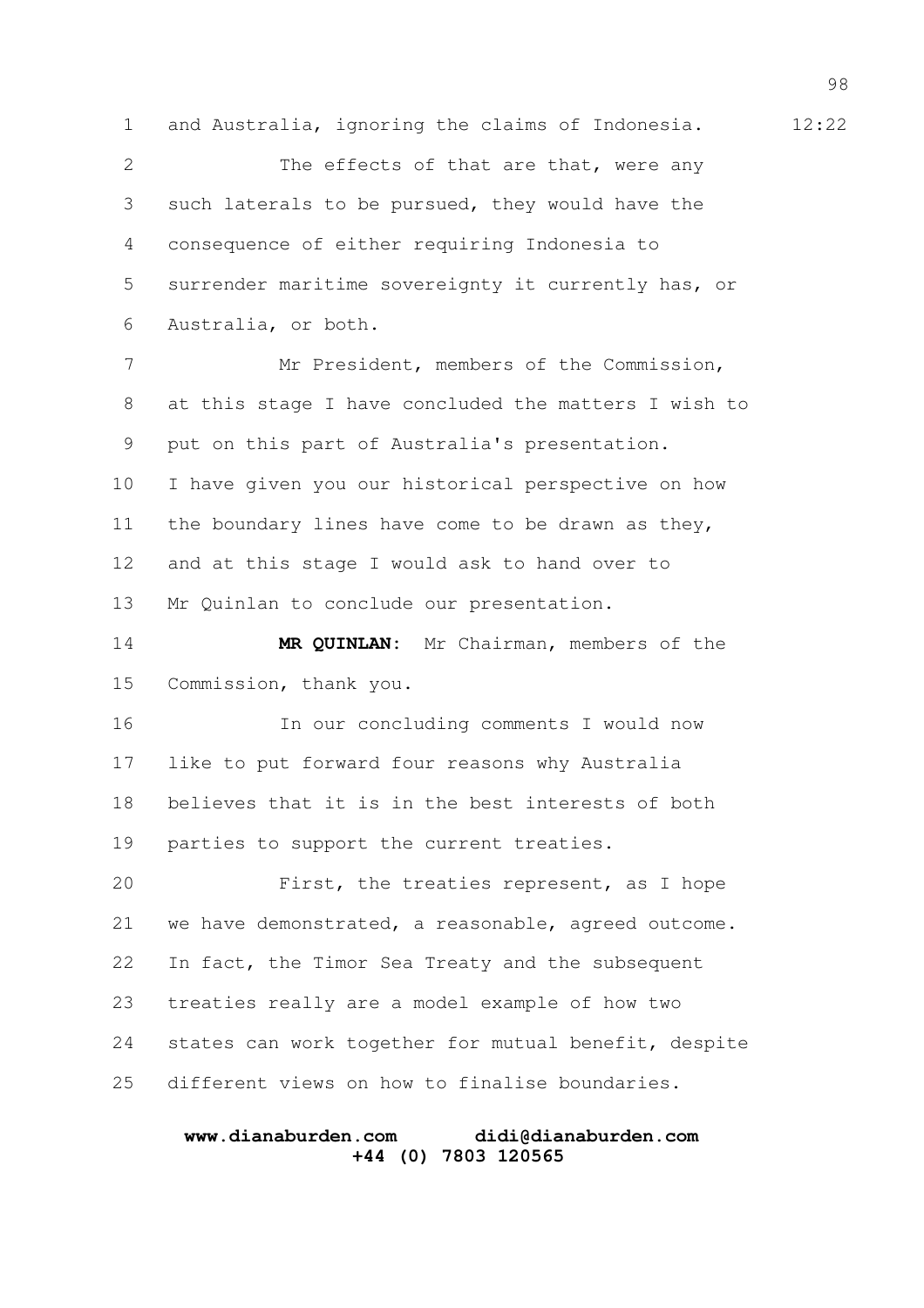1 The treaty framework has provided the 12:23 certainty and stability to enable the early exploitation of resources so revenue could start flowing immediately to Timor-Leste. The stable revenue provided by the 2002 Timor Sea Treaty was particularly important for supporting Timor-Leste's recovery from conflict and economic development in the first years of its independence. 2 3 4 5 6 7 8

In addition to providing a stable revenue stream to Timor-Leste the Timor Sea Treaties have enabled that country to benefit from Australia's considerable expertise in offshore oilfield regulation which has assisted to build its own capacity in oil and gas regulation. The stability and experience brought by Australia's involvement in regulation of the joint development area has also been instrumental, we believe, in fostering investment. 9 10 11 12 13 14 15 16 17 18

One of Timor-Leste's arguments for dispensing with the current treaty framework is that it claims Australia has exploited Timor-Leste's vulnerability as a developing state. I hope we have demonstrated this is simply not true. Nor is that claim compatible with the undeniable benefits that have flowed to Timor-Leste since the Timor Sea 19 20 21 22 23 24 25

## **www.dianaburden.com didi@dianaburden.com +44 (0) 7803 120565**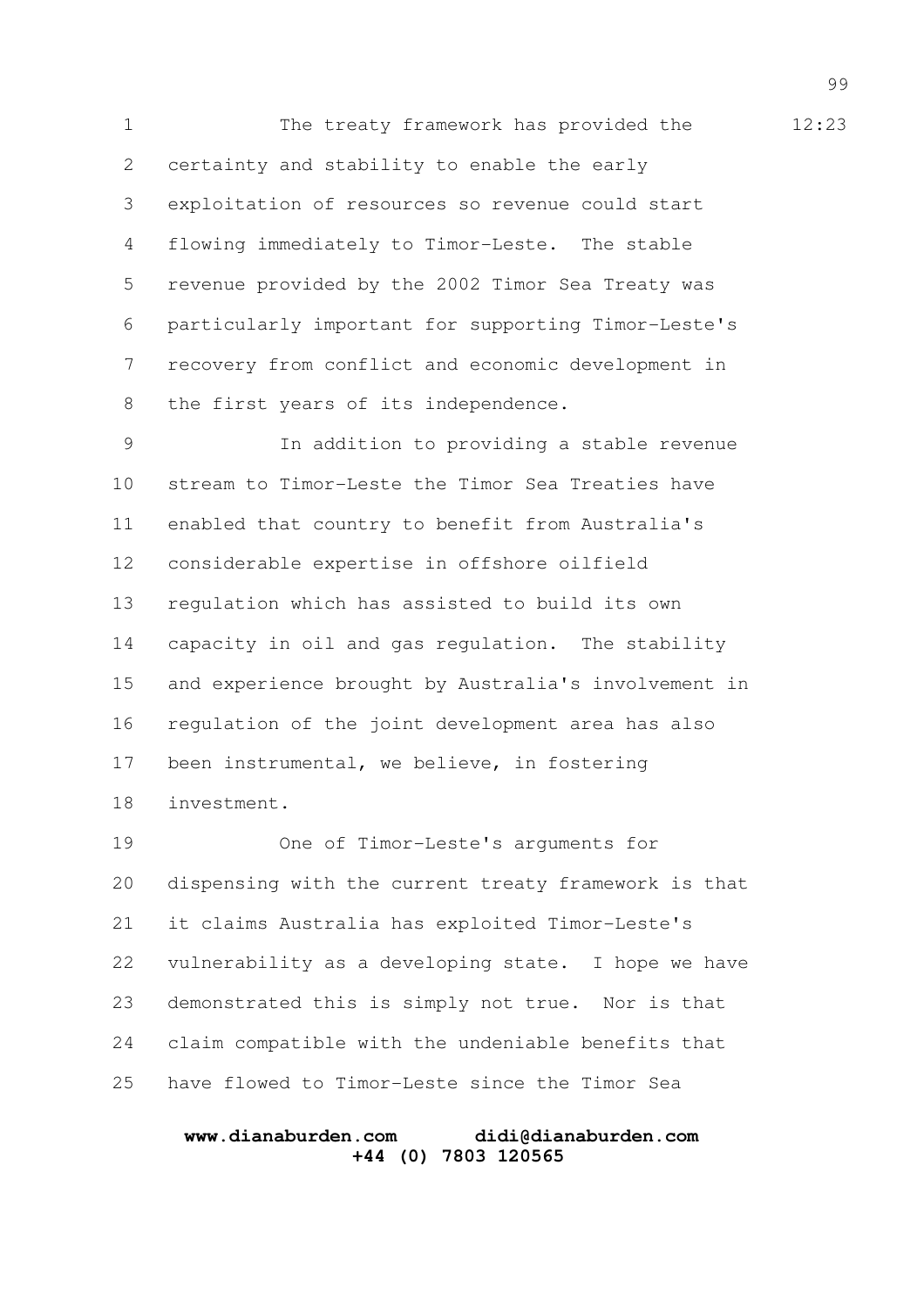1 treaties were agreed. Timor-Leste proposed many of 12:24 the key aspects of these arrangements itself, celebrated them at the time as major achievements, and has benefited significantly from them. Second, the treaties do exactly what the Convention on the Law of the Sea encourages us to do, to enter into co-operative provisional arrangements pending final delimitation. Far from being an obstacle to sovereignty, as Timor-Leste has sometimes suggested, when Australia and Timor-Leste negotiated and agreed to the treaties, the two countries were in fact exercising their rights as sovereign nations as well as achieving the objectives of UNCLOS. The preamble to UNCLOS recognises one of the key purposes of the Convention is "to promote the peaceful uses of the seas and oceans, the equitable and efficient utilisation of their resources". The Convention in Articles 74 and 83 obliges states to make "every effort to enter into provisional arrangements of a practical nature pending delimitation". In this way, maritime delimitation should not necessarily be seen as an end in itself. As noted by the inaugural President of the 2 3 4 5 6 7 8 9 10 11 12 13 14 15 16 17 18 19 20 21 22 23 24 25

#### **www.dianaburden.com didi@dianaburden.com +44 (0) 7803 120565**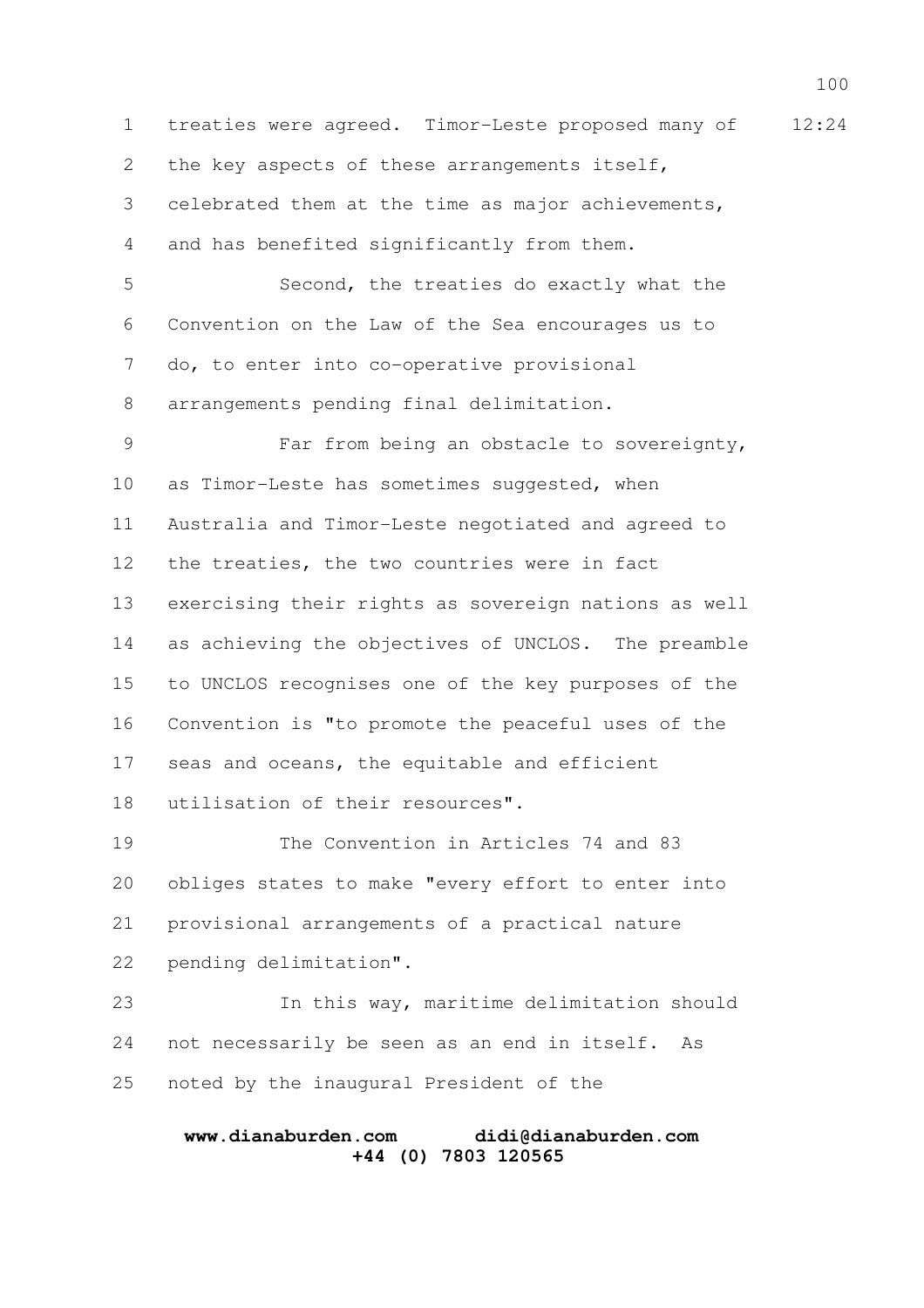1 International Tribunal for Law of the Sea, 12:26 Thomas Mensah, and I quote, "joint development zones may be seen as one way by which states can implement the letter and spirit of the provisions of the Convention on the Law of the Sea relating to delimitation of maritime boundaries". 2 3 4 5 6

Following a conciliation between Iceland and Norway regarding the island of Jan Mayen, the Chairman of the Commission appointed to hear this matter wrote about the benefits of joint development zones stating, "The merit of a joint development zone, as opposed to a division of territory, lies in minimising the potential for conflict often by eliminating competition over the ownership of resources. It converts the otherwise intractable issue of ownership into a question of distribution and of quantity, how much can each state be assured of obtaining from the disputed area". 7 8 9 10 11 12 13 14 15 16 17 18

This, of course, is what Australia and Timor-Leste have done. It is also what a number of states in our region and elsewhere have chosen to do. Malaysia concluded arrangements with Thailand for the joint exploration and exploitation over a 50-year period of the non-living natural resources of a defined seabed area in which the two countries 19 20 21 22 23 24 25

## **www.dianaburden.com didi@dianaburden.com +44 (0) 7803 120565**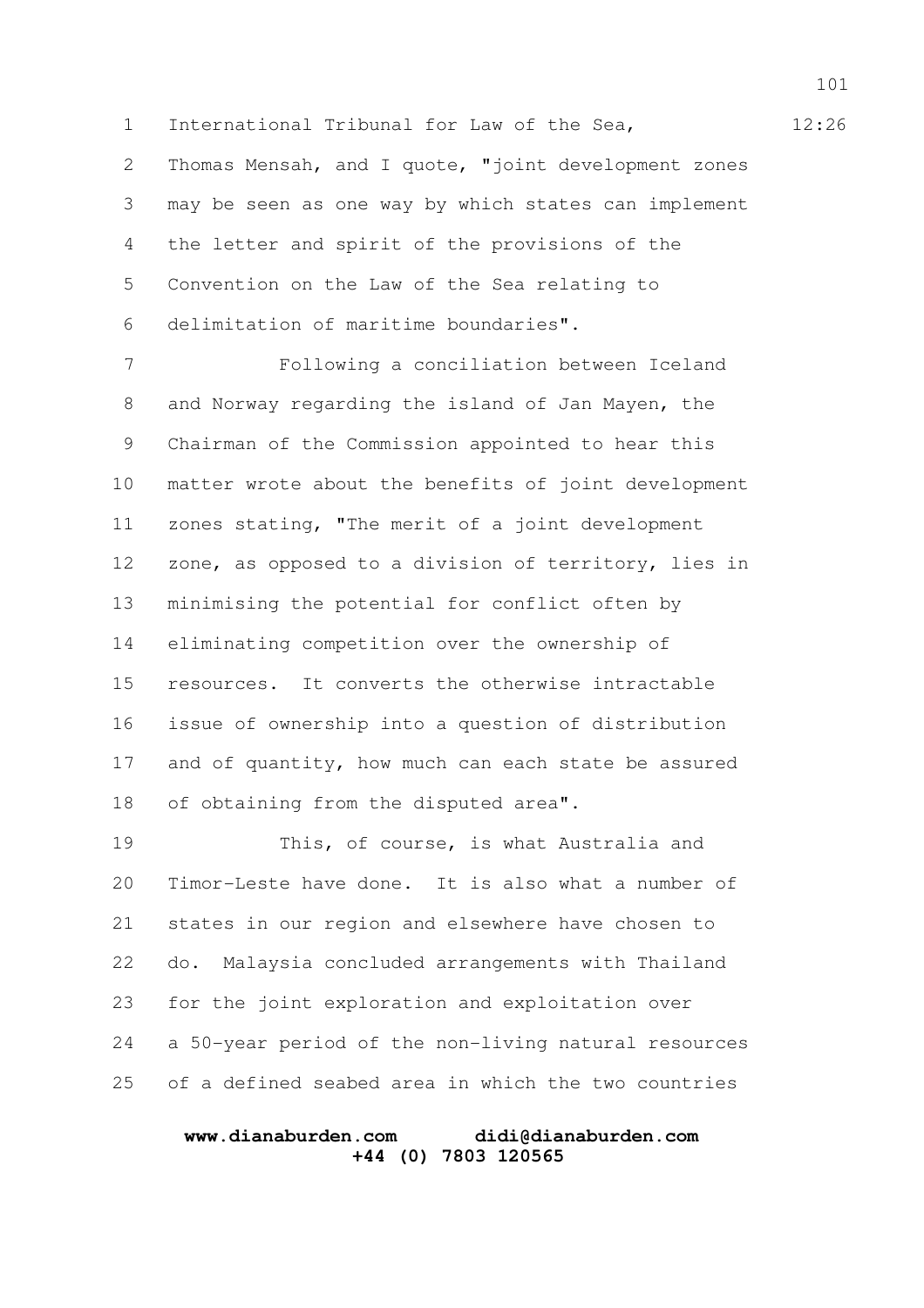1 have unresolved overlapping claims to the  $12:27$ continental shelf. 2

Provisional arrangements were likewise concluded between Malaysia and Vietnam to create a joint development zone lasting up to 40 years. Similar arrangements have been concluded by Japan and the Republic of Korea which have agreed to jointly develop a zone in the East China Sea for up to 50 years. These periods have not seemed abnormal or remarkable. 3 4 5 6 7 8 9 10

Of course, not all states are able to agree on joint development when unable to resolve their maritime claims. But by agreeing to put aside our differences and to co-operate through arrangements for joint development, Timor-Leste and Australia avoided a protracted stand-off of the type so often seen elsewhere. 11 12 13 14 15 16 17

Third, we must honour our commitments and uphold our obligations. Despite years of negotiations, extensive give and take on both sides and numerous statements by both countries that the agreements reached served the interests of each party, Timor-Leste is, in fact, seeking to avoid giving effect to a commitment it not only voluntarily entered into but, in fact, proposed. 18 19 20 21 22 23 24 25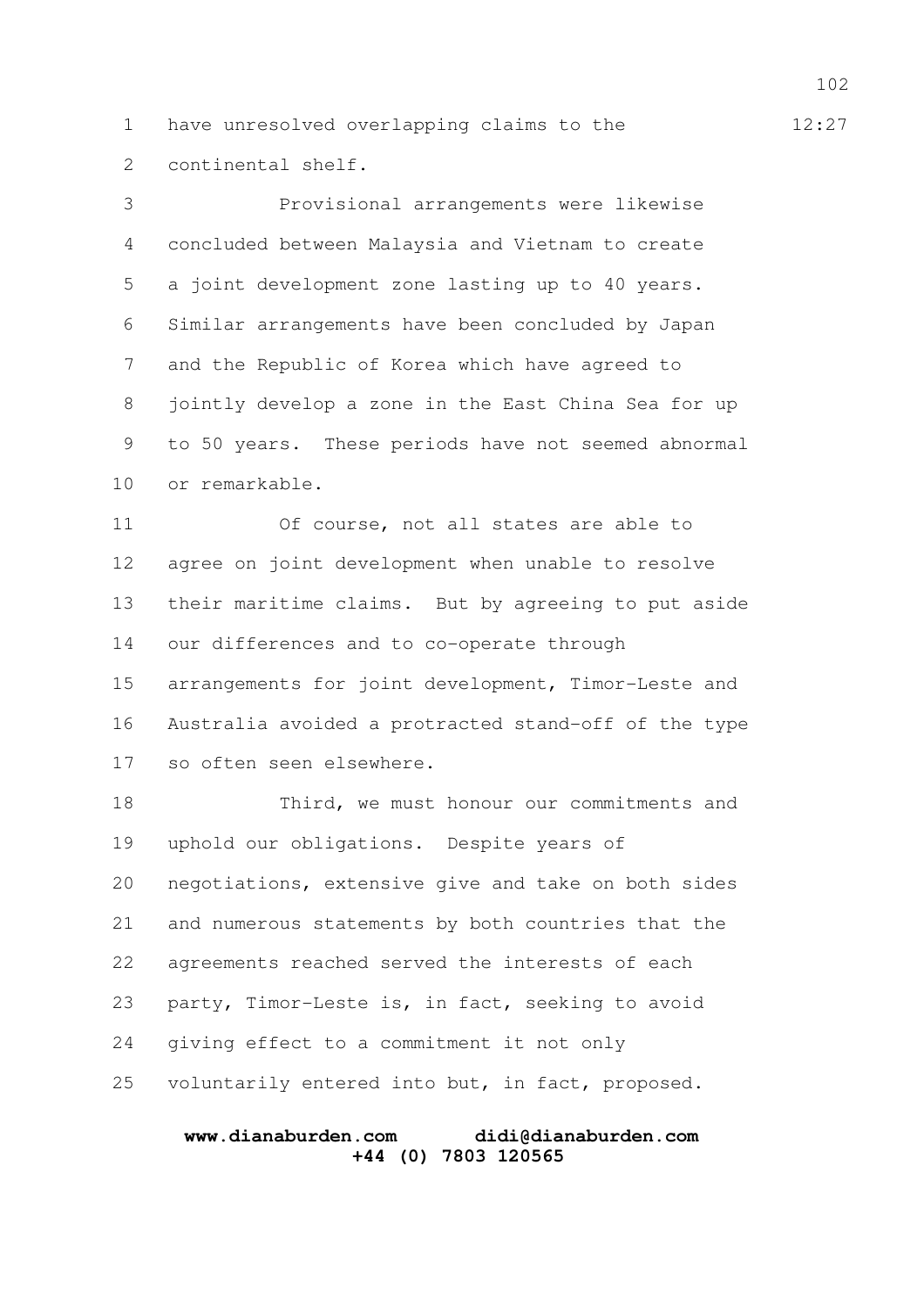1 What Timor-Leste is now proposing would 12:28 undermine the reputation of the parties for providing a stable and secure investment environment in the Timor Sea. Companies which invest billions in developing resources are entitled to expect a level of certainty that countries will abide by the legal regime they have established. Significant reputational harm would be caused by disregarding the treaties. And broader principles of international relations and international law are also at stake here. Fourth, re-opening negotiations would add to uncertainty and further delay the flow of revenues from Greater Sunrise. We are aware from the IMF and other reports that oil production in the joint development area could stop as early as 2023, and there are no new resources scheduled to come online. The Timor Sea treaties provide us the building blocks for exploitation of Greater Sunrise -- unitisation, revenue share, governance. Casting aside the Timor Sea treaties would put us back to square one. Mr Chairman, members of the Commission, in concluding, I hope we have shown that Australia has 2 3 4 5 6 7 8 9 10 11 12 13 14 15 16 17 18 19 20 21 22 23 24 25

## **www.dianaburden.com didi@dianaburden.com +44 (0) 7803 120565**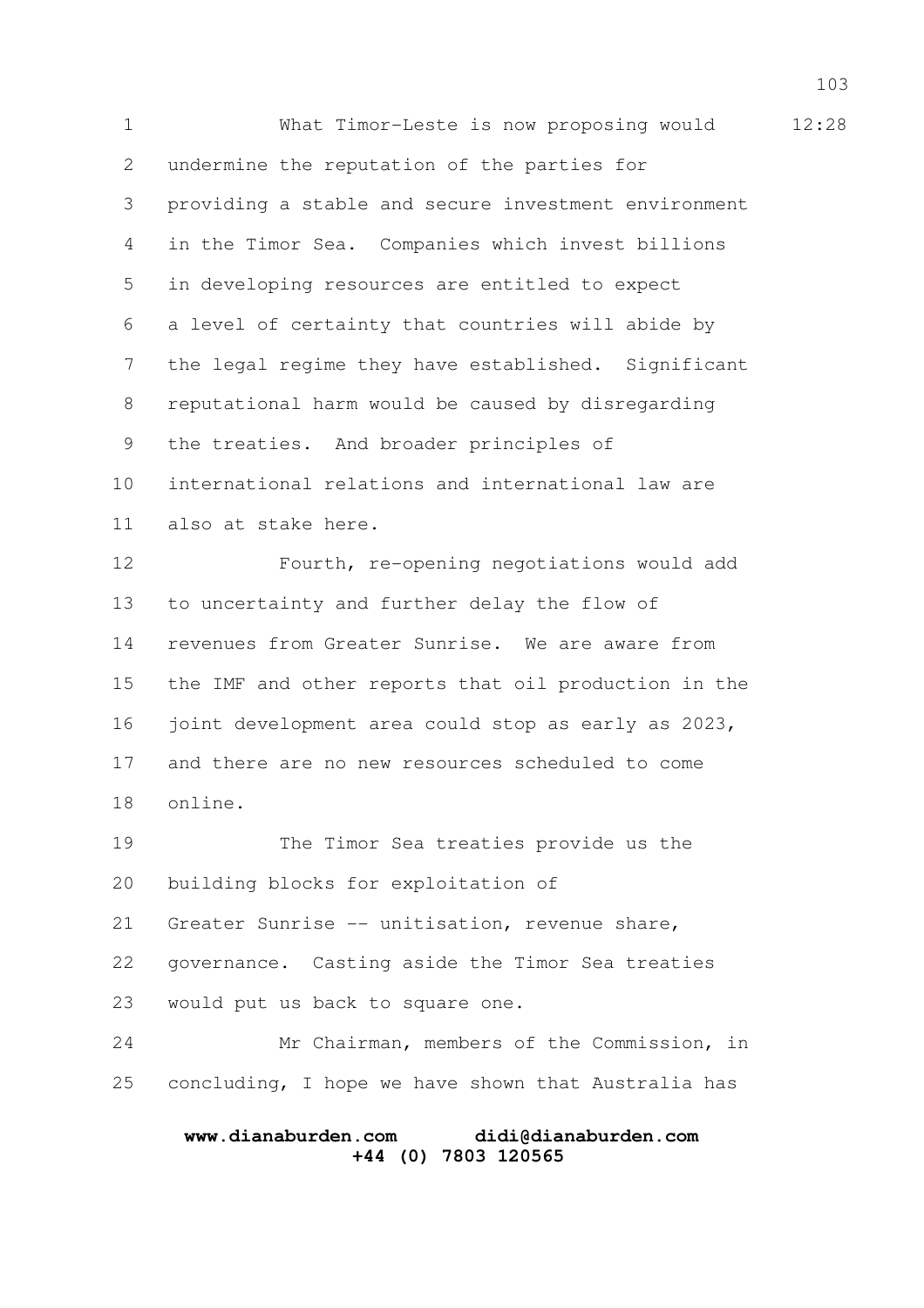1 always been willing to work with Timor-Leste to  $12:29$ jointly develop Timor Sea resources. The current treaty arrangements are a proven foundation for investment. They provide a solid framework for the successful development of Greater Sunrise. Timor-Leste's argument that Australia is holding back its development is not true. The reality is that Timor-Leste's change of heart in relation to the Timor Sea Treaties has created uncertainty, raised sovereign risk, undermined investor confidence, and considerably delayed Greater Sunrise's development. This will only be exacerbated by re-opening the treaties. For the reasons we have outlined, we think we should instead devote our time to jointly developing the Timor Sea's resources under our existing joint development framework, as both sides originally intended. This would ensure revenue from Greater Sunrise would start flowing as soon as possible. Mr Chairman, members of the Commission, as I noted in opening, our remarks on the issue of 2 3 4 5 6 7 8 9 10 11 12 13 14 15 16 17 18 19 20 21 22

prejudice to the objections we have raised to these proceedings and to the competence of the Commission. 24 25

maritime boundaries are, of course, without

23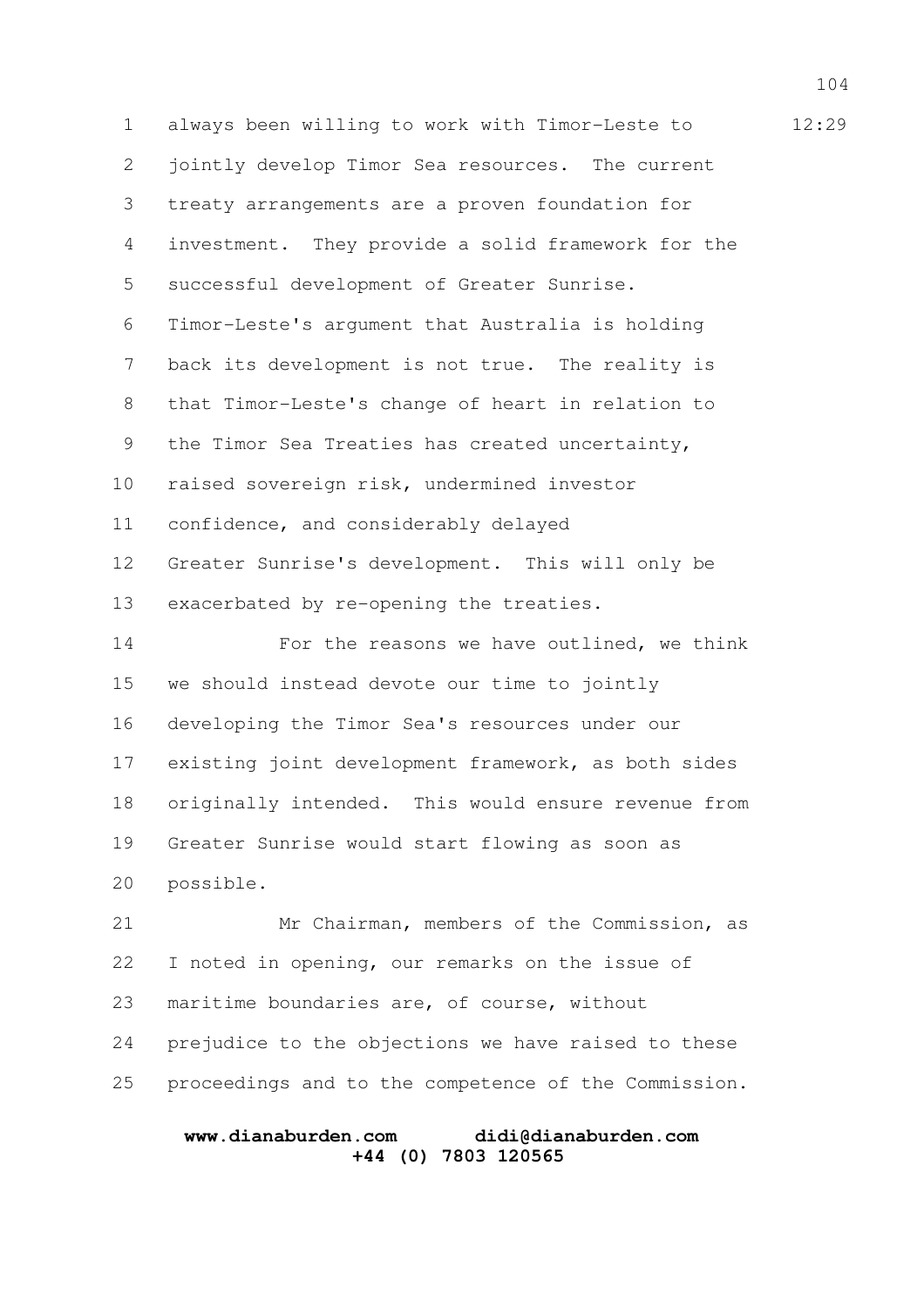1 These objections will be developed over the course 12:31 of this afternoon and the coming days. 2

On the wider issues, as I said also at the beginning today, Australia does not pretend that the course of our relationship with Timor-Leste has been free of difficult issues. We are seeking neither to avoid history nor downplay the significance of Timor-Leste's story of resistance, independence and development, which we deeply respect. 3 4 5 6 7 8 9

The bottom line is that we are committed to a strong and empathetic relationship with Timor-Leste. We remain Timor-Leste's largest and closest security and development partner. We have a vital interest in Timor-Leste's success as a nation able to achieve prosperity and security for its own people. And Australia is confident that we can overcome our differences on the Timor Sea in a way that is equitable and reasonable, and that respects the obligations we owe each other as neighbours -- close neighbours -- and sovereign states. 10 11 12 13 14 15 16 17 18 19 20 21

Thank you. 22

THE CHAIRMAN: Thank you very much. I thank the delegation of Australia for its opening statement. This almost brings us to the end of the 23 24 25

## **www.dianaburden.com didi@dianaburden.com +44 (0) 7803 120565**